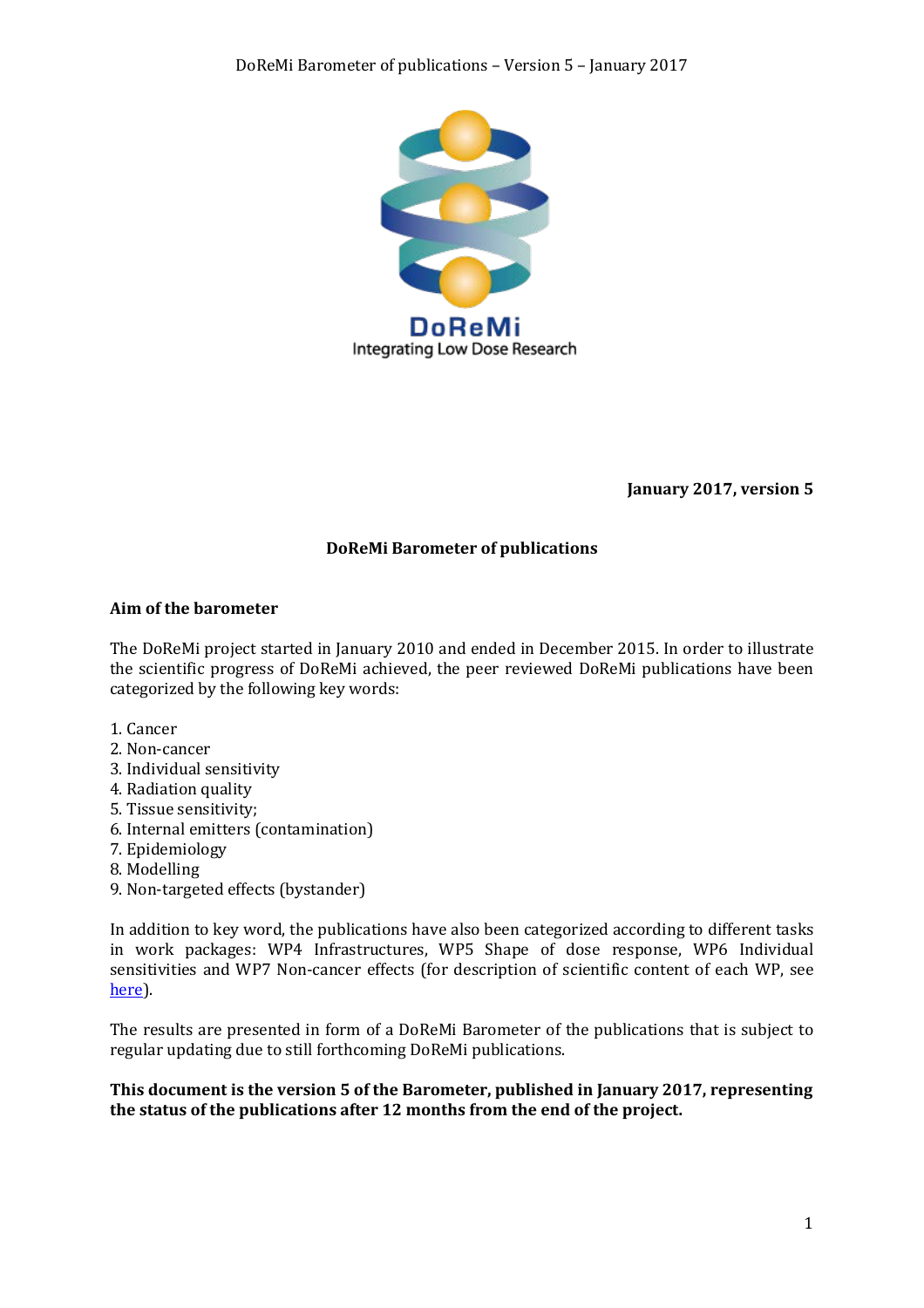## **Results**

## *Progress by key word*

By December 2016, there are altogether 129 DoReMi publications (see list of publications as Appendix 1). Looking by the key words, most of the DoReMi publications are related to key word "Cancer" (88 publications out of 129 are related to this key word). In the second place, there is the key word "Non-cancer", with 52 publications, closely followed by Non-targeted effects (bystander) (48 publications) and "Tissue sensitivity" (45 publications). For the rest of the key words, the number of publications varies from 14 to 35.



*Picture 1: Publications per key word*

Some analysis on the basis of key wording has also been performed. Most publications are on the impact of immunological and non-targeted processes regarding low dose radiation induced cancers (influence of microenvironment on cancer development or on treatments by radiotherapy). Less publications concern low dose and low dose rate and radiation quality on cancer or non-cancer effects. The number of publications concerning the development of biomarkers has increased favorably. Furthermore, there is clear progress in the mechanisms of low dose radiation induced cancer and non-cancers. Also, there is new information on the use of biomarkers in molecular epidemiology and the use of biomarkers for the detection of individual sensitivity among populations.

# *Progress by WP and Task*

The distribution of publications differs according to the different tasks of the work packages concerning RTD research on low dose health risks. It should be noted that the DoReMi work plan was amended several times, mainly via three competitive calls for new partners, as well as via three internal calls, providing opportunities to existing partners. It should also be taken into account that many tasks that started in the beginning of the project were extended via internal ad hoc mechanism that allowed the DoReMi programme to develop further and to respond to current and topical needs.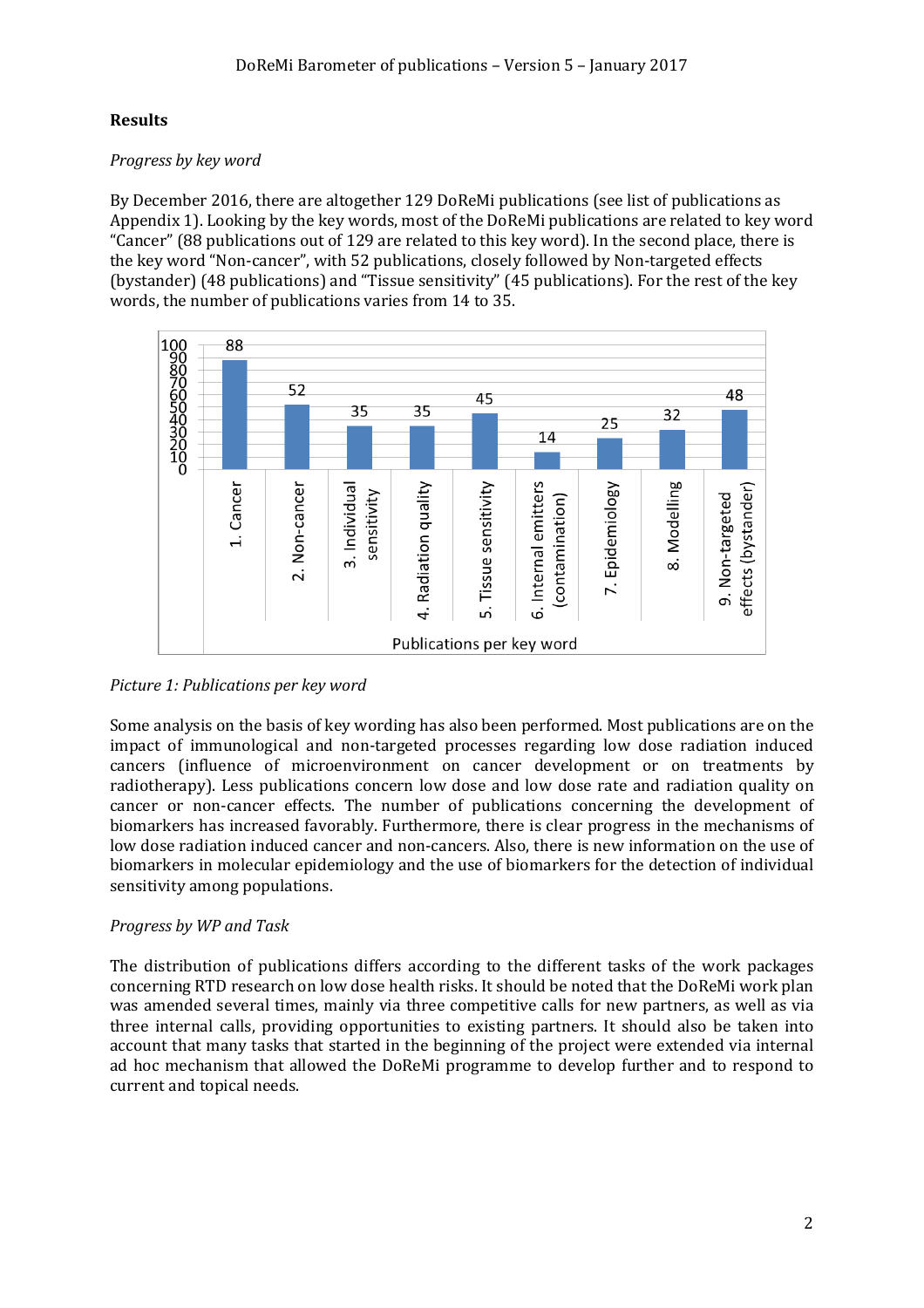The work package structure of DoReMi was as follows:



*Picture 2: DoReMi WP structure*

*Conclusion and outlook*

The DoReMi barometer of publications and the updated publication list give a good account of the scientific progress of RTD studies achieved after the end of DoReMi. A decent number of publications are still expected to become available in the forthcoming months.



*Picture 3: Publications per WP: The numbers indicate that apart from the effects low dose exposures on cancer, within DoReMi, the research issues low dose induced non-cancer effects and individual sensitivity have gained increased importance in the research for the improvement of radiation protection.*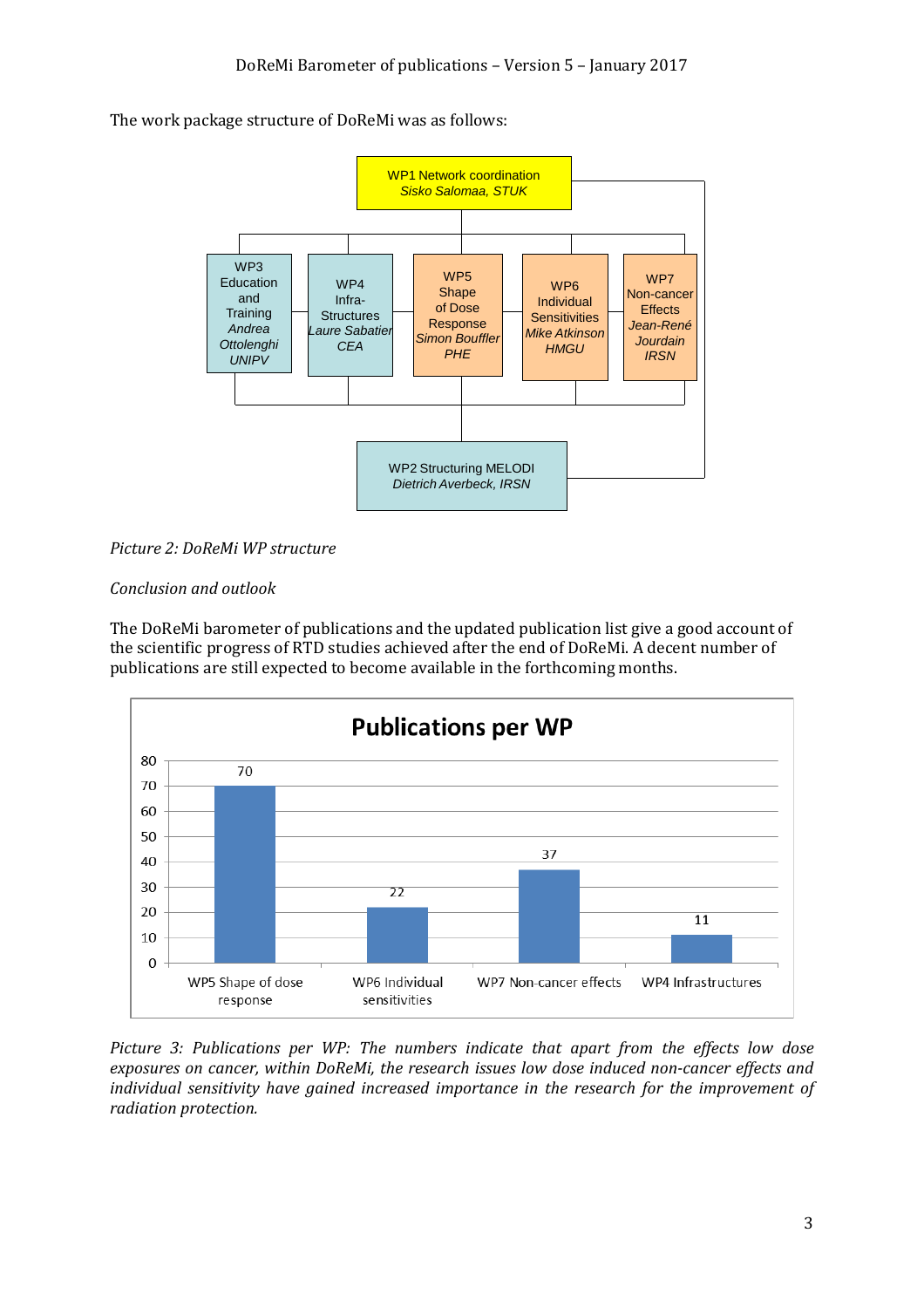Out of 129 DoReMi publications:

- Nine publications could not be assigned solely to any individual work package as they are more general publications related to DoReMi activities as a whole.
- Ten publications are related to both WP5 and WP7, two publications to both WP5 and WP6 and two publications to both WP4 and WP5.
- In WP6, three publications are related to two different Tasks, and in WP5 and WP7, two publications are related to two different Tasks

Comparison within work packages has also been performed. In WP5 Shape of dose response, the publications are divided as follows:



*Picture 4: WP5 publications per Task: The numbers reveal that inflammatory processes together with radiation targeted, non-targeted systemic processes have been recognized as important determinants for radiation-induced cancers.*

# *Table 1: WP5 Shape of dose response program enlargement*

This table below provides further information on WP5 Tasks, their extensions (due to calls) and starting times.

| <b>Task</b> | <b>Work</b>                                                                                                               | <b>Starting</b> |
|-------------|---------------------------------------------------------------------------------------------------------------------------|-----------------|
| 5.1         | Phase – shifts in responses and processes at high/low doses and dose<br>rates                                             | 2010            |
| 5.1.1       | Low dose Gene Expression signature (LoGiC)                                                                                | 2011            |
| 5.2         | Assessing the relative contribution of targeted (DNA), non-targeted and<br>systemic processes to radiation carcinogenesis | 2010            |
| 5.2.1       | Modulation of Inflammation by low and moderate dose Ionising<br><b>Radiation (ModInIR)</b>                                | 2011            |
| 5.3         | The dynamics of pre-neoplastic change and clonal development                                                              | 2010            |
| 5.4         | Mathematical models to link experimental findings and epidemiological<br>data                                             | 2010            |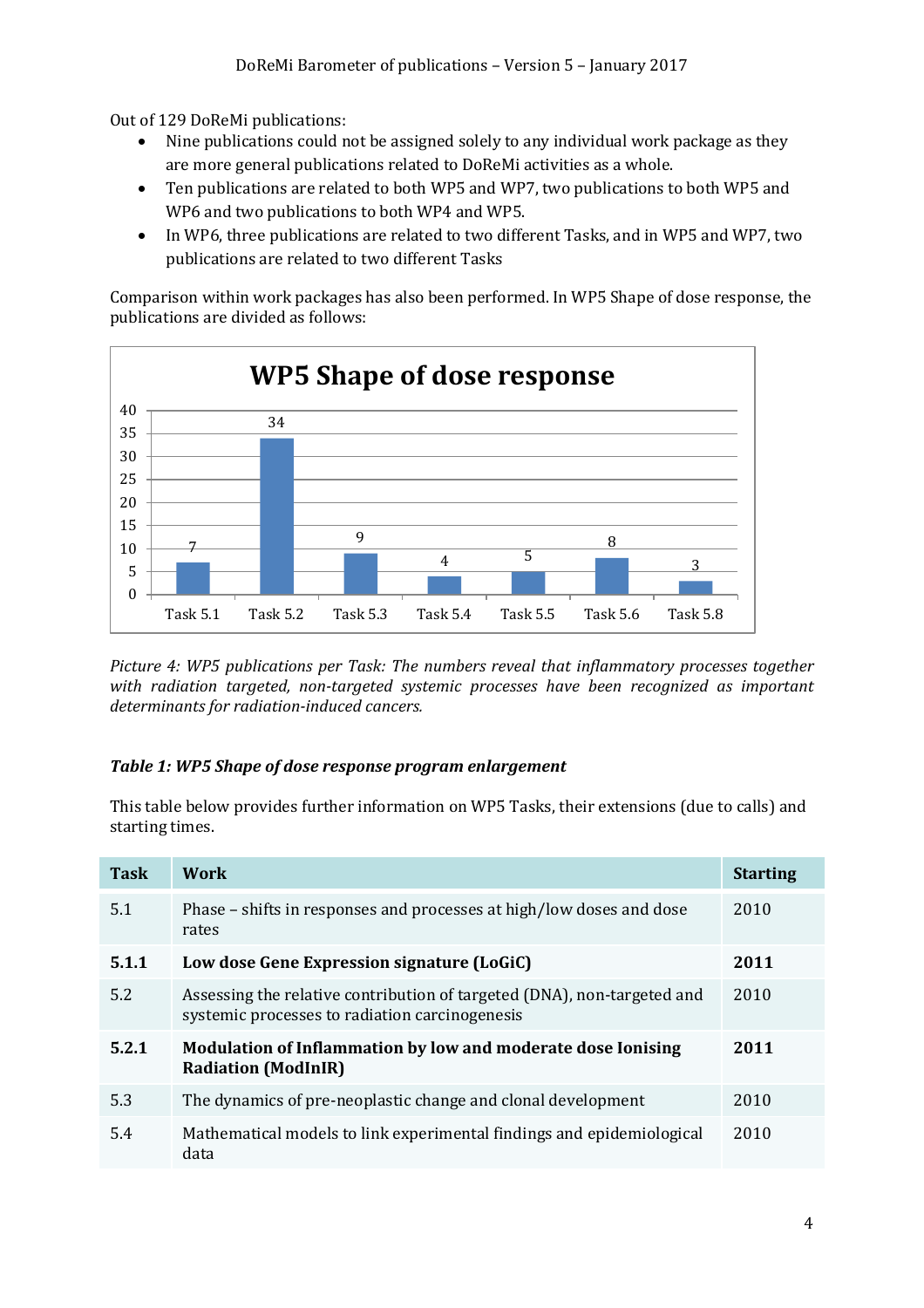| 5.5   | Assessing the risk from internal exposures                                                                                                 | 2010 |
|-------|--------------------------------------------------------------------------------------------------------------------------------------------|------|
| 5.5.1 | <b>Internal Emitters in Uranium Miners (INTEMITUM)</b>                                                                                     | 2013 |
| 5.5.2 | Assembly of internal radiation dose for UKAEA and AWE<br>epidemiology cohorts (AIRDoseUK)                                                  | 2013 |
| 5.6   | Track structures and initial events: an integrated approach to<br>assess the issue of radiation quality dependence (INITIUM)               | 2012 |
| 5.7   | Induction and facilitation of chromothripsis by low dose ionizing<br>radiation (In-FaCT-IR)                                                | 2013 |
| 5.8   | Concerted Action for an Integrated (biology-dosimetry-<br>epidemiology) Research project on Occupational Uranium<br><b>Exposure (CURE)</b> | 2013 |
| 5.9   | Low dose radiation-induced non-targeter effects in vivo: the role of<br>microvesicles in signal transduction (Rad-Mvivo)                   | 2014 |
| 5.10  | Effects of Chronic LOw-dose Gamma Irradiation on<br><b>GAstrointestinal Tumorigenesis (CLOGICAT)</b>                                       | 2014 |

In WP6 Individual sensitivities, the publications are divided as follows:



*Picture 5: WP6 publications per Task. The numbers reflect the importance of genetic modifiers, the repair capacity for radiation induced DNA damage and the development of suitable biomarkers for the detection of individual radiation sensitivity among human populations.*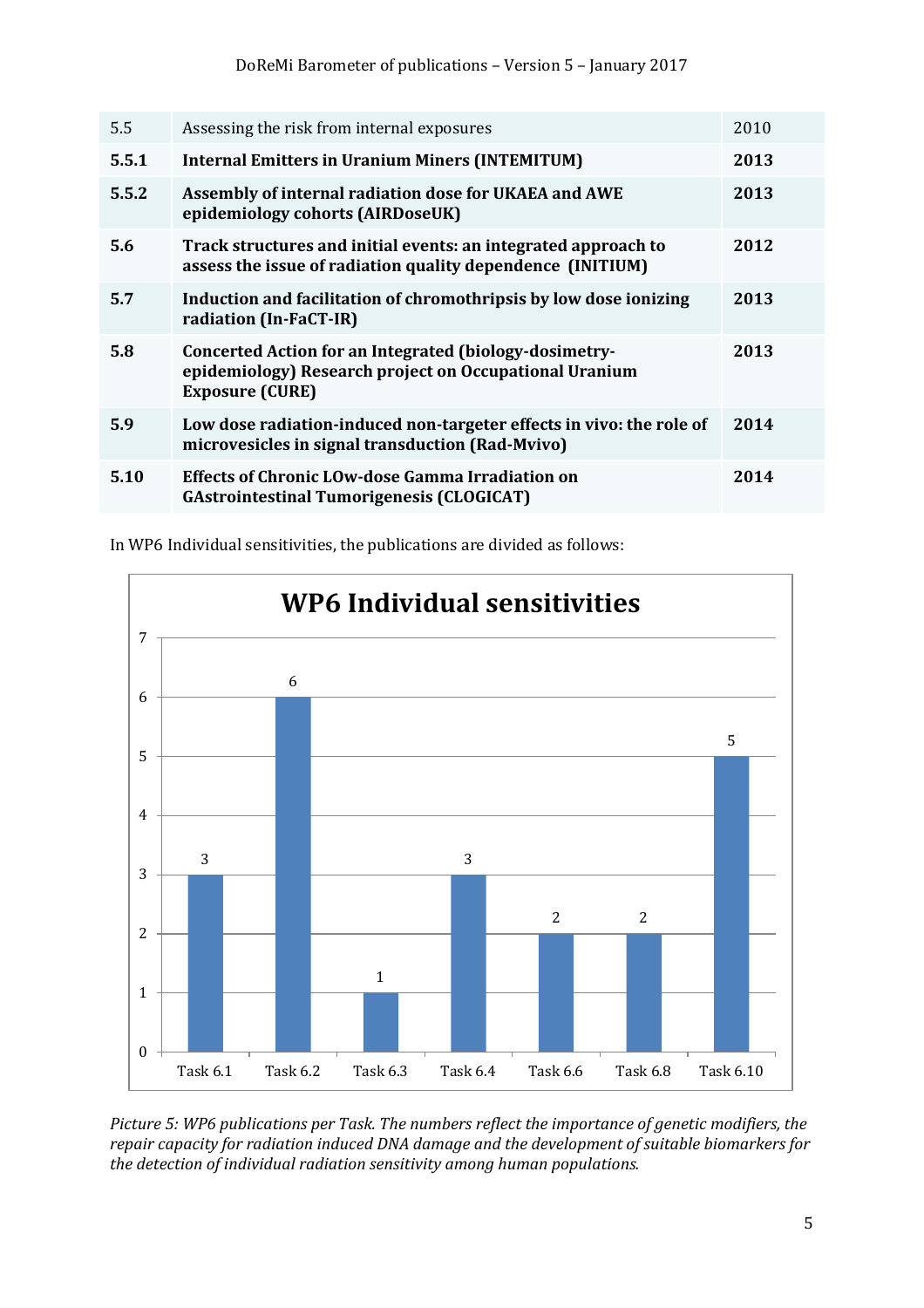# *Table 2: WP6 Individual sensitivities program enlargement*

The table below provides further information on WP6 Tasks, their extensions (due to calls) and starting times.

| <b>Task</b> | <b>Work</b>                                                                                                                                                         | <b>Starting</b> |
|-------------|---------------------------------------------------------------------------------------------------------------------------------------------------------------------|-----------------|
| 6.1         | Molecular epidemiological studies to address the role of individual genetic<br>variation in determining susceptibility to low doses                                 | 2010            |
| 6.2         | Identification of genetic modifiers of individual cancer susceptibility and<br>their mechanisms of action                                                           | 2010            |
| 6.3         | Modelling of the effects on risk prediction models due to changes in<br>biological processes influenced by genetic variability                                      | 2010            |
| 6.4         | The effect of genetic modifiers on carcinogenesis following low dose rate<br>exposure                                                                               | 2010            |
| 6.5         | Contribution of genetic and epigenetic mechanisms that indirectly<br>influence susceptibility to radiation-induced cancer                                           | 2010            |
| 6.6         | Implementation of the DoReMi strategy for a large scale molecular<br>epidemiological study to quantify genetic contribution to individual<br>susceptibility         | 2010            |
| 6.7         | Planning expansion of research portfolio                                                                                                                            | 2010            |
| 6.8         | Predicting individual radiation sensitivity with Raman<br>microspectroscopy (PRISM)                                                                                 | 2011            |
| 6.9         | Integrating radiation biomarker into epidemiology of post-<br><b>Chernobyl thyroid cancer from Belarus (INT-Thyr)</b>                                               | 2012            |
| 6.10        | Characterization of DNA lesions in the nuclear ultrastructure of<br>differentiated and tissue-specific stem cells after protracted low-<br>dose radiation (Zif-TEM) | 2013            |
| 6.11        | Mechanism of low dose response to ionizing radiation and its<br>significance in radiation protection (RADSENS)                                                      | 2013            |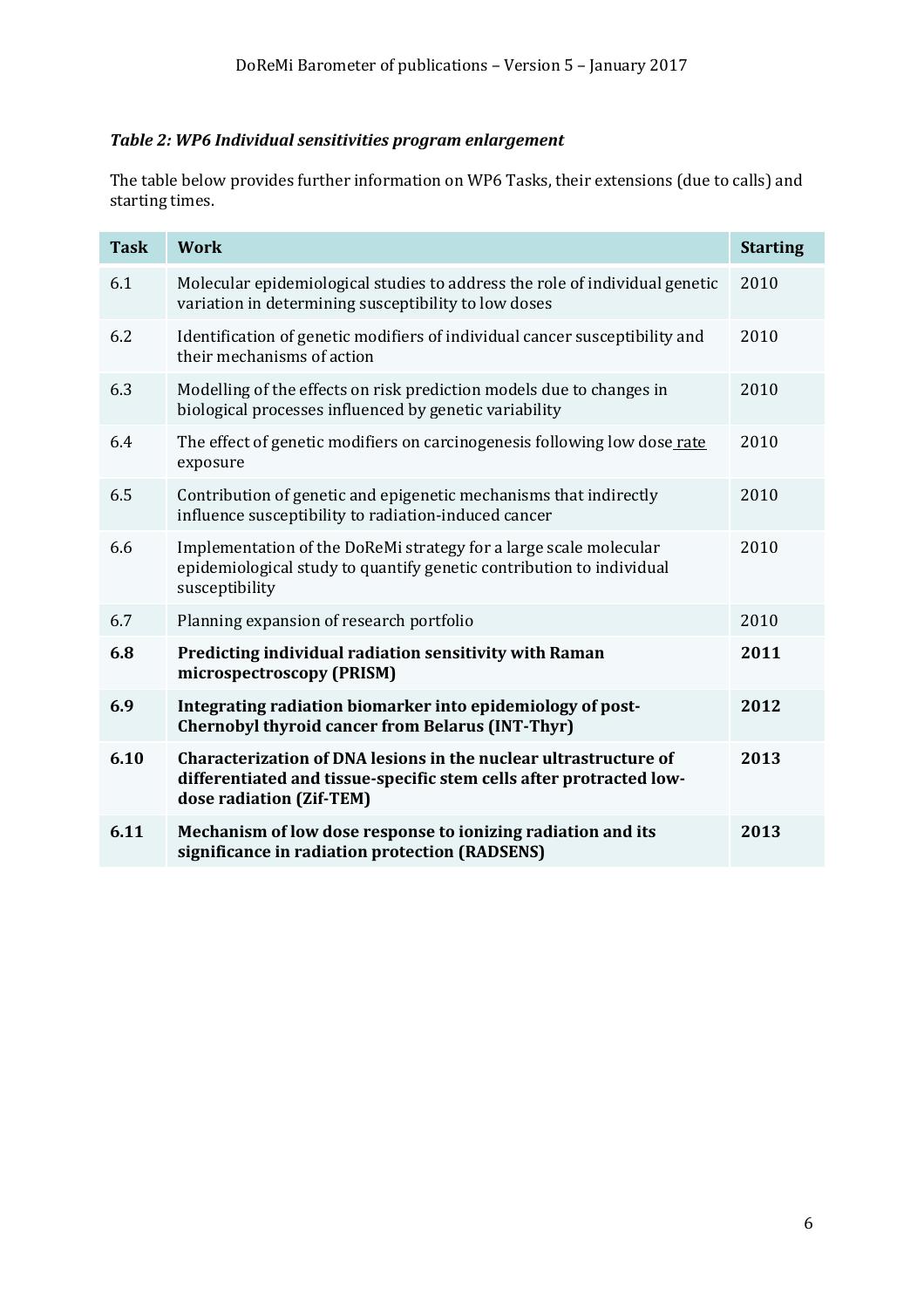

In WP7 Non-cancer effects, the publications are divided as follows:

*Picture 7: WP7 publications per Task. The numbers indicate the growing importance of low dose induced non-cancer effects, the involvement of pro-and anti-inflammatory effects, and the focus within DoReMi on cardiovascular (endothelial cells), eye lens opacities and neurological effects.* 

### *Table 3: WP7 Non-cancer effects program enlargement*

The table below provides further information on WP7 Tasks, their extensions (due to calls) and their starting times.

| <b>Task</b> | <b>Work</b>                                                                                                                                                                       | <b>Starting</b> |
|-------------|-----------------------------------------------------------------------------------------------------------------------------------------------------------------------------------|-----------------|
| 7.1         | Structuring the research effort on non-cancer effects according to the HLEG<br>roadmap: organisation of consultation/exploratory meetings and funding<br>integrative RTD projects | 2010            |
| 7.2         | Preparation of a pilot study to conduct molecular epidemiology studies in<br>vascular radiation damage                                                                            | 2010            |
| 7.3         | Feasibility study towards a systems biology approach of radiation response<br>of the endothelium                                                                                  | 2010            |
| 7.4         | Pilot epidemiological study of lens opacities among a cohort of<br>interventional radiologists and cardiologists                                                                  | 2010            |
| 7.4.1       | Lens opacities: Methodology implementation (ELDO)                                                                                                                                 | 2012            |
| 7.5         | Pilot study of external irradiation versus internal contamination effects on<br>neurogenesis                                                                                      | 2010            |
| 7.6         | Study on contribution of low dose X-radiation in induction of anti-<br>inflammation                                                                                               | 2011            |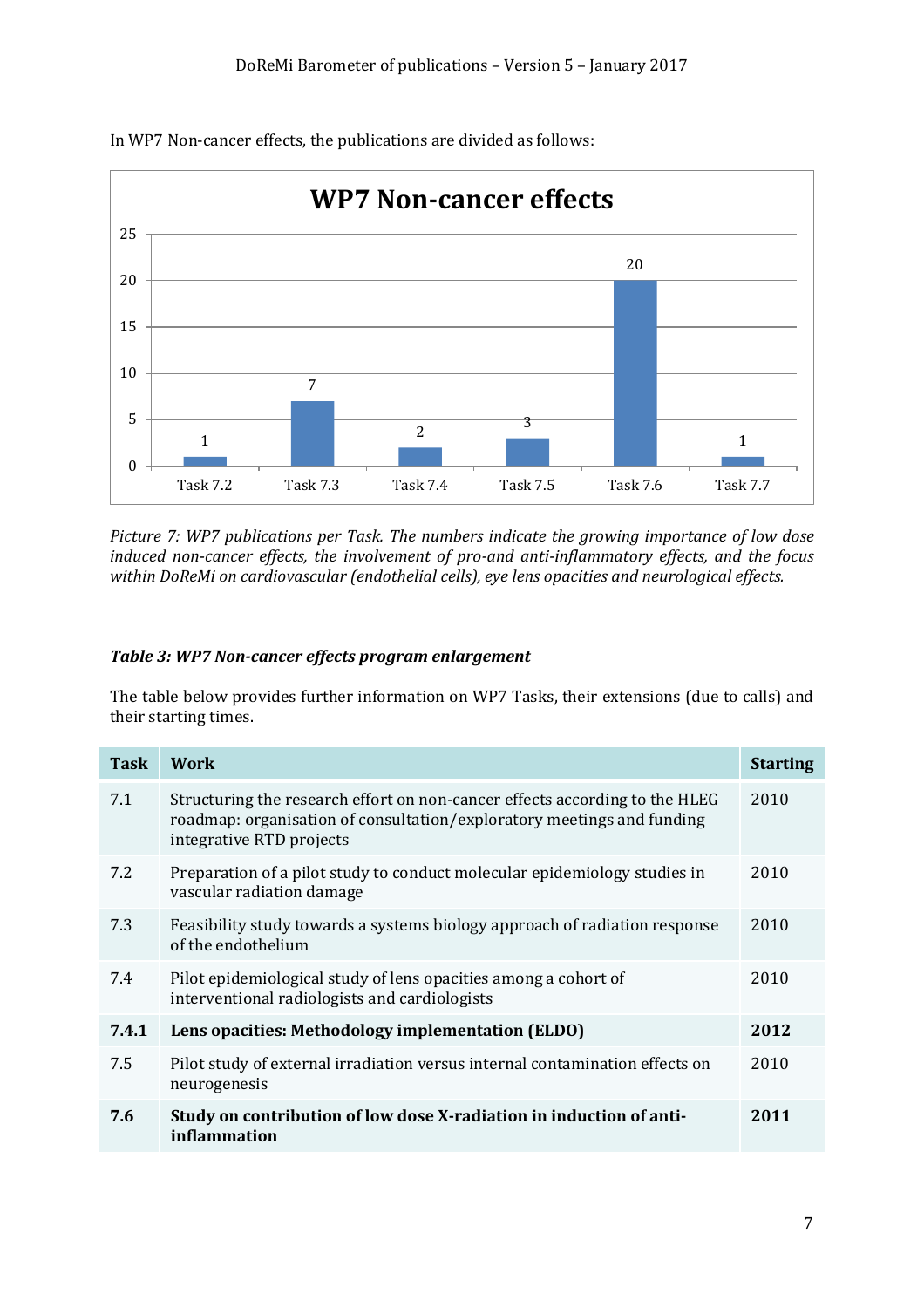| 7.7  | Low dose Gene Expression signature and its impact on Cardiovascular<br>disease (LoGiC)                                                                                | 2011 |
|------|-----------------------------------------------------------------------------------------------------------------------------------------------------------------------|------|
| 7.8  | Study on contribution of low dose X-radiation in induction of<br>cataractogenesis and influencing genetic and cell communication<br>factors (LDR-OPTI-GEN)            | 2013 |
| 7.9  | Low and moderate dose radiation effects on brain microvascular<br>pericytes: epigenetic mechanisms and functional consequences<br>(PERIRAD)                           | 2013 |
| 7.10 | Influence of a chronic LD and LDR exposure onto the development of<br>Parkinson symptoms in genetically predisposed Pitx3-EYL/EYL Ogg1-<br>/- mouse mutant (OSTINATO) | 2013 |
| 7.11 | Epidemiological pilot study on radiation-induced cataract in<br>interventional cardiology (EVAMET)                                                                    | 2014 |
| 7.12 | Effect of low doses of low-LET radiation on impaired vascular<br>endothelium (ELDORENDO)                                                                              | 2014 |
| 7.13 | Low-dose ionizing radiation-induced cataracts in the mouse: invivo<br>and invitro studies (RadCat)                                                                    | 2014 |

In WP4 Infrastructures, the publications are divided as follows:



*Picture 8: WP4 publications per Task: The numbers reflect the growing importance of suitable infrastructures for low dose and low dose rate research.*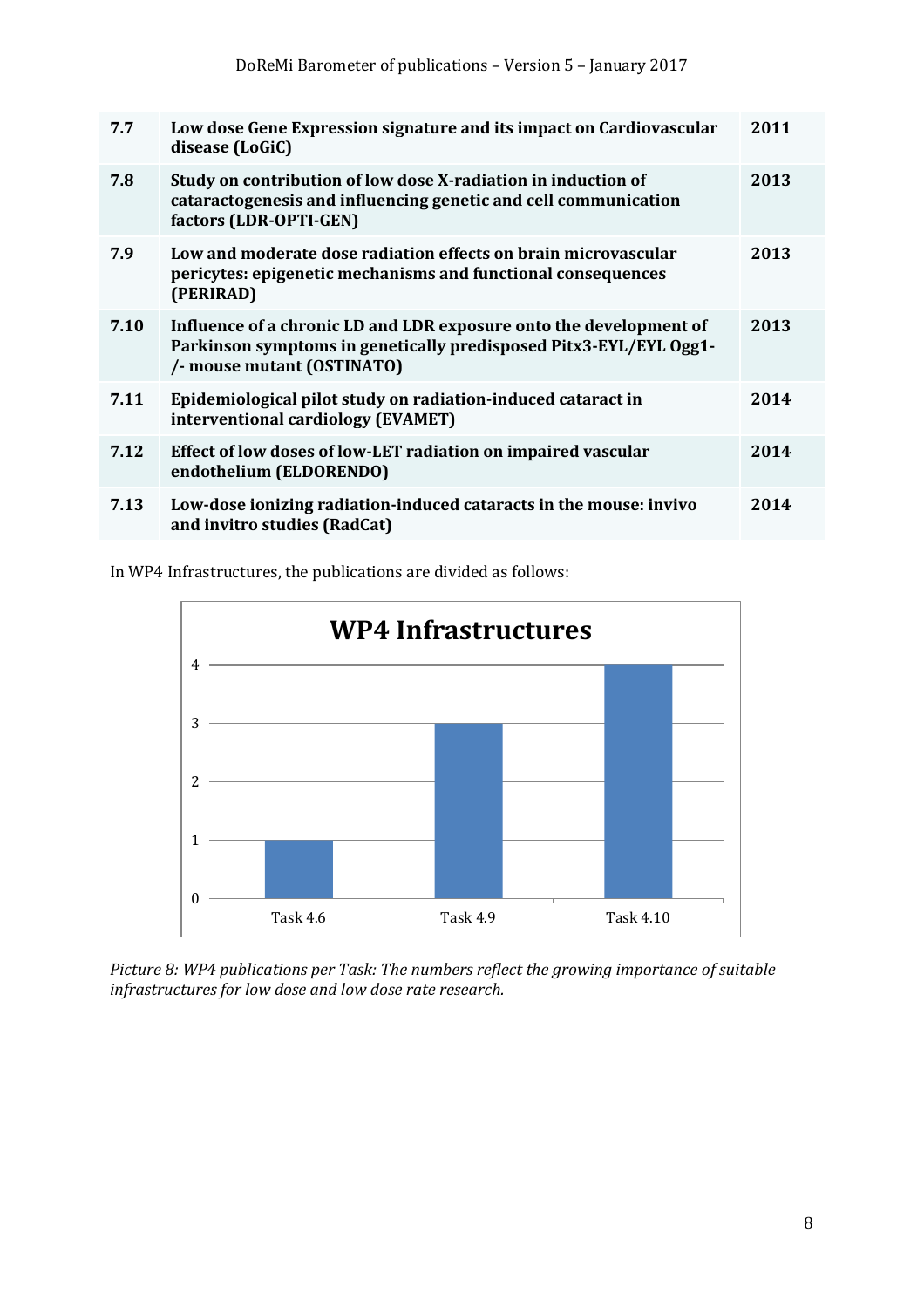# *Table 4: WP4 Infrastructures program enlargement*

The table below provides further information on WP4 Tasks, their extensions (due to calls) and their starting times.

| <b>Task</b> | <b>Work</b>                                                                                                                    | <b>Starting</b> |
|-------------|--------------------------------------------------------------------------------------------------------------------------------|-----------------|
| 4.1         | Survey of existing facilities for low dose risk research                                                                       | 2010            |
| 4.2         | Characterization of infrastructure needs and roadmap of<br>implementation                                                      | 2010            |
| 4.3         | Implementation of DoReMi support activities for shared infrastructures                                                         | 2010            |
| 4.4         | Development and implementation of access to Infrastructure                                                                     | 2010            |
| 4.5         | Open Access to the UMB low dose irradiation facility (FIGARO)                                                                  | 2011            |
| 4.6         | Dose/Dose-rate Radiation Effects in Brain Cancer Risk (DDRE-<br><b>BrainCancer</b> )                                           | 2011            |
| 4.7         | Low dose/dose rate gamma irradiation facility for in vitro<br>biological systems (LIBIS)                                       | 2012            |
| 4.8         | Integration of STORE into DoReMi as a trustable and viable<br>database and/or pointer to biobanks and ascertain sustainability | 2012            |
| 4.9         | Provision of ion microbeam irradiation facility SNAKE (MicroRAD)                                                               | 2013            |
| 4.10        | Laboratory infrastructure for retrospective radon and thoron<br>dosimetry (RETRODOS)                                           | 2014            |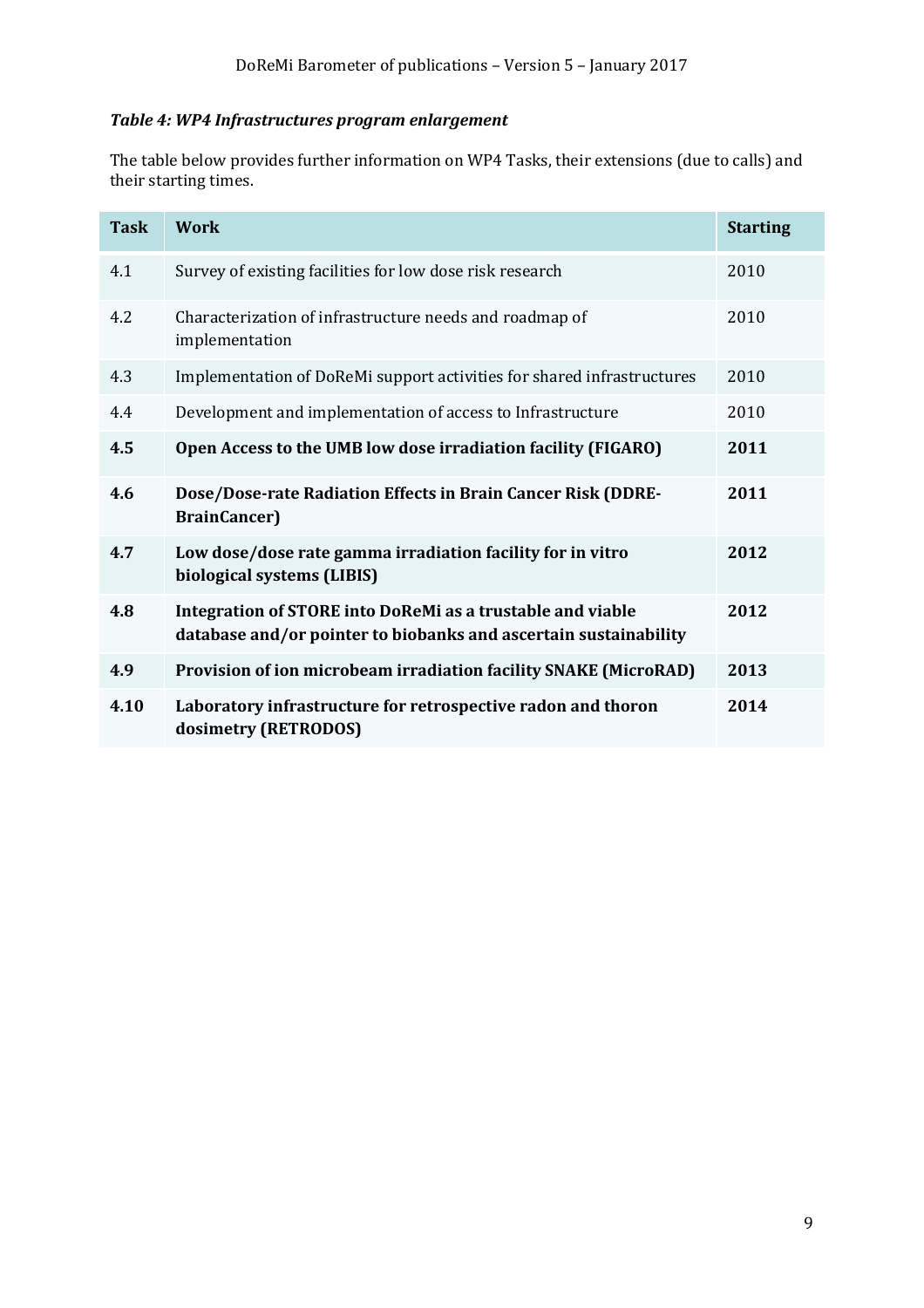### **Appendix I : List of DoReMi publications – by December 2016**

In order to illustrate the scientific progress of DoReMi achieved, the peer reviewed DoReMi publications have been categorized by the following key words:

- 1. Cancer
- 2. Non-cancer
- 3. Individual sensitivity
- 4. Radiation quality
- 5. Tissue sensitivity;
- 6. Internal emitters (contamination)
- 7. Epidemiology
- 8. Modelling
- 9. Non-targeted effects (bystander)

In addition to key word, the publications have also been categorized according to different tasks in work packages: WP5 Shape of dose response, WP6 Individual sensitivities and WP7 Noncancer effects (for description of scientific content of each WP, see [here\)](http://www.melodi-online.eu/DoReMi/Work%20packages.html).

In the list below, you can find the DoReMi publications listed in alphabetical order according to first author (collected by November 2016) as well as their abstracts, and indication on: Key words: in red

DoReMi task number and institution: in green.

Please note that the numbering of the publications is for calculation purposes and is subject to change when new publications are added.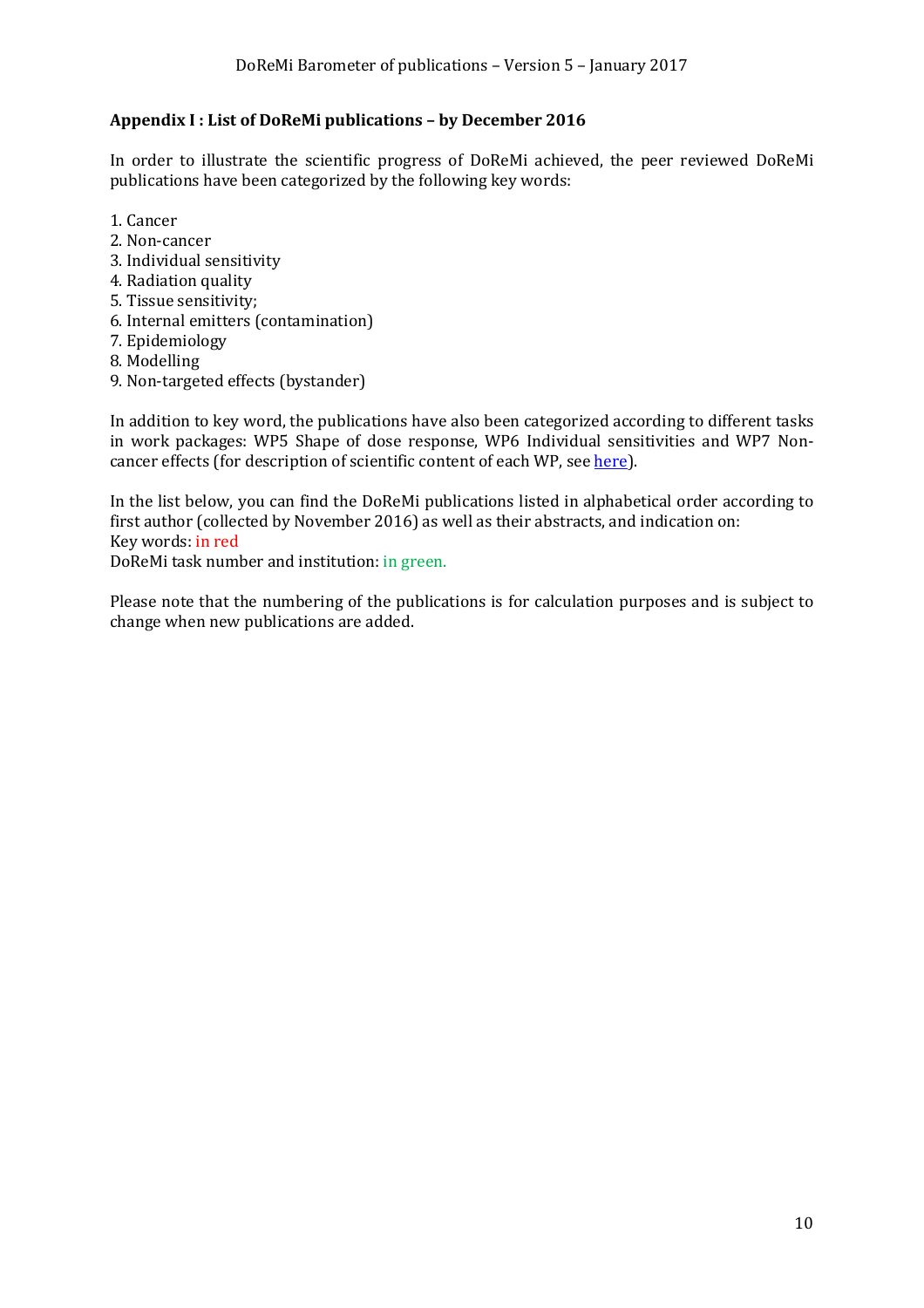**1. Abou-El-Ardat**, K, Derradji H, de Vos W, de Meyer T, Bekaert S, van Criekinge W, Baatout S.: Response to low-dose X-irradiation is p53-dependent in a papillary thyroid carcinoma model system. Int J Oncol 2011, 39(6): 1429-1441. (Task 5.3; SCK-CEN) Cancer

The link between high doses of radiation and thyroid cancer has been well established in various studies, as opposed to the effects of low doses. In this study, we investigated the effects of lowdose X-ray irradiation in a papillary thyroid carcinoma model with wild-type and mutated p53. A low dose of 62.5 mGy was enough to cause an upregulation of p16 and a decrease in the number of TPC-1 cells in the S phase, but not in the number of BCPAP p53-mutant cells. At a dose of 0.5 Gy, visible signs of senescence appeared only in the TPC-1 cells. We conclude that low doses of X-rays are enough to cause a change in cell cycle distribution, possibly p53-dependent p16 activation, but no significant apoptosis. Senescence requires higher doses of X-irradiation via a mechanism involving both p16 and p21.

**2. Abou-El-Ardat**, K, Monsieurs P, Anastasov N, Atkinson M, Derradji H, De Meyer T, Bekaert S, Van Criekinge W, Baatout S. : Low dose irradiation of thyroid cells reveals a unique transcriptomic and epigenetic signature in RET/PETC-positive cells. Mutat Res . 2012, 731(1-2): 27-40. (Task 5.3; SCK-CEN) Cancer

The high doses of radiation received in the wake of the Chernobyl incident and the atomic bombing of Hiroshima and Nagasaki have been linked to the increased appearance of thyroid cancer in the children living in the vicinity of the site. However, the data gathered on the effect of low doses of radiation on the thyroid remain limited. We have examined the genome wide transcriptional response of a culture of TPC-1 human cell line of papillary thyroid carcinoma origin with a RET/PTC1 translocation to various doses (0.0625, 0.5, and 4 Gy) of X-rays and compared it to response of thyroids with a RET/PTC3 translocation and against wild-type mouse thyroids irradiated with the same doses using Affymetrix microarrays. We have found considerable overlap at a high dose of 4 Gy in both RET/PTC-positive systems but no common genes at 62.5 mGy. In addition, the response of RET/PTC-positive system at all doses was distinct from the response of wild-type thyroids with both systems signaling down different pathways. Analysis of the response of microRNAs in TPC-1 cells revealed a radiation-responsive signature of microRNAs in addition to dose-responsive microRNAs. Our results point to the fact that a low dose of X-rays seems to have a significant proliferative effect on normal thyroids. This observation should be studied further as opposed to its effect on RET/PTC-positive thyroids which was subtle, anti-proliferative and system-dependent.

**3. Acheva A.,** Aerts A., Rombouts Ch., Baatout S., Salomaa S., Manda K., Hildebrandt G., Kämäräinen M. : Human 3-D tissue models in radiation biology: current status and future perspectives. Int.J. Radiat. Res., April 2014; 12(2):81-98. (Task 5.2; SCK-CEN, UROS, STUK) Cancer Non-cancer Tissue sensitivity Modeling

In this review, we discuss the use of a variety of 3-D models (particularly skin, lung, breast and endothelial) in radiobiological research and highlight the differences in responses compared to 2-D culturing conditions (monolayers). We review the characteristics of existing 3-D models and aim to point out the substantial advantages 3-DN cultures provide for modern radiobiology. In particular, they may facilitate the shift from the classical DNA damage and repair studies mainly carried out in monolayer cultures to the investigation of more generalized responses through pathway analysis and a systems biology approach. 3-D models are expected to be very informative for investigations on radiotherapy responses in addressing the low dose risk.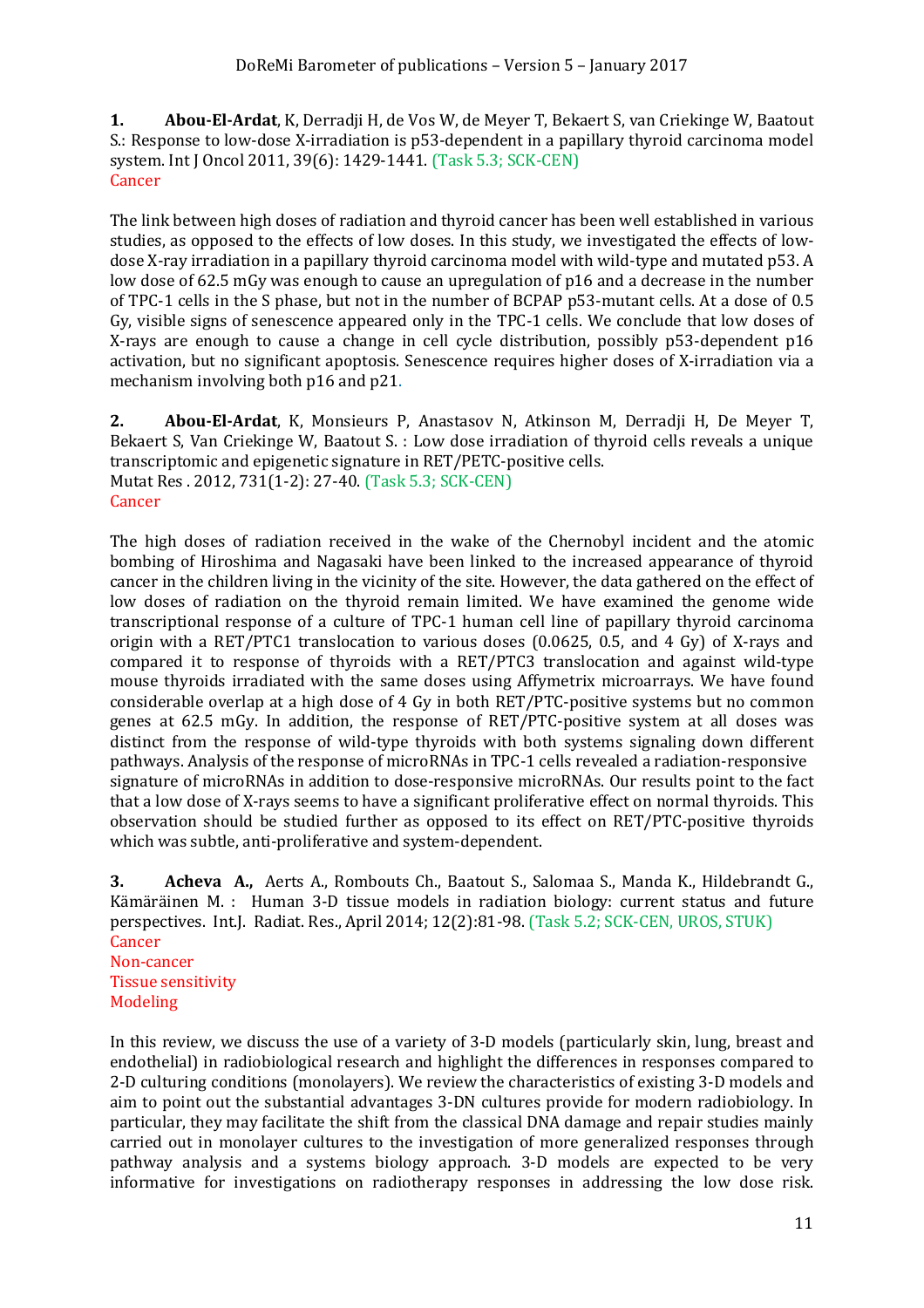However, the 3-D model systems are not easy to propagate and to standardize as monolayer cultures. Therefore, we discuss the problems and limitations of 3-D models and propose ways to overcome some of the problems.

**4. Aerts, A,** Impens, N, Baatout, S, Benotmane, M A, Camps, J, Dabin, J M, Derradji, H, Grosche, B, Horemans, N, Jourdain, J-R, Moreels, M, Perko, T, Quintens, R, Repussard, J, Rühm, W, Schneider, T, Struelens, L, Hardeman, F. : Joint research towards a better radiation protection highlights of the Fifth MELODI Workshop. J. Radiol. Prot. 34 (2014) 931-956. (WP1-7; SCK-CEN, BfS, IRSN and HMGU)

**Cancer** Non-cancer Individual sensitivity Radiation quality Tissue sensitivity Internal emitters (contamination) Epidemiology Modeling Non-targeted effects (bystander)

MELODI is the European platform dedicated to low-dose radiation risk research. From 7 October through 10 October 2013 the Fifth MELODI Workshop took place in Brussels, Belgium. The workshop offered the opportunity to 221 unique participants originating from 22 countries worldwide to update their knowledge and discuss radiation research issues through 118 oral and 44 poster presentations. In addition, the MELODI 2013 workshop was reaching out to the broader radiation protection community, rather than only the low-dose community, with contributions from the fields of radioecology, emergency and recovery preparedness, and dosimetry. In this review, we summarise the major scientific conclusions of the workshop, which are important to keep the MELODI strategic research agenda up-to-date and which will serve to establish a joint radiation protection research roadmap for the future.

**5. Alloni, D**, Campa A, Belli M, Esposito G, Mariotti L, Liotta M, Friedland W, Paretzke H, Ottolenghi A.: Monte Carlo evaluation of DNA fragmentation spectra induced by different radiation qualities. Radiat Prot Dosimetry 2011, 143(2-4), 226-231. (Task 5.6; UNIPV, ISS and HMGU)

Cancer Radiation quality Modeling Non-targeted effects (bystander)

The PARTRAC code has been developed constantly in the last several years. It is a Monte Carlo code based on an event-by-event description of the interactions taking place between the ionising radiation and liquid water, and in the present version simulates the transport of photons, electrons, protons, helium and heavier ions. This is combined with an atom-by-atom representation of the biological target, i.e. the DNA target model of a diploid human fibroblast in its interphase (genome of 6 Gigabase pairs). DNA damage is produced by the events of energy depositions, either directly, if they occur in the volume occupied by the sugar-phosphate backbone, or indirectly, if this volume is reached by radiation-induced radicals. This requires the determination of the probabilities of occurrence of DNA damage. Experimental data are essential for this determination. However, after the adjustment of the relevant parameters through the comparison of the simulation data with the DNA fragmentation induced by photon irradiation, the code has been used without further parameter adjustments, and the comparison with the fragmentation induced by charged particle beams has validated the code. In this paper, the results obtained for the DNA fragmentation induced by gamma rays and by charged particle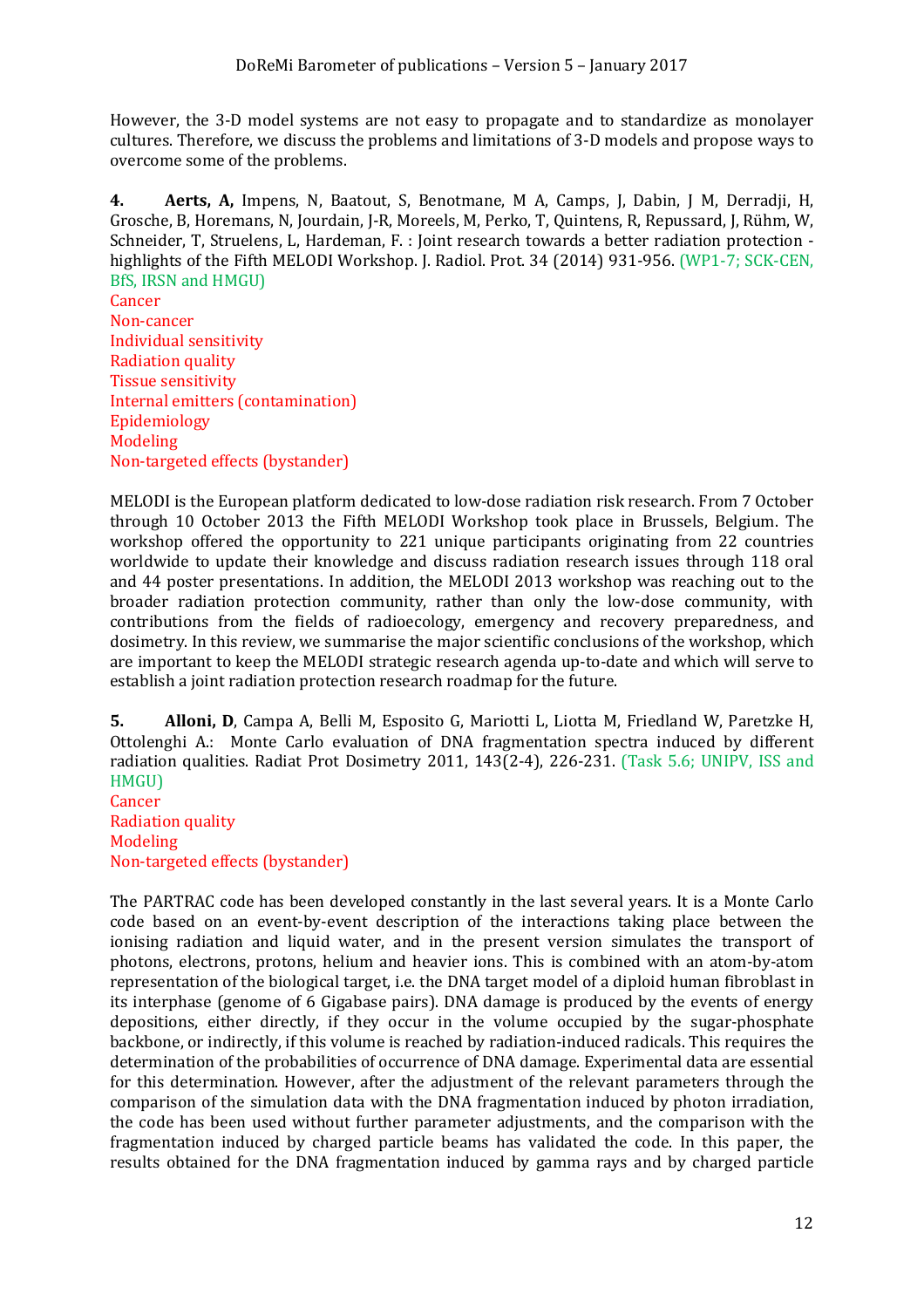beams of various LET are shown, with a particular attention to the production of very small fragments that are not detected in experiments.

**6. Alloni, D**, Campa A, Friedland W, Mariotti L, Ottolenghi A. : Track structure, radiation quality and initial radiobiological events: considerations based on the PARTRAC code experience. Int J Radiat Biol. 2012, 88 (1-2): 77-86. (Task 5.6; UNIPV, ISS and HMGU)

Cancer Radiation quality Modeling Non-targeted effects (bystander)

*Purpose:* The role of track structures for understanding the biological effects of radiation has been the subject of research activities for decades. The physics that describes such processes is the core Monte Carlo codes, such as the biophysical PARTRAC (PARticle TRACks) code described in this review, which follow the mechanisms of radiation-matter interaction from the early stage. In this paper, a review of the track structure theory (and of its possible extension concerning non-DNA targets) is presented.

*Materials and methods:* The role of radiation quality and track structure is analyzed starting from the heavy ions results obtained with the biophysical Monte Carlo code PARTRAC (PARticles TRACks). PARTRAC calculates DNA damage in human cells based on the superposition of simulated track structures in liquid water to an 'atom-by-atom' model of human DNA.

*Results*: Calculation for DNA fragmentation compared with experimental data for different radiation qualities are illustrated. As an example, the strong dependence of the complexity of DNA damage on radiation track structure, and the very large production of very small DNA fragments (lower than 1 kbp (kilo base pairs) usually not detected experimentally) after high LET (high-Linear Energy Transfer) irradiation is shown. Furthermore, the possible importance of non-nuclear/non-DNA targets is discussed in case of cellular membrane and mitochondria.

*Conclusions:* The importance of the track structure is underlined, in particular the dependence of a given late cellular effect on the spatial distribution of DNA double-strand breaks (DSB) along the radiation track. These results show that the relative biological effectiveness (RBE) for DSB production can be significantly larger than 1. Moreover the cluster properties of high LET radiation may determine specific initial targets and damage evolution.

**7. Alloni, D**, Campa A, Friedland W, Mariotti L, Ottolenghi A. : Integration of Monte Carlo Simulation with PFGE Experimental Data Yields Constant RBE of 2.3 for DNA Double-Strand Break Induction by Nitrogen Ions between 125 and 225 keV/µm LET. Radiat Res. 2013, 179 (6): 690-697. (Task 5.6; UNIPV, ISS and HMGU)

Cancer Radiation quality Modeling Non-targeted effects (bystander)

The number of small radiation-induced DNA fragments can be heavily underestimated when determined from measurements of DNA mass fractions by gel electrophoresis, leading to a consequent underestimation of the initial DNA damage induction. In this study we reanalyzed the experimental results for DNA fragmentation and DNA double-strand break (DSB) yields in human fibroblasts irradiated with γ rays and nitrogen ion beams with linear energy transfer (LET) equal to 80, 125, 175 and 225 keV/μm, originally measured by Höglund et al. (Radiat Res 155, 818-825, 2001 and Int J Radiat Biol 76, 539-547, 2000). In that study the authors converted the measured distributions of fragment masses into DNA fragment distributions using midrange values of the measured fragment length intervals, in particular they assumed fragments with lengths in the interval of 0-48 kbp had the mid-range value of 24 kbp. However, our recent detailed simulations with the Monte Carlo code PARTRAC, while reasonably in agreement with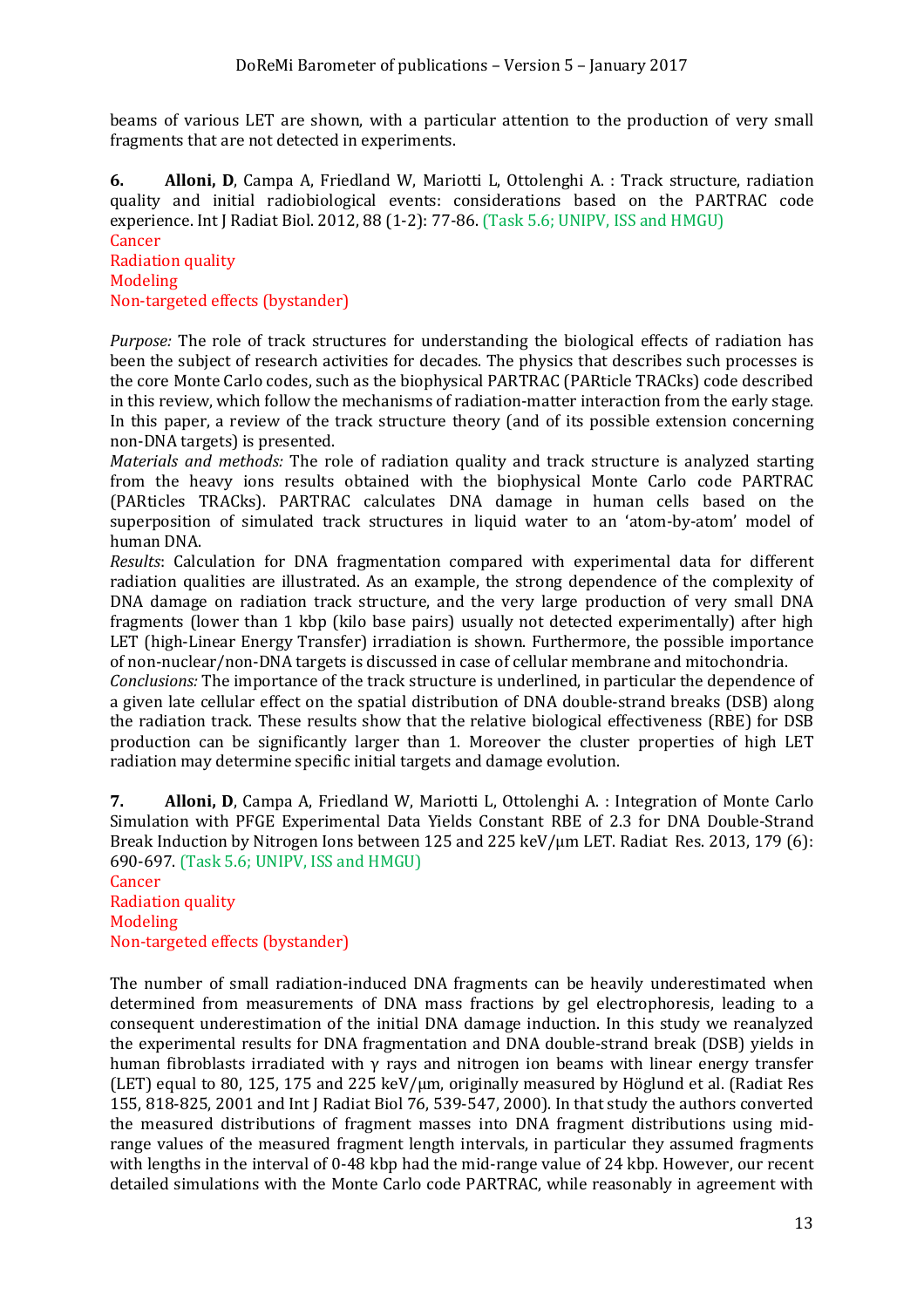the mass distributions, indicate significantly increased yields of very short fragments by high-LET radiation, so that the actual average fragment lengths, in the interval 0-48 kbp, 2.4 kbp for 225 keV/µm nitrogen ions were much shorter than the assumed mid-range value of 24 kbp. When the measured distributions of fragment masses are converted into fragment distributions using the average fragment lengths calculated by PARTRAC, significantly higher yields of DSB related to short fragments were obtained and resulted in a constant relative biological effectiveness (RBE) for DSB induction yield of 2.3 for nitrogen ions at  $125-225$  keV/ $\mu$ m LET. The previously reported downward trend of the RBE values over this LET range for DSB induction appears to be an artifact of an inadequate average fragment length in the smallest interval.

**8. Alloni D,** Baiocco G, Babini G, Friedland W, Kundrat P, Mariotti L, Ottolenghi A. Energy dependence of the complexity of DNA damage induced by carbon ions. Radiat Prot Dosimetry 9 May 2015, 166 (1-4) 86-90. (Task 5.6, UNIPV) Cancer

Radiation quality **Modeling** 

To assess the complexity of DNA damage induced by carbon ions as a function of their energy and LET, 2-Gy irradiations by 100 keV u(-1)-400 MeV u(-1) carbon ions were investigated using the PARTRAC code. The total number of fragments and the yield of fragments of <30 bp were calculated. The authors found a particularly important contribution of DNA fragmentation in the range of <1 kbp for specific energies of <6 MeV u(-1). They also considered the effect of different specific energies with the same LET, i.e. before and after the Bragg peak. As a first step towards a full characterisation of secondary particle production from carbon ions interacting with tissue, a comparison between DNA-damage induction by primary carbon ions and alpha particles resulting from carbon break-up is presented, for specific energies of >1 MeV u(-1).

**9. Babini G.,** Ugolini M, Morini J., Baiocco G., Mariotti L., Tabarelli de Fatis P., Liotta M., Ottolenghi A.: Investigation of radiation-induced multilayered signalling response of the inflammatory pathway. Rdiation Prot. Dosim. April 15, 2015, pp.1-4 (Task 5.2, UNIPV) Cancer

Non-targeted effects (bystander)

Ionising radiation exposure of cells might induce the perturbation of cell functions and, in particular, the activation or inhibition of several important pathways. This perturbation can cause the deregulation of both intra- and extra-cellular signalling cascades (such as the inflammatory pathway) and alter not only the behaviour of directly exposed cells but also the neighbouring non-irradiated ones, through the so-called bystander effect. The aim of the present work was to investigate the complex non-linear interactions between the inflammatory pathway and other strictly interlaced signalling pathways, such as Erk1/2 and Akt/PKB, focusing on the radiation-induced perturbation of such pathways in the dose range of 0-2 Gy. The results show how radiation affects these interconnected pathways and how confounding factors, such as the change of culture medium, can hide radiation-induced perturbations.

**10. Babini G,** Morini J, Baiocco G, Mariotti L, Ottolenghi A. In vitro γ-ray-induced inflammatory response is dominated by culturing conditions rather than radiation exposures. Scientific Reports 2015, 5, 9343 (Task 5.2, UNIPV) Cancer

Non-targeted effects (bystander)

The inflammatory pathway has a pivotal role in regulating the fate and functions of cells after a wide range of stimuli, including ionizing radiation. However, the molecular mechanisms governing such responses have not been completely elucidated yet. In particular, the complex activation dynamics of the Nuclear transcription Factor kB (NF-kB), the key molecule governing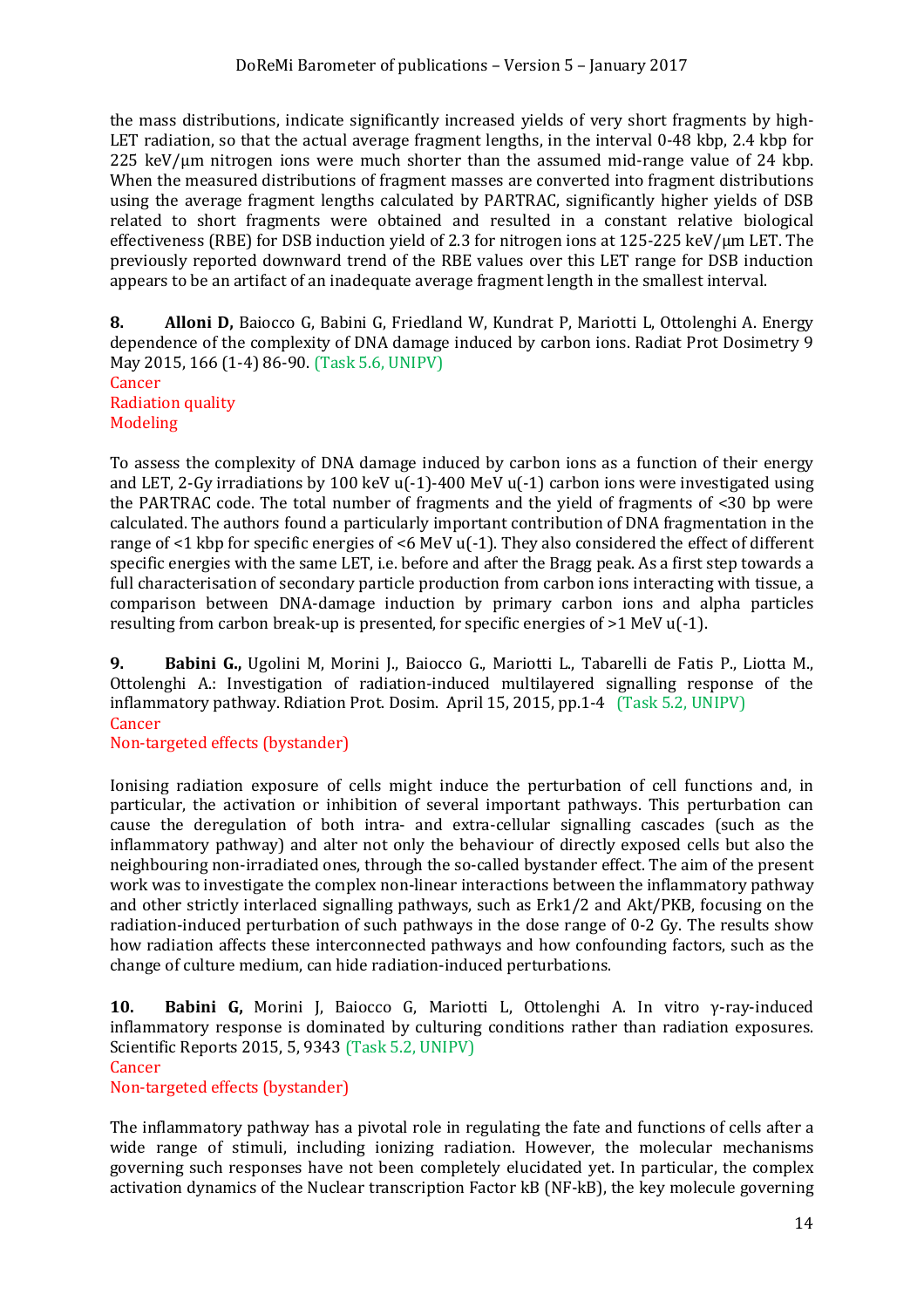the inflammatory pathway, still lacks a complete characterization. In this work we focused on the activation dynamics of the NF-kB (subunit p65) pathway following different stimuli. Quantitative measurements of NF-kB were performed and results interpreted within a systems theory approach, based on the negative feedback loop feature of this pathway. Time-series data of nuclear NF-kB concentration showed no evidence of  $\gamma$ -ray induced activation of the pathway for doses up to 5 Gy but highlighted important transient effects of common environmental stress (e.g. CO2, temperature) and laboratory procedures, e.g. replacing the culture medium, which dominate the in vitro inflammatory response

**11. Badie, C.,** Agnieszka Blachowicz, Zarko Barjaktarovic, Rosemary Finnon, Arlette Michaux, Hakan Sarioglu, Natalie Brown, Grainne Manning, M.Abderrafi Benotmane, Soile Tapio, Joanna Polanska, Simon D. Bouffler: Transcriptomic and proteomic analysis of mouse radiation– induced acute myeloid leukaemia (AML). Oncotarget. 2016 Jun 28;7(26):40461-40480. (Task 5.3; DH-PHE, HMGU, SCK-CEN) **Cancer** 

A combined transcriptome and proteome analysis of mouse radiation-induced AMLs using two primary AMLs, cell lines from these primaries, another cell line and its in vivo passage is reported. Compared to haematopoietic progenitor and stem cells (HPSC), over 5000 transcriptome alterations were identified, 2600 present in all materials. 55 and 3 alterations were detected in the proteomes of the cell lines and primary/in vivo passage material respectively, with one common to all materials. In cell lines, approximately 50% of the transcriptome changes are related to adaptation to cell culture, and in the proteome this proportion was higher. An AML 'signature' of 17 genes/proteins commonly deregulated in primary AMLs and cell lines compared to HPSCs was identified and validated using human AML transcriptome data. This also distinguishes primary AMLs from cell lines and includes proteins such as Coronin 1, pontin/RUVBL1 and Myeloperoxidase commonly implicated in human AML. C-Myc was identified as having a key role in radiation leukaemogenesis. These data identify novel candidates relevant to mouse radiation AML pathogenesis, and confirm that pathways of leukaemogenesis in the mouse and human share substantial commonality.

**12. Baiocco, G.,** S. Barbieri, G. Babini, J. Morini, D. Alloni, W. Friedland, P. Kundrát, E. Schmitt, M. Puchalska, L. Sihver & A. Ottolenghi: The origin of neutron biological effectiveness as a function of energy. Sci Rep. 2016; 6: 34033. (Task 5.6 ; UNIPV and HMGU) Radiation quality Modeling

The understanding of the impact of radiation quality in early and late responses of biological targets to ionizing radiation exposure necessarily grounds on the results of mechanistic studies starting from physical interactions. This is particularly true when, already at the physical stage, the radiation field is mixed, as it is the case for neutron exposure. Neutron Relative Biological Effectiveness (RBE) is energy dependent, maximal for energies  $\sim$  1 MeV, varying significantly among different experiments. The aim of this work is to shed light on neutron biological effectiveness as a function of field characteristics, with a comprehensive modeling approach: this brings together transport calculations of neutrons through matter (with the code PHITS) and the predictive power of the biophysical track structure code PARTRAC in terms of DNA damage evaluation. Two different energy dependent neutron RBE models are proposed: the first is phenomenological and based only on the characterization of linear energy transfer on a microscopic scale; the second is purely ab-initio and based on the induction of complex DNA damage. Results for the two models are compared and found in good qualitative agreement with current standards for radiation protection factors, which are agreed upon on the basis of RBE data.

**13. Baselet, B.,** Rombouts, C., Benotmane, A.M., Baatout, S. and Aerts, An.: Cardiovascular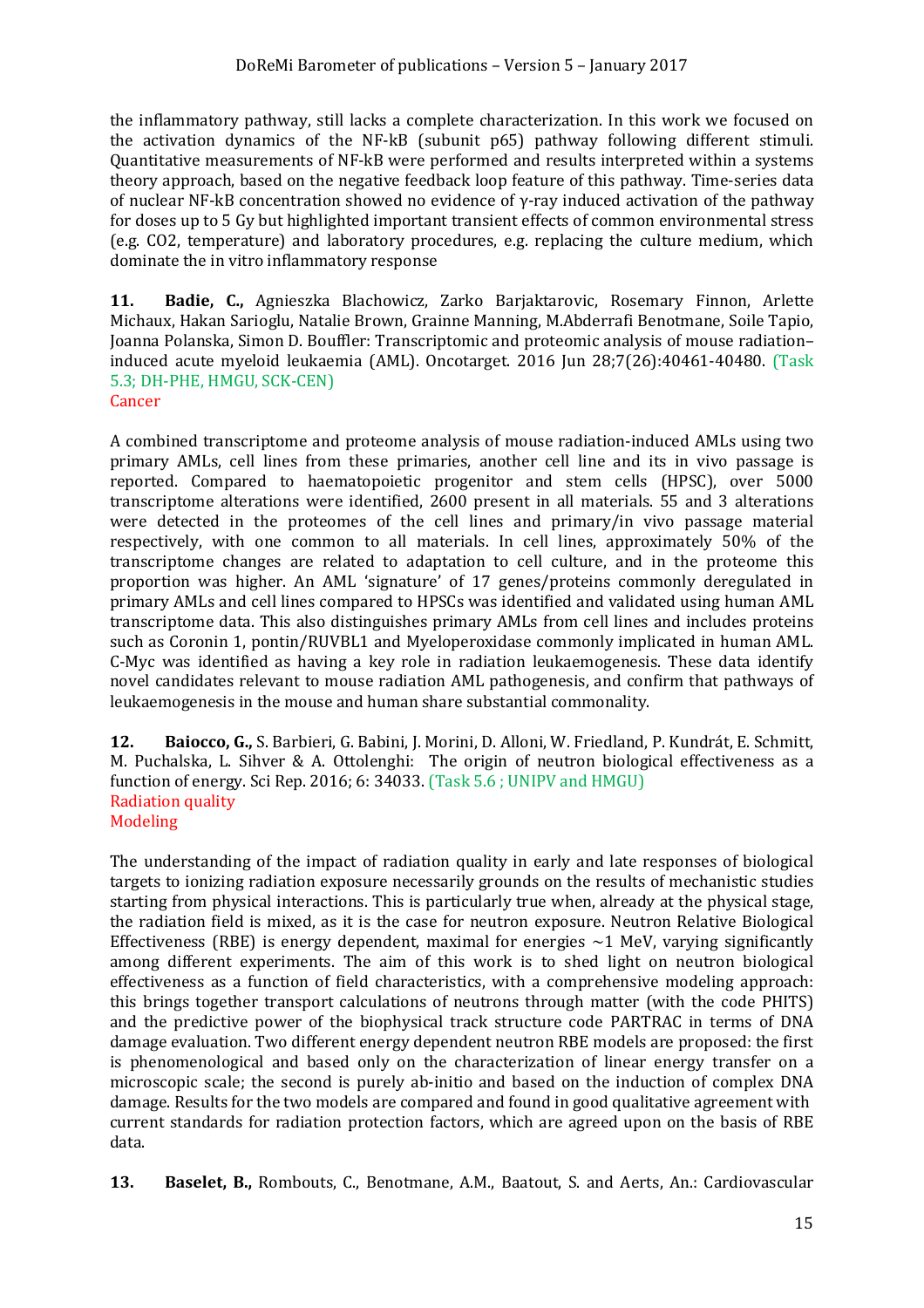diseases related to ionizing radiation: The risk of low-dose exposure (Review). Int J Mol Med. 2016 Oct 17. (Tasks 7.1 and 7.3, SCK-CEN). Non-cancer

Traditionally, non-cancer diseases are not considered as health risks following exposure to low doses of ionizing radiation. Indeed, non-cancer diseases are classified as deterministic tissue reactions, which are characterized by a threshold dose. It is judged that below an absorbed dose of 100 mGy, no clinically relevant tissue damage occurs, forming the basis for the current radiation protection system concerning non-cancer effects. Recent epidemiological findings point, however, to an excess risk of non-cancer diseases following exposure to lower doses of ionizing radiation than was previously thought. The evidence is the most sound for cardiovascular disease (CVD) and cataract. Due to limited statistical power, the dose-risk relationship is undetermined below 0.5 Gy; however, if this relationship proves to be without a threshold, it may have considerable impact on current low‑dose health risk estimates. In this review, we describe the CVD risk related to low doses of ionizing radiation, the clinical manifestation and the pathology of radiation-induced CVD, as well as the importance of the endothelium models in CVD research as a way forward to complement the epidemiological data with the underlying biological and molecular mechanisms.

**14. Belli, M**, Salomaa S, Ottolenghi A. : MELODI: the 'Multidisciplinary European Low-Dose Initiative'. Radiat Prot. Dosimetry 2011, 143(2-4): 330-334. (WP1-7; ISS, STUK and UNIPV) **Cancer** Non-cancer Individual sensitivity Radiation quality Tissue sensitivity Internal emitters (contamination) Epidemiology Modeling Non-targeted effects (bystander)

The importance of research to reduce uncertainties in risk assessment of low and protracted exposures is now recognised globally. In Europe a new initiative, called 'Multidisciplinary European LOw Dose Initiative' (MELODI), has been proposed by a 'European High Level and Expert Group on low-dose risk research' [\(www.hleg.de\)](http://www.hleg.de/), aimed at integrating national and EC (Euratom) efforts. Five national organisations: BfS (DE), CEA (FR), IRSN (FR), ISS (IT) and STUK (FI), with the support of the EC, have initiated the creation of MELODI by signing a letter of intent. In the forthcoming years,

MELODI will integrate in a step-by-step approach EU institutions with significant programmes in the field and will be open to other scientific organisations and stakeholders. A key role of MELODI is to develop and maintain over time a strategic research agenda (SRA) and a road map of scientific priorities within a multidisciplinary approach, and to transfer the results for the radiation protection system. Under the coordination of STUK a network has been proposed in the 2009 Euratom Programme, called DoReMi (Low-Dose Research towards Multidisciplinary Integration), which can help the integration process within the MELODI platform. DoReMi and the First MELODI Open Workshop, organised by BfS in September 2009, are now important inputs for the European SRA.

**15. Belli, M**, Tabocchini, M.A., Jourdain, J-R, Salomaa, S and Repussard, J.: The European Initiative on low-dose risk research: From the HLEG to MELODI. Radiat Prot Dosimetry (2015) doi: 10.1093/rpd/ncv136 (early online). (WP1-7; ISS, IRSN and STUK) **Cancer** Non-cancer Individual sensitivity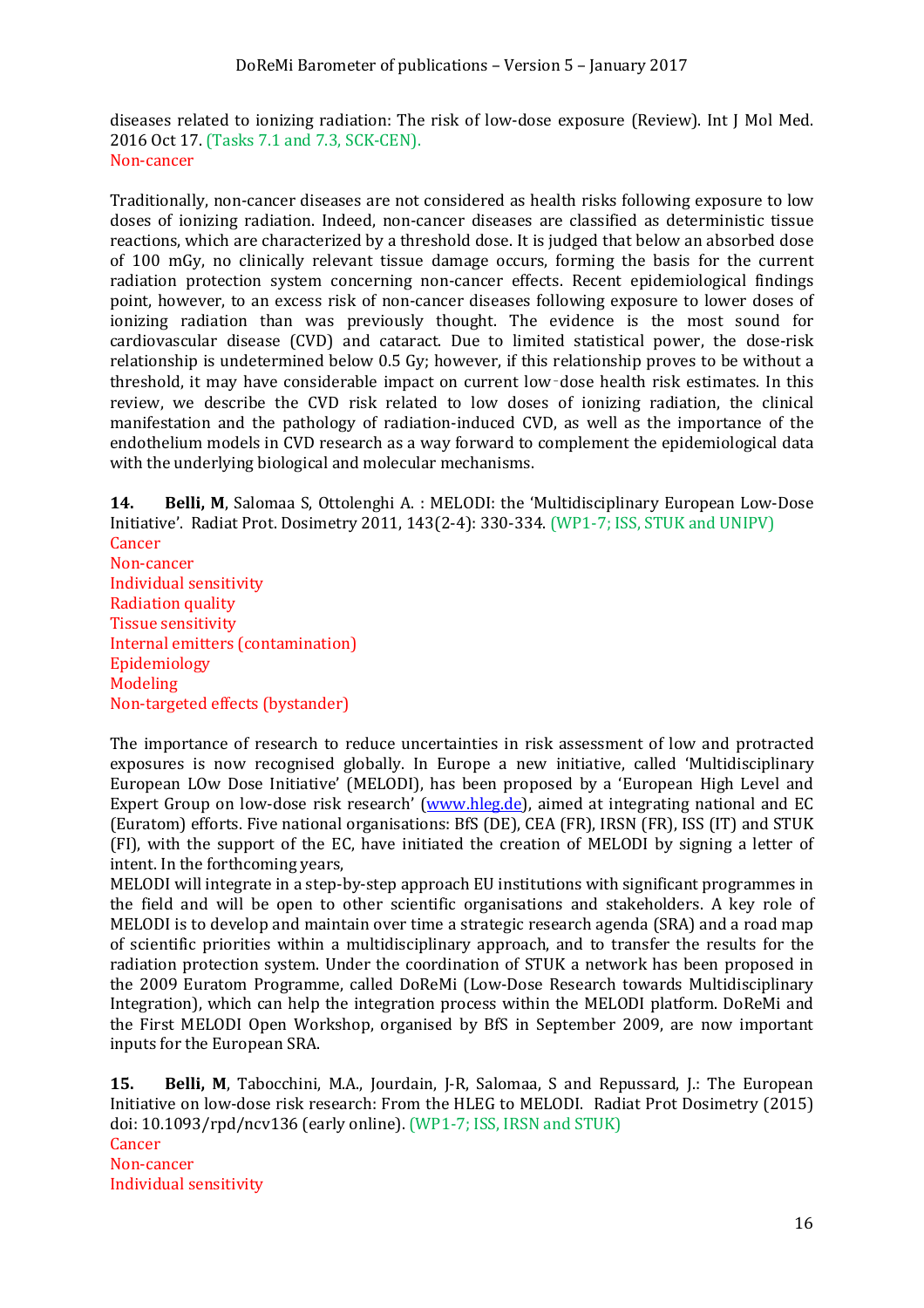Radiation quality Tissue sensitivity Internal emitters (contamination) Epidemiology Modeling Non-targeted effects (bystander)

The importance of low-dose risk research for radiation protection is now widely recognised. The European Commission (EC) and five European Union (EU) Member States involved in the Euratom Programme set up in 2008 a 'High Level and Expert Group on European Low Dose Risk Research' (HLEG) aimed at identifying research needs and proposing a better integration of European efforts in the field. The HLEG revised the research challenges and proposed a European research strategy based on a 'Multidisciplinary European LOw Dose Initiative' (MELODI). In April 2009, five national organisations, with the support of the EC, created the initial core of MELODI (http://www.melodi-online.eu) with a view to integrate the EU institutions with significant programmes in the field, while being open to other scientific organisations and stakeholders, and to develop an agreed strategic research agenda (SRA) and roadmap. Since then, open workshops have been organised yearly, exploring ideas for SRA implementation. As of October 2014, 31 institutions have been included as members of MELODI. HLEG recommendations and MELODI SRA have become important reference points in the radiation protection part of the Euratom Research Programme. MELODI has established close interactions through Memorandum of Understanding with other European platforms involved in radiation protection (Alliance, NERIS and EURADOS) and, together with EURADOS, with the relevant medical European Associations. The role of Joint Programming in priority setting, foreseen in the forthcoming EU Horizon 2020, calls for keeping MELODI an open, inclusive and transparent initiative, able to avoid redundancies and possible conflicts of interest, while promoting common initiatives in radiation protection research. An important issue is the establishment of a proper methodology for managing these initiatives, and this includes the setup of an independent MELODI Scientific Committee recently extended to Alliance, NERIS and EURADOS, with the aim of identifying research priorities to suggest for the forthcoming Euratom research calls.

**16. Brown, N,** Finnon, R, Manning, G, Bouffler, S and Badie, C.: Influence of radiation quality on mouse chromosome 2 deletions inradiation-induced acute myeloid leukaemia. Influence of radiation quality on mouse chromosome 2 deletions in radiation-induced acute myeloid leukaemia. Mutat. Res.: Genet. Toxicol. Environ. Mutagen. (2015). (Task 5.3; DH-PHE). **Cancer** 

Radiation quality

Leukaemia is the prevailing neoplastic disorder of the hematopoietic system. Epidemiological analy-ses of the survivors of the Japanese atomic bombings show that exposure to ionising radiation (IR) cancause leukaemia. Although a clear association between radiation exposure and leukaemia developmentis acknowledged, the underlying mechanisms remain incompletely understood. A hemizygous deletionon mouse chromosome 2 (del2) is a common feature in several mouse strains susceptible to radiation-induced acute myeloid leukaemia (rAML). The deletion is an early event detectable 24 h after exposurein bone marrow cells. Ultimately, 15– 25% of exposed animals develop AML with 80–90% of cases carry-ing del2. Molecular mapping of leukaemic cell genomes identified a minimal deleted region (MDR) onchromosome 2 (chr2) in which a tumour suppressor gene, Sfpi1 is located, encoding the transcriptionfactor PU.1, essential in haematopoiesis. The remaining copy of Sfpi1 has a point mutation in the codingsequence for the DNA-binding domain of the protein in 70% of rAML, which alters a single CpG sequencein the codon for arginine residue R235. In order to identify chr2 deletions and Sfpi.1/PU.1 loss, we per-formed array comparative genomic hybridization (aCGH) on a unique panel of 79rAMLs. Using a custommade CGH array specifically designed for mouse chr2,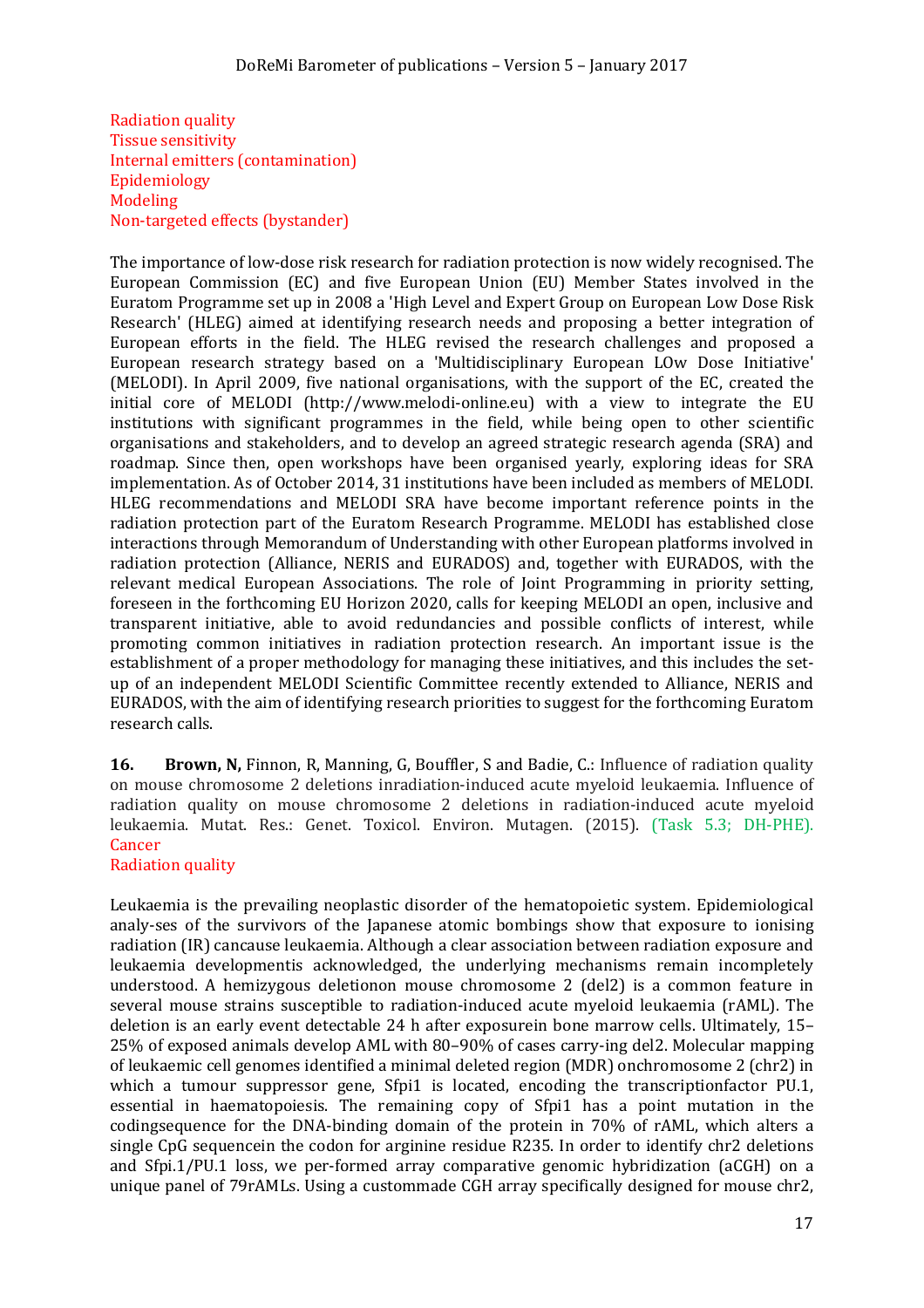we analysed at unprecedentedly high resolution(1.4M array- 148 bp resolution) the size of the MDR in low LET and high-LET induced rAMLs (32 X-ray-and 47 neutron-induced). Sequencing of Sfpi1/PU.1DNA binding domain identified the presence of R235point mutations, showing no influence of radiation quality on R235 type or frequency. We identified for the first time rAML cases with complex del2 in a subset of neutron-induced AMLs. This study allowed us to re-define the MDR to a much smaller 5.5Mb region (still including Sfpi1/PU.1), identical regardless ofradiation quality.

**17. Campa, A**, Balduzzi M, Dini V, Esposito G, Tabocchini MA.: The complex interactions between radiation induced non-targeted effects and cancer. Volume 356, Issue 1, 1 January 2015, pages 126–136 (Task 5.2; ISS)

#### Cancer Radiation quality Non-targeted effects (bystander)

Radiation induced non-targeted effects have been widely investigated in the last two decades for their potential impact on low dose radiation risk. In this paper we will give an overview of the most relevant aspects related to these effects, starting from the definition of the low dose scenarios. We will underline the role of radiation quality, both in terms of mechanisms of interaction with the biological matter and for the importance of charged particles as powerful tools for low dose effects investigation. We will focus on cell communication, representing a common feature of non-targeted effects, giving also an overview of cancer models that have explicitly considered such effects.

**18. Candeias SM, Gaipl US.** The immune system in cancer prevention, development and therapy. Anti-Cancer Agents Med CHem 2016 16: 101-107. (Task 5.2.1; CEA and UKER) Cancer

Non-targeted effects (bystander)

The immune system plays a pivotal role in the maintenance of the integrity of an organism. Besides the protection against pathogens, it is strongly involved in cancer prevention, development and defense. This review focuses on how the immune system protects against infections and trauma and on its role in cancer development and disease. Focus is set on the interactions of the innate and adaptive immune system and tumors. The role of IFN-γ as a pleiotropic cytokine that plays a very important role at the interface of innate and adaptive immune systems in tumor development and induction of anti-tumor immune responses is outlined. Further, immune cells as prognostic and predictive markers of cancer will be discussed. Data are provided that even the brain as immune privileged organ is subjected to immune surveillance and consequently also brain tumors. Immune therapeutic approaches for glioblastoma multiforme, the most frequent and malignant brain tumor, based on vaccination with dendritic cells are outlined and application of hyperthermia in form of magnetic nanoparticles is discussed. We conclude that the immune system and developing tumors are intimately intertwined. Anti-tumor immune responses can be prominently boosted by multimodal therapies aiming on the one hand to induce immunogenic tumor cell death forms and on the other hand to actively counteract the immune suppressive microenvironment based on the tumor itself.

**19. Derer A**, Deloch L, Rubner Y, Fietjkau Y, Frey B, Gaipl US. Radio-immunotherapy-induced immunogenic cancer cells as basis for induction of systemic anti-tumor immune responses-preclinical evidence and ongoing clinical applications. Frontiers in Immunology (review) 2015 Oct, 6: art 505, pp. 1-19. (Tasks 5.2.1 and 7.6; UKER and GUF) Cancer Non-targeted effects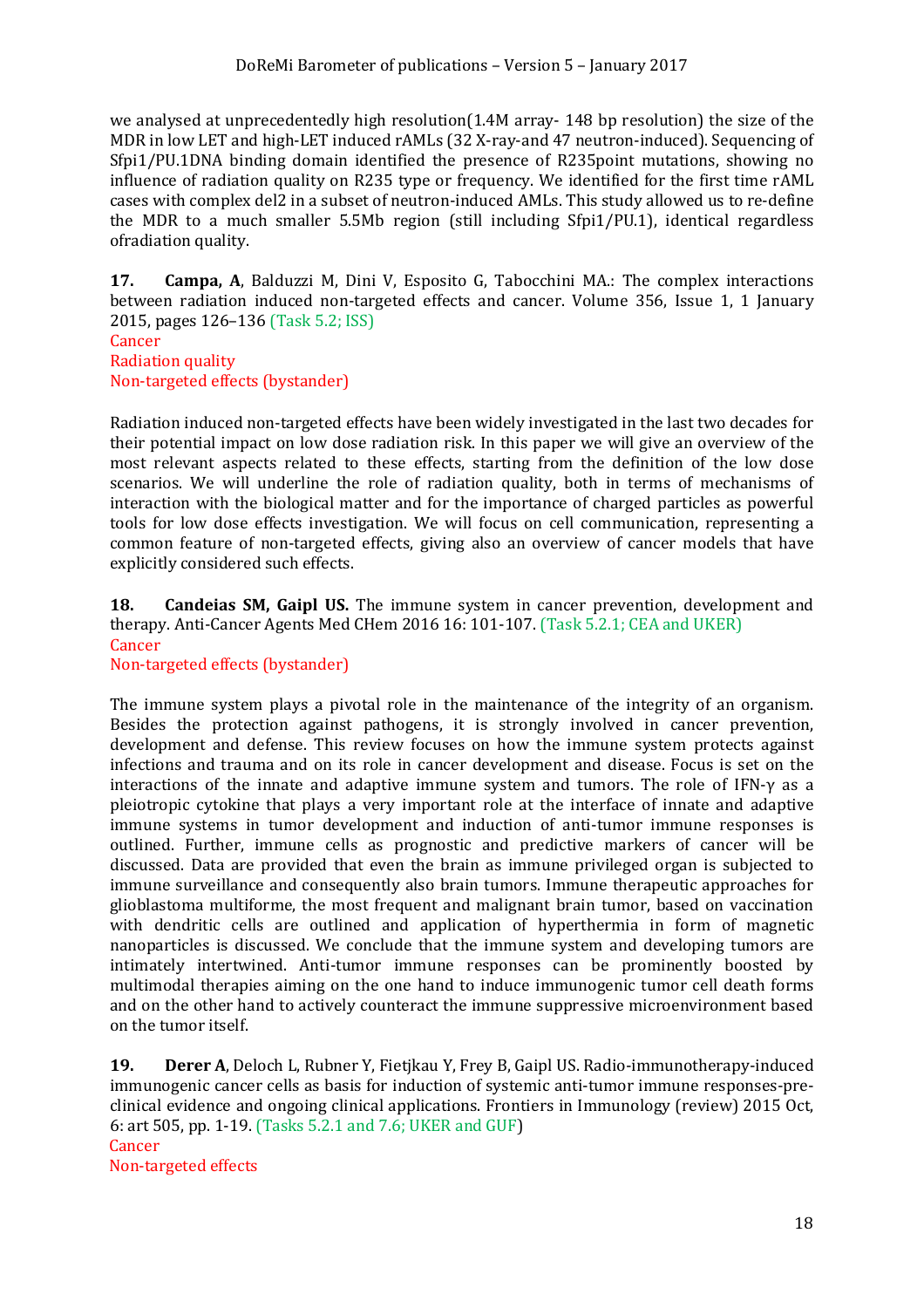Radiotherapy (RT) primarily aims to locally destroy the tumor via the induction of DNA damage in the tumor cells. However, the so-called abscopal, namely systemic and immune-mediated, effects of RT move over more and more in the focus of scientists and clinicians since combinations of local irradiation with immune therapy have been demonstrated to induce antitumor immunity. We here summarize changes of the phenotype and microenvironment of tumor cells after exposure to irradiation, chemotherapeutic agents, and immune modulating agents rendering the tumor more immunogenic. The impact of therapy-modified tumor cells and damage-associated molecular patterns on local and systemic control of the primary tumor, recurrent tumors, and metastases will be outlined. Finally, clinical studies affirming the benchside findings of interactions and synergies of radiation therapy and immunotherapy will be discussed. Focus is set on combination of radio(chemo)therapy (RCT) with immune checkpoint inhibitors, growth factor inhibitors, and chimeric antigen receptor T-cell therapy. Welldeliberated combination of RCT with selected immune therapies and growth factor inhibitors bear the great potential to further improve anti-cancer therapies.

**20. Derer A,** Frey B, Fietkau R, Gaipl US **.** Immune-modulating properties of ionizingradiation: ratyionale for the treatment of cancer by combination radiotherapy and immune checkpoint inhibitors. Cancer Immunol Immunother online 21 November 2015 pp1-7 (Task 5.2.1, UKER)

### **Cancer**

Non-targeted effects (bystander)

Radiotherapy (RT) utilizes the DNA-damaging properties of ionizing radiation to control tumor growth and ultimately kill tumor cells. By modifying the tumor cell phenotype and the tumor microenvironment, it may also modulate the immune system. However, out-of-field reactions of RT mostly assume further immune activation. Here, the sequence of the applications of RT and immunotherapy is crucial, just as the dose and fractionation may be. Lower single doses may impact on tumor vascularization and immune cell infiltration in particular, while higher doses may impact on intratumoral induction and production of type I interferons. The induction of immunogenic cancer cell death seems in turn to be a common mechanism for most RT schemes. Dendritic cells (DCs) are activated by the released danger signals and by taking up tumor peptides derived from irradiated cells. DCs subsequently activate T cells, a process that has to be tightly controlled to ensure tolerance. Inhibitory pathways known as immune checkpoints exist for this purpose and are exploited by tumors to inhibit immune responses. Cytotoxic T lymphocyte antigen 4 (CTLA-4) and programmed cell death protein 1 (PD-1) on T cells are two major checkpoints. The biological concepts behind the findings that RT in combination with anti-CTLA-4 and/or anti-PD-L1 blockade stimulates CD8+ T cell-mediated anti-tumor immunity are reviewed in detail. On this basis, we suggest clinically significant combinations and sequences of RT and immune checkpoint inhibition. We conclude that RT and immune therapies complement one another

**21. Dieriks, B**, De Vos W, Baatout S, Van Oostveldt P.: Repeated exposure of human fibroblasts to ionizing radiation reveals and adaptive response that is not mediated by interleukin-6 or TGF-beta. Mutat. Res . 2011,Oct 1, 715(1-2): 19-24. (Task 5.2.1; SCK-CEN) Cancer

Non-targeted effects (bystander)

Exposing cells to a low dose can protect them against a subsequent higher exposure. This phenomenon is known as adaptive response and is frequently observed in a variety of cells. Even though similarities are suspected with other non-targeted effects, such as bystander effects, the exact mechanism behind adaptive response is not fully clarified.

In this study human primary fibroblasts were tested for their response to ionizing radiation (IR) after administrating a low priming dose (0.1–0.5 Gy). Both the abundance of γH2AX as a marker for double-stranded breaks and the levels of cytokines, secreted in the medium, were monitored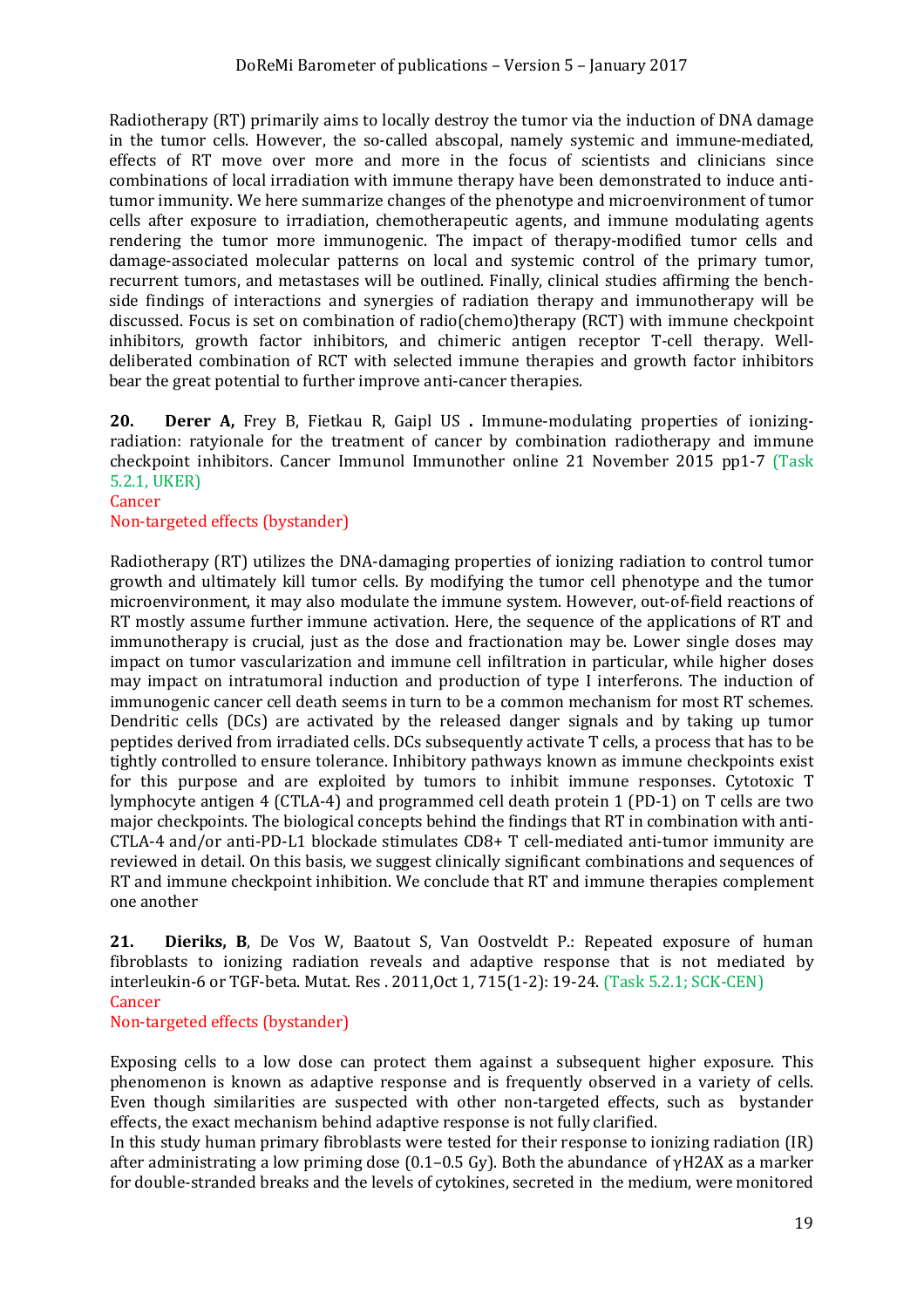in time. Upon challenge, IR-primed cells showed modified γH2AX spot size distributions and altered repair kinetics, consistent with an adaptive response. In addition, 24 h after priming with IR, four cytokines were significantly upregulated in the medium – GM-CSF  $(1.33\times)$ ; IL6  $(4.24\times)$ ; IL8 (1.33×); TGF-β (1.46×). In order to mimic the protective effect of IR priming, we primed the cells with either IL6 or TGF-β. This did not elicit an altered γH2AX response as observed in IRprimed cells, indicating that the adaptive response in these primary fibroblasts is regulated in an IL-6 and TGF-β independent manner.

**22. Dimitrova I,** Georgiev S, Pressyanov D, Sabot B, Michielsen N, Bondiquel S, Mitev K. Influence of the type of CD case on the track density distribution in CDs exposed to thoron. Appl Radiat Isot 2015 Dec 290015: doi: 10.1016. (Tasks 4.10; SUN) Radiation quality

A novel approach for retrospective thoron (Rn-220) measurements in buildings was recently proposed. It employs CDs/DVDs as detectors, in which the alpha-tracks formed by thoron's progeny Po-212 are analyzed. Compact disks and DVDs that had been stored in their cases are suitable, because the case provides a fixed and reproducible geometry of the Po-212 source. Since the measurement and calibration procedures involve analysis of different pieces of the disk, it is important to test the homogeneity of the track density over the disk area. This report presents results of such a study, in which disks in different containers were exposed to thoron. In almost all disks, the track density was inhomogeneous, increasing significantly near the holes in the container through which thoron could enter. However, as demonstrated, in disks regularly used and randomly rotated in their containers, the track density is expected to homogenize. It is concluded that the homogeneity of the tracks should be tested in disks exposed to thoron in homes and should be estimated or compensated in calibration exposures.

**23. Domienik, J.,** Farah, J. and Struelens, L.: Validation of ELDO approaches for retrospective assessment of cumulative eye lens doses of interventional cardiologists—results from DoReMi project. J. Radiol. Prot. 36 (2016) 736–745. (Task 7.11; NIOM, IRSN and SCK-CEN). Non-cancer

Epidemiology

The first validation results of the two approaches developed in the ELDO project for retrospective assessment of eye lens doses for interventional cardiologists (ICs) are presented in this paper. The first approach (a) is based on both the readings from the routine whole body dosimeter worn above the lead apron and procedure-dependent conversion coefficients, while the second approach (b) is based on detailed information related to the occupational exposure history of the ICs declared in a questionnaire and eye lens dose records obtained from the relevant literature. The latter approach makes use of various published eye lens doses per procedure as well as the appropriate correction factors which account for the use of radiation protective tools designed to protect the eye lens. To validate both methodologies, comprehensive measurements were performed in several Polish clinics among recruited physicians. Two dosimeters measuring whole body and eye lens doses were worn by every physician for at least two months. The estimated cumulative eye lens doses, calculated from both approaches, were then compared against the measured eye lens dose value for every physician separately. Both approaches results in comparable estimates of eye lens doses and tend to overestimate rather than underestimate the eye lens doses. The measured and estimated doses do not differ, on average, by a factor higher than 2.0 in 85% and 62% of the cases used to validate approach (a) and (b), respectively. In specific cases, however, the estimated doses differ from the measured ones by as much as a factor of 2.7 and 5.1 for method (a) and (b), respectively. As such, the two approaches can be considered accurate when retrospectively estimating the eye lens doses for ICs and will be of great benefit for ongoing epidemiological studies.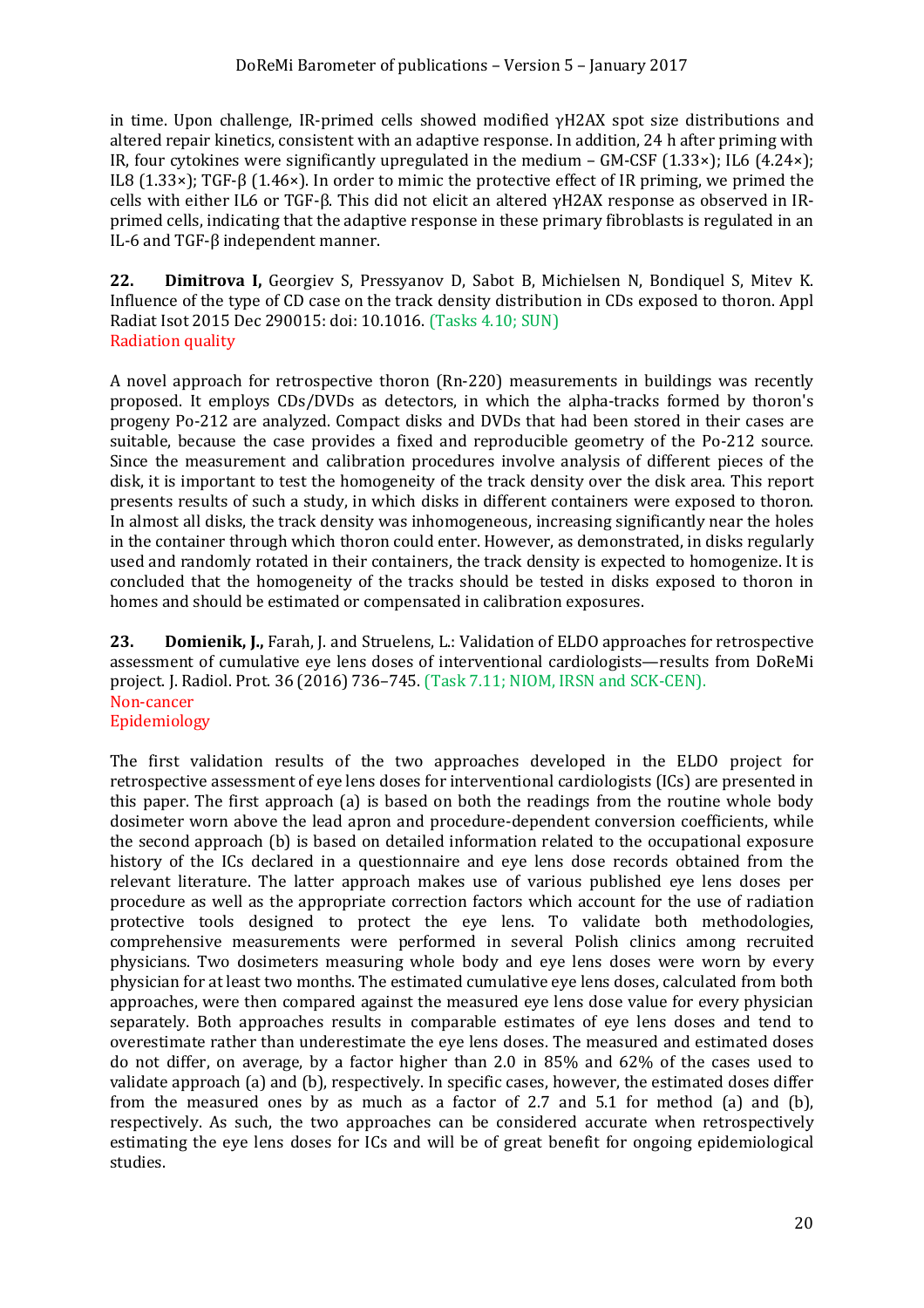**24. Domienik, J.,** Gryglak, S. and Jurewicz, J.: Characteristics of interventional cardiologists and their work practices for the study on radiation-induced lens opacities based on the methodology developed by ELDO—preliminary results. Journal of Radiation Research, Vol. 57, No. 4, 2016, pp. 431–437. (Task 7.11; NIOM).

#### Non-cancer Epidemiology

Preliminary results of the Polish epidemiology study on eye lens opacities among interventional cardiologists (ICs), based on the methodology proposed by ELDO (epidemiological studies of radio-induced cataracts in interventional cardiologists and radiologists: methodology implementation), are presented. The aim of the study is to test the hypothesis concerning the excess risk of cataract in the group of ICs. The first results concern the study population characteristics, including the most important confounding factors for cataract, as well as a detailed description of the work practices in interventional cardiology needed in order to reconstruct the cumulative eye lens dose. The data from 69 ICs and 23 controls collected based on the general medical questionnaire and the occupational questionnaire (for ICs only) were analyzed. The mean age of ICs and of the control group was 41 and 44, respectively, while the mean duration of work for exposed physicians was 9 years. The analysis of the data from the occupational questionnaire concerning the procedures performed, the use of various access routes, as well as radiation protection tools (eye lens glasses, ceiling suspended transparent shield, etc.) are also presented. On the basis of this information and additional assumptions about the doses per procedure (as well as reduction factors for various types of radiation measures), the cumulative doses to the eye lens of ICs were evaluated. They ranged up to 1.55 Sv and 0.4 Sv for left and right eye, respectively; however, the dose to only 3% of ICs exceeded the new threshold for development of eye lens opacities (0.5 Gy) proposed by the ICRP.

**25. Drexler, G A,** Siebenwirth, C, Drexler, S E, Girst, S, Greubel, C, Dollinger, G and Friedl, A A.: Live cell imaging at the Munich ion microbeam SNAKE – a status report. Radiation Oncology (2015) 10:42. (Task 4.9; LMU) Cancer

Radiation quality

Ion microbeams are important tools in radiobiological research. Still, the worldwide number of ion microbeam facilities where biological experiments can be performed is limited. Even fewer facilities combine ion microirradiation with live-cell imaging to allow microscopic observation of cellular response reactions starting very fast after irradiation and continuing for many hours. At SNAKE, the ion microbeam facility at the Munich 14 MV tandem accelerator, a large variety of biological experiments are performed on a regular basis. Here, recent developments and ongoing research projects at the ion microbeam SNAKE are presented with specific emphasis on live-cell imaging experiments. An overview of the technical details of the setup is given, including examples of suitable biological samples. By ion beam focusing to submicrometer beam spot size and single ion detection it is possible to target subcellular structures with defined numbers of ions. Focusing of high numbers of ions to single spots allows studying the influence of high local damage density on recruitment of damage response proteins.

**26. Drubay D,** Ancelet S, Acker A, Kreuzer M, Laurier D, Rage E.: Kidney cancer mortality and ionizing radiation among French and German uranium miners. Radiat Environ Biophys. 2014 Aug;53(3):505-13. (Task 5.5; IRSN and BfS)

Cancer Individual sensitivity Radiation quality Epidemiology Modeling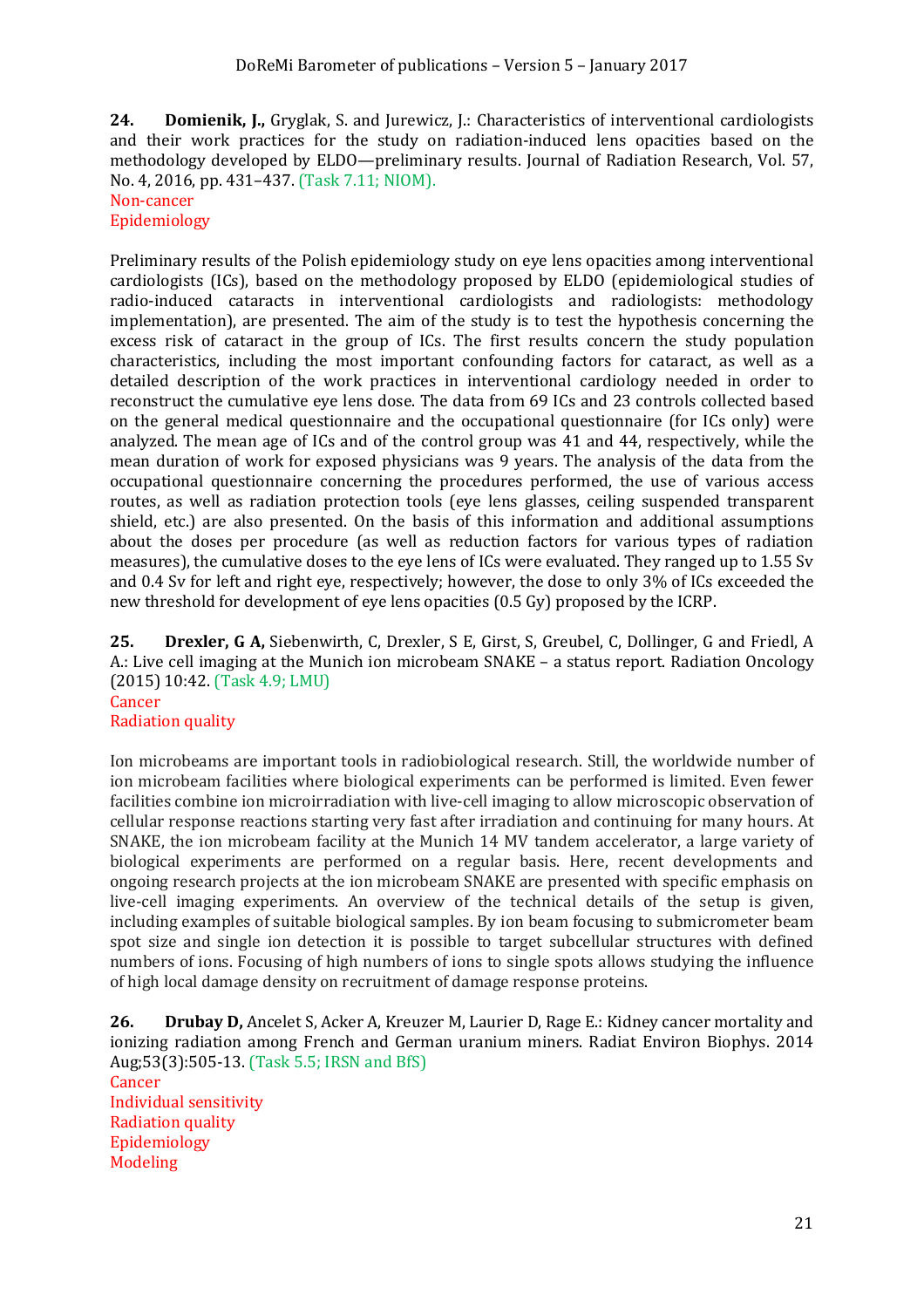The investigation of potential adverse health effects of occupational exposures to ionizing radiation, on uranium miners, is an important area of research. Radon is a well-known carcinogen for lung, but the link between radiation exposure and other diseases remains controversial, particularly for kidney cancer. The aims of this study were therefore to perform external kidney cancer mortality analyses and to assess the relationship between occupational radiation exposure and kidney cancer mortality, using competing risks methodology, from two uranium miners cohorts. The French ( $n = 3.377$ ) and German ( $n = 58.986$ ) cohorts of uranium miners included 11 and 174 deaths from kidney cancer. For each cohort, the excess of kidney cancer mortality has been assessed by standardized mortality ratio (SMR) corrected for the probability of known causes of death. The associations between cumulative occupational radiation exposures (radon, external gamma radiation and long-lived radionuclides) or kidney equivalent doses and both the cause-specific hazard and the probability of occurrence of kidney cancer death have been estimated with Cox and Fine and Gray models adjusted to date of birth and considering the attained age as the timescale. No significant excess of kidney cancer mortality has been observed neither in the French cohort (SMR = 1.49, 95 % confidence interval [0.73; 2.67]) nor in the German cohort (SMR =  $0.91$  [0.77; 1.06]). Moreover, no significant association between kidney cancer mortality and any type of occupational radiation exposure or kidney equivalent dose has been observed. Future analyses based on further follow-up updates and/or large pooled cohorts should allow us to confirm or not the absence of association.

**27. Ebrahimian T,** Le Gallic C, Stefani J, Dublineau I, Yentrapalli R, Harms-Ringdahl M, Haghdoost S.: Chronic Gamma-Irradiation Induces a Dose-Rate-Dependent Pro-inflammatory Response and Associated Loss of Function in Human Umbilical Vein Endothelial Cells. Radiat. Res. 2015, April 183 (4) 447-454. (Task 7.3; IRSN, HMGU and SU) Non-cancer Radiation quality Tissue sensitivity

A central question in radiation protection research is dose and dose-rate relationship for radiation-induced cardiovascular diseases. The response of endothelial cells to different low dose rates may contribute to help estimate risks for cardiovascular diseases by providing mechanistic understanding. In this study we investigated whether chronic low-dose-rate radiation exposure had an effect on the inflammatory response of endothelial cells and their function. Human umbilical vein endothelial cells (HUVECs) were chronically exposed to radiation at a dose of 1.4 mGy/h or 4.1 mGy/h for 1, 3, 6 or 10 weeks. We determined the proinflammatory profile of HUVECs before and during radiation exposure, and investigated the functional consequences of this radiation exposure by measuring their capacity to form vascular networks in matrigel. Expression levels of adhesion molecules such as E-selectin, ICAM-1 and VCAM-1, and the release of pro-inflammatory cytokines such as MCP-1, IL-6 and TNF-α were analyzed. When a total dose of 2 Gy was given at a rate of 4.1 mGy/h, we observed an increase in IL-6 and MCP-1 release into the cell culture media, but this was not observed at 1.4 mGy/h. The increase in the inflammatory profile induced at the dose rate of 4.1 mGy/h was also correlated with a decrease in the capacity of the HUVECs to form a vascular network in matrigel. Our results suggest that dose rate is an important parameter in the alteration of HUVEC inflammatory profile and function

**28. Eidemüller**, **M**, Jacob P, Lane RS, Frost SE, Zablotska LB.: Lung cancer mortality (1950- 1999) among Eldorado uranium workers: A comparison of models of carcinogenesis and empirical excess risk models. PLoS One, 2012, 7 (8): e4131. (Task 5.4; HMGU) **Cancer** Epidemiology Modeling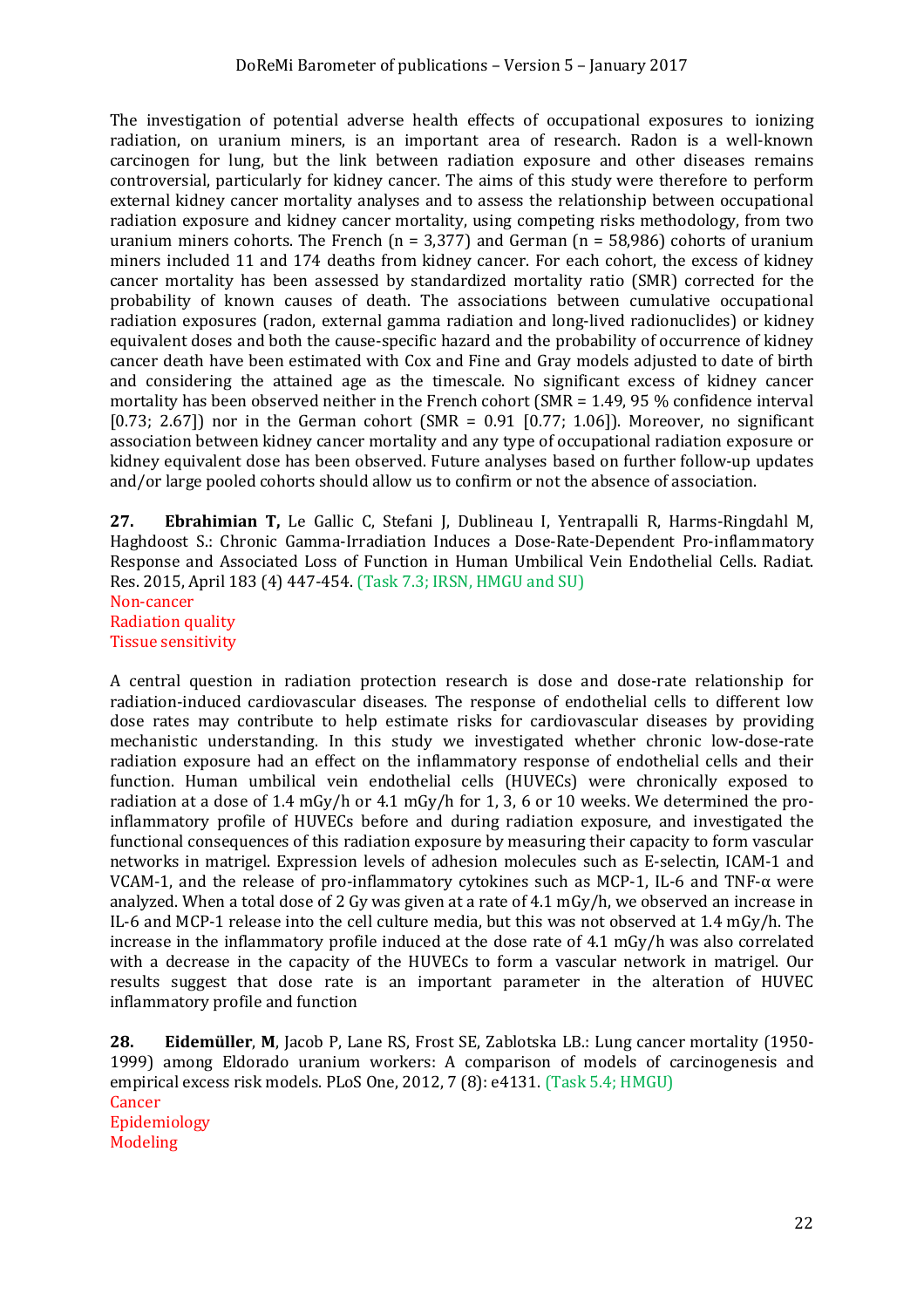Lung cancer mortality after exposure to radon decay products (RDP) among 16,236 male Eldorado uranium workers was analyzed. Male workers from the Beaverlodge and Port Radium uranium mines and the Port Hope radium and uranium refinery and processing facility who were first employed between 1932 and 1980 were followed up from 1950 to 1999. A total of 618 lung cancer deaths were observed. The analysis compared the results of the biologicallybased two-stage clonal expansion (TSCE) model to the empirical excess risk model. The spontaneous clonal expansion rate of pre-malignant cells was reduced at older ages under the assumptions of the TSCE model. Exposure to RDP was associated with increase in the clonal expansion rate during exposure but not afterwards. The increase was stronger for lower exposure rates. A radiation induced bystander effect could be a possible explanation for such an exposure response. Results on excess risks were compared to a linear dose-response parametric excess risk model with attained age, time since exposure and dose rate as effect modifiers. In all models the excess relative risk decreased with increasing attained age, increasing time since exposure and increasing exposure rate. Large model uncertainties were found in particular for small exposure rates.

**29. Esposito, G.,** Anello, P., Pecchia, I., Tabocchini, M.A., Campa, A.: Facility for gammairradiations of cultured cells at low dos erates: design, physical characteristics and functioning. Applied Radiation and Isotopes 115 (2016) 227–234. (Task 4.7; ISS).

Cancer Non-cancer Individual sensitivity Tissue sensitivity Modelling Non-targeted effects (bystander)

We describe a low dose/dose rate gamma irradiation facility (called LIBIS) for in vitro biological systems, for the exposure, inside a CO2 cell culture incubator, of cells at a dose rate ranging from few μGy/h to some tens of mGy/h. Three different 137Cs sources are used, depending on the desired dose rate. The sample is irradiated with a gamma ray beam with a dose rate uniformity of at least 92% and a percentage of primary 662 keV photons greater than 80%. LIBIS complies with high safety standards.

**30. Farah, J**, Struelens L, Dabin J, Koukorava C, Donadille L, Jacob S, Schnelzer M, Auvinen A, Vanhavere F, Clairand I.: A correlation study of eye lens dose and personal dose equivalent for interventional cardiologists. Radiat Prot Dosimetry 2013, Dec, 157(4):561-569. (Task 7.4; IRSN, SCK-CEN and STUK) Non-cancer

This paper presents the dosimetry part of the European ELDO project, funded by the DoReMi Network of Excellence, in which a method was developed to estimate cumulative eye lens doses for past practices based on personal dose equivalent values,  $H(p)(10)$ , measured above the lead apron at several positions at the collar, chest and waist levels. Measurement campaigns on anthropomorphic phantoms were carried out in typical interventional settings considering different tube projections and configurations, beam energies and filtration, operator positions and access routes and using both mono-tube and biplane X-ray systems. Measurements showed that eye lens dose correlates best with  $H(p)(10)$  measured on the left side of the phantom at the level of the collar, although this correlation implicates high spreads (41 %). Nonetheless, for retrospective dose assessment,  $H(p)(10)$  records are often the only option for eye dose estimates and the typically used chest left whole-body dose measurement remains useful.

**31. Farah J,** Struelens L, Auvinen A, Jacob S, Koukorava C, Schnelzer M, Vanhavere F, Clairand I. Application of the ELDO approach to assess cumulative eye lens doses for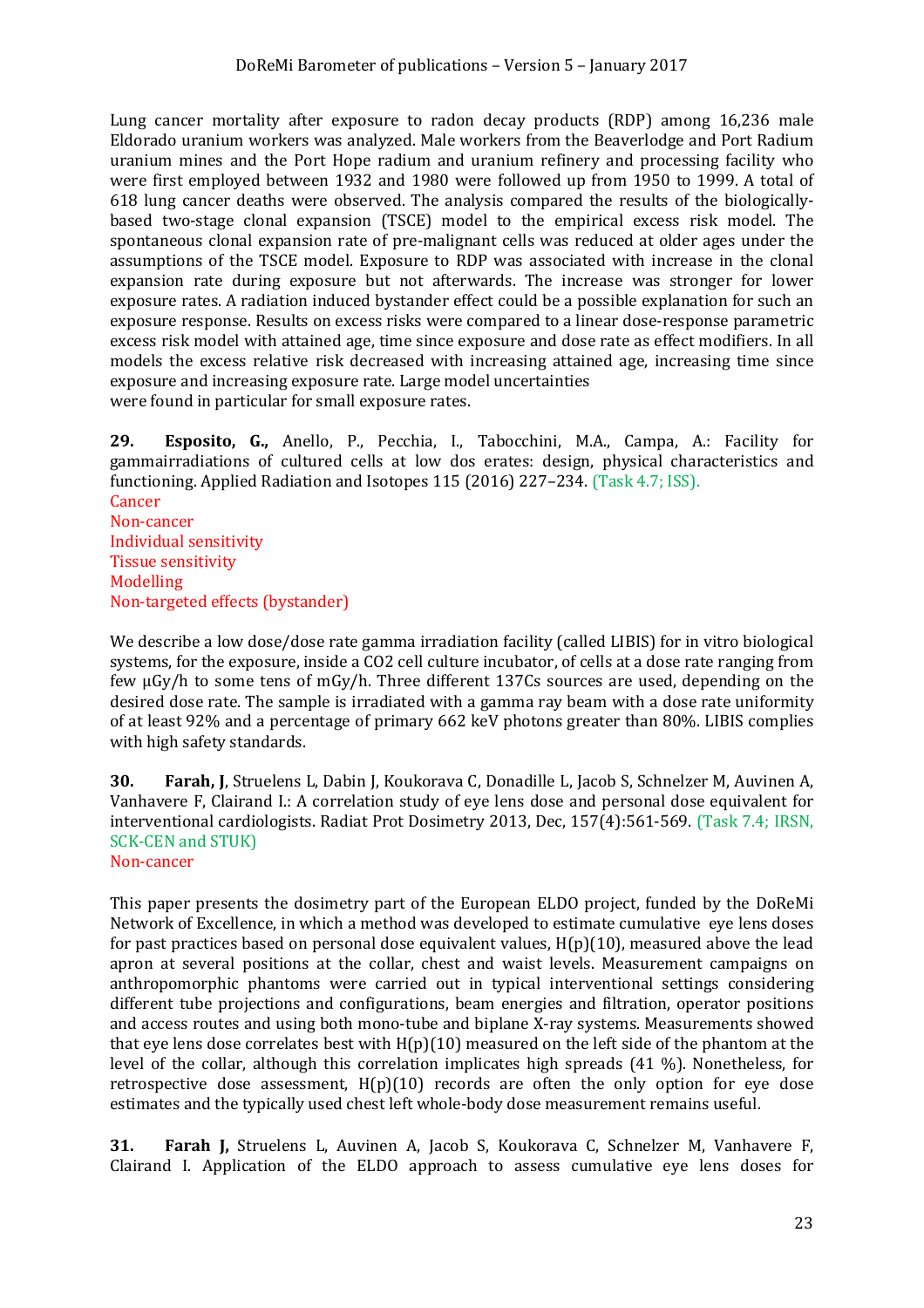interventional cardiologists. Radiat Prot. Dosimetry 2015, 164(1-2) 84-88. (Task 7.4; IRSN, SCK-CEN and STUK) Non-cancer

In preparation of a large European epidemiological study on the relation between eye lens dose and the occurrence of lens opacities, the European ELDO project focused on the development of practical methods to estimate retrospectively cumulative eye lens dose for interventional medical professionals exposed to radiation. The present paper applies one of the ELDO approaches, correlating eye lens dose to whole-body doses, to assess cumulative eye lens dose for 14 different Finnish interventional cardiologists for whom annual whole-body dose records were available for their entire working period. The estimated cumulative left and right eye lens dose ranged from 8 to 264 mSv and 6 to 225 mSv, respectively. In addition, calculations showed annual eye lens doses sometimes exceeding the new ICRP annual limit of 20 mSv. The work also highlights the large uncertainties associated with the application of such an approach proving the need for dedicated dosimetry systems in the routine monitoring of the eye lens dose.

**32. Finkel, P.,** Frey, B., Mayer, F., Bösl, K., Werthmöller, N., Mackensen, A., Gaipl, U.S. and Ullrich, E.: The dual role of NK cells in antitumor reactions triggered by ionizing radiation in combination with hyperthermia. OncoImmunology, 5:6, e1101206. (Task 5.2.1, UKER, GUF). Cancer

Non-targeted effects (bystander)

Classical tumor therapy consists of surgery, radio(RT)- and/or chemotherapy. Additive immunotherapy has gained in impact and antitumor in situ immunization strategies are promising to strengthen innate and adaptive immune responses. Immunological effects of RT and especially in combination with immune stimulation are mostly described for melanoma. Since hyperthermia (HT) in multimodal settings is capable of rendering tumor cells immunogenic, we analyzed the in vivo immunogenic potential of RT plus HT-treated B16 melanoma cells with an immunization and therapeutic assay. We focused on the role of natural killer (NK) cells in the triggered antitumor reactions. In vitro experiments showed that RT plus HT-treated B16 melanoma cells died via apoptosis and necrosis and released especially the danger signal HMGB1. The in vivo analyses revealed that melanoma cells are rendered immunogenic by RT plus HT. Especially, the repetitive immunization with treated melanoma cells led to an increase in NK cell number in draining lymph nodes, particularly of the immune regulatory CD27 CD11b NK cell subpopulation. While permanent NK cell depletion after immunization led to a significant acceleration of tumor outgrowth, a single NK cell depletion two days before immunization resulted in significant tumor growth retardation. The therapeutic model, a local in situ immunization closely resembling the clinical situation when solid tumors are exposed locally to RT plus HT, confirmed these effects. We conclude that a dual and timedependent impact of NK cells on the efficacy of antitumor immune reactions induced by immunogenic tumor cells generated with RT plus HT exists.

**33. Flockerzi**, **E.,** Schanz S, Rübe CE.:Even low doses of radiation lead to DNA damage accumulation in lung tissue according to the genetically-defined DNA repair capacity. Radiotherapy and Oncology, 2014, May, 111(2): 212-218. (Task 6.1; USAAR) Individual sensitivity Tissue sensitivity

BACKGROUND AND PURPOSE: Intensity-modulated radiation therapy for thoracic malignancies increases the exposure of healthy lung tissue to low-dose radiation. The biological impact of repetitive low-dose radiation on the radiosensitive lung is unclear. MATERIALS AND METHODS: In the present study, using mouse strains with different genetic DNA repair capacities, we monitored the extent of DNA damage in lung parenchyma after 2, 4, 6, 8, and 10weeks of daily low-dose 100-mGy radiation. RESULTS: Using 53BP1 as a marker for double-strand breaks, we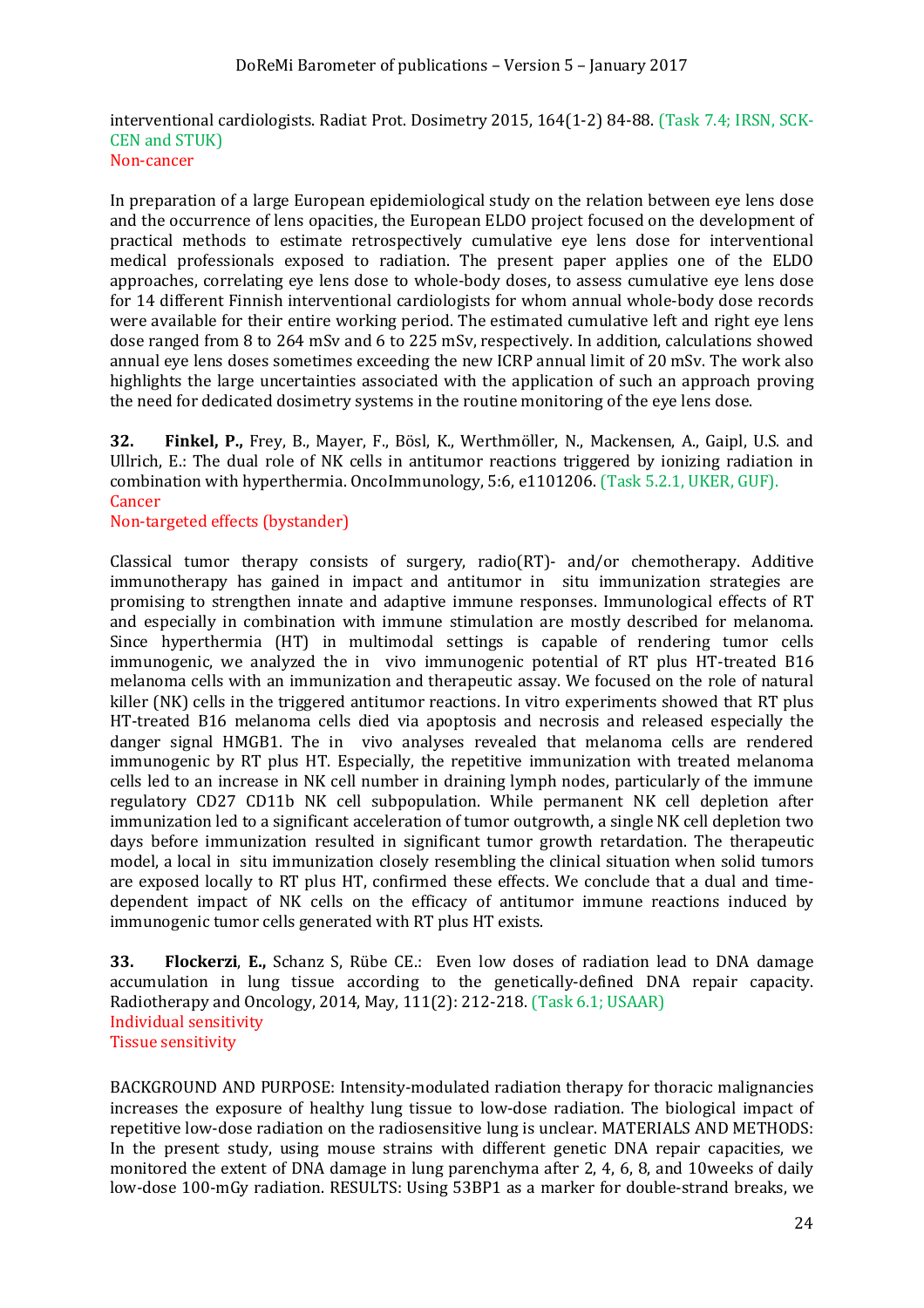observed DNA damage accumulation during fractionated low-dose radiation with increasing cumulative doses. The amount of radiation-induced 53BP1 varied significantly between bronchiolar and alveolar epithelial cells, suggesting that different cell populations in the lung parenchyma had varying vulnerabilities to ionizing radiation. The genetic background of DNA repair determined the extent of cumulative low-dose radiation damage. Moreover, increased DNA damage during fractionated low-dose radiation affected replication, and apoptosis in the lung parenchyma, which may influence overall lung function. CONCLUSION: Collectively, our results suggest that low, yet damaging, doses of radiation increase the risk of toxicity to normal<br>lung tissue and the probability of developing secondary malignancies. lung tissue and the probability of developing secondary malignancies.

**34. Frey B**, Rubner Y, Wunderlich R, Weiss EM, Pockley AG, Fietkau R, Gaipl US.: Induction of abscopal anti-tumor immunity and immunogenic tumor cell death by ionizing irradiationimplications for cancer therapies. Curr. Medicinal Chemistry 2012, 19 (12), 1751-1764. (Task 5.2.1; UKER)

#### Cancer

Non-targeted effects (bystander)

Although cancer progression is primarily driven by the expansion of tumor cells, the tumor microenvironment and anti-tumor immunity also play important roles. Herein we consider how tumors can become established by escaping immune surveillance and also how cancer cells can be rendered visible to the immune system by standard therapies such as radiotherapy or chemotherapy, either alone or in combination with additional immune stimulators.

Although local radiotherapy results in DNA damage (targeted effects), it is also capable of inducing immunogenic forms of tumor cell death which are associated with a release of immune activating danger signals (non-targeted effects), such as necrosis. Necrotic tumor cells may result from continued exposure to death stimuli and/or an impaired phosphatidylserine (PS) dependent clearance of the dying tumor cells. In such circumstances, mature dendritic cells take up tumor antigen and mediate the induction of adaptive and innate anti-tumor immunity. Locally-triggered, systemic immune activation can also lead to a spontaneous regression of tumors or metastases that are outside the radiation field - an effect which is termed abscopal. Preclinical studies have demonstrated that combining radiotherapy with immune stimulation can induce anti-tumor immunity. Given that it takes time for immunity to develop following exposure to immunogenic tumor cells, we propose practical combination therapies that should be considered as a basis for future research and clinical practice. It is essential that radiation oncologists become more aware of the importance of the immune system to the success of cancer therapy.

**35. Frey, B**, Weiss EM, Rubner Y, Wunderlich R, Ott OJ, Sauer R, Fietkau R, Gaipl US.: Old and new facts about hyperthermia-induced modulation of the immune system. Int J Hyperthermia 2012, 28(6): 528—542. (Task 5.2.1; UKER)

#### Cancer

Non-targeted effects (bystander)

Hyperthermia (HT) is a potent sensitiser for radiotherapy (RT) and chemotherapy (CT) and has been proven to modulate directly or indirectly cells of the innate and adaptive immune system. We will focus in this article on how anti-tumour immunity can be induced by HT. In contrast to some in vitro assays, in vivo examinations showed that natural killer cells and phagocytes like granulocytes are directly activated against the tumour by HT. Since heat also activates dendritic cells (DCs), HT should be combined with further death stimuli (RT, CT or immune therapy) to allocate tumour antigen, derived from, for example, necrotic tumour cells, for uptake by DCs. We will outline thatinduction of immunogenic tumour cells and direct tumour cell killing by HT in combination with other therapies contributes to immune activation against the tumour. Studies will be presented showing that non-beneficial effects of HT on immune cells are mostly timely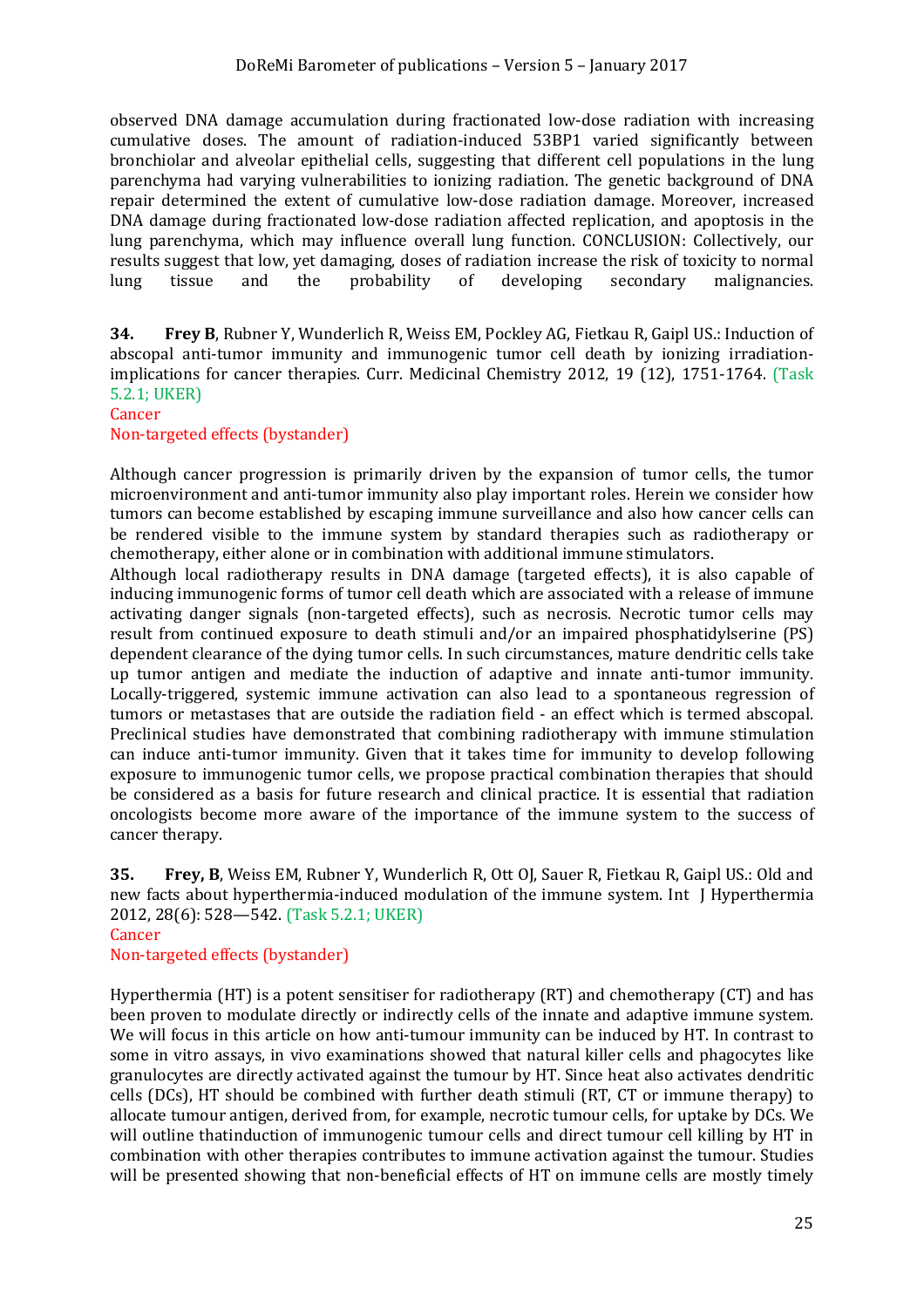restricted. A special focus is set on immune activation mediated by extracellular present heat shock proteins (HSPs) carrying tumour antigens and further danger signals released by dying tumour cells. Local HT treatment in addition to further stress stimuli exerts abscopal effects and might be considered as*in situ* tumour vaccination. An increased natural killer (NK) cell activity, lymphocyte infiltration and HSP-mediated induction of immunogenic tumour cells have been observed in patients. Treatments with the addition of HT therefore can be considered as a personalised cancer treatment approach by specifically activating the immune system the personalised cancer treatment approach by specifically activating the immune system the individual unique tumour.

**36. Frey, B**, Stache C, Rubner Y, Werthmöller N, Schulz K, Sieber R, Semrau S, Rödel F, Fietkau R, Gaipl US.: Combined treatment of human colorectal tumor cell lines with chemotherapeutic agents and ionizing irradiation can in vitro induce tumor cell death forms with immunogenic potential. J. Immunotoxicology 2012, 9(3): 301-313. (Task 5.2.1; UKER and GUF)

#### **Cancer**

Non-targeted effects (bystander)

Chemotherapeutic agents (CT) and ionizing radiation (X-ray) induce DNA damage and primarily aim to stop the proliferation of tumor cells. However, multimodal anti-cancer therapies should finally result in tumor cell death and, best, in the induction of systemic anti-tumor immunity. Since distinct therapy-induced tumor cell death forms may create an immune activating tumor microenvironment, this study examined whether sole treatment with CT that are used in the therapy for colorectal cancer or in combination with X-ray result in colorectal tumor cell death with immunogenic potential. 5-Fluorouracil (5-FU), Oxaliplatin (Oxp), or Irinotecan (Irino) in combination with X-ray were all potent inhibitors of colorectal tumor cell colony formation. This study then examined the forms of cell death with AnnexinA5-FITC/Propidium Iodide staining. Necrosis was the prominent form of cell death induced by CT and/or X-ray. While only a combination of Irino with X-ray leads to death induction already 1 day after treatment, also the combinations of Oxp or 5-FU with X-ray and X-ray alone resulted in high necrosis rates at later time points after treatment. Inhibition of apoptosis increased the amount of necrotic tumor cells, suggesting that a programmed form of necrosis can be induced by  $CT + X-ray$ . 5-FU and Oxp alone or in combination with X-ray and Irino plus X-ray were most effective in increasing the expression of RIP, IRF-5, and p53, proteins involved in necrotic and apoptotic cell death pathways. All treatments further resulted in the release of the immune activating danger signals high-mobility group box 1 (HMGB1) and heat shock protein 70 (HSP70). The supernatants of the treated tumor cells induced maturation of dendritic cells. It is, therefore, concluded that combination of CT with X-ray is capable of inducing *in vitro* cell death forms of colorectal tumors with immunogenic potential.

**37. Frey, B**, Rubner Y, Kulzer L, Werthmöller N, Weiss EM, Fietkau R, Gaipl US.: Antitumor immune responses induced by ionizing irradiation and further immune stimulation. Cancer Immunol Immunother 2014, 63(1): 29-36. (Task 5.2.1; UKER) **Cancer** 

Non-targeted effects (bystander)

The therapy of cancer emerged as multimodal treatment strategy. The major mode of action of locally applied radiotherapy (RT) is the induction of DNA damage that triggers a network of events that finally leads to tumor cell cycle arrest and cell death. Along with this, RT modifies the phenotype of the tumor cells and their microenvironment. Either may contribute to the induction of specific and systemic antitumor immune responses. The latter are boosted when additional immune therapy (IT) is applied at distinct time points during RT. We will focus on therapy-induced necrotic tumor cell death that is immunogenic due to the release of damageassociated molecular patterns. Immune-mediated distant bystander (abscopal) effects of RT when combined with dendritic cell-based IT and the role of fractionation of radiation in the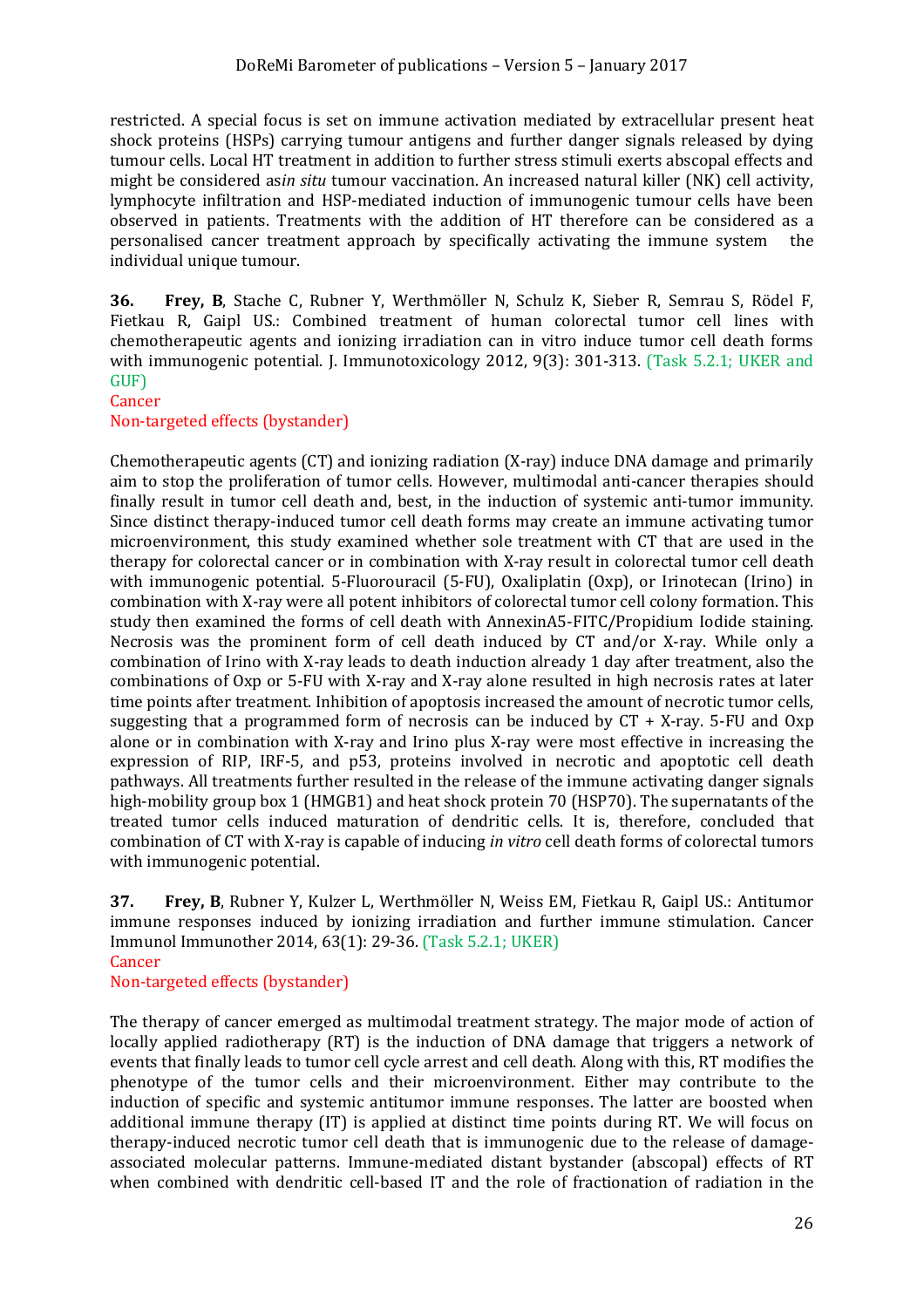induction of immunogenic tumor cell death will be discussed. Autologous whole-tumor-cellbased vaccines generated by high hydrostatic pressure technology will be introduced and the influence of cytokines and the immune modulator AnnexinA5 on the ex vivo generated or in situ therapy-induced vaccine efficacy will be outlined. RT should be regarded as immune adjuvant for metastatic disease and as a tool for the generation of an in situ vaccine when applied at distinct fractionation doses or especially in combination with IT to generate immune memory against the tumor. To identify the most beneficial combination and chronology of RT with IT is presumably one of the biggest challenges of innovative tumor research and therapies.

**38. Frey B**, Hehlgans S, Rödel F, Gaipl US. Modulation of inflammation by low and high doses of ionizing radiation: Implications for benign and malign diseases. Cancer Letters 2015, 368, 230-237. (Tasks 5.2.1 and 7.6; UKER and GUF) Cancer Non-cancer

Non-targeted effects (bystander)

Inflammation is a homeostatic mechanism aiming to maintain tissue integrity. The underlying immunological mechanisms and the interrelationship between ionizing radiation and inflammation are complex and multifactorial on cellular and chemical levels. On the one hand, radiation with single doses exceeding 1 Gy might initiate inflammatory reactions and thereby impact on tumor development. On the other hand, radiation is capable of attenuating an established inflammatory process, which is clinically used for the treatment of inflammatory and degenerative diseases with low-dose radiotherapy (single dose <1 Gy). At higher doses, ionizing radiation, especially in combination with additional immune stimulation, fosters the induction of immunogenic forms of tumor cell death and shifts the tumor microenvironment as well as the infiltration of immune cells from an anti- to a pro-inflammatory state. Distinct tumor infiltrating immune cells predict the response to radiochemotherapy in a multitude of tumor entities. While a high tumor infiltration of these adaptive immune cells mostly predicts a favorable disease outcome, a high infiltration of tumor-associated macrophages predicts an unfavorable response. Pro-inflammatory events should dominate over anti-inflammatory ones in this scenario. This review focuses on how ionizing radiation modulates inflammatory events in benign inflammatory and in malign diseases. A special focus is set on the role of tumor infiltrating lymphocytes and macrophages as biomarkers to predict treatment response and anti-tumor immunity and on mechanisms implicated in the anti-inflammatory effects of low-dose radiation therapy

**39. Frischholz, B**, Wunderlich R., Rühle PF, Schorn C., Rödel F., Keilholz L., Fietkau R., Gaipl US, Frey B.: Reduced secretion of the inflammatory cytokine IL-1β by stimulated peritoneal macrophages of radiosensitive Balb/c mice after exposure to 0.5 or 0.7 Gy of ionizing radiation. Autoimmunity 2013, 46(5): 323-328. (Tasks 5.2.1 and 7.6; UKER and GUF) Cancer

Non-targeted effects (bystander)

Since the beginning of the 20th century, low dose radiotherapy (LD-RT) has been practiced and established as therapy of inflammatory diseases. Several clinical studies already have proven the anti-inflammatory effect of low doses of ionizing irradiation (LDR). However, further research is inevitable to reveal the underlying immune- biological mechanisms. Focus has been set on the modulation of activated macrophages by LDR, since they participate in both, initiation and resolution of inflammation. Here we examined with an *ex vivo* peritoneal mouse macrophage model how LDR modulates the secretion of the inflammatory cytokines IL-1β and TNF- $\alpha$  by activated macrophages and whether the basal radiosensitivity of the immune cells has influence on it. Peritoneal macrophages of Balb/c mice responded to exposure of 0.5 or 0.7 Gy of ionizing irradiation (X-ray) with significant decreased release of IL-1β and slightly, but not significantly, reduced release of TNF-α. Macrophages of the less radiosensitive C57BL/6 mice did not show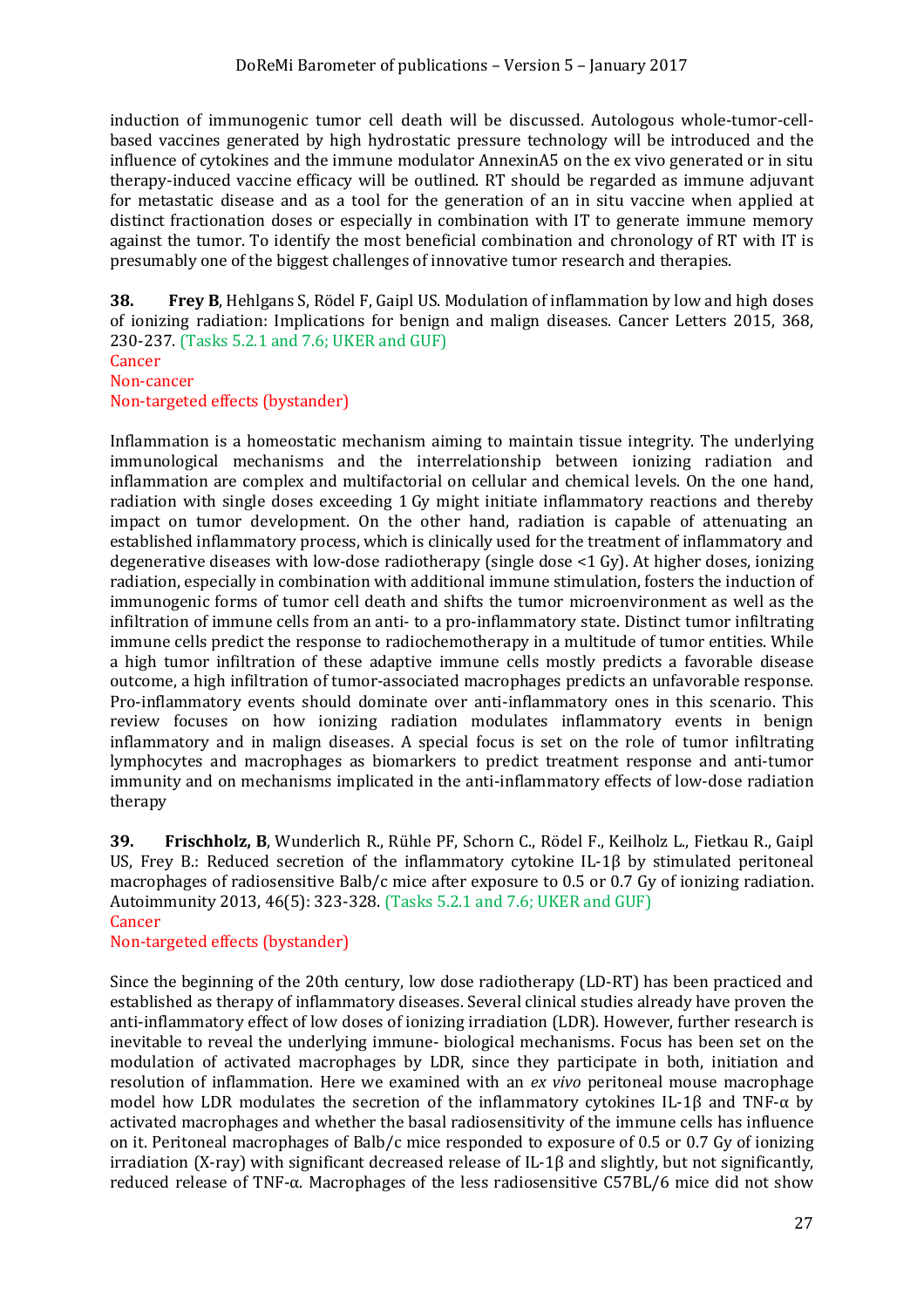this anti-inflammatory reaction. This was observed in both wild type and human TNF- $\alpha$ transgenic animals with C57BL/6 background. We conclude that only the inflammatory phenotype of more radiosensitive macrophages is reduced by LDR and that *ex vivo* and *in vivo* models with primary cells should be applied to examine how the immune system is modulated by LDR.

**40. Gaipl US,** Multhoff G, Scheithauer H, Laubor K, Hehlgans S, Frey B, Rödel F.: Kill and spread the word: stimulation of antitumor immune responses in the context of radiotherapy. Immunotherapy 2014, 6(5): 597-610. (Task 5.2.1; UKER and GUF) **Cancer** 

Non-targeted effects (bystander)

Besides the direct, targeted effects of ionizing irradiation (x-ray) on cancer cells, namely DNA damage and cell death induction, indirect, non-targeted ones exist, which are mediated in large part by the immune system. Immunogenic forms of tumor cell death induced by x-ray, including immune modulating danger signals like the heat shock protein 70, adenosine triphosphate, and high-mobility group box 1 protein are presented. Further, antitumor effects exerted by cells of the innate (natural killer cells) as well as adaptive immune system (T cells activated by dendritic cells) are outlined. Tumor cell death inhibiting molecules such as survivin are introduced as suitable target for molecularly tailored therapies in combination with x-ray. Finally, reasonable<br>combinations of immune therapies with radiotherapy are discussed. combinations of immune therapies with radiotherapy are discussed.

**41. Gerard, AC,** Humblet K, Wilvers C, Poncin S, Derradji H, de Ville de Goyet C, Abou-el-Ardat K, Baatout S, Sonveaux P, Denef JF, Colin IM.: Iodine-deficiency-induced long lasting angiogenic reaction in thyroid cancers occurs via vascular endothelial growth factor-hypoxia inducible factor-1-dependent, but not a reactive oxygen species-dependent pathway. Thyroid 2012, 22(7), 699-708. (Task 7.3; SCK-CEN)

**Cancer** Non-cancer

**Background:** In the thyroid, iodine deficiency (ID) induces angiogenesis via a tightly controlled reactive oxygen species (ROS)–hypoxia inducible factor-1 (HIF-1)–vascular endothelial growth factor (VEGF) dependent pathway (ROS-HIF-VEGF). Deficient iodine intake may be associated with increased thyroid cancer incidence. The hypothesis of this work is to test whether ID affects the angiogenic processes in thyroid malignant cells by altering the ROS-HIF-VEGF pathway. *Methods:* Goiters were obtained in RET/PTC3 transgenic and wild-type (wt) mice and ID was induced in three thyroid carcinoma cell lines (TPC-1, 8305c, and R082-w1). Thyroid blood flow, VEGF mRNA and protein, and HIF-1 $\alpha$  protein expression were measured. The role of HIF-1 and of ROS was assessed using echinomycin and N-acetylcysteine (NAC), respectively. *Results:* The goitrogen treatment increased the thyroid blood flow in wt and RET/PTC3 mice. Compared with wt mice, basal VEGF expression was higher in RET/PTC3 mice and increased with goitrogen treatment. In the three cell lines, ID induced marked increases in VEGF mRNA, and moderate increases in HIF-1 $\alpha$  protein expression that were not transient as in normal cells. ID-induced VEGF mRNA expression was fully (8305c), partially (TPC-1), or not (R082-w1) blocked by echinomycin. NAC had no effect on ID-induced VEGF mRNA and HIF-1 $\alpha$  protein expression in the three cell lines. *Conclusions:* ID induces a long lasting angiogenic phenotype in thyroid cancer cells that occurs through VEGF induction via a pathway partially mediated by HIF-1, but not by ROS. These results suggest that, in contrast with normal cells, ID-induced angiogenesis in cancer cells occurs via alternative and likely less controlled routes, thereby leading to uncontrolled growth.

**42. Georgiev S**, Dimitrova I, Pressyanov D, Mitev K Retrospective Rn-220 measurements by compact discs. IEEE Transactions on Nuclear Science 2016, 63: 333-340. (Task 4.10 and 5.5; SUN)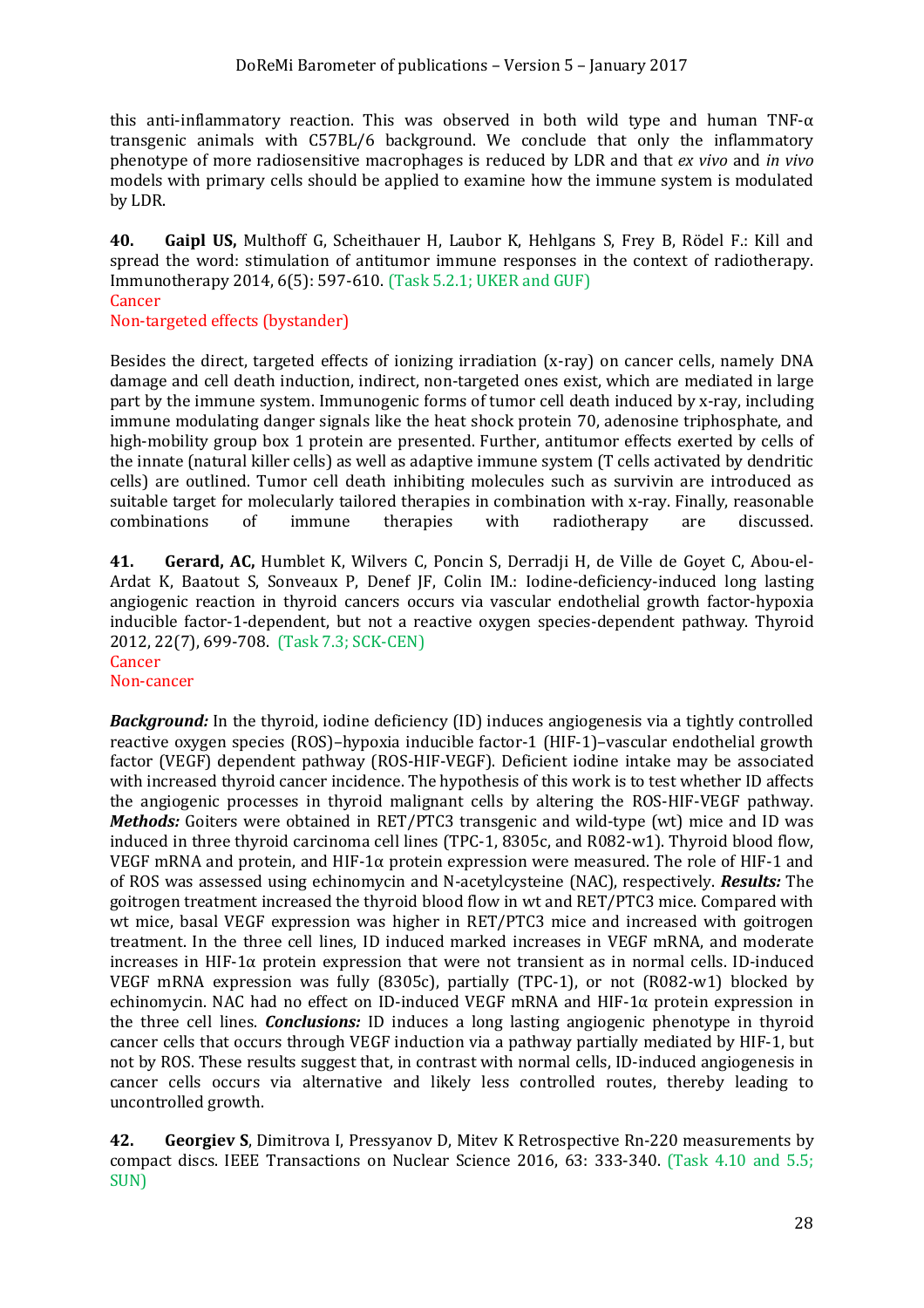Radiation quality Epidemiology

Recently, a method for retrospective 220Rn measurements by etching alpha-tracks in Compact Discs (CDs) or Digital Video Discs (DVDs) has been proposed. In that method the tracks at the front surface (with respect to the reading laser beam) of the discs are analyzed. These measurements are influenced by 222Rn absorbed in the disc material and the signal must be corrected for 222Rn presence. In this work we study whether the influence of 222Rn can be eliminated if the back (labeled) side of the CDs is analyzed. Because of the coating on the back side of the disc,  $222Rn$  absorption is prevented and its influence on  $220Rn$  signal is significantly reduced. Moreover, it has been found that in most discs the signal at the back side is an order of magnitude greater than that at the front side, which significantly improves the sensitivity of the method. Thus, this work proposes a new practical approach for retrospective  $2^{20}Rn$ measurements of improved sensitivity and reduced 222Rn influence.

**43. Graupner A,** Instanes C, Andersen JM, Brede DA, Dertinger SD, Eide DM, Lind OC, Brandt-Kjelsen A, Bjerke H, Salbu B, Oughton D, Brunborg G, Olsen AK. The genotoxic effects of continuous low dose rate gamma irradiation and selenium deficiency in mice blood cells. Mutagenesis, 2015, 30, 217–225. (Task 7.10; NIPH)

Cancer Non-cancer Tissue sensitivity

Many studies have investigated genotoxic effects of high Se diets but very few have addressed the genotoxicity of Se deprivation and its consequences in germ cells and none in somatic cells. To address these data gaps, C57BL/6 male mice were subjected to Se deprivation starting in the parental generation, i.e. before conception. Mice were given a diet of either low (0.01 mg Se/kg diet) or normal (0.23 mg Se/kg diet) Se content. Ogg1-deficient (*Ogg1−/−*) mice were used as a sensitive model towards oxidative stress due to their reduced capacity to repair oxidised purines. *Ogg1−/−* mice also mimic the repair characteristics of human post-meiotic male germ cells which have a reduced ability to repair such lesions. The genotoxicity of Se deficiency was addressed by measuring DNA lesions with the alkaline single cell gel electrophoresis (+ Fpg to detect oxidized DNA lesions) in somatic cells (nucleated blood cells and lung cells) and male germ cells (testicular cells). Total Se concentration in liver and GPx activity in plasma and testicular cells were measured. Gene mutation was evaluated by an erythrocyte-based *Pig-a*  assay. We found that Se deprivation of F1 from their conception and until early adulthood led to the induction of DNA lesions in testicular and lung cells expressed as significantly increased levels of DNA lesions, irrespective of the mouse genotype. In blood cells, Se levels did not appear to affect DNA lesions or mutant cell frequencies. The results suggest that the testis was the most sensitive tissue. Thus, genotoxicity induced by the low Se diet in the spermatozoal genome has potential implications for the offspring.

**44. Graupner, A.,** Dag M. Eide, Christine Instanes, Jill M. Andersen, Dag A. Brede,Stephen D. Dertinger, Ole C. Lind,3, Anicke Brandt-Kjelsen, Hans Bjerke, Brit Salbu, Deborah Oughton, Gunnar Brunborg & Ann K. Olsen: Gamma radiation at a human relevant low dose rate is genotoxic in mice. Sci Rep 6:32977. (Task 4.5; NIPH and NMBU) Cancer

Even today, 70 years after Hiroshima and accidents like in Chernobyl and Fukushima, we still have limited knowledge about the health effects of low dose rate (LDR) radiation. Despite their human relevance after occupational and accidental exposure, only few animal studies on the genotoxic effects of chronic LDR radiation have been performed. Selenium (Se) is involved in oxidative stress defence, protecting DNA and other biomolecules from reactive oxygen species (ROS). It is hypothesised that Se deficiency, as it occurs in several parts of the world, may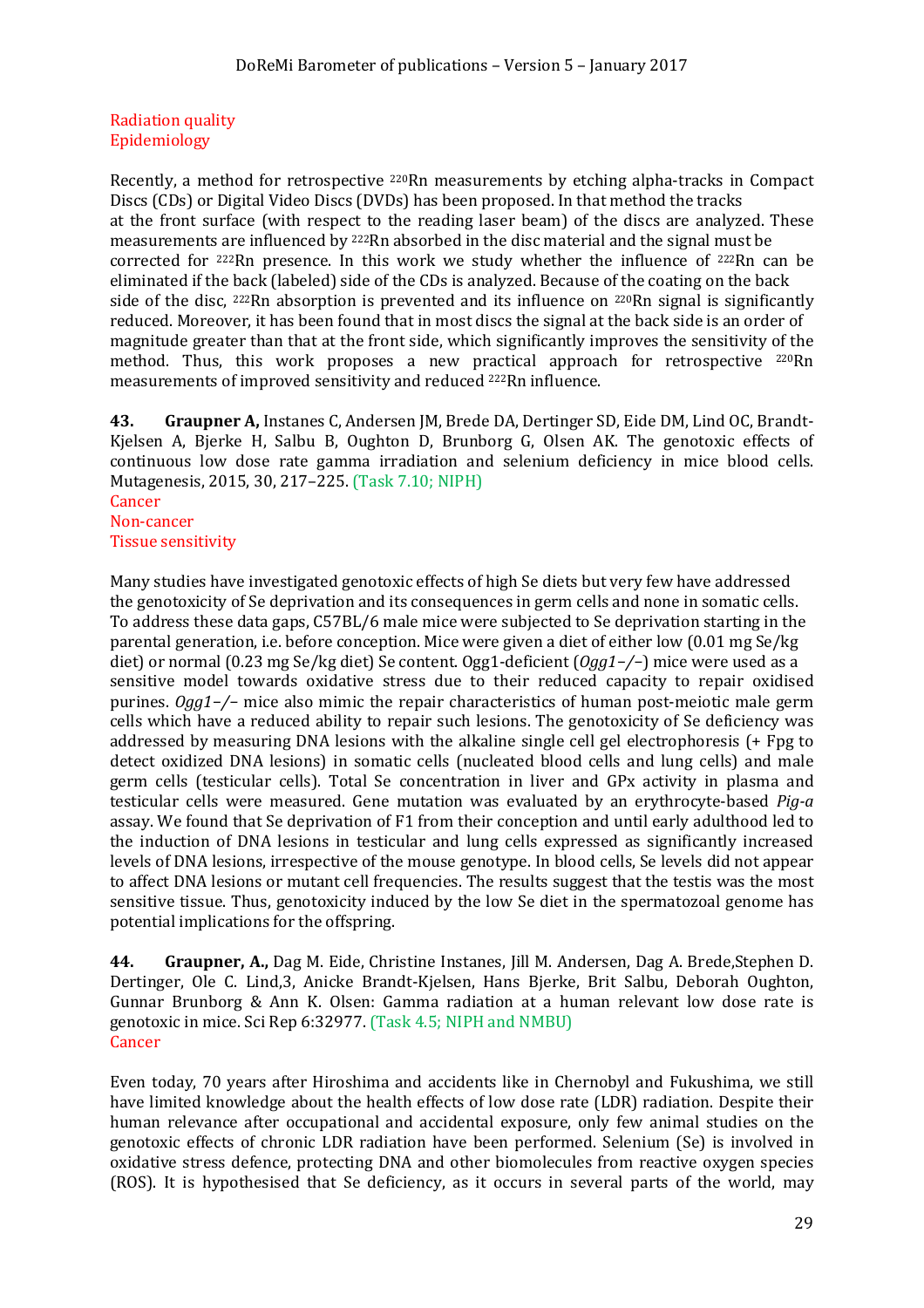aggravate harmful effects of ROS-inducing stressors such as ionising radiation. We performed a study in the newly established LDR-facility *Figaro* on the combined effects of Se deprivation and LDR γ exposure in DNA repair knockout mice (*Ogg1*−/−) and control animals (*Ogg1*+/−). Genotoxic effects were seen after continuous radiation (1.4 mGy/h) for 45 days. Chromosomal damage (micronucleus), phenotypic mutations (*Pig-a* gene mutation of RBCCD24−) and DNA lesions (single strand breaks/alkali labile sites) were significantly increased in blood cells of irradiated animals, covering three types of genotoxic activity. This study demonstrates that chronic LDR  $\gamma$  radiation is genotoxic in an exposure scenario realistic for humans, supporting the hypothesis that even LDR  $\gamma$  radiation may induce cancer.

**45. Grewenig, A,** Schuler, N, Rübe, CE.: Persistent DNA Damage in Spermatogonial Stem Cells After Fractionated Low-Dose Irradiation of Testicular Tissue. Int J Radiat Oncol Biol Phys. 2015 Aug 1;92(5):1123-31. (Task 6.1 and 6.10; USAAR) Tissue sensitivity

PURPOSE: Testicular spermatogenesis is extremely sensitive to radiation-induced damage, and even low scattered doses to testis from radiation therapy may pose reproductive risks with potential treatment-related infertility. Radiation-induced DNA double-strand breaks (DSBs) represent the greatest threat to the genomic integrity of spermatogonial stem cells (SSCs), which are essential to maintain spermatogenesis and prevent reproduction failure. METHODS AND MATERIALS: During daily low-dose radiation with 100 mGy or 10 mGy, radiation-induced DSBs were monitored in mouse testis by quantifying 53 binding protein 1 (53BP-1) foci in SSCs within their stem cell niche. The accumulation of DSBs was correlated with proliferation, differentiation, and apoptosis of testicular germ cell populations. RESULTS: Even very low doses of ionizing radiation arrested spermatogenesis, primarily by inducing apoptosis in spermatogonia. Eventual recovery of spermatogenesis depended on the survival of SSCs and their functional ability to proliferate and differentiate to provide adequate numbers of differentiating spermatogonia. Importantly, apoptosis-resistant SSCs resulted in increased 53BP-1 foci levels during, and even several months after, fractionated low-dose radiation, suggesting that surviving SSCs have accumulated an increased load of DNA damage. CONCLUSIONS: SSCs revealed elevated levels of DSBs for weeks after radiation, and if these DSBs persist through differentiation to spermatozoa, this may have severe consequences for the genomic integrity of the fertilizing sperm.

**46. Guertler, A,** Hauptmann, M. Pautz, S, Kulka, U, Friedl, A A, Lehr, S, Hornhardt, S, M. Gomolka, M.: The inter-individual variability outperforms the intra-individual variability of differentially expressed proteins prior and post irradiation in lymphoblastoid cell lines. Arch Physiol Biochem December 2014, Vol. 120, No. 5, 198-207. (Task 6.2; BfS and LMU)

#### Cancer Individual sensitivity Radiation quality

CONTEXT: Radio-sensitivity in normal tissue is characterized by heterogeneity throughout the population and the absence of pre-diagnostic biomarkers. OBJECTIVE: We conducted a proteomic approach to search for radiation characteristic protein regulation. MATERIALS AND METHODS: Cell lines were 10 Gy irradiated and analysed by 2D-DIGE after 24 h. RESULTS were analysed intra- and inter-individually. The principal component analysis and hierarchical clustering was applied to all datasets. RESULTS: Differences in intra-individual spot abundance prior and post irradiation exactly show the separation of sample classes in two groups: shamirradiated and irradiated. The inter-individual datasets clustered according to the cell line. The intra-individual differences on protein level after gamma-irradiation are very low, compared with the inter-individual differences among cell lines derived from the same tissue. CONCLUSION: The application of 2-D DIGE may offer a realistic chance for a better molecular characterization of radio-sensitivity and for the discovery of candidate biomarkers.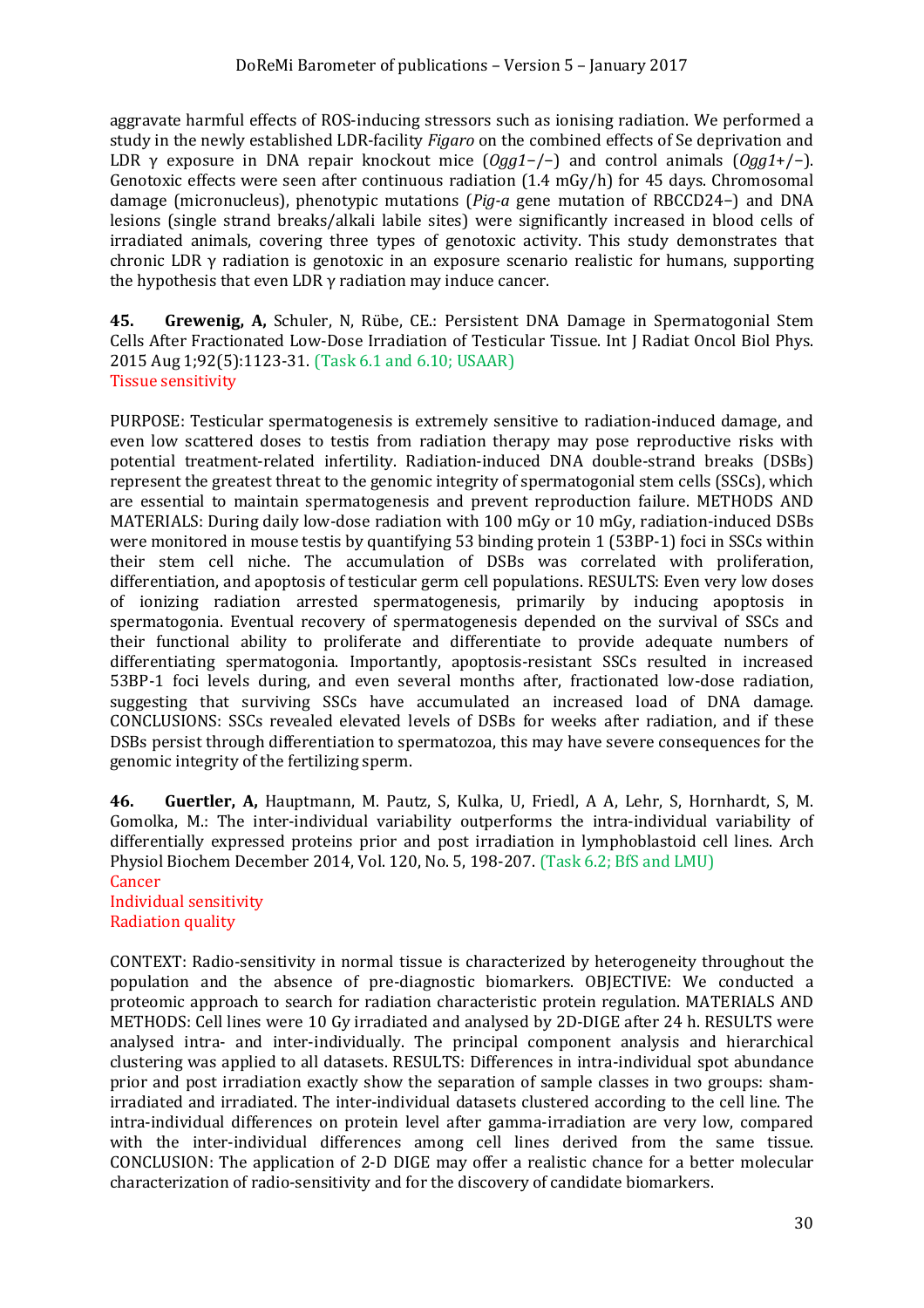**47. Hall, Janet;** Penny A. Jeggo, Catharine West, Maria Gomolka, Roel Quintens, Christophe Badie, Olivier Laurent, An Aerts, Nataša Anastasov, Omid Azimzadeh, Tamara Azizova, Sarah Baatout, Bjorn Baselet, Rafi Benotmane, Eric Blanchardon, Yann Guéguen, Siamak Haghdoost, Mats Harms-Ringhdahl, Julia Hess, Michaela Kreuzer, Dominique Laurier, Ellina Macaeva,, Grainne Manning, Eileen Pernot, Jean-Luc Ravanat, Laure Sabatier, Karine Tack, Soile Tapio, Horst Zitzelsberger, Elisabeth Cardis: Ionizing radiation biomarkers in epidemiological studies – An update. Mutation Research reviews. (WP1-7; IC/Inserm, BfS, SCK-CEN, DH-PHE, IRSN, HMGU, SU and CEA)

**Cancer** Non-cancer Individual sensitivity Radiation quality Tissue sensitivity Internal emitters (contamination) Epidemiology Modeling Non-targeted effects (bystander)

Recent epidemiology studies highlighted the detrimental health effects of exposure to low dose and low dose rate ionizing radiation (IR): nuclear industry workers studies have shown increased leukaemia and solid tumour risks following cumulative doses of <100 mSv and dose rates of <10 mGy per year; paediatric patients studies have reported increased leukaemia and brain tumours risks after doses of 30–60 mGy from computed tomography scans. Questions arise, however, about the impact of even lower doses and dose rates where classical epidemiological studies have limited power but where subsets within the large cohorts are expected to have an increased risk. Further progress requires integration of biomarkers or bioassays of individual exposure, effects and susceptibility to IR. The European DoReMi (Low dose research towards multidisciplinary integration) consortium previously reviewed biomarkers for potential use in IR epidemiological studies. Given the increased mechanistic understanding of responses to low dose radiation the current review provides an update covering technical advances and recent studies. A key issue identified is deciding which biomarkers to progress. A roadmap is provided for biomarker development from discovery to implementation and used to summarise the current status of proposed biomarkers for epidemiological studies. Most potential biomarkers remain at the discovery stage and for some there is sufficient evidence that further development is not warranted. One biomarker identified in the final stages of development and as a priority for further research is radiation specific mRNA transcript profiles.

**48. Hartmann, J.,** Wölfelschneider, J., Stache, C., Buslei, R., Derer, A., Schwarz, M., Bäuerle, T., Fietkau, R., Gaipl, U.S., Bert, C., Hölsken, A. and Frey, B.: Novel technique for high-precision stereotactic irradiation of mouse brains. Strahlenther Onkol. 2016 Nov;192(11):806-814. Epub 2016 Jul 11. Task 5.2.1; UKER.

**Cancer** 

Tissue sensitivity

Background and purpose: Small animal irradiation systems were developed for preclinical evaluation of tumor therapy closely resembling the clinical situation. Mostly only clinical LINACs are available, so protocols for small animal partial body irradiation using a conventional clinical system are essential. This study defines a protocol for conformal brain tumor irradiations in mice.

Materials and methods: CT and MRI images were used to demarcate the target volume and organs at risk. Three 6 MV photon beams were planned for a total dose of 10 fractions of 1.8 Gy. The mouse position in a dedicated applicator was verified by an X-ray patient positioning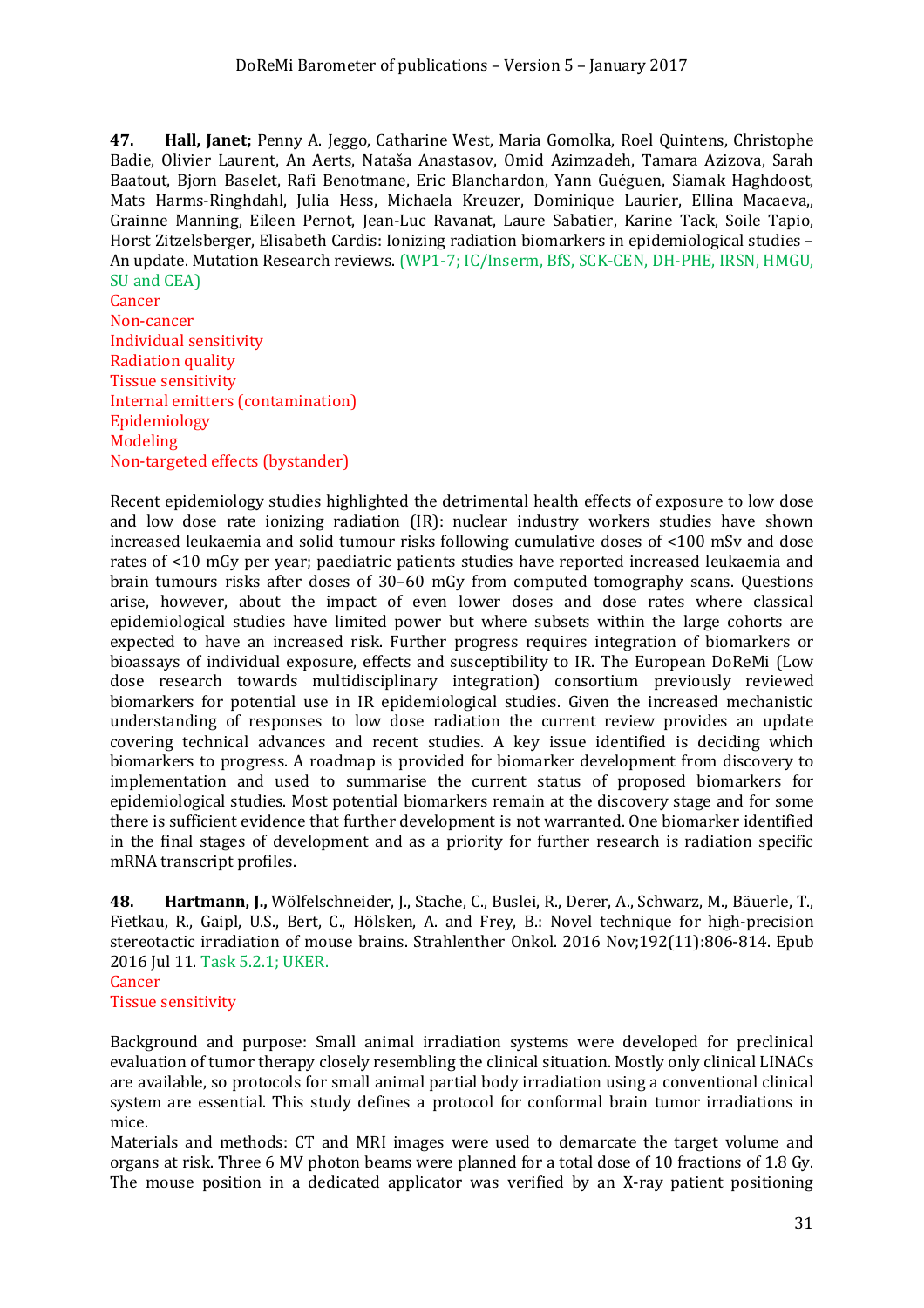system before each irradiation. Dosimetric verifications (using ionization chambers and films) were performed. Irradiation-induced DNA damage was analyzed to verify the treatment effects on the cellular level.

Results: The defined treatment protocol and the applied fractionation scheme were feasible. The in-house developed applicator was suitable for individual positioning at submillimeter accuracy of anesthetized mice during irradiation, altogether performed in less than 10 min. All mice tolerated the treatment well. Measured dose values perfectly matched the nominal values from treatment planning. Cellular response was restricted to the target volume.

Conclusion: Clinical LINAC-based irradiations of mice offer the potential to treat orthotopic tumors conformably. Especially with respect to lateral penumbra, dedicated small animal irradiation systems exceed the clinical LINAC solution.

**49. Jacquet P**, van Buul P, van Duijn-Goedhart A, Reynaud K, Buset J, Neefs M, Michaux 1, Monsieurs P, de Boer P. Radiation sensitivity of the gastrula-stage embryo : Chromosome aberrations and mutation in lacZ transgenic mice: The roles of DNA double-strand break repair systems. Mutat Res/Genet Toxicol Environ Mutagenesis 2015, 792, 26-34. (Task 6.10, SCK-CEN) Individual sensitivity

Tissue sensitivity

At the gastrula phase of development, just after the onset of implantation, the embryo proper is characterized by extremely rapid cell proliferation. The importance of DNA repair is illustrated by embryonic lethality at this stage after ablation of the genes involved. Insight into mutation induction is called for by the fact that women often do not realize they are pregnant, shortly after implantation, a circumstance which may have important consequences when women are subjected to medical imaging using ionizing radiation. We screened gastrula embryos for DNA synthesis, nuclear morphology, growth, and chromosome aberrations (CA) shortly after irradiation with doses up to 2.5Gy. In order to obtain an insight into the importance of DNA repair for CA induction, we included mutants for the non-homologous end joining (NHEJ) and homologous recombination repair (HRR) pathways, as well as Parp1-/- and p53+/- embryos. With the pUR288 shuttle vector assay, we determined the radiation sensitivity for point mutations and small deletions detected in young adults. We found increased numbers of abnormal nuclei 5h after irradiation; an indication of disturbed development was also observed around this time. Chromosome aberrations 7h after irradiation arose in all genotypes and were mainly of the chromatid type, in agreement with a cell cycle dominated by S-phase. Increased frequencies of CA were found for NHEJ and HR mutants. Gastrula embryos are unusual in that they are low in exchange induction, even after compromised HR. Gastrula embryos were radiation sensitive in the pUR288 shuttle vector assay, giving the highest mutation induction ever reported for this genetic toxicology model. On theoretical grounds, a delayed radiation response must be involved. The compromised developmental profile after doses up to 2.5Gy likely is caused by both apoptosis and later cell death due to large deletions. Our data indicate a distinct radiation-sensitive profile of gastrula embryos, including some stage-specific aspects that are not as yet understood.

**50. Kabacik, S,** Manning, G, Raffy, C, Bouffler, S and Badie, C.: Time, Dose and Ataxia Telangiectasia Mutated (ATM) Status Dependency of Coding and Noncoding RNA Expression after Ionizing Radiation Exposure. Radiation Research, 183(3):325-337. (Tasks 5.1 and 5.2; DH-PHE) **Cancer** 

# Individual sensitivity

Studies of gene expression have proved important in defining the molecular mechanisms of radiation action and identifying biomarkers of ionizing radiation exposure and susceptibility. The full transcriptional response to radiation is very complex since it also involves epigenetic mechanisms triggered by radiation exposure such as modifications of expression of noncoding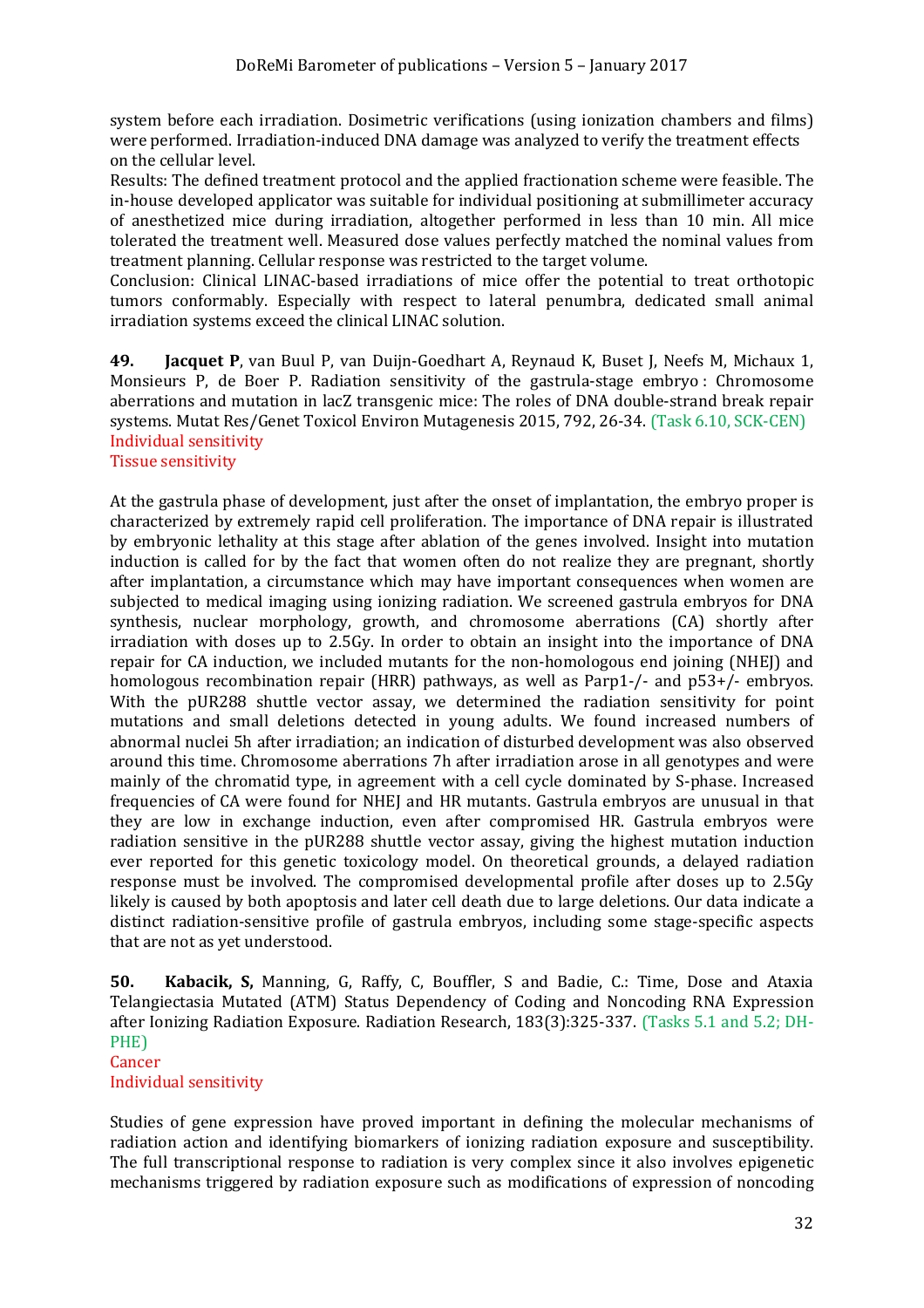RNA such as microRNAs (miRNAs) and long noncoding RNAs (lncRNAs) that have not been fully characterized. To improve our understanding of the transcriptional response to radiation, we simultaneously monitored the expression of ten protein-coding genes, as well as 19 miRNAs and 3 lncRNAs in a time- and dose-dependent manner in stimulated human T lymphocytes obtained from two healthy donors (C1 and C2) and one patient with ataxia telangiectasia (AT), which is a well characterized radiosensitivity disorder. After 2 Gy X irradiation, expression levels were monitored at time points ranging from 15 min up to 24 h postirradiation. The majority of genes investigated responded rapidly to radiation exposure, with the peak up-regulation (CDKN1A, SESN1, ATF3, MDM2, PUMA and GADD45A) or down-regulation (CCNB1) occurring 2-3 h postirradiation, while DDB2, FDXR and CCNG1 responded with slower kinetics reaching a peak of expression between 5 and 24 h. A significant modification of expression after radiation exposure was observed for miR-34a-5p and miR-182-5p, with an up-regulation occurring at late time points reaching two to threefold at 24 h. Differences between two donors in miR-182-5p response to radiation were detected: for C2, up-regulation reached a plateau-phase around 5 Gy, while for C1, up-regulation was at its maximum around 3 Gy and then decreased at higher doses. Among the three lncRNAs studied, TP53TG1 demonstrated a weak up-regulation, reaching a maximum of 1.5-fold at 24 h after radiation exposure. Conversely, FAS-AS1 was up-regulated up to fivefold by 5 Gy irradiation. Our results indicate that expression of the majority of proteincoding genes allows discrimination of the AT from healthy donors when analyzed at 2 h. However, differences in expression between AT and healthy donors are no longer detectable 24 h postirradiation although, interestingly, linear dose responses for some of the genes studied are obtained at this time point. Furthermore, our study shows that miRNAs miR-34a-5p and miR-182-5p are responsive to radiation exposure in a dose- and time-dependent manner. Additionally, to the best of our knowledge, this is the first study to report that FAS-AS1 lncRNA is up-regulated by radiation exposure in an ATM-dependent fashion in human T lymphocytes.

**51. Kinzel, L.,** Ernst, A., Orth, M., Albrecht, V., Hennel, R., Brix, N., Frey, B., Gaipl, U.S., Zuchtriegel, G., Reichel, C.A., Blutke, A., Schilling, D., Multhoff, G., Li, M., Niyazi, M., Friedl, A.A., Winssinger, N., Belka, C. and Lauber, K.: A novel HSP90 inhibitor with reduced hepatotoxicity synergizes with radiotherapy to induce apoptosis, abrogate clonogenic survival, and improve tumor control in models of colorectal cancer. Oncotarget. 2016 Jul 12;7(28):43199-43219. (Task 5.2.1; LMU, UKER).

### Cancer Non-targeter effects

The chaperone heat shock protein 90 (HSP90) crucially supports the maturation, folding, and stability of a variety of client proteins which are of pivotal importance for the survival and proliferation of cancer cells. Consequently, targeting of HSP90 has emerged as an attractive strategy of anti-cancer therapy, and it appears to be particularly effective in the context of molecular sensitization towards radiotherapy as has been proven in preclinical models of different cancer entities. However, so far the clinical translation has largely been hampered by suboptimal pharmacological properties and serious hepatotoxicity of first- and secondgeneration HSP90 inhibitors. Here, we report on NW457, a novel radicicol-derived member of the pochoxime family with reduced hepatotoxicity, how it inhibits the DNA damage response and how it synergizes with ionizing irradiation to induce apoptosis, abrogate clonogenic survival, and improve tumor control in models of colorectal cancer *in vitro* and *in vivo*.

**52. Koetter B,** Frey B, Winderl M, Rubner Y, Scheithauer H, Sieber R, Fietkau R, Gaipl US. The in vitro immunogenic potential of caspase-3 proficient breast cancer cells with basal low immunogenicity is increased by hypofractionated irradiation. Radiation Oncology 2015, 10, 197, pp.1-14. (Task 5.2.1, UKER)

Cancer Non-targeted effects (bystander)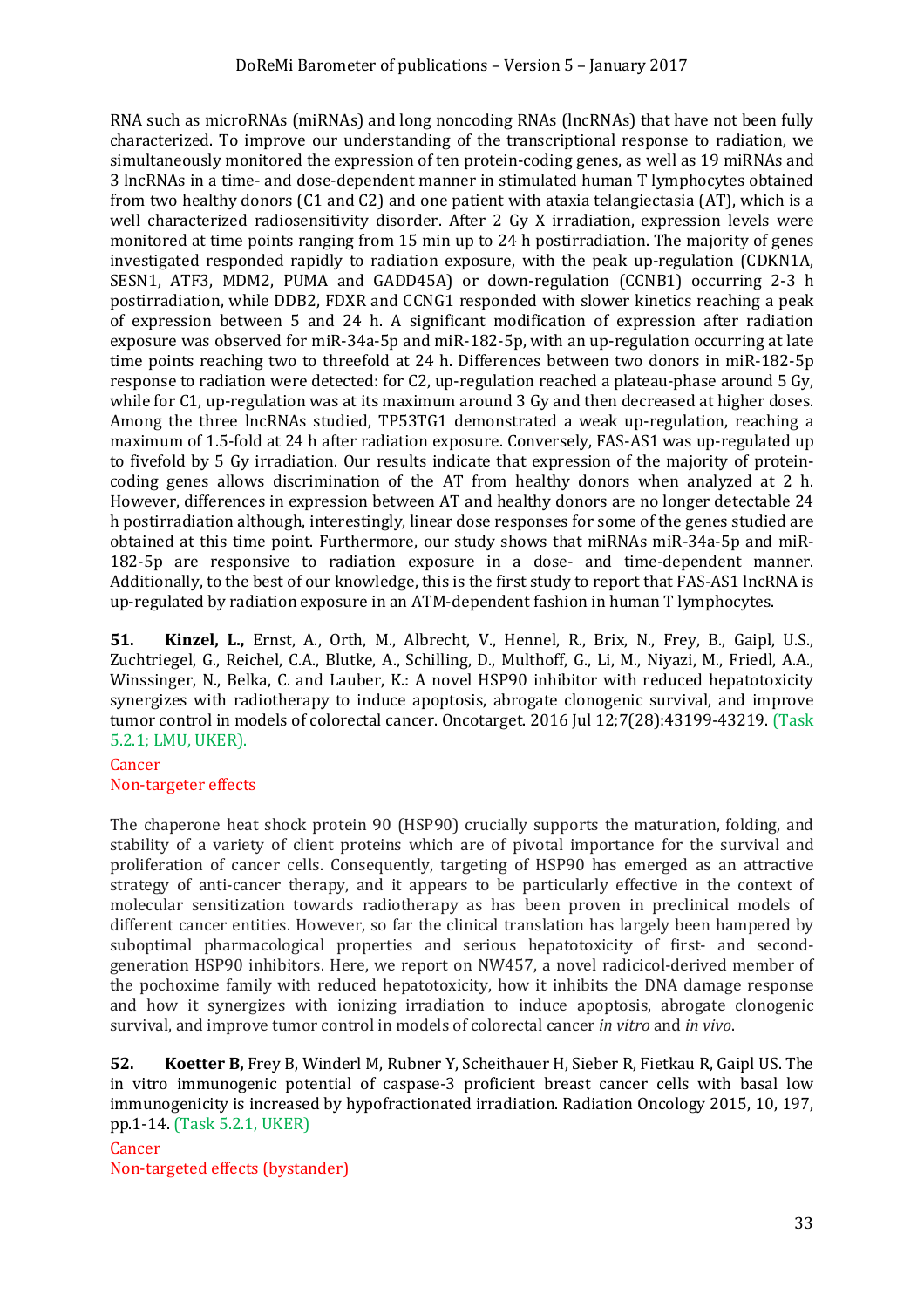BACKGROUND: Radiotherapy is an integral part of breast cancer treatment. Immune activating properties of especially hypofractionated irradiation are in the spotlight of clinicians, besides the well-known effects of radiotherapy on cell cycle and the reduction of the clonogenic potential of tumor cells. Especially combination of radiotherapy with further immune stimulation induces immune-mediated anti-tumor responses. We therefore examined whether hypofractionated irradiation alone or in combination with hyperthermia as immune stimulants is capable of inducing breast cancer cells with immunogenic potential. METHODS: Clonogenic assay, AnnexinA5-FITC/Propidium iodide assay and ELISA analyses of heat shock protein 70 and high mobility group box 1 protein were applied to characterize colony forming capability, cell death induction, cell death forms and release of danger signals by breast cancer cells in response to hypofractionated radiation (4x4Gy, 6x3Gy) alone and in combination with hyperthermia (41.5 °C for 1 h). Caspase-3 deficient, hormone receptor positive, p53 wild type MCF-7 and caspase-3 intact, hormone receptor negative, p53 mutated MDA-MB231 breast cancer cells, the latter in absence or presence of the pan-caspase inhibitor zVAD-fmk, were used. Supernatants of the treated tumor cells were analyzed for their potential to alter the surface expression of activation markers on human-monocyte-derived dendritic cells. RESULTS: Irradiation reduced the clonogenicity of caspase deficient MCF-7 cells more than of MDA-B231 cells. In contrast, higher amounts of apoptotic and necrotic cells were induced in MDA-B231 cells after single irradiation with 4Gy, 10Gy, or 20Gy or after hypofractionated irradiation with 4x4Gy or 6x3Gy. MDA-B231 cells consecutively released higher amounts of Hsp70 and HMGB1 after hypofractionated irradiation. However, only the release of Hsp70 was further increased by hyperthermia. Both, apoptosis induction and release of the danger signals, was dependent on caspase-3. Only supernatants of MDA-B231 cells after hypofractionated irradiation resulted in slight changes of activation markers on dendritic cells; especially that of CD86 was upregulated and HT did not further impact on it. CONCLUSIONS: Hypofractionated irradiation is the main stimulus for cell death induction and consecutive dendritic cell activation in caspase proficient breast cancer cells. For the assessment of radiosensitivity and immunological effects of radio- and immunotherapies the readout system is crucial.

**53. Kreuzer M**, Dufey F, Laurier D, Nowak D, Marsh JW, Schnelzer M, Sogl M, Walsh L.: Mortality from internal and external radiation exposure in a cohort of male German uranium millers, 1946-2008. Int Arch Occup Environ Health, 2015 May 88 (4) 431-441. (Tasks 5.5 and 5.8; BfS, IRSN and DH-PHE)

Cancer Non-cancer Radiation quality Internal emitters (contamination) Epidemiology

PURPOSE: To examine exposure-response relationships between ionizing radiation and several mortality outcomes in a subgroup of 4,054 men of the German uranium miner cohort study, who worked between 1946 and 1989 in milling facilities, but never underground or in open pit mines.METHODS: Mortality follow-up was from 1946 to 2008, accumulating 158,383 personyears at risk. Cumulative exposure to radon progeny in working level months (WLM) (mean = 8, max = 127), long-lived radionuclides from uranium ore dust in  $kBqh/m(3)$  (mean = 3.9, max = 132), external gamma radiation in mSv (mean = 26, max = 667) and silica dust was estimated by a comprehensive job-exposure matrix. Internal Poisson regression models were applied to estimate the linear excess relative risk (ERR) per unit of cumulative exposure. RESULTS: Overall, a total of 457, 717 and 111 deaths occurred from malignant cancer, cardiovascular diseases and non-malignant respiratory diseases, respectively. Uranium ore dust and silica dust were not associated with mortality from any of these disease groups. A statistically significant relationship between cumulative radon exposure and mortality from all cancers (ERR/100 WLM  $= 1.71$ ; p = 0.02), primarily due to lung cancer (n = 159; ERR/100 WLM = 3.39; p = 0.05), was found. With respect to cumulative external gamma radiation, an excess of mortality of solid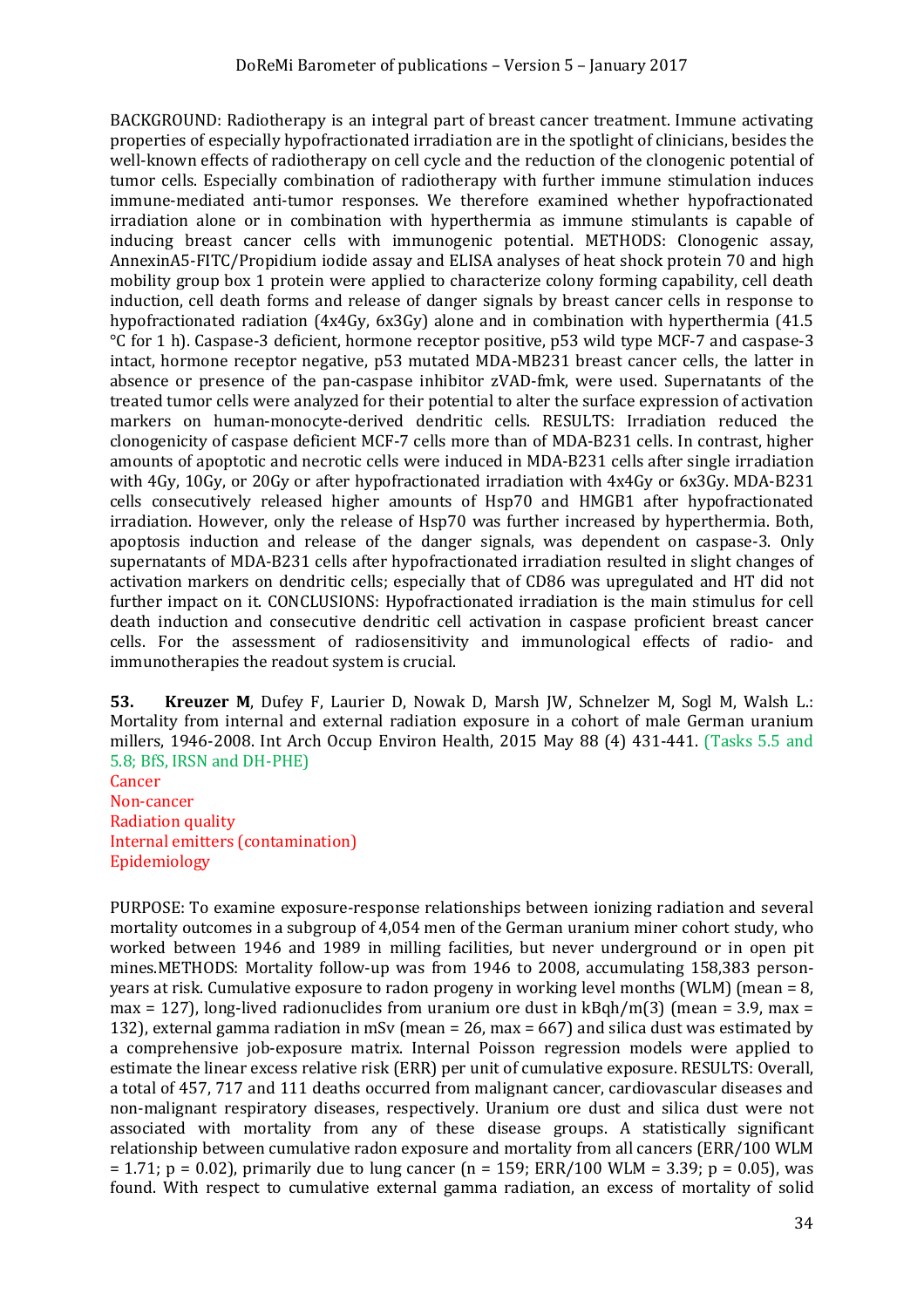cancers (n = 434; ERR/Sv = 1.86; p = 0.06), primarily due to stomach cancer (n = 49, ERR/Sv = 10.0; p = 0.12), was present. CONCLUSION: The present findings show an excess mortality from lung cancer due to radon exposure and from solid cancers due to external gamma radiation in uranium millers that was not statistically significant. Exposure to uranium was not associated with any cause of death, but absorbed organ doses were estimated to be low

**54. Kreuzer, M.,** Auvinen, A., Cardis, E., Hall, J., Jourdain, J-R., Laurier, D., Little, M.P., Peters. A., Raj, K., Russell, N.S., Tapio, S., Zhang, W., Gomolka, M.: Low-dose ionising radiation and cardiovascular diseases – Strategies for molecular epidemiological studies in Europe. Mutation Research 764 (2015) 90–100. (Task 7.2 ; BfS, STUK, CREAL, IC, IRSN, DH-PHE and HMGU) Non-cancer Epidemiology

### It is well established that high-dose ionising radiation causes cardiovascular diseases. In contrast, the evidence for a causal relationship between long-term risk of cardiovascular diseases after moderate doses  $(0.5-5 \text{ Gy})$  is suggestive and weak after low doses  $(0.5 \text{ Gy})$ . However, evidence is emerging that doses under 0.5 Gy may also increase long-term risk of cardiovascular disease. This would have major implications for radiation protection with respect to medical use of radiation for diagnostic purposes and occupational or environmental radiation exposure. Therefore, it is of great importance to gain information about the presence and possible magnitude of radiation-related cardiovascular disease risk at doses of less than 0.5 Gy. The biological mechanisms implicated in any such effects are unclear and results from epidemiological studies are inconsistent. Molecular epidemiological studies can improve the understanding of the pathogenesis and the risk estimation of radiation-induced circulatory disease at low doses. Within the European DoReMi (Low Dose Research towards Multidisciplinary Integration) project, strategies to conduct molecular epidemiological studies in this field have been developed and evaluated. Key potentially useful European cohorts are the Mayak workers, other nuclear workers, uranium miners, Chernobyl liquidators, the Techa river residents and several diagnostic or low-dose radiotherapy patient cohorts. Criteria for informative studies are given and biomarkers to be investigated suggested. A close collaboration between epidemiology, biology and dosimetry is recommended, not only among experts in the radiation field, but also those in cardiovascular diseases.

**55. Kulzer L**, Rubner Y, Deloch L, Allgäuer A, Frey B, Fietkau R, Dörrie J, Schaft N, Gaipl US. Norm- and hypo-fractionated radiotherapy is capable of activating human dendritic cells. J. Immunotoxicol 2014, Feb 10, pages 1-9. (Task 5.2.1; UKER) Cancer

Non-targeted effects (bystander)

Despite the transient immunosuppressive properties of local radiotherapy (RT), this classical treatment modality of solid tumors is capable of inducing immunostimulatory forms of tumorcell death. The resulting 'immunotoxicity' in the tumor, but not in healthy tissues, may finally lead to immune-mediated destruction of the tumor. However, little is known about the best irradiation scheme in this setting. This study examines the immunological effects of differently irradiated human colorectal tumor cells on human monocyte-derived dendritic cells (DC). Human SW480 tumor cells were irradiated with a norm-fractionation scheme (5×2Gy), a hypofractionated protocol (3×5Gy), and with a high single irradiation dose (radiosurgery; 1×15Gy). Subsequently, human immature DC (iDC) were co-incubated with supernatants (SN) of these differently treated tumor cells. Afterwards, DC were analyzed regarding the expression of maturation markers, the release of cytokines, and the potential to stimulate CD4+ T-cells. The coincubation of iDC with SN of tumor cells exposed to norm- or hypo-fractionated RT resulted in a significantly increased secretion of the immune activating cytokines IL-12p70, IL-8, IL-6, and TNFα, compared to iDC co-incubated with SN of tumor cells that received a high single irradiation dose or were not irradiated. In addition, DC-maturation markers CD80, CD83, and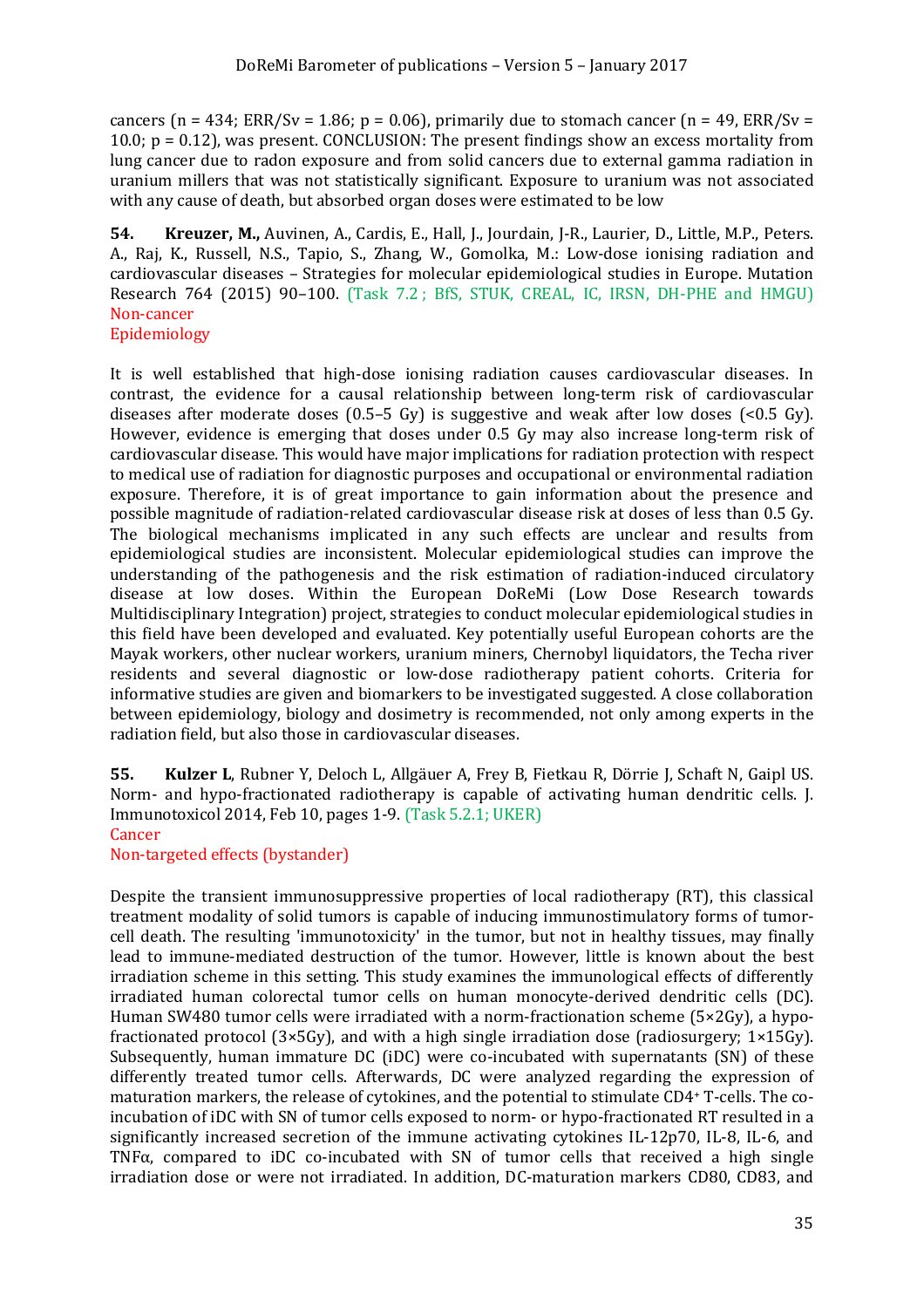CD25 were also exclusively elevated after co-incubation with the SN of fractionated irradiated tumor cells. Furthermore, the SN of tumor cells that were irradiated with norm- or hypofractionated RT triggered iDC to stimulate CD4+ T-cells not only in an allogenic, but also in an antigen-specific manner like mature DC. Collectively, these results demonstrate that norm- and hypo-fractionated RT induces a fast human colorectal tumor-cell death with immunogenic potential that can trigger DC maturation and activation in vitro. Such findings may contribute to the improvement of irradiation protocols for the most beneficial induction of anti-tumor immunity.

**56. Kundrat P,** Bauer G, Jacob P, Friedland W.: Mechanistic modelling suggests that the size of preneoplastic lesions is limited by intercellular induction of apoptosis in oncogenically transformed cells. Carcinogenesis 2011, 33(2): 253-259. (Task 5.4; HMGU) Cancer

Modeling

Non-targeted effects (bystander)

Selective removal of oncogenically transformed cells by apoptosis induced via signalling by surrounding cells has been suggested to represent a natural anticarcinogenic process. To investigate its potential effect in detail, a mechanistic model of this process is proposed. The model is calibrated against in vitro data on apoptosis triggered in transformed cells by defined external inducers as well as through signalling by normal cells under coculture conditions. The model predicts that intercellular induction of apoptosis is capable of balancing the proliferation of oncogenically transformed cells and limiting the size of their populations over long times, even if their proliferation per se were unlimited. Experimental research is desired to verify whether the predicted stable population of transformed cells to a kind of dormancy during early-stage carcinogenesis (dormant preneoplastic lesions), and how this process relates to other anticarcinogenic mechanisms taking place under in vivo conditions.

**57. Kundrát P and Friedland W.:** Impact of intercellular induction of apoptosis on low-dose radiation carcinogenesis. Radiation Protection Dosimetry, 2015. (Task 5.4; HMGU) Cancer

Modelling

Non-targeted effects (bystander)

In vitro data indicate that selective removal of oncogenic transformed cells by apoptosis induced via signalling by neighbouring cells may represent an important anti-carcinogenic process. Mechanistic modelling supports this concept and predicts that the phenomenon can stop the growth of a transformed cell population, forming a dormant pre-neoplastic lesion, or even remove the transformed clone completely. Radiation has been shown to enhance the underpinning signalling and increase the extent and rate of apoptosis induction in precancerous cells. Implications for low-dose radiation carcinogenesis are discussed based on in vitro data and mechanistic modelling. The possibility is outlined for radiation to act in a pro-carcinogenic manner, i.e. to reduce rather than enhance the removal of transformed cells by apoptosis. The effects of radiation exposure during early or late carcinogenesis are discussed.

**58. Kundrát P. and Friedland W.:** Enhanced release of primary signals may render intercellular signalling ineffective due to spatial aspects. Nature Scientific Reports 6:33214. (Task 5.4 ; HMGU)

**Cancer** Modelling Non-targeted effects (bystander)

Detailed mechanistic modelling has been performed of the intercellular signalling cascade between precancerous cells and their normal neighbours that leads to a selective removal of the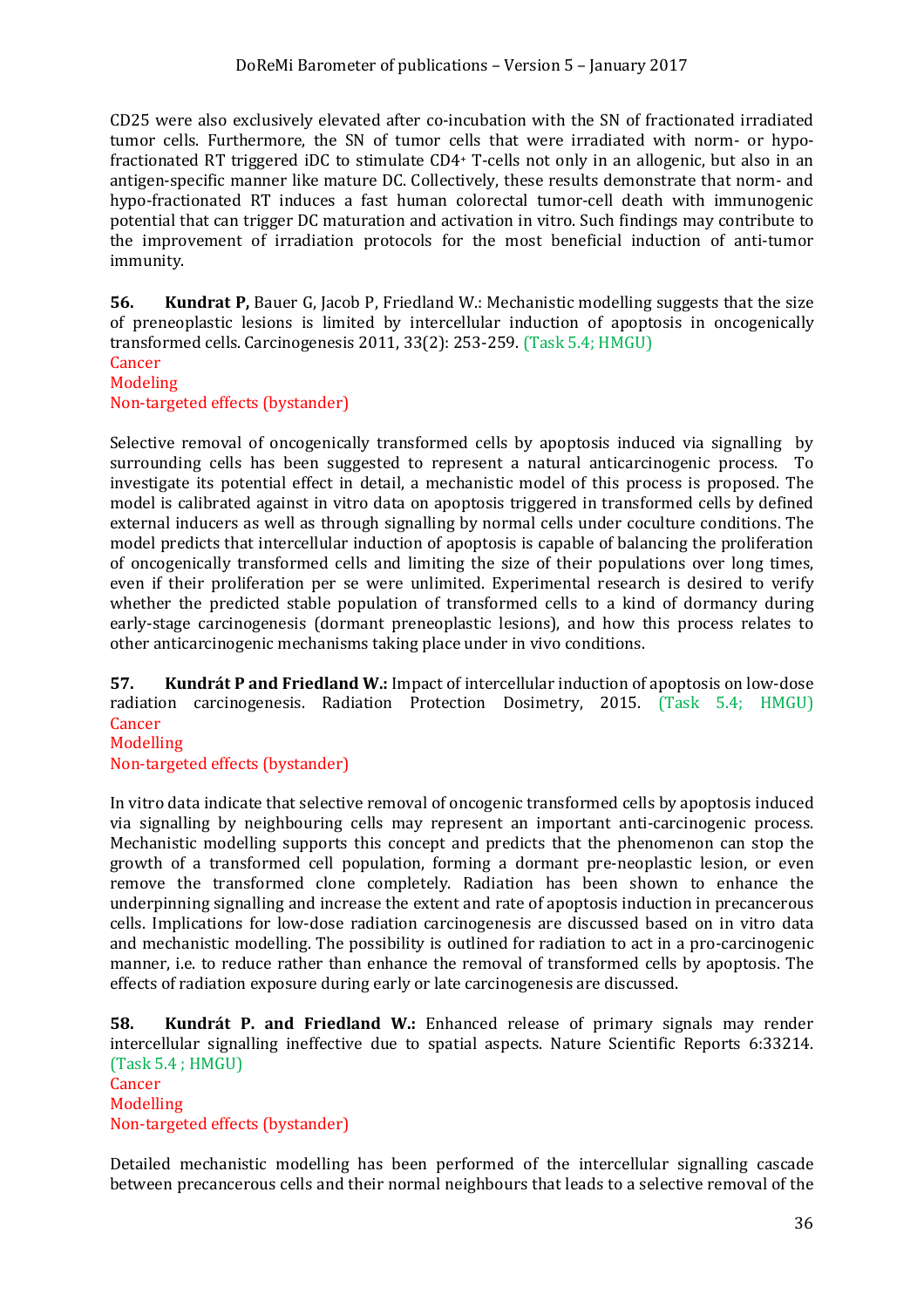precancerous cells by apoptosis. Two interconnected signalling pathways that were identified experimentally have been modelled, explicitly accounting for temporal and spatial effects. The model predicts highly non-linear behaviour of the signalling. Importantly, under certain conditions, enhanced release of primary signals by precancerous cells renders the signalling ineffective. This counter-intuitive behaviour arises due to spatial aspects of the underlying signalling scheme: Increased primary signalling by precancerous cells does, upon reaction with factors derived from normal cells, produce higher yields of apoptosis-triggering molecules. However, the apoptosis-triggering signals are formed farther from the precancerous cells, so that these are attacked less efficiently. Spatial effects thus may represent a novel analogue of negative feedback mechanisms.

**59. Large M**, Reichert S, Hehlgans S, Fournier C, Rödel C, Rödel F.: A non-linear detection of phospho-histone H2AX in EA.hy926 endothelial cells following low dose x-irradiation is modulated by reactive oxygen species. Radiat Oncol 2014, Mar 22, 9: 80 (Task 5.1; GUF) Cancer

Non-cancer

BACKGROUND: A discontinuous dose response relationship is a major characteristic of the antiinflammatory effects of low-dose X-irradiation therapy. Although recent data indicate an involvement of a variety of molecular mechanisms in these characteristics, the impact of reactive oxygen species (ROS) production to give rise or contribute to these phenomena in endothelial cells (EC) remains elusive.

MATERIAL AND METHODS: HUVEC derived immortalized EA.hy926 cells were stimulated by tumor necrosis factor-α (TNF-α, 20 ng/ml) 4 h before irradiation with doses ranging from 0.3 to 1 Gy. To analyse DNA repair capacity, phospho-histone H2AX foci were assayed at 1 h, 4 h and 24 h after irradiation. ROS production and superoxide dismutase (SOD) activity were analysed by fluorometric 2',7'-dichlorodihydrofluorescein-diacetate (H2DCFDA) and colorimetric assays. A functional impact of ROS on γH2AX production was analysed by treatment with the scavenger N-acetyl-L-cysteine (NAC).

RESULTS: Irrespective of stimulation by TNF- $\alpha$ , EA.hy926 cells revealed a linear dose response characteristic of γH2AX foci detection at 1 h and 4 h after irradiation. By contrast, we observed a discontinuity in residual γH2AX foci detection at 24 h after irradiation with locally elevated values following a 0.5 Gy exposure that was abolished by inhibition of ROS by NAC. Moreover, SOD protein expression was significantly decreased at doses of 0.5 Gy and 0.7 Gy concomitant with a reduced SOD activity.

CONCLUSION: These data implicate a non-linear regulation of ROS production and SOD activity in EA.hy926 EC following irradiation with doses < 1 Gy that may contribute to a discontinuous dose-response relationship of residual  $vH2AX$  foci detection. dose-response

**60. Laurent, O.,** Maria Gomolka, Richard Haylock, Eric Blanchardon, Augusto Giussani, Will Atkinson, Sarah Baatout, Derek Bingham, Elisabeth Cardis, Janet Hall, Ladislav Tomasek, Sophie Ancelet, Christophe Badie, Gary Bethel, Jean-Marc Bertho, Ségolène Bouet, Richard Bull, Cécile Challeton-de Vathaire, Rupert Cockerill, Estelle Davesne, Teni Ebrahimian, Hilde Engels, Michael Gillies, James Grellier, Stephane Grison, Yann Gueguen, Sabine Hornhardt, Chrystelle Ibanez, Sylwia Kabacik, Lukas Kotik, Michaela Kreuzer, Anne Laure Lebacq, James Marsh, Dietmar Nosske, Jackie O'Hagan, Eileen Pernot, Matthew Puncher, Estelle Rage, Tony Riddell, Laurence Roy, Eric Samson, Maamar Souidi, Michelle C Turner, Sergey Zhivin and Dominique Laurier: Concerted Uranium Research in Europe (CURE): toward a collaborative project integrating dosimetry, epidemiology and radiobiology to study the effects of occupational uranium exposure. J. Radiol. Prot. 36 (2016) 319–345. (Task 5.8; IRSN, BfS, DH-PHE, Nuvia, SCK-CEN, AWE, SURO and CREAL.

Cancer Non-cancer Individual sensitivity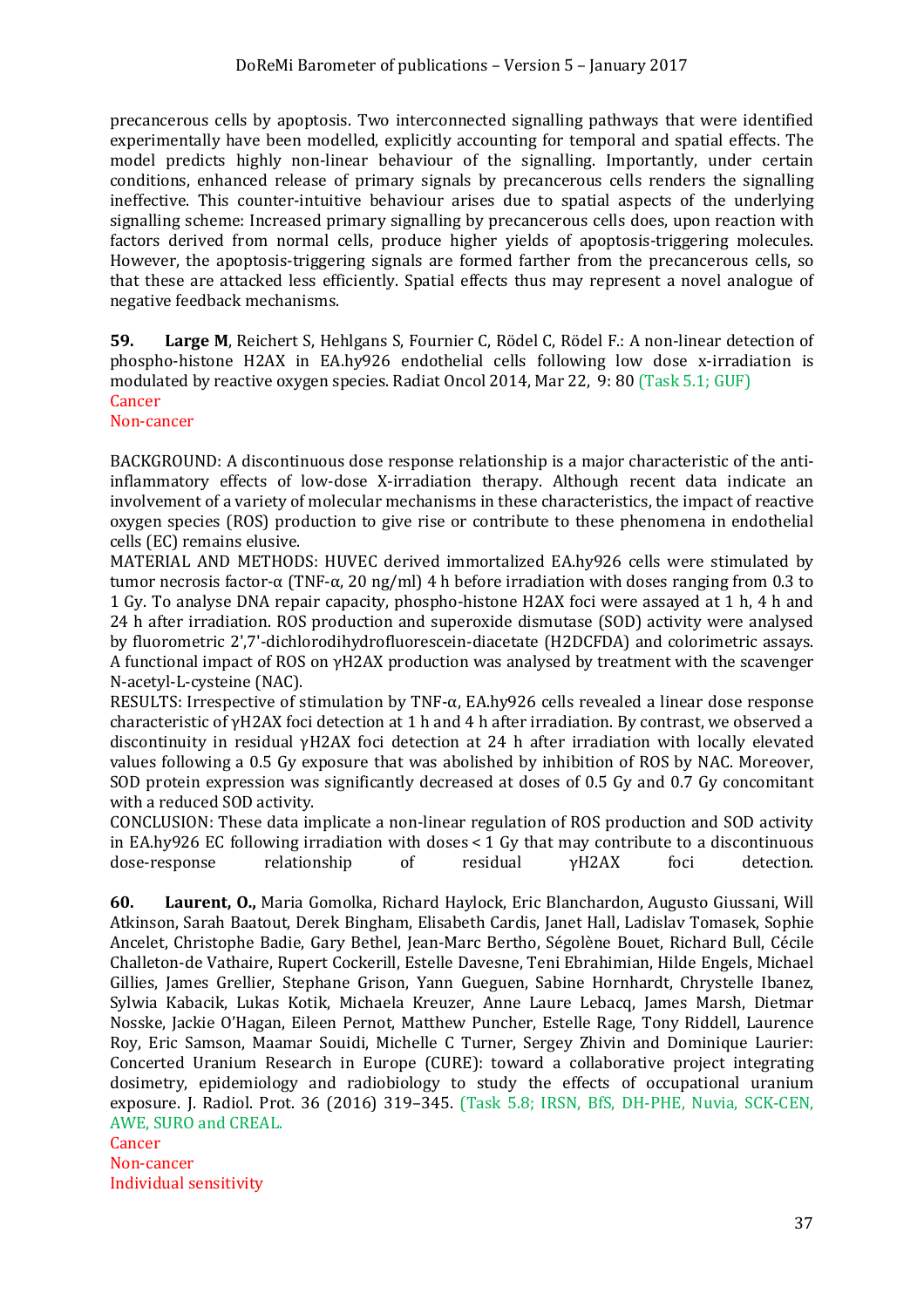Radiation quality Internal emitters (contamination) Epidemiology Modelling

The potential health impacts of chronic exposures to uranium, as they occur in occupational settings, are not well characterized. Most epidemiological studies have been limited by small sample sizes, and a lack of harmonization of methods used to quantify radiation doses resulting from uranium exposure. Experimental studies have shown that uranium has biological effects, but their implications for human health are not clear. New studies that would combine the strengths of large, well-designed epidemiological datasets with those of state-of-the-art biological methods would help improve the characterization of the biological and health effects of occupational uranium exposure. The aim of the European Commission concerted action CURE (Concerted Uranium Research in Europe) was to develop protocols for such a future collaborative research project, in which dosimetry, epidemiology and biology would be integrated to better characterize the effects of occupational uranium exposure. These protocols were developed from existing European cohorts of workers exposed to uranium together with expertise in epidemiology, biology and dosimetry of CURE partner institutions. The preparatory work of CURE should allow a large scale collaborative project to be launched, in order to better characterize the effects of uranium exposure and more generally of alpha particles and low doses of ionizing radiation.

**61. Laurier D.,** Guseva Canu I, Baatout S, Bertho J-M, Blanchardon E., Bouffler S, Cardis E., Gomolka M, Hall J, Kesminiene A, Kreuzer M, Rage E.: DoReMi workshop on multidisciplinary approaches to evaluating cancer risks associated with low-dose internal contamination. Radioprotection 2012, 47(1): 119-148. (Task 5.5; IRSN, SCK-CEN, DH-PHE, CREAL, BfS and IC) Cancer

Internal emitters (contamination) Epidemiology Modeling

A workshop dedicated to cancer risks associated with low-dose internal contamination was organized in March 2011, in Paris, in the framework of the DoReMi (Low Dose Research towards Multidisciplinary Integration) European Network of Excellence. The aim was to identify the best epidemiological studies that provide an opportunity to develop a multidisciplinary approach to improve the evaluation of the cancer risk associated with internal contamination. This workshop provided an opportunity for in-depth discussions between researchers working in different fields including (but not limited to) epidemiology, dosimetry, biology and toxicology. Discussions confirmed the importance of research on the health effects of internal contamination. Several existing epidemiological studies provide a real possibility to improve the quantification of cancer risk associated with internal emitters. Areas for future multidisciplinary collaborations were identified, that should allow feasibility studies to be carried out in the near future. The goal of this paper is to present an overview of the presentations and discussions that took place during the workshop.

**62. Legrand M,** Elie C, Stefani J, Florès N, Culeux C, Delissen O, Ibanez C, Lestaevel P, Eriksson P, Dinocourt C. Cell proliferation and cell death are disturbed during prenatal and postnatal brain development after uranium exposure. Neurotoxicology 2015, uranium exposure. http://dx.doi.org/10.1016/j.neuro.2015.10.007, pp. 1-36. (Task 7.5, IRSN) Internal emitters (contamination)

The developing brain is more susceptible to neurotoxic compounds than adult brain. It is also well known that disturbances during brain development cause neurological disorders in adulthood. The brain is known to be a target organ of uranium (U) exposure and previous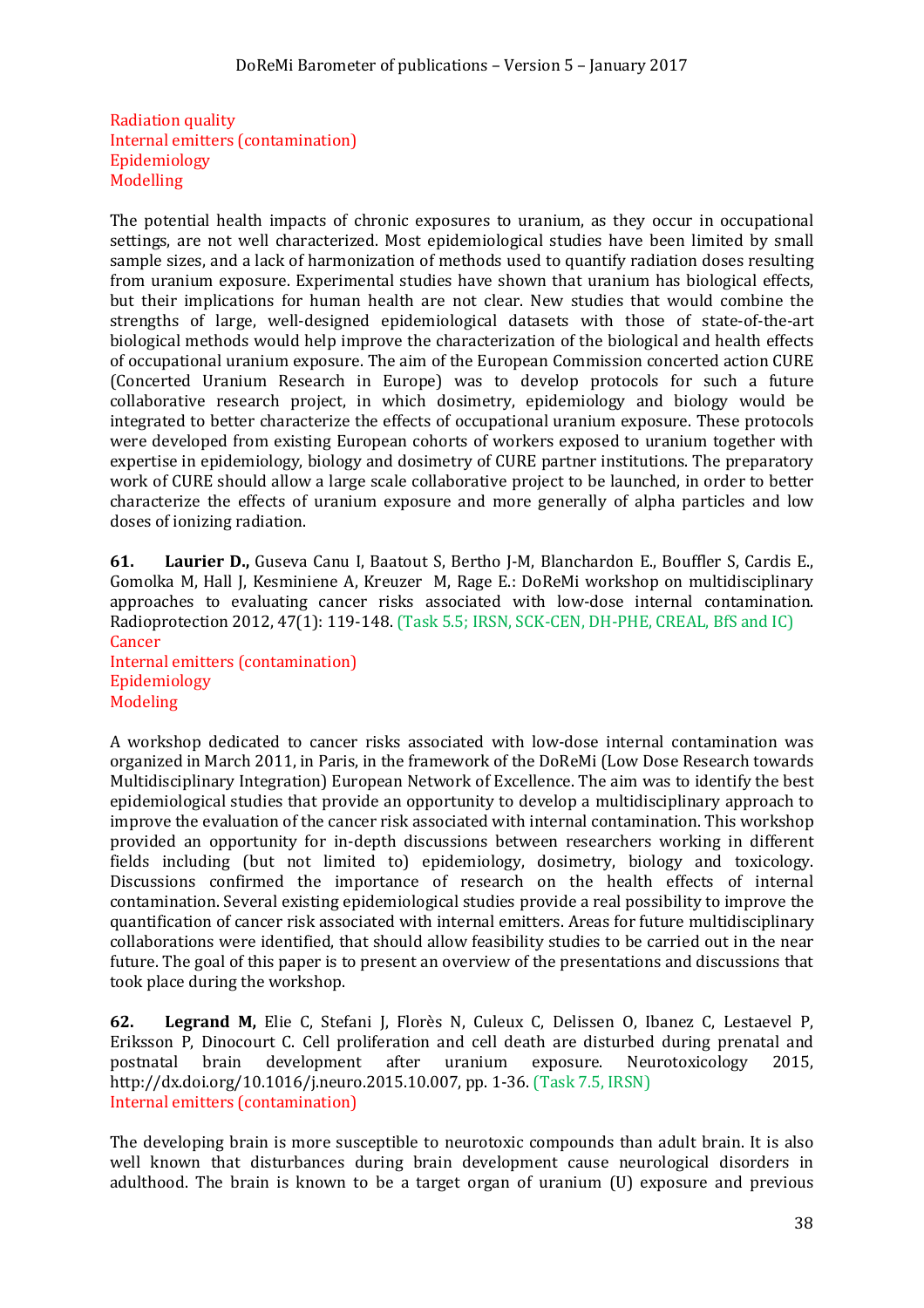studies have noted that internal U contamination of adult rats induces behavioral disorders as well as affects neurochemistry and neurophysiological properties. In this study, we investigated whether depleted uranium (DU) exposure affects neurogenesis during prenatal and postnatal brain development. We examined the structural morphology of the brain, cell death and finally cell proliferation in animals exposed to DU during gestation and lactation compared to control animals. Our results showed that DU decreases cell death in the cortical neuroepithelium of gestational day (GD) 13 embryos exposed at 40 mg/L and 120 mg/L and of GD18 fetuses exposed at 120mg/L without modification of the number of apoptotic cells. Cell proliferation analysis showed an increase of BrdU labeling in the dentate neuroepithelium of fetuses from GD18 at 120 mg/L. Postnatally, cell death is increased in the dentate gyrus of postnatal day (PND) 0 and PND5 exposed pups at 120 mg/L and is associated with an increase of apoptotic cell number only at PND5. Finally, a decrease in dividing cells is observed in the dentate gyrus of PND21rats developmentally exposed to 120 mg/L DU, but not at PND0 and PND5. These results show that DU exposure during brain development causes opposite effects on cell proliferation and cell death processes between prenatal and postnatal development mainly at the highest dose. Although these modifications do not have a major impact in brain morphology, they could affect the next steps of neurogenesis and thus might disrupt the fine organization of the neuronal network.

**63. Lorat Y.,** Schanz S., Rübe CE.: Ultrastructural Insights into the Biological Significance of Persisting DNA Damage Foci after Low Doses of Ionizing Radiation. Clin Cancer Res. 2016 Nov 1;22(21):5300-5311. (Task 6.10 ; USAAR).

### Cancer

Individual sensitivity Tissue sensitivity

Purpose: Intensity-modulated radiotherapy (IMRT) enables the delivery of high doses to target volume while sparing surrounding nontargeted tissues. IMRT treatment, however, substantially increases the normal tissue volume receiving low-dose irradiation, but the biologic consequences are unclear.

Experimental design: Using mouse strains that varied in genetic DNA repair capacity, we investigated the DNA damage response of cortical neurons during daily low-dose irradiation (0.1 Gy). Using light and electron microscopic approaches, we enumerated and characterized DNA damage foci as marker for double-strand breaks (DSBs).

Results: During repeated low-dose irradiation, cortical neurons in brain tissues of all mouse strains had a significant increase of persisting foci with cumulative doses, with the most pronounced accumulation of large-sized foci in repair-deficient mice. Electron microscopic analysis revealed that persisting foci in repair-proficient neurons reflect chromatin alterations in heterochromatin, but not persistently unrepaired DSBs. Repair-deficient SCID neurons, by contrast, showed high numbers of unrepaired DSBs in eu- and heterochromatin, emphasizing the fundamental role of DNA-PKcs in DSB rejoining, independent of chromatin status. In repairdeficient ATM-/- neurons, large persisting damage foci reflect multiple unrepaired DSBs concentrated at the boundary of heterochromatin due to disturbed KAP1 phosphorylation.

Conclusion: Repeated low-dose irradiation leads to the accumulation of persisting DNA damage foci in cortical neurons and thus may adversely affect brain tissue and increase the risk of carcinogenesis. Multiple unrepaired DSBs account for large-sized foci in repair-deficient neurons, thus quantifying foci alone may underestimate extent and complexity of persistent DNA damage.

**64. Lödermann B.,** Wunderlich R, Frey S, Schorn C, Stangl S, Rödel F, Keilholz L, Fietkau R, Gaipl US, Frey B.: Low dose ionizing radiation leads to a *NF-kB* dependent decreased secretion of active IL-1ß by activated macrophages with a discontinuous dose-dependency. Int J Rad Biol. 2012, 88 (10) 727-734. (Task 7.6; UKER and GUF) Non-cancer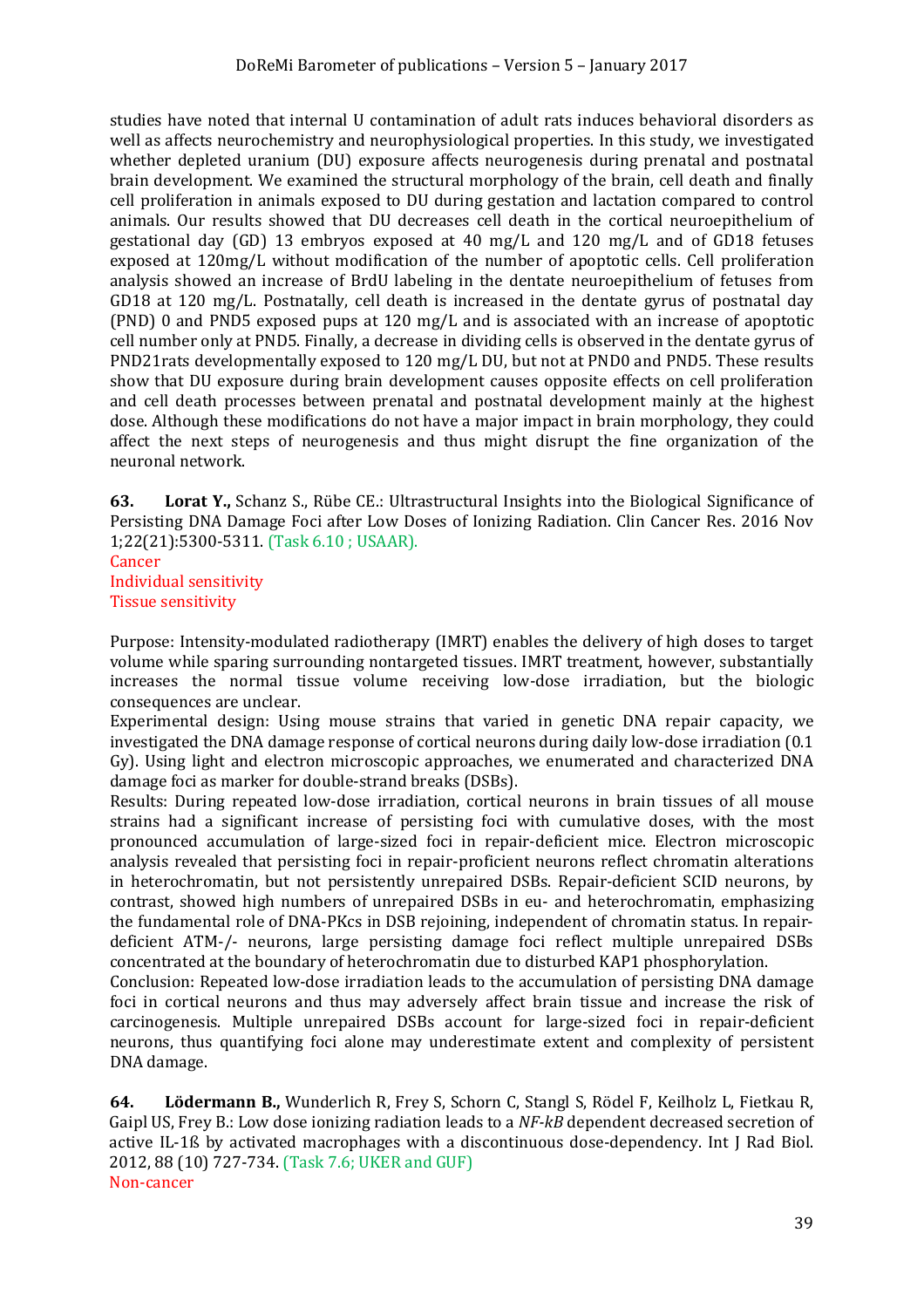### Non-targeted effects (bystander)

*Purpose:* Therapy with low doses of ionising radiation (X-rays) exerts anti-inflammatory effects. Little is known about whether and how low doses of X-ray treatment modulate the inflammatory phenotype of macrophages, especially the secretion of Interleukin-1beta (IL-1 β). *Materials and methods:* Macrophages were differentiated from human THP-1 monocytes, activated with lipopolysaccharide (LPS), treated with distinct low doses of X-rays, and coactivated with monosodium urate crystals (MSU) to induce inflammasome activation. Secretion of IL-1 β was analysed by an enzyme-linked immunosorbent assay (ELISA) and Western blot. Furthermore, we analysed the intracellular amounts of the serine/threonine protein kinase B (named: Akt), mitogen-activated protein kinase p38 (p38), the v-rel reticuloendotheliosis viral oncogene homolog A (RelA), and pro- and cleaved IL-1 β. *Results:* Low dose X-rays led to decreased secretion of active IL-1  $\beta$  in a manner discontinuous with dose which was most pronounced after 0.5 or 0.7 Gy. Passiv release of lactate dehydrogenase (LDH) was not influenced by X-rays. The decreased secretion of IL-1 β correlated with reduced translocation of RelA, being part of the nuclear factor kappa light- chain-enhancer of activated B cells (NF- κB) complex, into the nucleus. After 0.5 or 0.7 Gy of X-rays, the intracellular protein amounts of up (p38) and downstream molecules (Akt) of NF- κ B were reduced in activated macrophages, as were the pro- and cleaved forms of IL-1 β. *Conclusions:* Distinct low doses of X-rays induce an anti-inflammatory phenotype of activated macrophages by lowering the amount of secreted IL-1 β in a NF- κ B dependent manner.

**65. Maguire, A,** Vega-Carrascal, I, Bryant, J, White, L, Howe, O, Lyng, F M, Meade, A D.: Competitive Evaluation of Data Mining Algorithms for Use in Cassification of Leukocyte Subtypes with Raman Microspectroscopy. Analyst, 2015, 140, 2473-2481. (Task 6.8; DIT) Individual sensitivity Tissue sensitivity Modeling

Raman microspectroscopy has been investigated for some time for use in label-free cell sorting devices. These approaches require coupling of the Raman spectrometer to complex data mining algorithms for identification of cellular subtypes such as the leukocyte subpopulations of lymphocytes and monocytes. In this study, three distinct multivariate classification approaches, (PCA-LDA, SVMs and Random Forests) are developed and tested on their ability to classify the cellular subtype in extracted peripheral blood mononuclear cells (T-cell lymphocytes from myeloid cells), and are evaluated in terms of their respective classification performance. A strategy for optimisation of each of the classification algorithm is presented with emphasis on reduction of model complexity in each of the algorithms. The relative classification performance and performance characteristics are highlighted, overall suggesting the radial basis function SVM as a robust option for classification of leukocytes with Raman microspectroscopy.

**66. Maguire A,** Vegacarrascal I, White L, McClean B, Howe O, Lyng FM, Meade AD.: Analyses of Ionizing Radiation Effects In Vitro in Peripheral Blood Lymphocytes with Raman Spectroscopy. Radiat Res. 2015 Apr 6. [Epub ahead of print] (Task 6.8; DIT) Individual sensitivity Tissue sensitivity Modeling

The use of Raman spectroscopy to measure the biochemical profile of healthy and diseased cells and tissues may be a potential solution to many diagnostic problems in the clinic. Although extensively used to identify changes in the biochemical profiles of cancerous cells and tissue, Raman spectroscopy has been used less often for analyzing changes to the cellular environment by external factors such as ionizing radiation. In tandem with this, the biological impact of low doses of ionizing radiation remains poorly understood. Extensive studies have been performed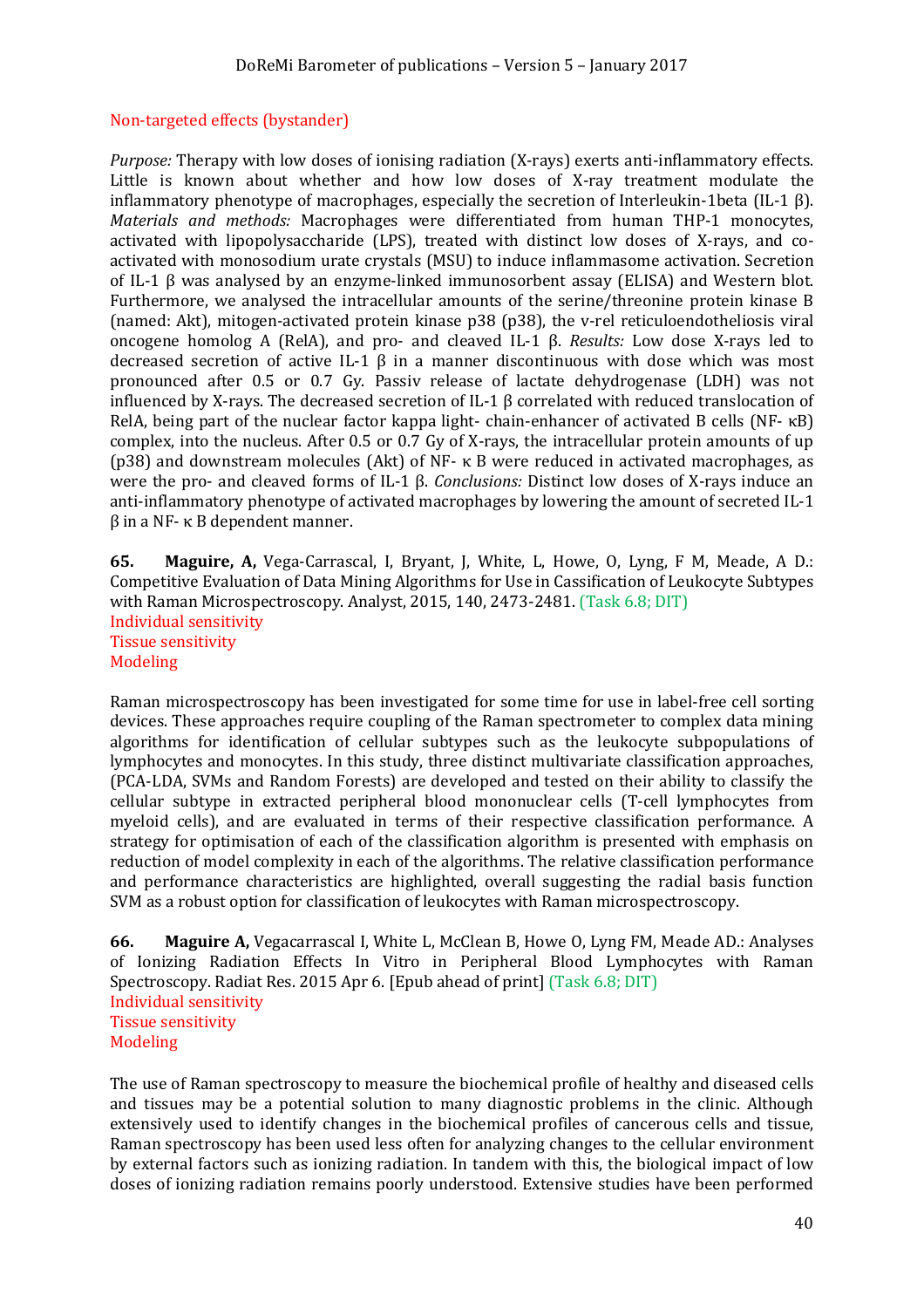on the radiobiological effects associated with radiation doses above 0.1 Gy, and are well characterized, but recent studies on low-dose radiation exposure have revealed complex and highly variable responses. We report here the novel finding that demonstrate the capability of Raman spectroscopy to detect radiation-induced damage responses in isolated lymphocytes irradiated with doses of 0.05 and 0.5 Gy. Lymphocytes were isolated from peripheral blood in a cohort of volunteers, cultured ex vivo and then irradiated. Within 1 h after irradiation spectral effects were observed with Raman microspectroscopy and principal component analysis and linear discriminant analysis at both doses relative to the sham-irradiated control (0 Gy). Cellular DNA damage was confirmed using parallel γ-H2AX fluorescence measurements on the extracted lymphocytes per donor and per dose. DNA damage measurements exhibited interindividual variability among both donors and dose, which matched that seen in the spectral variability in the lymphocyte cohort. Further evidence of links between spectral features and DNA damage was also observed, which may potentially allow noninvasive insight into the DNA remodeling that occurs after exposure to ionizing radiation.

**67. Manda K.,** Glasow A, Paape D, Hildebrandt G.: Effects of ionizing radiation on the immune system with special emphasis on the interaction of dendritic and T cells. Front Oncology 2012, Aug 24, 2, 102; p.1-9. (Task 5.2.1; UROS) Cancer

Non-targeted effects (bystander)

Dendritic cells (DCs), as professional antigen presenting cells, are members of the innate immune system and function as key players during the induction phase of adaptive immune responses. Uptake, processing, and presentation of antigens direct the outcome toward either tolerance or immunity. The cells of the immune system are among the most highly radiosensitive cells in the body. For high doses of ionizing radiation (HD-IR) both immunesuppressive effects after whole body irradiation and possible immune activation during tumor therapy were observed. On the other hand, the effects of low doses of ionizing radiation (LD-IR) on the immune system are controversial and seem to show high variability among different individuals and species. There are reports revealing that protracted LD-IR can result in radioresistance. But immune-suppressive effects of chronic LD-IR are also reported, including the killing or sensitizing of certain cell types. This articles hall review the current knowledge of radiation-induced effects on the immune system, paying special attention to the interaction of DCs and T cells.

**68. Mariotti LG,** Bertolotti A, Ranza E, Babini G, Ottolenghi A.: Investigation of the mechanisms underpinninjg IL-6 cytokine release in bystander responses. The roles of radiation dose, radiation quality and specific ROS/RNS scavengers. Int J Radiat. Biol. 2012, Oct 88 (10): 751-762. (Task 5.6; UNIPV)

Cancer Radiation quality Modeling Non-targeted effects (bystander)

*Purpose :* To investigate the mechanisms regulating the pathways of the bystander transmission in vitro, focusing on the radiation perturbed signaling (via Interleukin 6, IL-6) of the irradiated cells after exposure to low doses of different radiation types. *Materials and methods :* An integrated ' systems radiation biology ' approach was adopted. Experimentally the level of the secreted cytokine from human fibroblasts was detected with ELISA (Enzyme-Linked ImmunoSorbent Assay) method and subsequently the data were analyzed and coupled with a phenomenological model based on differential equations to evaluate the single-cell release mechanisms. *Results:* The data confirmed the important effect of radiation on the IL-6 pathway, clearly showing a crucial role of the ROS (Reactive Oxygen Species) in transducing the effect of initial radiation exposure and the subsequent long-term release of IL-6. Furthermore, a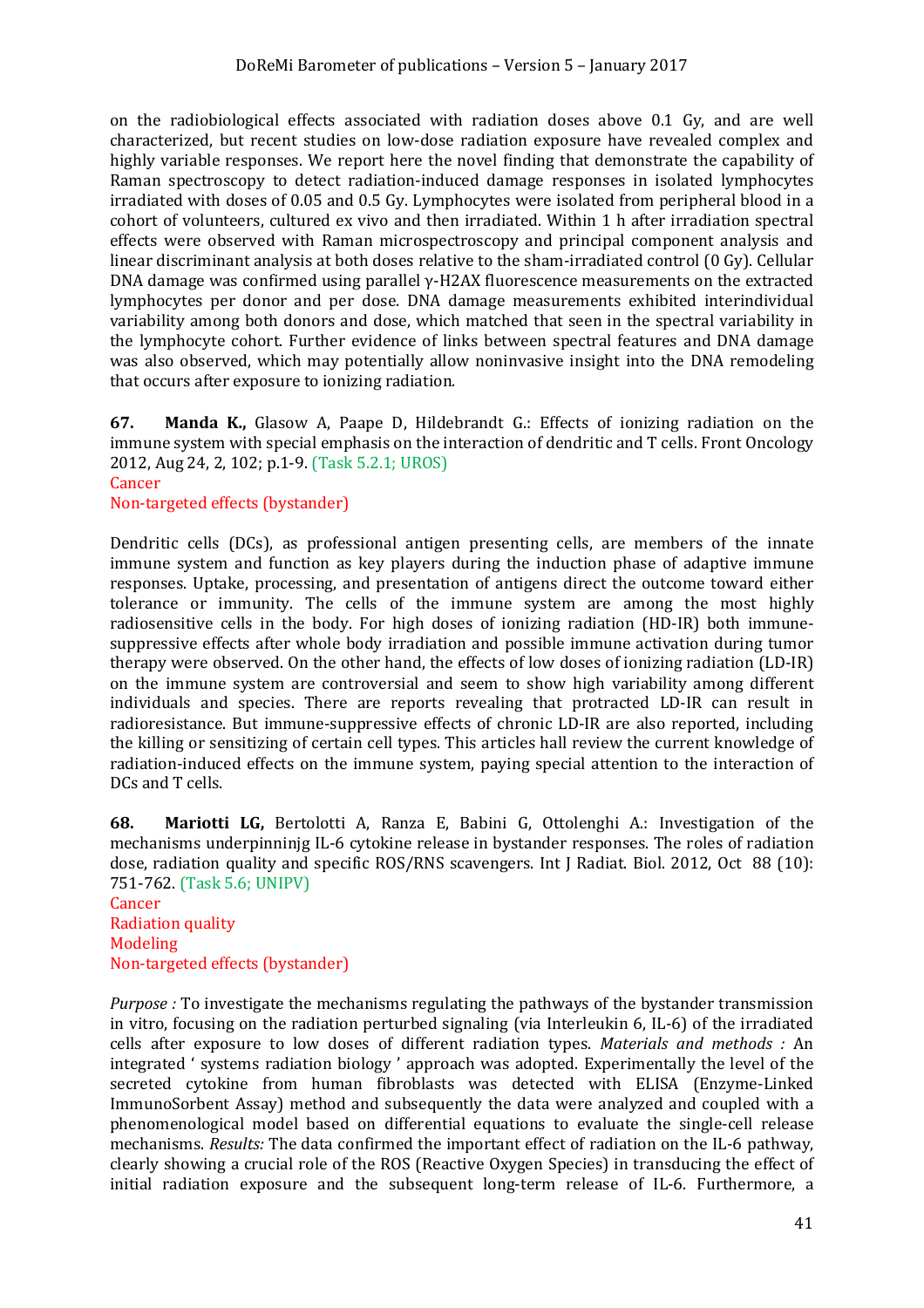systematic investigation of radiation dose/radiation quality dependence seems to indicate an increasing efficiency of high LET (Linear Energy Transfer) irradiation in the release of the cytokine. Basic hypotheses were tested, on the correlation between direct radiobiological damage and signal release and on the radiation target for this endpoint (secretion of IL-6). *Conclusions:* The results demonstrate the role of reactive oxygen and nitrogen species in the signaling pathways of IL-6. Furthermore the systems radiation biology approach here adopted, allowed us to test and verify hypotheses on the behavior of the single cell in the release of cytokine, after the exposure to different doses and different qualities of ionizing radiation.

**69. Mariotti LG,** Pirovano G, Savage KI, Ghita M, Ottolenghi A, Prise KM, Schettino G.: Use of the γ-H2AX assay to investigate DNA repair dynamics following multiple radiation exposures. PLoS One 2013,Nov 29, 8(11): e79541. (Task 5.6; UNIPV) Cancer Radiation quality Modeling Non-targeted effects (bystander)

Radiation therapy is one of the most common and effective strategies used to treat cancer. The irradiation is usually performed with a fractionated scheme, where the dose required to kill tumour cells is given in several sessions, spaced by specific time intervals, to allow healthy tissue recovery. In this work, we examined the DNA repair dynamics of cells exposed to radiation delivered in fractions, by assessing the response of histone-2AX (H2AX) phosphorylation (γ-H2AX), a marker of DNA double strand breaks.  $γ$ -H2AX foci induction and disappearance were monitored following split dose irradiation experiments in which time interval between exposure and dose were varied. Experimental data have been coupled to an analytical theoretical model, in order to quantify key parameters involved in the foci induction process. Induction of  $v$ -H2AX foci was found to be affected by the initial radiation exposure with a smaller number of foci induced by subsequent exposures. This was compared to chromatin relaxation and cell survival. The time needed for full recovery of  $\gamma$ -H2AX foci induction was quantified (12 hours) and the 1:1 relationship between radiation induced DNA double strand breaks and foci numbers was critically assessed in the multiple irradiation scenarios

**70. Mavragani IV**, Laskaratou DA, Frey B, Candeias SM, Gaipl US, Lumniczky K, Georgaklilas AG. Key mechanisms involved in ionizing radiation-induced systemic effects. A current review. Toxicology Research 2016, 6 Aug, pp. 1-22 (Tasks 5.2.1 and 7.6; CEA, NRIRR, UKER and GUF) **Cancer** 

Non- cancer

Nontargeted effects (bystander)

Organisms respond to physical, chemical and biological threats by a potent inflammatory response, aimed at preserving tissue integrity and restoring tissue homeostasis and function. Systemic effects in an organism refer to an effect or phenomenon which originates at a specific point and can spread throughout the body affecting a group of organs or tissues. Ionizing radiation (IR)-induced systemic effects arise usually from a local exposure of an organ or part of the body. This stress induces a variety of responses in the irradiated cells/tissues, initiated by the DNA damage response and DNA repair (DDR/R), apoptosis or immune response, including inflammation. Activation of this IR-response (IRR) system, especially at the organism level, consists of several subsystems and exerts a variety of targeted and non-targeted effects. Based on the above, we believe that in order to understand this complex response system better one should follow a 'holistic' approach including all possible mechanisms and at all organization levels. In this review, we describe the current status of knowledge on the topic, as well as the key molecules and main mechanisms involved in the 'spreading' of the message throughout the body or cells. Last but not least, we discuss the danger-signal mediated systemic immune effects of radiotherapy for the clinical setup.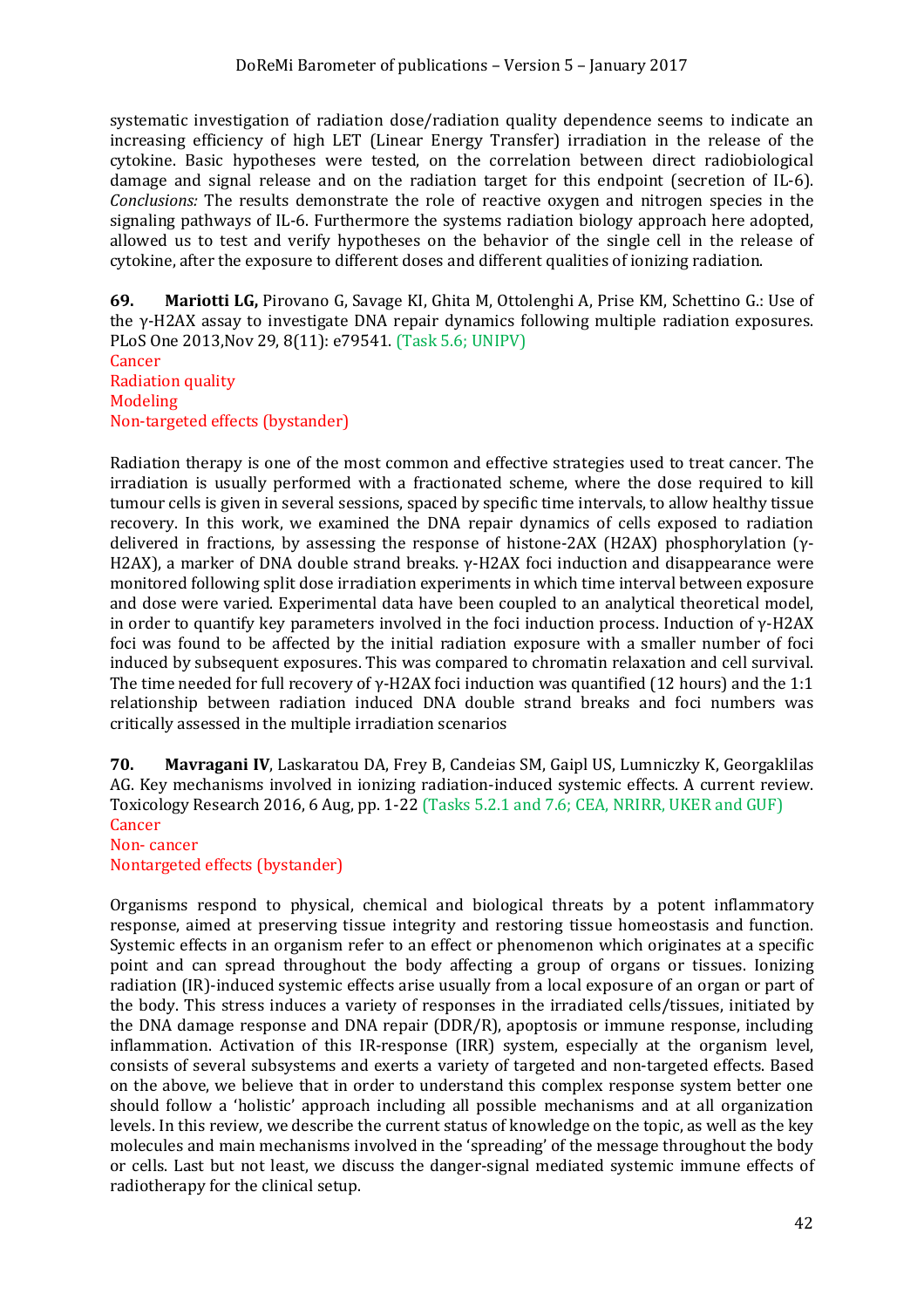**71. Mitev K.,** Georgiev S., Dimitrova, I. and Pressyanov, D.: Application of scintillation counting using polycarbonates to radon measurements. Radiation Measurements 92 (2016) 32e38. (Task 4.10; SUN). Radiation quality

## Epidemiology

This work proposes an approach for radon (222Rn) measurement based on scintillation counting of polycarbonate specimens. The proposed technique takes advantage of the high absorption ability of polycarbonates to 222Rn and of the fact that radiation emitted by 222Rn and its progeny causes the polycarbonate material to emit light. The theoretical background behind the proposed technique is presented and its application to two types of 222Rn measurements is demonstrated. The first application of the proposed technique is in the a posteriori calibration of compact discs for retrospective 222Rn measurements, where it is sometimes necessary to measure 222Rn concentrations higher than 2 MBq/m3 for several days. It is demonstrated that the application of the proposed technique increases the range of applicable 222Rn concentrations in the a posteriori calibration of CDs and adheres to its time and cost efficiency. The second application of the proposed technique is to soil-gas 222Rn measurements. The applicability of the technique is demonstrated in more than 110 radon-insoil-gas measurements, which were performed in different terrains, covering 222Rn concentrations between 3 and 1200 kBq/m3. It is found that the measurements by scintillation counting of polycarbonates are consistent with the reference measurements by diffusion chambers with Kodak Pathe LR II detectors and very good linear correlations between the techniques are observed. The results from this study imply that the scintillation counting of polycarbonates may be suitable when fast, screening radon-in-soil gas measurements are necessary in a large number of points.

**72. M'kacher R**, Maalouf EE, Ricoul M, Heidingsfelder L, Laplagne E, Cuceu C, Hempel WM, Colicchio B, Dieterlen A, Sabatier L. New tool for biological dosimetry: reevaluation and automation of the gold standard method following telomere and centromere staining. Mutat Res. 2014 Dec;770:45-53. (Task 5.1; CEA)

Cancer Individual sensitivity

Purpose: The dicentric chromosome (dicentric) assay is the international gold-standard method for bio-logical dosimetry and classification of genotoxic agents. The introduction of telomere and centromere(TC) staining offers the potential to render dicentric scoring more efficient and robust. In this study,we improved the detection of dicentrics and all unstable chromosomal aberrations (CA) leading to asignificant reevaluation of the dose–effect curve and developed an automated approach following TCstaining.Material and methods: Blood samples from 16 healthy donors were exposed to137Cs at 8 doses from0.1 to 6 Gy. CA were manually and automatically scored following uniform (Giemsa) or TC staining. Thedetection of centromeric regions and telomeric sequences using PNA probes allowed the detection of allunstable CA: dicentrics, centric and acentric rings, and all acentric fragments (with 2, 4 or no telomeres)leading to the precise quantification of estimated double strand breaks (DSB).Results: Manual scoring following TC staining revealed a significantly higher frequency of dicentrics( $p < 10-3$ ) (up to 30%) and estimated DSB (p < 10−4) compared to uniform staining due to improved detec-tion of dicentrics with centromeres juxtaposed with other centromeres or telomeres. This improvementpermitted the development of the software, TCScore, that detected 95% of manually scored dicentricscompared to 50% for the best currently available software (DCScoreTM).Conclusion: The use of TC staining has permitted a reevaluation of the dose– response curve and thehighly efficient automation of the scoring process, marking a new step in the management and follow-upof populations exposed to genotoxic agents including ionizing radiation.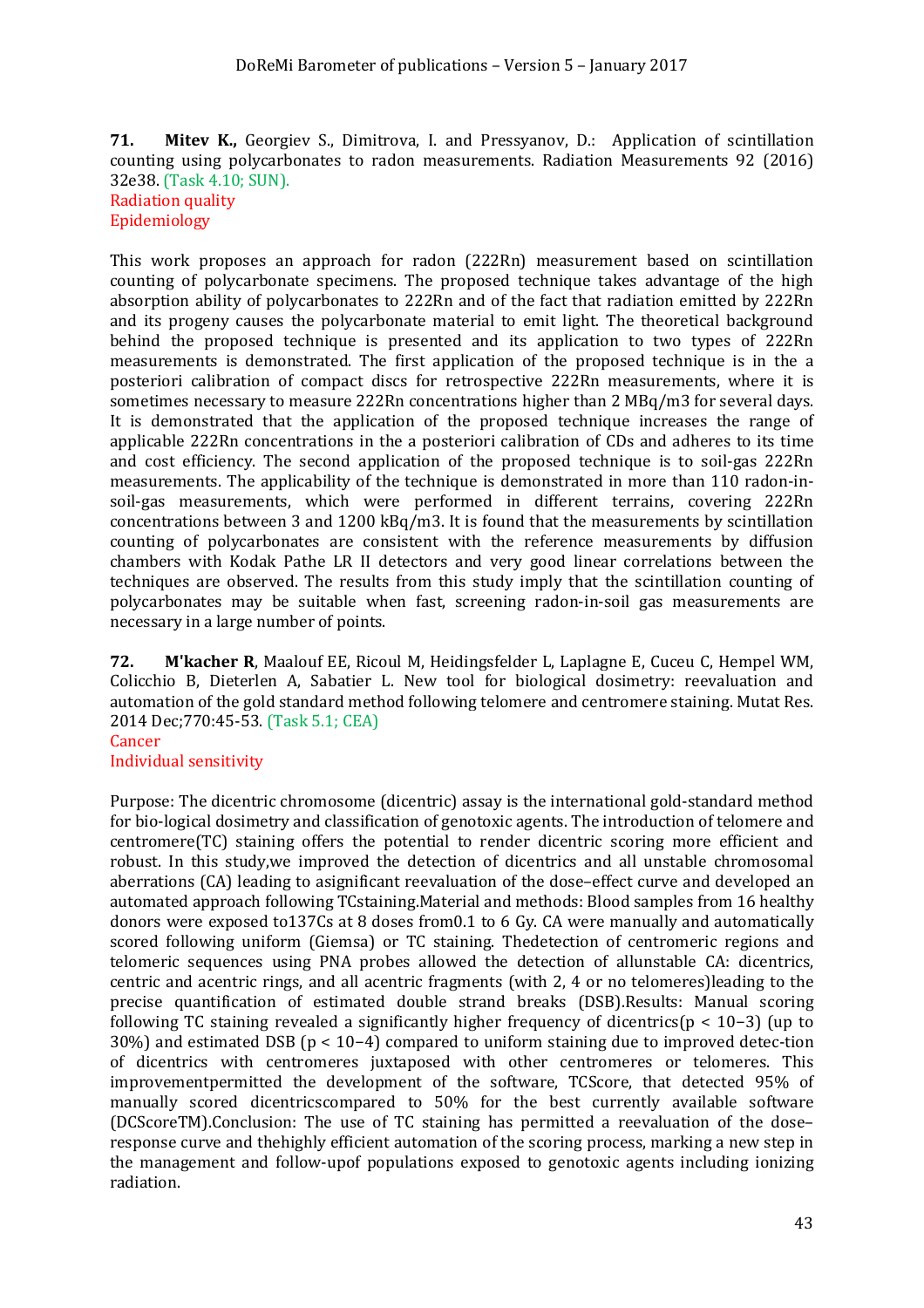**73. M'kacher R,** El Maalouf E, Terzoudi G, Ricoul M, Heidingsfelder L, Karachristou I, Laplagne E, Hempel WM, Colicchio B, Dieterlen A, Pantelias G, Sabatier L. Detection and automated scoring of dicentric chromosomes in nonstimulated lymphocyte prematurely condensed chromosomes after telomere and centromere staining. Int J Radiat Oncol Biol Phys. 2015 Mar 1;91(3):640-9. (Task 5.1; CEA)

#### Cancer

### Individual sensitivity

Purpose: To combine telomere and centromere (TC) staining of premature chromosome condensation (PCC) fusions to identify dicentrics, centric rings, and acentric chromosomes, making possible the realization of a doseeresponse curve and automation of the process.

Methods and Materials: Blood samples from healthy donors were exposed to 60Co irradiation at varying doses up to 8 Gy, followed by a repair period of 8 hours. Premature chromosome condensation fusions were carried out, and TC staining using peptide nucleic acid probes was performed. Chromosomal aberration (CA) scoring was carried out manually and automatically using PCC-TCScore software, developed in our laboratory.

Results: We successfully optimized the hybridization conditions and image capture parameters, to increase the sensitivity and effectiveness of CA scoring. Dicentrics, centric rings, and acentric chromosomes were rapidly and accurately detected, leading to a linear-quadratic doseeresponse curve by manual scoring at up to 8 Gy. Using PCC-TCScore software for automatic scoring, we were able to detect 95% of dicentrics and centric rings.

Conclusion: The introduction of TC staining to the PCC fusion technique has made possible the rapid scoring of unstable CAs, including dicentrics, with a level of accuracy and ease not previously possible. This new approach can be used for biological dosimetry in radiation emergency medicine, where the rapid and accurate detection of dicentrics is a high priority using automated scoring. Because there is no culture time, this new approach can also be used for the follow-up of patients treated by genotoxic therapy, creating the possibility to perform the estimation of induced chromosomal aberrations immediately after the blood draw.

**74. M'kacher R**, [Girinsky T,](http://www.ncbi.nlm.nih.gov/pubmed/?term=Girinsky%20T%5BAuthor%5D&cauthor=true&cauthor_uid=25274533) [Colicchio B,](http://www.ncbi.nlm.nih.gov/pubmed/?term=Colicchio%20B%5BAuthor%5D&cauthor=true&cauthor_uid=25274533) [Ricoul M,](http://www.ncbi.nlm.nih.gov/pubmed/?term=Ricoul%20M%5BAuthor%5D&cauthor=true&cauthor_uid=25274533) [Dieterlen A,](http://www.ncbi.nlm.nih.gov/pubmed/?term=Dieterlen%20A%5BAuthor%5D&cauthor=true&cauthor_uid=25274533) [Jeandidier E,](http://www.ncbi.nlm.nih.gov/pubmed/?term=Jeandidier%20E%5BAuthor%5D&cauthor=true&cauthor_uid=25274533) [Heidingsfelder L,](http://www.ncbi.nlm.nih.gov/pubmed/?term=Heidingsfelder%20L%5BAuthor%5D&cauthor=true&cauthor_uid=25274533) [Cuceu C,](http://www.ncbi.nlm.nih.gov/pubmed/?term=Cuceu%20C%5BAuthor%5D&cauthor=true&cauthor_uid=25274533) [Shim G,](http://www.ncbi.nlm.nih.gov/pubmed/?term=Shim%20G%5BAuthor%5D&cauthor=true&cauthor_uid=25274533) [Frenzel M,](http://www.ncbi.nlm.nih.gov/pubmed/?term=Frenzel%20M%5BAuthor%5D&cauthor=true&cauthor_uid=25274533) [Lenain A,](http://www.ncbi.nlm.nih.gov/pubmed/?term=Lenain%20A%5BAuthor%5D&cauthor=true&cauthor_uid=25274533) [Morat L,](http://www.ncbi.nlm.nih.gov/pubmed/?term=Morat%20L%5BAuthor%5D&cauthor=true&cauthor_uid=25274533) [Bourhis J,](http://www.ncbi.nlm.nih.gov/pubmed/?term=Bourhis%20J%5BAuthor%5D&cauthor=true&cauthor_uid=25274533) [Hempel WM,](http://www.ncbi.nlm.nih.gov/pubmed/?term=Hempel%20WM%5BAuthor%5D&cauthor=true&cauthor_uid=25274533) [Koscielny S,](http://www.ncbi.nlm.nih.gov/pubmed/?term=Koscielny%20S%5BAuthor%5D&cauthor=true&cauthor_uid=25274533) [Paul JF,](http://www.ncbi.nlm.nih.gov/pubmed/?term=Paul%20JF%5BAuthor%5D&cauthor=true&cauthor_uid=25274533) [Carde](http://www.ncbi.nlm.nih.gov/pubmed/?term=Carde%20P%5BAuthor%5D&cauthor=true&cauthor_uid=25274533)  [P,](http://www.ncbi.nlm.nih.gov/pubmed/?term=Carde%20P%5BAuthor%5D&cauthor=true&cauthor_uid=25274533) [Sabatier L.](http://www.ncbi.nlm.nih.gov/pubmed/?term=Sabatier%20L%5BAuthor%5D&cauthor=true&cauthor_uid=25274533) Telomere shortening: a new prognostic factor for cardiovascular disease postradiation exposure. Radiat Prot Dosimetry. 2015 Apr;164 (1-2):134-7. doi: 10.1093 (Tasks 5.1 and 6.2; CEA)

# Non cancer

### Tissue sensitivity

Telomere length has been proposed as a marker of mitotic cell age and as a general index of human organism aging. Telomere shortening in peripheral blood lymphocytes has been linked to cardiovascular-related morbidity and mortality. The authors investigated the potential correlation of conventional risk factors, radiation dose and telomere shortening with the development of coronary artery disease (CAD) following radiation therapy in a large cohort of Hodgkin lymphoma (HL) patients. Multivariate analysis demonstrated that hypertension and telomere length were the only independent risk factors. This is the first study in a large cohort of patients that demonstrates significant telomere shortening in patients treated by radiation therapy who developed cardiovascular disease. Telomere length appears to be an independent prognostic factor that could help determine patients at high risk of developing CAD after exposure in order to implement early detection and prevention.

**75. Morini J,** Babini G, Mariotti L, Baiocco G, Nacci L, Maccario C, Rössler U, Minelli A, Savio M, Gomolka M, Kulka U, Ottolenghi A, Danesino C. Radiosensitivity in lymphoblastoid cell lines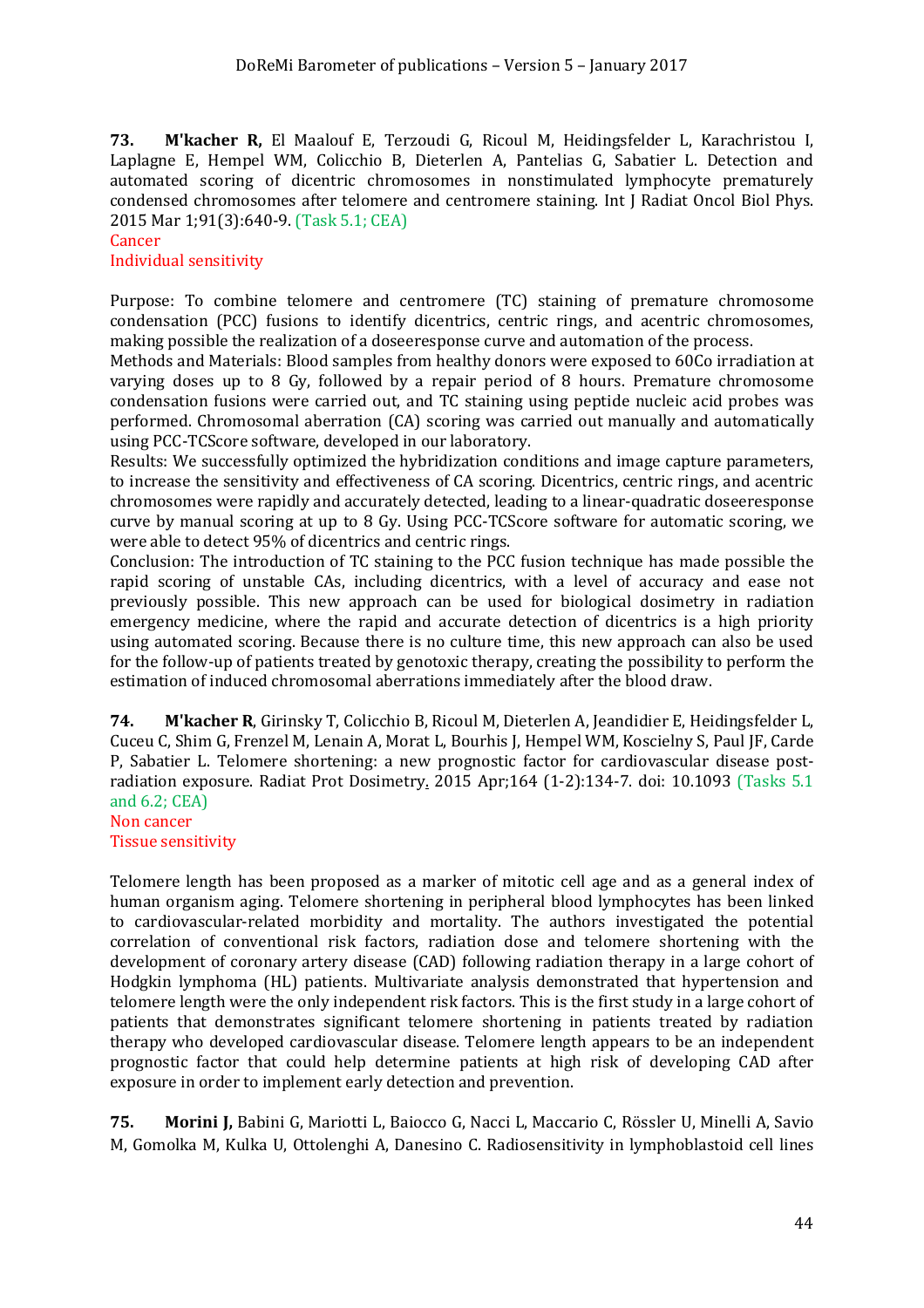derived from Schwachman-Diamond Syndrome patients. Radiat Protect Dosimetry 12 April 2015, 166(1-4) 95-100. (Task 5.2 UNIPV and BfS) **Cancer** Individual sensitivity

Shwachman-Diamond syndrome is an autosomal-recessive disorder characterised by bone marrow failure and a cumulative risk of progression to acute myeloid leukaemia. The Shwachman-Bodian-Diamond syndrome (SBDS) gene, the only gene known to be causative of the pathology, is involved in ribosomal biogenesis, stress responses and DNA repair, and the lack of SBDS sensitises cells to many stressors and leads to mitotic spindle destabilisation. The effect of ionising radiation on SBDS-deficient cells was investigated using immortalised lymphocytes from SDS patients in comparison with positive and negative controls in order to test whether, in response to ionising radiation exposure, any impairment in the DNA repair machinery could be observed. After irradiating cells with different doses of X-rays or gamma-rays, DNA repair kinetics and the residual damages using the alkaline COMET assay and the γ-H2AX assay were assessed, respectively. In this work, preliminary data about the comparison between ionising radiation effects in different patients-derived cells and healthy control cells are presented.

**76. Muth C,** Rubner Y, Semrau S, Rühle P-F, Frey B, Strnad A, Buslei R, FIetkau R and Gaipl US. Primary glioblastoma multiforme tumors and recurrence. Comparative analysis of the danger suignals HMGB1, HSP70 and calreticulin. Strahlenther Onkol. 2015 , 8 Dec 2015, online: pp. 1-10. (Task 5.2.1., UKER)

Cancer

Non-targeted effects (bystander)

PURPOSE: Glioblastoma multiforme (GBM) is the most common and aggressive brain tumor. Despite improved multimodal therapies, the tumor recurs in most cases. Diverging patient survival suggests great tumor heterogeneity and different therapy responses. Danger signals such as high-mobility group box protein 1 (HMGB1), heat shock protein 70 (HSP70), and calreticulin (CRT) are biomarker candidates, due to their association with tumor progression versus induction of antitumor immune responses. Overexpression of these danger signals has been reported for various types of tumors; however, their role in GBM is still elusive. A direct comparison of their expression in the primary tumor versus the corresponding relapse is still lacking for most tumor entities. PATIENTS AND METHODS: We therefore performed an expression analysis by immunohistochemistry of the danger signals HMGB1, HSP70, and CRT in primary tumors and the corresponding relapses of 9 patients with de novo GBM. RESULTS: HMGB1 was highly expressed in primary tumors with a significant reduction in the respective relapse. The extracellular HSP70 expression was significantly increased in the relapse compared to the primary tumor. CRT was generally highly expressed in the primary tumor, with a slight increase in the relapse. CONCLUSION: The combination of a decreased expression of HMGB1, an increased expression of extracellular HSP70, and an increased expression of CRT in the relapse seems to be beneficial for patient survival. HMGB1, extracellular HSP70, and CRT could be taken into concerted consideration as potential biomarkers for the prognosis of patients with GBM.

**77. Olme C-H.**, Finnon R, Brown N, Kabacik S, Bouffler SD, Badie C.: Live cell detection of chromosome 2 deletion and Sfpi1/PU1 loss in radiation-induced mouse acute leukaemia. Leuk Res 2013, Oct 37(10): 1374-1382. (Task 5.3; DH-PHE) Cancer

Tissue sensitivity

The CBA/H mouse model of radiation-induced acute myeloid leukaemia (rAML) has been studied for decades to bring to light the molecular mechanisms associated with multistage carcinogenesis. A specific interstitial deletion of chromosome 2 found in a high proportion of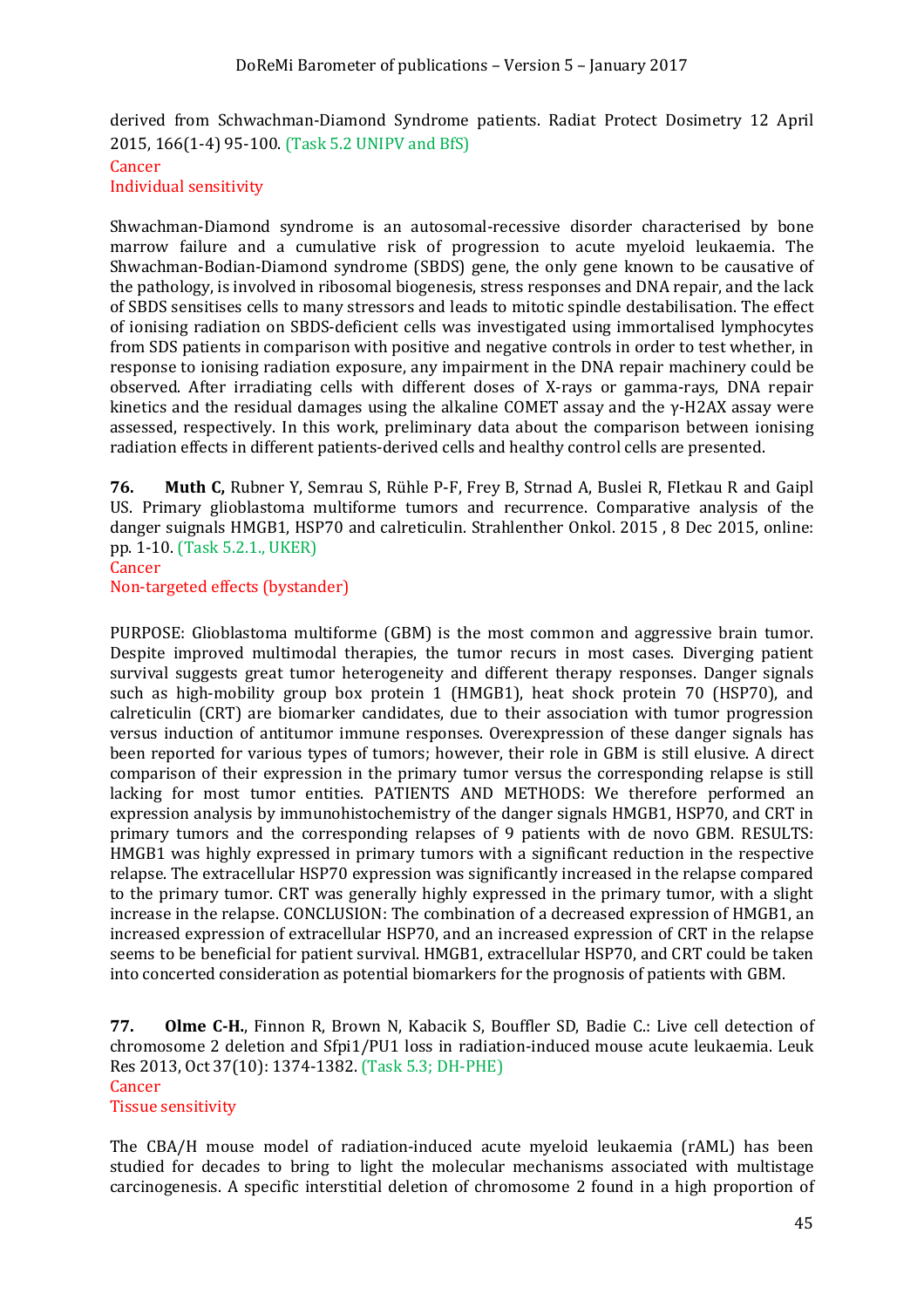rAML recognised as the initiating event. The deletion leads to the loss of Sfpi, a gene essential for haematopoietic development. Its product, the transcription factor PU.1 acts as a tumour suppressor in this model. Although the deletion can be detected early following ionising radiation exposure by cytogenetic techniques, precise characterization of the haematopoietic cells carrying the deletion and the study of their fate in vivo cannot be achieved. Here, using a genetically engineered C57BL/6 mouse model expressing the GFP fluorescent molecule under the control of the Sfpi1 promoter, which we have bred onto the rAML-susceptible CBA/H strain, we demonstrate that GFP expression did not interfere with X-ray induced leukaemia incidence and that GFP fluorescence in live leukaemic cells is a surrogate marker of radiation-induced chromosome 2 deletions with or without point mutations on the remaining allele of the Sfpi1 gene. This study presents the first experimental evidence for the detection of this leukaemia initiating event in live leukemic cells.

**78. Olme CH.,** Brown N, Finnon R, Bouffler SD, Badie C.: Frequency of acute myeloid leukaemia-associated mouse deletions chromosome 2 in X-ray exposed immature haematopoietic progenitors and stem cells. Mutat Res Genetic Toxicology and Environmental 2013, Aug 30, 756(1-2): 119-126. (Task 5.3; DH-PHE)

Cancer

Tissue sensitivity

Exposure to ionising radiation can lead to an increased risk of cancer, particularly leukaemia. In radiation-induced acute myeloid leukaemia (rAML), a partial hemizygous deletion of mouse chromosome 2 is a common feature in several susceptible strains. The deletion is an early event detectable 24 h after expo-sure in bone marrow cells using cytogenetic techniques. Expanding clones of bone marrow cells with chromosome 2 deletions can be detected less than a year after exposure to ionising radiation in around half of the irradiated mice. Ultimately, 15–25% of exposed animals develop AML. It is generally assumed that leukaemia originates in an early progenitor cell or haematopoietic stem cell, but it is unknown whether the original chromosome damage occurs at a similar frequency in committed progenitors and stem cells. In this study, we monitored the frequency of chromosome 2 deletions in immature bone marrow cells (Lin−) and haematopoietic stem cells/multipotent progenitor cells (LSK) by several techniques, fluorescent in situ hybridisation (FISH) and through use of a reporter model, flow cytometry and colony forming units in spleen (CFU-S) following ex vivo or in vivo exposure. We showed that partial chromosome 2 deletions are present in the LSK subpopulation, but cannot be detected in Lin−cells andCFU-S12 cells. Furthermore, we transplanted irradiated Lin−or LSK cells into host animals to determine whether specific irradiated cell populations acquire an increased proliferative advantage compared to unirradiated cells. Interestingly, the irradiated LSK subpopulation containing cells carrying chromosome2 deletions does not appear to repopulate as well as the unirradiated population, suggesting that the chromosomal deletion does not provide an advantage for growth and in vivo repopulation, at least at early stages following occurrence.

**79. Ott, OJ,** Hertel S, Gaipl US, Frey B, Schmidt M, Fietkau R.: Benign painful elbow syndrome. First results of a single-center prospective randomized radiotherapy dose optimization trial. Strahlenther Onkol 2012, Okct, 188(10): 873-877. (Task 7.6; UKER) Non-cancer

#### Tissue sensitivity

Background and purpose: The goal of the present study was to evaluate the efficacy of two different dose-fractionation schedules for radiotherapy (RT) of patients with painful elbow syndrome. Patients and methods: Between February 2006 and February 2010, 199 consecutive evaluable patients were recruited for this prospective randomized trial. All patients received RT in orthovoltage technique. One RT course consisted of 6 single fractions/3 weeks. In case of insufficient remission of pain after 6 weeks a second radiation series was performed. Patients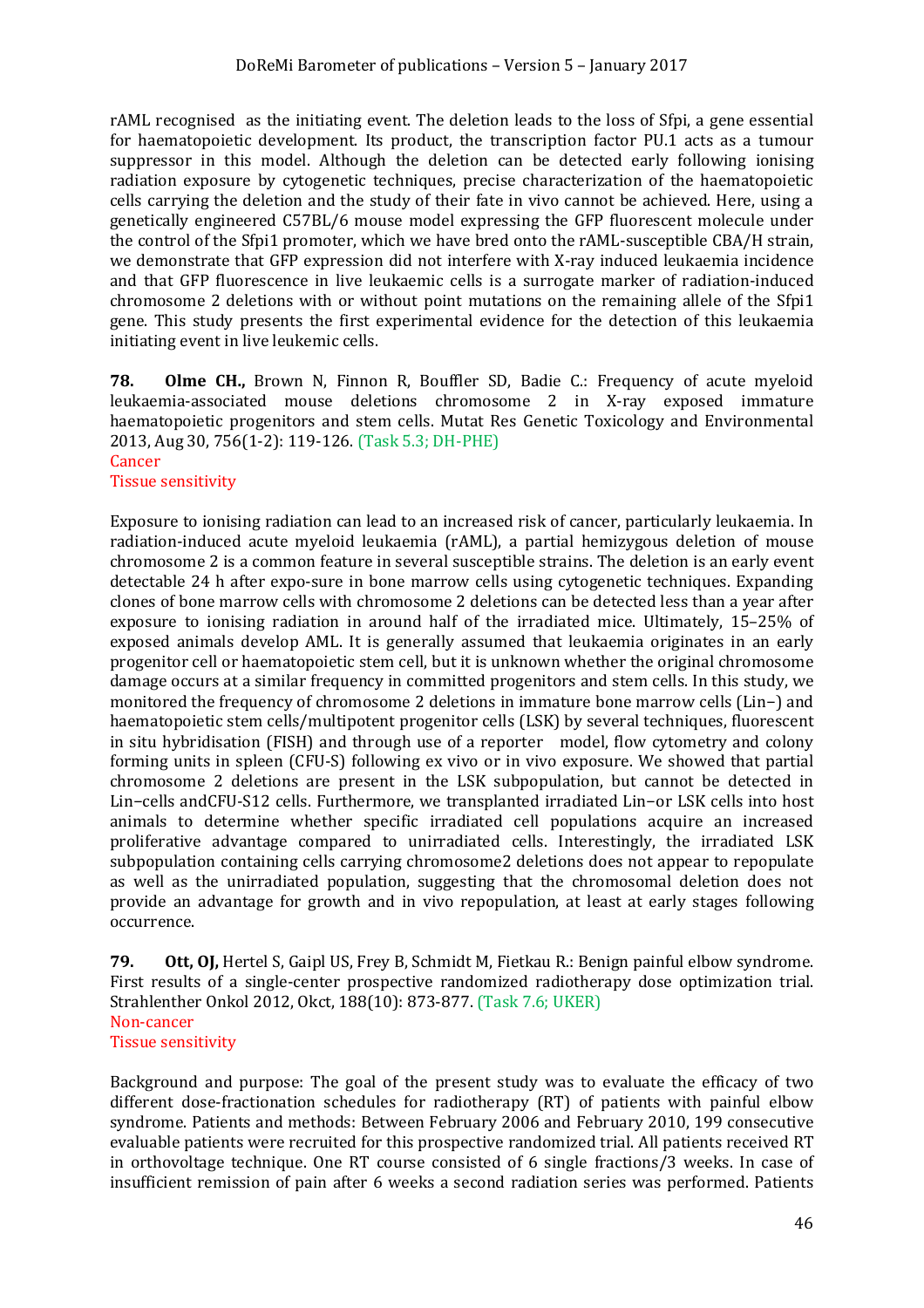were randomly assigned to receive either single doses of 0.5 or 1.0 Gy. Endpoint was pain reduction. Pain was measured before, right after, and 6 weeks after RT by a visual analogue scale (VAS) and a comprehensive pain score (CPS). Results: The overall response rate for all patients was 80% direct after and 91% 6 weeks after RT. The mean VAS values before, after and 6 weeks after treatment for the 0.5 and 1.0 Gy groups were  $59.6 \pm 20.2$  and  $55.7 \pm 18.0$  (p=0.463), 32.1  $\pm$ 24.5 and 34.4  $\pm$  22.5 (p=0.256), and 27.0  $\pm$  27.7 and 23.5  $\pm$  21.6 (p=0.818). The mean CPS before, after, and 6 weeks after treatment was  $8.7 \pm 2.9$  and  $8.1 \pm 3.1$  (p=0.207),  $4.5 \pm 3.2$  and  $5.0 \pm 3.4$  $(p=0.507)$ , 3.9  $\pm$  3.6 and 2.8  $\pm$  2.8 (p=0.186), respectively. No statistically significant differences between the two single dose trial arms for early (p=0.103) and delayed response (p=0.246) were found. Conclusion: RT is an effective treatment option for the management of benign painful elbow syndrome. For radiation protection reasons the dose for a RT series is recommended not to exceed 3.0 Gy.

**80. Ott, OJ** Hertel S, Gaipl US, Frey B, Schmidt M, Fietkau R.: Benign painful shoulder syndrome: initial results of a single-center prospective randomized radiotherapy doseoptimization trial. Strahlenther Onkol 2012, 188(12), 1108- 1113. (Task 7.6; UKER) Non-cancer Tissue sensitivity

BACKGROUND AND PURPOSE: To compare the efficacy of two different dose-fractionation schedules for radiotherapy of patients with benign painful shoulder syndrome. PATIENTS AND METHODS: Between February 2006 and February 2010, 312 consecutive evaluable patients were recruited for this prospective randomized trial. All patients received radiotherapy with an orthovoltage technique. One radiotherapy course consisted of 6 single fractions in 3 weeks. In case of insufficient remission of pain after 6 weeks, a second radiation series was performed. Patients were randomly assigned to receive either single doses of 0.5 or 1.0 Gy. The endpoint was pain reduction. Pain was measured before, right after, and 6 weeks after radiotherapy using a visual analogue scale (VAS) and a comprehensive pain score (CPS). RESULTS: The overall response rate for all patients was 83% directly after and 85% 6 weeks after radiotherapy. The mean VAS values before, directly after, and 6 weeks after treatment for the 0.5 and 1.0 Gy groups were 56.8  $\pm$  23.7 and 53.2  $\pm$  21.8 (p = 0.158), 38.2  $\pm$  26.1 and 34.0  $\pm$  24.5 (p = 0.189), and 33.0  $\pm$ 27.2 and 23.7  $\pm$  22.7 (p = 0.044), respectively. The mean CPS before, directly after, and 6 weeks after treatment was  $9.7 \pm 3.0$  and  $9.5 \pm 2.7$  (p = 0.309), 6.1  $\pm$  3.6 and 5.4  $\pm$  3.6 (p = 0.096), 5.3  $\pm$ 3.7 and  $4.1 \pm 3.7$  (p = 0.052), respectively. Despite a slight advantage in the VAS analysis for the 1.0 Gy group for delayed response, the CPS analysis revealed no statistically significant differences between the two single-dose trial arms for early ( $p = 0.652$ ) and delayed response quality (p = 0.380). CONCLUSION: Radiotherapy is an effective treatment option for the management of benign painful shoulder syndrome. Concerning radiation protection, the dose for a radiotherapy series is recommended not to exceed 3-6 Gy.

**81. Ott, OJ,** Jeremias C, Gaipl US, Frey B, Schmidt M, Fietkau R.: Radiotherapy for achillodynia: results of a single-center prospective randomized dose-optimization trial. Strahlenther Onkol 2013,Feb, 189(2), 142-146. (Task 7.6; UKER) Non-cancer

Tissue sensitivity

BACKGROUND AND PURPOSE: The aim of this study was to compare the efficacy of two different<br>dose-fractionation schedules for radiotherapy of patients with achillodynia. dose-fractionation schedules for radiotherapy of patients with achillodynia. PATIENTS AND METHODS: Between February 2006 and February 2010, 112 consecutive evaluable patients were recruited for this prospective randomized trial. All patients underwent radiotherapy with an orthovoltage technique. One radiotherapy course consisted of 6 single fractions over 3 weeks. In case of insufficient remission of pain after 6 weeks, a second radiation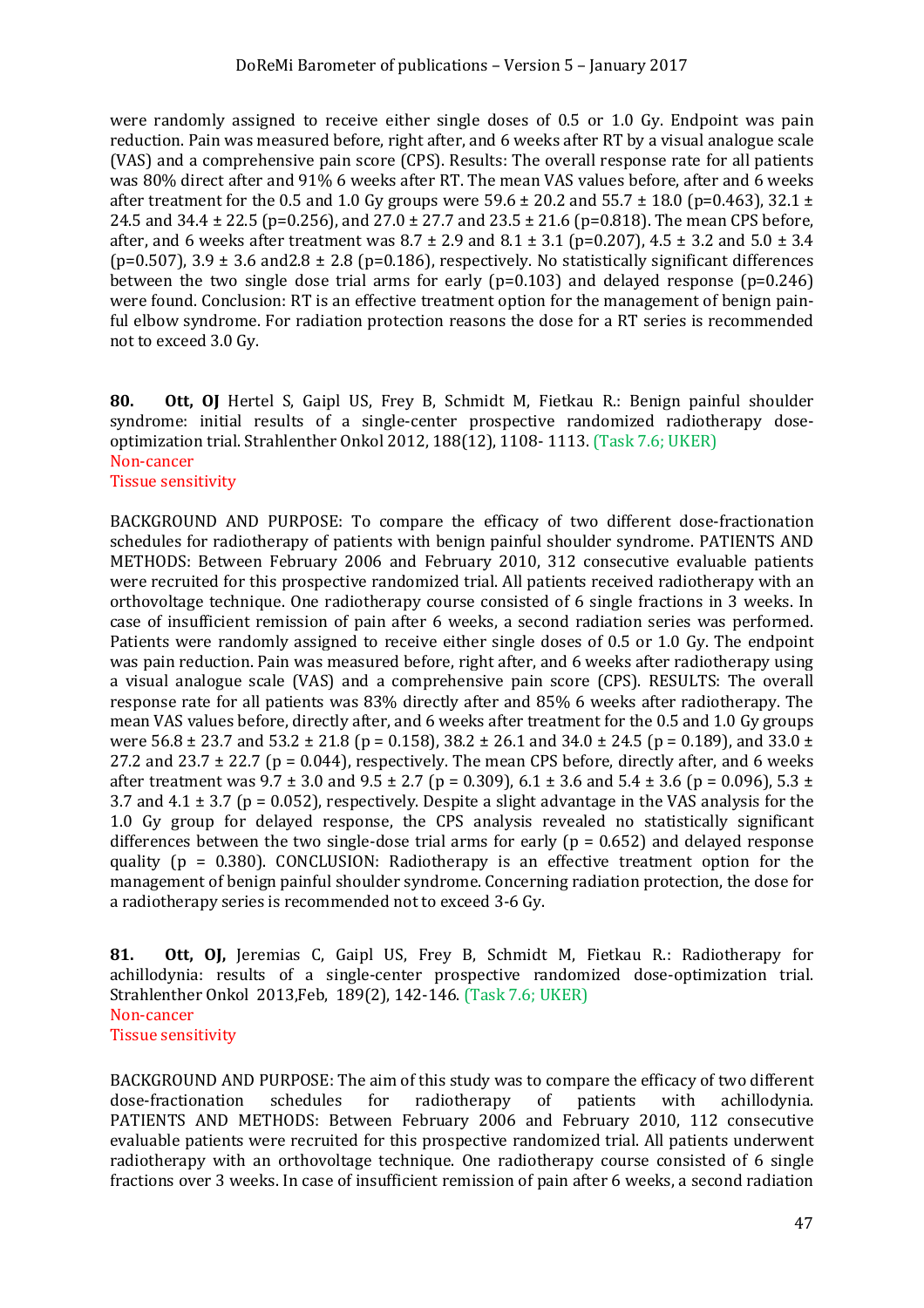series was performed. Patients were randomly assigned to receive either single doses of 0.5 or 1.0 Gy. The endpoint was pain reduction. Pain was measured before, right after, and 6 weeks after radiotherapy with a visual analogue scale (VAS) and a comprehensive pain score (CPS).RESULTS: The overall response rate for all patients was 84% directly after and 88% 6 weeks after radiotherapy. The mean VAS values before, directly after, and 6 weeks after treatment for the 0.5 and 1.0 Gy groups were  $55.7 \pm 21.0$  and  $58.2 \pm 23.5$  (p = 0.526), 38.0  $\pm$  23.2 and 30.4  $\pm$  22.6 (p = 0.076), and 35.4  $\pm$  25.9 and 30.9  $\pm$  25.4 (p = 0.521), respectively. The mean CPS before, directly after, and 6 weeks after treatment was  $8.2 \pm 3.0$  and  $8.9 \pm 3.3$  (p = 0.239), 5.6  $\pm$  3.1 and 5.4  $\pm$  3.3 (p = 0.756), 4.4  $\pm$  2.6 and 5.3  $\pm$  3.8 (p = 0.577), respectively. No statistically significant differences were found between the two single-dose trial arms for early ( $p = 0.366$ ) and delayed response (p = 0.287). CONCLUSION: Radiotherapy is an effective treatment option for the management of achillodynia. For radiation protection, the dose of a radiotherapy series is recommended not to exceed 3-6 Gy.

**82. Ott OJ,** Jeremias C., Gaipl US, Frey B., Schmidt M., Fietkau R.: Radiotherapy for calcaneodynia. Results of a single center prospective randomized dose optimization trial. Strahlenther Onkol. 2013, 189(4), 329-334. (Task 7.6; UKER) Non-cancer

Tissue sensitivity

Ionizing radiation is a known human carcinogen that can induce a variety of biological effects depending on the physical nature, duration, doses and dose-rates of exposure. However, the magnitude of health risks at low doses and dose-rates (below 100mSv and/or 0.1mSvmin(-1)) remains controversial due to a lack of direct human evidence. It is anticipated that significant insights will emerge from the integration of epidemiological and biological research, made possible by molecular epidemiology studies incorporating biomarkers and bioassays. A number of these have been used to investigate exposure, effects and susceptibility to ionizing radiation, albeit often at higher doses and dose rates, with each reflecting time-limited cellular or physiological alterations. This review summarises the multidisciplinary work undertaken in the framework of the European project DoReMi (Low Dose Research towards Multidisciplinary Integration) to identify the most appropriate biomarkers for use in population studies. In addition to logistical and ethical considerations for conducting large-scale epidemiological studies, we discuss the relevance of their use for assessing the effects of low dose ionizing radiation exposure at the cellular and physiological level. We also propose a temporal classification of biomarkers that may be relevant for molecular epidemiology studies which need to take into account the time elapsed since exposure. Finally, the integration of biology with epidemiology requires careful planning and enhanced discussions between the epidemiology, biology and dosimetry communities in order to determine the most important questions to be addressed in light of pragmatic considerations including the appropriate population to be investigated (occupationally, environmentally or medically exposed), and study design. The consideration of the logistics of biological sample collection, processing and storing and the choice of biomarker or bioassay, as well as awareness of potential confounding factors, are also essential.

**83. Ott OJ,** Jeremias C., Gaipl US, Frey B., Schmidt M., Fietkau R.: Radiotherapy for benign calcaneodynia: Long-term results of the Erlangen Dose Optimization (EDO) trial. Strahlenther Onkol. 2014, Jul, 190 (7), 671-675. (Task 7.6; UKER) Non-cancer Tissue sensitivity

BACKGROUND AND PURPOSE: The goal of this work was to evaluate the long-term efficacy of two dose-fractionation schedules for radiotherapy of calcaneodynia. PATIENTS AND METHODS: Between February 2006 and February 2010, 457 evaluable patients were recruited for this prospective trial. All patients received orthovoltage radiotherapy. One course consisted of 6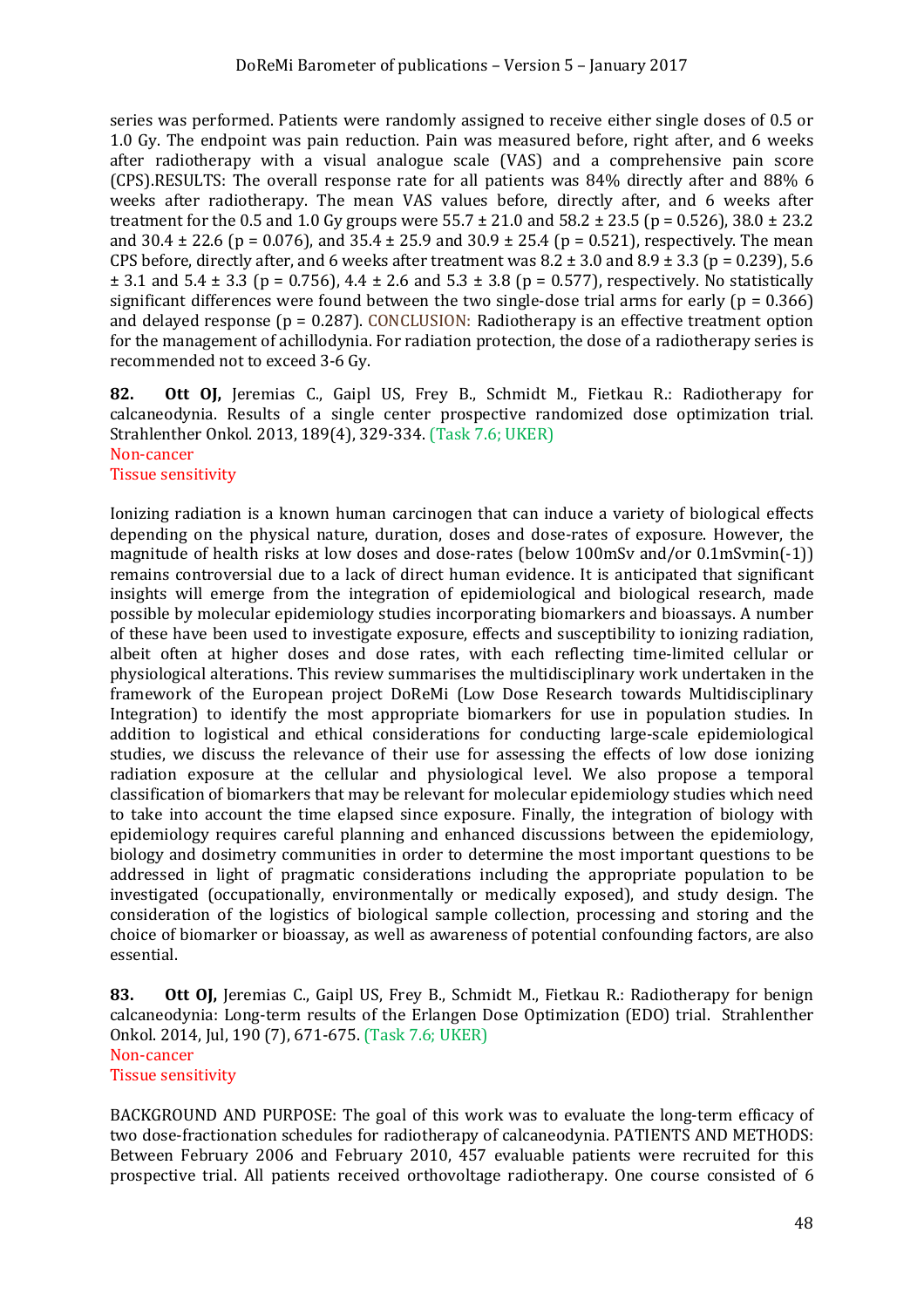fractions/3 weeks. In case of insufficient remission of pain after 6 weeks a second series was performed. Patients were randomly assigned to receive either single doses of 0.5 or 1.0 Gy. Endpoint was pain reduction. Pain was measured before, right after (early response), 6 weeks (delayed response), and approximately 2.5 years after radiotherapy (long-term response) with a questionnaire-based visual analogue scale (VAS) and a comprehensive pain score (CPS). RESULTS: The median follow-up was 32 months (range 9-57 months). The overall early, delayed, and long-term response rates for all patients were 87, 88, and 95%. The mean VAS values before treatment, for early, delayed, and long-term response for the 0.5 and 1.0 Gy groups were 65.5±22.1 and 64.0±20.5 (p=0.19), 34.8±24.7 and 39.0±26.3 (p=0.12), 25.1±26.8 and 28.9 $\pm$ 26.8 (p=0.16), and 16.3 $\pm$ 24.3 and 14.1 $\pm$ 19.7 (p=0.68). The mean CPS values before treatment, for early, delayed, and log-term response were  $10.1\pm2.7$  and  $10.0\pm3.0$  (p=0.78), 5.6 $\pm$ 3.7 and 6.0 $\pm$ 3.9 (p=0.34), 4.0 $\pm$ 4.1 and 4.3 $\pm$ 3.6 (p=0.26), and 2.1 $\pm$ 3.3 and 2.3 $\pm$ 3.2 (p=0.34), respectively. No significant differences in long-term response quality between the two arms were found (p=0.50). CONCLUSION: Radiotherapy is a very effective treatment for the management of benign calcaneodynia. For radiation protection reasons, the dose for a RT series should not exceed 3.0 Gy.

**84. Ott OJ,** Hertel S, Gaipl US, Frey B, Schmidt M, Fietkau R.: The Erlangen Dose Optimization trial for low-dose radiotherapy of benign painful elbow syndrome. Strahlenther Onkol 2014, Mar, 190(3), 293-297. Erratum in: Strahlenther Onkol. 2014 Jun;190(6):604. (Task 7.6; UKER) Non-cancer

Tissue sensitivity

BACKGROUND AND PURPOSE: To evaluate the long-term efficacy of pain reduction by two dose fractionation schedules used for low-dose radiotherapy of painful elbow syndrome. PATIENTS AND METHODS: Between February 2006 and February 2010, 199 evaluable patients were recruited for this prospective trial. All patients received low-dose orthovoltage radiotherapy. One course consisted of 6 fractions in 3 weeks. In the case of insufficient pain remission after 6 weeks, a second course was administered. Patients were randomly assigned to one of two groups to receive single doses of either 0.5 or 1.0 Gy. Endpoint was pain reduction. Pain was measured before radiotherapy, as well as immediately after (early response), 6 weeks after (delayed response) and approximately 3 years after (long-term response) completion of radiotherapy using a questionnaire-based visual analogue scale (VAS) and a comprehensive pain score (CPS). RESULTS: Median follow-up was 35 months (range 9-57 months). The overall early, delayed and long-term response rates for all patients were 80, 90 and 94%, respectively. The mean VAS scores before treatment and those for early, delayed and long-term response in the 0.5- and 1.0-Gy groups were  $59.6\pm20.2$  and  $55.7\pm18.0$  (p=0.46); 32.1 $\pm24.5$  and 34.4 $\pm22.5$  $(p=0.26)$ ; 27.0 $\pm$ 27.7 and 23.5 $\pm$ 21.6 (p=0.82) and 10.7 $\pm$ 15.0 and 21.5 $\pm$ 26.9 (p=0.12), respectively. The mean CPS values before treatment and those for early, delayed and long-term response were 8.7±2.9 and 8.1±3.1 (p=0.21); 4.5±3.2 and 5.0±3.4 (p=0.51); 3.9±3.6 and 2.8±2.8  $(p=0.19)$  and  $1.5\pm2.3$  and  $2.4\pm3.5$  ( $p=0.27$ ), respectively. No significant differences in the quality of the long-term response were found between the 0.5- and 1.0-Gy arms (p=0.28). CONCLUSION: Low-dose radiotherapy is an effective treatment for the management of benign painful elbow syndrome. For radiation protection reasons, the dose for a radiotherapy series should not exceed 3.0 Gy.

**85. Ott OJ,** Hertel S, Gaipl US, Frey B, Schmidt M, Fietkau R.: The Erlangen Dose Optimization trial for radiotherapy of benign painful shoulder syndrome. Long term results. Strahlenther Onkol. 2014, Apr, 190(3), 394-398. Erratum in: Strahlenther Onkol. 2014 Jun;190(6):605. (Task 7.6; UKER) Non-cancer Tissue sensitivity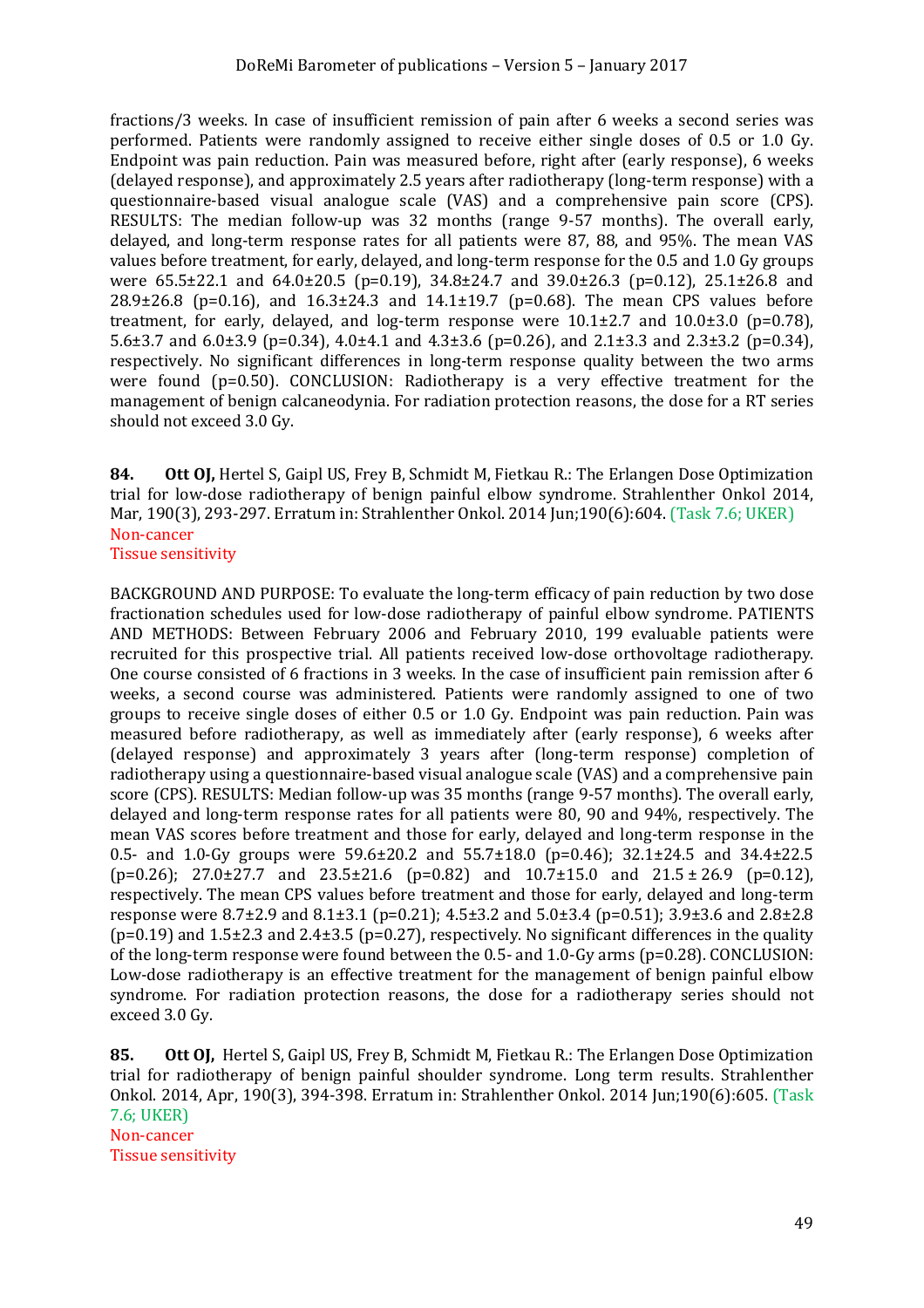Background and purpose. To evaluate the long-term efficacy of pain reduction by two dosefractionation schedules for radiotherapy of painful shoulder syndrome. Patients and methods. Between February 2006 and February 2010, 312 evaluable patients were recruited for this prospective trial. All patients received low-dose orthovoltage radiotherapy. One course consisted of 6 fractions in 3 weeks. In the case of insufficient pain remission after 6 weeks, a second course was administered. Patients were randomly assigned to one of two groups to receive single doses of either 0.5 or 1.0 Gy. Endpoint was pain reduction. Pain was measured before radiotherapy, as well as immediately after (early response), 6 weeks after (delayed response) and approximately 3 years after (long-term response) completion of radiotherapy using a questionnaire-based visual analogue scale (VAS) and a comprehensive pain score (CPS). Results. Median follow-up was 35 months (range 11–57). The overall early, delayed and longterm response rates for all patients were 83, 85 and 82%, respectively. The mean VAS scores before treatment and those for early, delayed and long-term response in the 0.5- and 1.0-Gy groups were 56.8±23.7 and 53.2±21.8 (p=0.16); 38.2±36.1 and 34.0±24.5 (p=0.19); 33.0±27.2 and  $23.7\pm22.7$  (p=0.04) and  $27.9\pm25.8$  and  $32.1\pm26.9$  (p=0.25), respectively. The mean CPS values before treatment and those for early, delayed and long-term response were 9.7±3.0 and 9.5±2.7 (p=0.31); 6.1±3.6 and 5.4±3.6 (p=0.10); 5.3±3.7 and 4.1±3.7 (p=0.05) and 4.0±3.9 and 5.3±4.4 (p=0.05), respectively. No significant differences in the quality of the long-term response were found between the 0.5- and 1.0-Gy arms (p=0.28). Conclusion. Radiotherapy is an effective treatment for the management of benign painful shoulder syndrome. For radiation protection reasons, the dose for a radiotherapy series should not exceed 3.0 Gy.

**86. Ott OJ**, Jeremias C, Gaipl US, Frey B, Schmidt M, Fietkau R. Radiotherapy for benign achillodynia. Long term results of the Erlangen Dose Optimization trial. Strahlenther Onkol 191 (12):979-984. (Task 7.6 UKER) Non-cancer

Tissue sensitivity

BACKGROUND: The aim of this study was to evaluate the long-term efficacy of two dosefractionation schedules for radiotherapy of achillodynia.PATIENTS AND METHODS: Between February 2006 and February 2010, 112 evaluable patients were recruited for this prospective trial. All patients received orthovoltage radiotherapy. One course consisted of 6 fractions/3 weeks. In the case of insufficient remission of pain after 6 weeks, a second series was performed. Patients were randomly assigned to receive either single doses of 0.5 or 1.0 Gy. The endpoint was pain reduction. Pain was measured before, right after (early response), 6 weeks after (delayed response), and approximately 2 years after radiotherapy (long-term response) with a questionnaire-based visual analogue scale (VAS) and a comprehensive pain score (CPS). RESULTS: The median follow-up was 24 months (range, 11-56). The overall early, delayed, and long-term response rates for all patients were 84 %, 88 %, and 95 %, respectively. The mean VAS values before treatment for early, delayed, and long-term responses for the 0.5-Gy and 1.0- Gy groups were  $55.7 \pm 21.0$  and  $58.2 \pm 23.5$  (p = 0.53),  $38.0 \pm 23.2$  and  $30.4 \pm 22.6$  (p = 0.08),  $35.5 \pm 25.9$  and  $30.9 \pm 25.4$  (p = 0.52), and  $11.2 \pm 16.4$  and  $15.3 \pm 18.9$  (p = 0.16), respectively. The mean CPS values before treatment for early, delayed, and long-term responses were 8.2  $\pm$  3.0 and 8.9  $\pm$  3.3 (p = 0.24), 5.6  $\pm$  3.1 and 5.4  $\pm$  3.3 (p = 0.76), 4.4  $\pm$  2.6 and 5.3  $\pm$  3.8  $(p = 0.58)$ , and  $2.2 \pm 2.9$  and  $2.8 \pm 3.3$  (p = 0.51), respectively. No significant differences in longterm response quality between the two arms was found  $(p = 0.73)$ . CONCLUSION: Radiotherapy is a very effective treatment for the management of benign achillodynia. For radiation protection, the dose for a radiotherapy series should not exceed 3.0 Gy.

**87. Pascucci B,** Lemma T, Iorio E, Giovannini S, Vaz B, Iavarone I, Calcagnile A, Narciso L, Degan P, Podo F, Roginskya V, Janjic BM, Van Houten B, Stefanini M, Dogliotti E, D'Errico M.: An altered redox balance mediates the hypersensitivity of Cockayne syndrome primary fibroblasts to oxidative stress. Aging Cell 2012, Jun, 11(3), 520-529. (Task 5.3; ISS)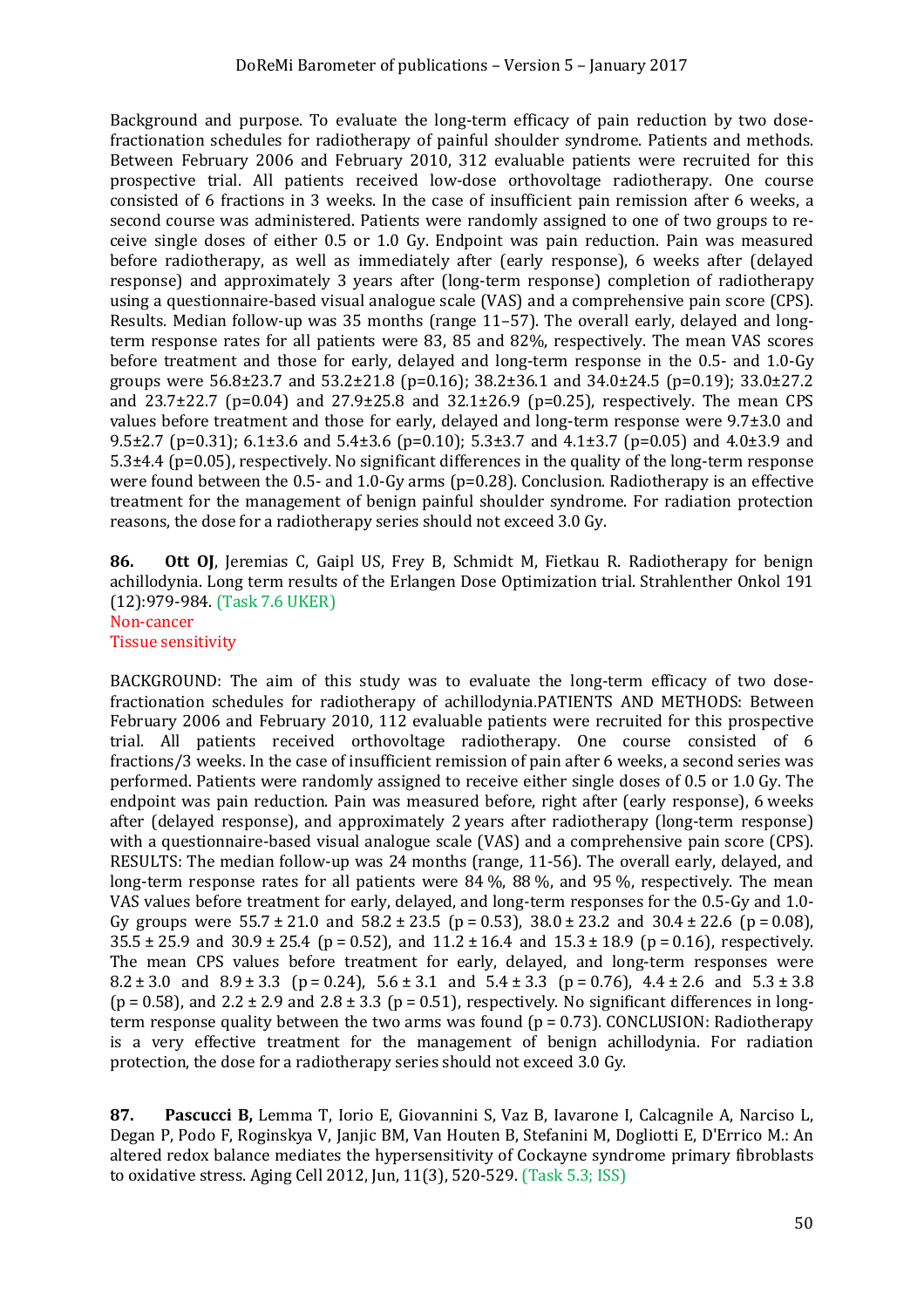### Cancer Tissue sensitivity

Modeling

Cockayne syndrome (CS) is a rare hereditary multisystem disease characterized by neurological and cells are hypersensitive to oxidative stress, but the molecular mechanisms involved remain unresolved. Here we provide the first evidence that primary fibroblasts derived from patients with CS-A and CS-B present an altered redox balance with increased steady-state levels of intracellular reactive oxygen species (ROS) and basal and induced DNA oxidative damage, loss of the mitochondrial membrane potential, and a significant decrease in the rate of basal oxidative phosphorylation. The Na ⁄ K-ATPase, a relevant target of oxidative stress, is also affected with reduced transcription in CS fibroblasts and normal protein levels restored upon complementation with wild-type genes. High-resolution magnetic resonance spectroscopy revealed a significantly perturbed metabolic profile in CS-A and CS-B primary fibroblasts compared with normal cells in agreement with increased oxidative stress and alterations in cell bioenergetics. The affected processes include oxidative metabolism, glycolysis, choline phospholipid metabolism, and osmoregulation. The alterations in intracellular ROS content, oxidative DNA damage, and metabolic profile were partially rescued by the addition of an antioxidant in the culture medium suggesting that the continuous oxidative stress that characterizes CS cells plays a causative role in the underlying pathophysiology. The changes of oxidative and energy metabolism offer a clue for the clinical features of patients with CS and provide novel tools valuable for both diagnosis and therapy.

**88. Penterling C,** Drexler GA, Böhland C, Stamp R, Wilke C, Braselmann H, et al. (2016): Depletion of Histone Demethylase Jarid1A Resulting in Histone Hyperacetylation and Radiation Sensitivity Does Not Affect DNA Double-Strand Break Repair. PLoS ONE 11(6): e0156599. (Task 4.9; LMU, HMGU, UBWM.) Individual sensitivity

Histone demethylases have recently gained interest as potential targets in cancer treatment and several histone demethylases have been implicated in the DNA damage response. We investigated the effects of siRNA-mediated depletion of histone demethylase Jarid1A (KDM5A, RBP2), which demethylates transcription activating tri- and dimethylated lysine 4 at histone H3 (H3K4me3/me2), on growth characteristics and cellular response to radiation in several cancer cell lines. In unirradiated cells Jarid1A depletion lead to histone hyperacetylation while not affecting cell growth. In irradiated cells, depletion of Jarid1A significantly increased cellular radiosensitivity. Unexpectedly, the hyperacetylation phenotype did not lead to disturbed accumulation of DNA damage response and repair factors 53BP1, BRCA1, or Rad51 at damage sites, nor did it influence resolution of radiation-induced foci or rejoining of reporter constructs. We conclude that the radiation sensitivity observed following depletion of Jarid1A is not caused by a deficiency in repair of DNA double-strand breaks.

**89. Pernot, E.,** , Hall J, Baatout S, Benotmane MA, Blanchardon E, Bouffler S, El Saghire H, Gomolka M, Guertler A, Harms-Ringdahl M, Jeggo P, Kreuzer M, Laurier D, Lindholm C, Mkacher R, Quintens R, Rothkamm K, Sabatier L, Tapio S, de Vathaire F, Cardis E.: Ionizing radiation biomarkers for potential use in epidemiological studies. Mutat Res. 2012, Oct-Dec 751(2), 258- 286. (WP1-7; CREAL, IC, SCK-CEN, IRSN, DH-PHE, BfS, SU, STUK, CEA and HMGU) **Cancer** Non-cancer Individual sensitivity Radiation quality Tissue sensitivity Internal emitters (contamination) Epidemiology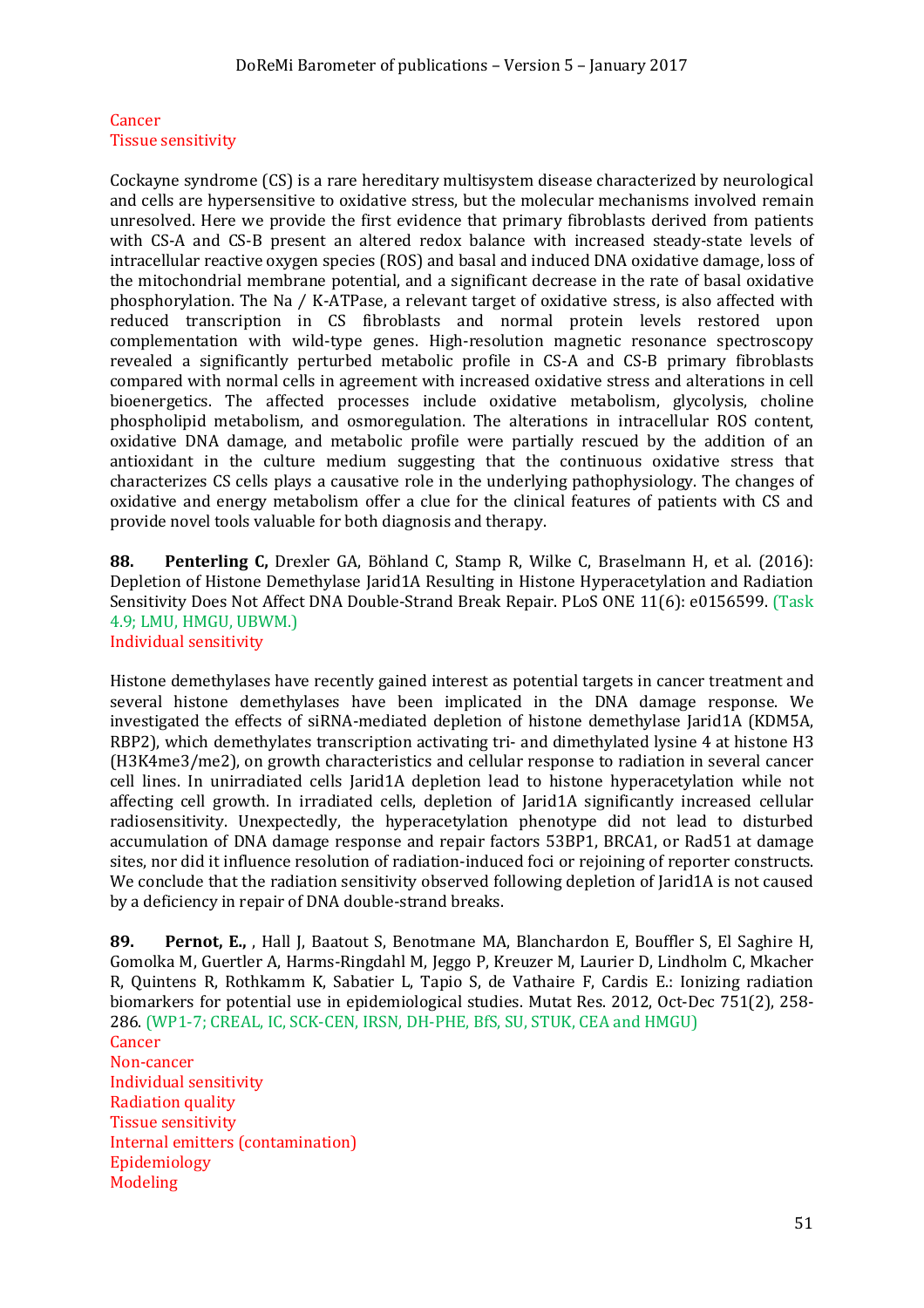### Non-targeted effects (bystander)

Ionizing radiation is a known human carcinogen that can induce a variety of biological effects depending on the physical nature, duration, doses and dose-rates of exposure. However, the magnitude of health risks at low doses and dose-rates (below 100mSv and/or 0.1mSvmin(-1)) remains controversial due to a lack of direct human evidence. It is anticipated that significant insights will emerge from the integration of epidemiological and biological research, made possible by molecular epidemiology studies incorporating biomarkers and bioassays. A number of these have been used to investigate exposure, effects and susceptibility to ionizing radiation, albeit often at higher doses and dose rates, with each reflecting time-limited cellular or physiological alterations. This review summarises the multidisciplinary work undertaken in the framework of the European project DoReMi (Low Dose Research towards Multidisciplinary Integration) to identify the most appropriate biomarkers for use in population studies. In addition to logistical and ethical considerations for conducting large-scale epidemiological studies, we discuss the relevance of their use for assessing the effects of low dose ionizing radiation exposure at the cellular and physiological level. We also propose a temporal classification of biomarkers that may be relevant for molecular epidemiology studies which need to take into account the time elapsed since exposure. Finally, the integration of biology with epidemiology requires careful planning and enhanced discussions between the epidemiology, biology and dosimetry communities in order to determine the most important questions to be addressed in light of pragmatic considerations including the appropriate population to be investigated (occupationally, environmentally or medically exposed), and study design. The consideration of the logistics of biological sample collection, processing and storing and the choice of biomarker or bioassay, as well as awareness of potential confounding factors, are also essential.

**90. Pernot, E,** Cardis, E and Badie, C.: Usefulness of Saliva Samples for Biomarker Studies in Radiation Research. Cancer Epidemiol Biomarkers Prev; 23(12); 2673–80. (Task 6.6; CREAL and DH-PHE) **Cancer** Non-cancer Individual sensitivity Epidemiology

Salivary biomarkers have important potential to facilitate breakthroughs in epidemiologic studies, management of emergency situations, and detection and surveillance of diseases by medical staff. During the last decade, an increasing number of studies on salivary biomarkers have been published as a consequence of the impressive development of new high-throughput technologies. Here, we present a review of salivary biomarkers potentially useful in ionizing radiation (IR) research, particularly in molecular epidemiologic studies. Although several salivary biomarkers of cancer and other IR-associated diseases have been identified, few salivary biomarkers of exposure and no biomarker of susceptibility or effects specific to IR have been reported so far. Further studies are therefore needed to fully assess the potential of saliva as a source of biomarkers in the radiation research field. Although the use of saliva samples is not without drawbacks, it could represent an ideal noninvasive alternative to blood, particularly in children and in the context of large molecular epidemiology studies on the effects of low doses of IR, where, given the expected limited magnitude of effects, an extensive number of samples is required to reach statistical significance. See all the articles in this CEBP Focus section, "Biomarkers, Biospecimens, and New Technologies in Molecular Epidemiology."

**91. Perriaud L,** Marcel V, Sagne C, Favaudon V, Guédin A, De Rache A, Guetta C, Hamon F, Teulade-Fichou MP, Hainaut P, Mergny JL and Hall J.: Impact of G-quadruplex structures and intronic polymorphisms rs17878362 and rs1642785 on basal and ionizing radiation-induced expression of alternative p53 transcripts. Carcinogenesis. 2014 Dec; 35(12):2706-15. (Task 6.4;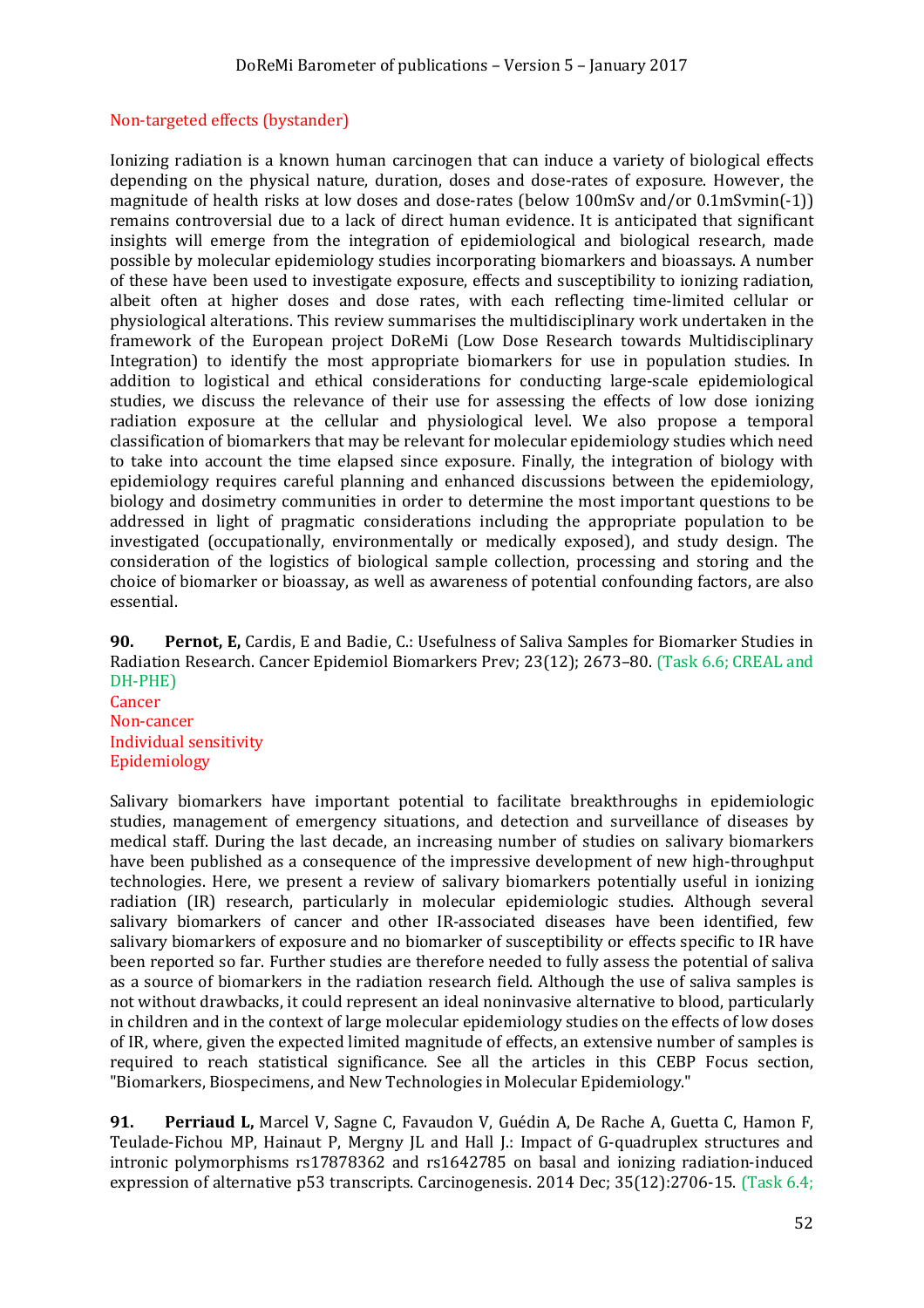### IC) **Cancer** Individual sensitivity

G-quadruplex (G4) structures in intron 3 of the p53 pre-mRNA modulate intron 2 splicing, altering the balance between the fully spliced p53 transcript (FSp53, encoding full-length p53) and an incompletely spliced transcript retaining intron 2 (p53I2 encoding the N-terminally truncated Δ40p53 isoform). The nucleotides forming G4s overlap the polymorphism rs17878362 (A1 wild-type allele, A2 16-base pair insertion) which is in linkage disequilibrium with rs1642785 in intron 2 (c.74+38 G>C). Biophysical and biochemical analyses show rs17878362 A2 alleles form similar G4 structures as A1 alleles although their position is shifted with respect to the intron 2 splice acceptor site. In addition basal FSp53 and p53I2 levels showed allele specific differences in both p53-null cells transfected with reporter constructs or lymphoblastoid cell lines. The highest FSp53 and p53I2 levels were associated with combined rs1642785-GG/rs17878362-A1A1 alleles, whereas the presence of rs1642785-C with either rs17878362 allele was associated with lower p53 pre-mRNA, total TP53, FSp53 and p53I2 levels, due to the lower stability of transcripts containing rs1642785-C. Treatment of lymphoblastoid cell with the G4 binding ligands 360A or PhenDC3 or with ionizing radiation increased FSp53 levels only in cells with rs17878362 A1 alleles, suggesting that under this G4 configuration full splicing is favoured. These results demonstrate the complex effects of intronic TP53 polymorphisms on G4 formation and identify a new role for rs1642785 on mRNA splicing and stability, and thus on the differential expression of isoform-specific transcripts of the TP53 gene.

### **92. Persa E**, Balogh A, Safrany G, Lumniczky K.. The effect of ionizing radiation on regulatory T cells in health and disease. Cancer Letters 2015, 368:252-261. (7.6, NRIRR) Cancer

### Tissue sensitivity Non-targeted effects (immunology)

Treg cells are key elements of the immune system which are responsible for the immune suppressive phenotype of cancer patients. Interaction of Treg cells with conventional anticancer therapies might fundamentally influence cancer therapy response rates. Radiotherapy, apart from its direct tumor cell killing potential, has a contradictory effect on the antitumor immune response: it augments certain immune parameters, while it depresses others. Treg cells are intrinsically radioresistant due to reduced apoptosis and increased proliferation, which leads to their systemic and/or intratumoral enrichment. While physiologically Treg suppression is not enhanced by irradiation, this is not the case in a tumorous environment, where Tregs acquire a highly suppressive phenotype, which is further increased by radiotherapy.This is the reason why the interest for combined radiotherapy and immunotherapy approaches focusing on the abrogation of Treg suppression has increased in cancer therapy in the last few years. Here we summarize the basic mechanisms of Treg radiation response both in healthy and cancerous environments and discuss Treg-targeted pre-clinical and clinical immunotherapy approaches used in combination with radiotherapy. Finally, the discrepant findings regarding the predictive value of Tregs in therapy response are also reviewed.

**93. Piqueret-Stephan, L.,** Ricoul, M., Hempel, W.M. and Sabatier, L.: Replication Timing of Human Telomeres is Conserved during Immortalization and Influenced by Respective Subtelomeres. Sci Rep 6:32510. (Task 6.2, CEA). Cancer

### Individual sensitivity

Telomeres are specific structures that protect chromosome ends and act as a biological clock, preventing normal cells from replicating indefinitely. Mammalian telomeres are replicated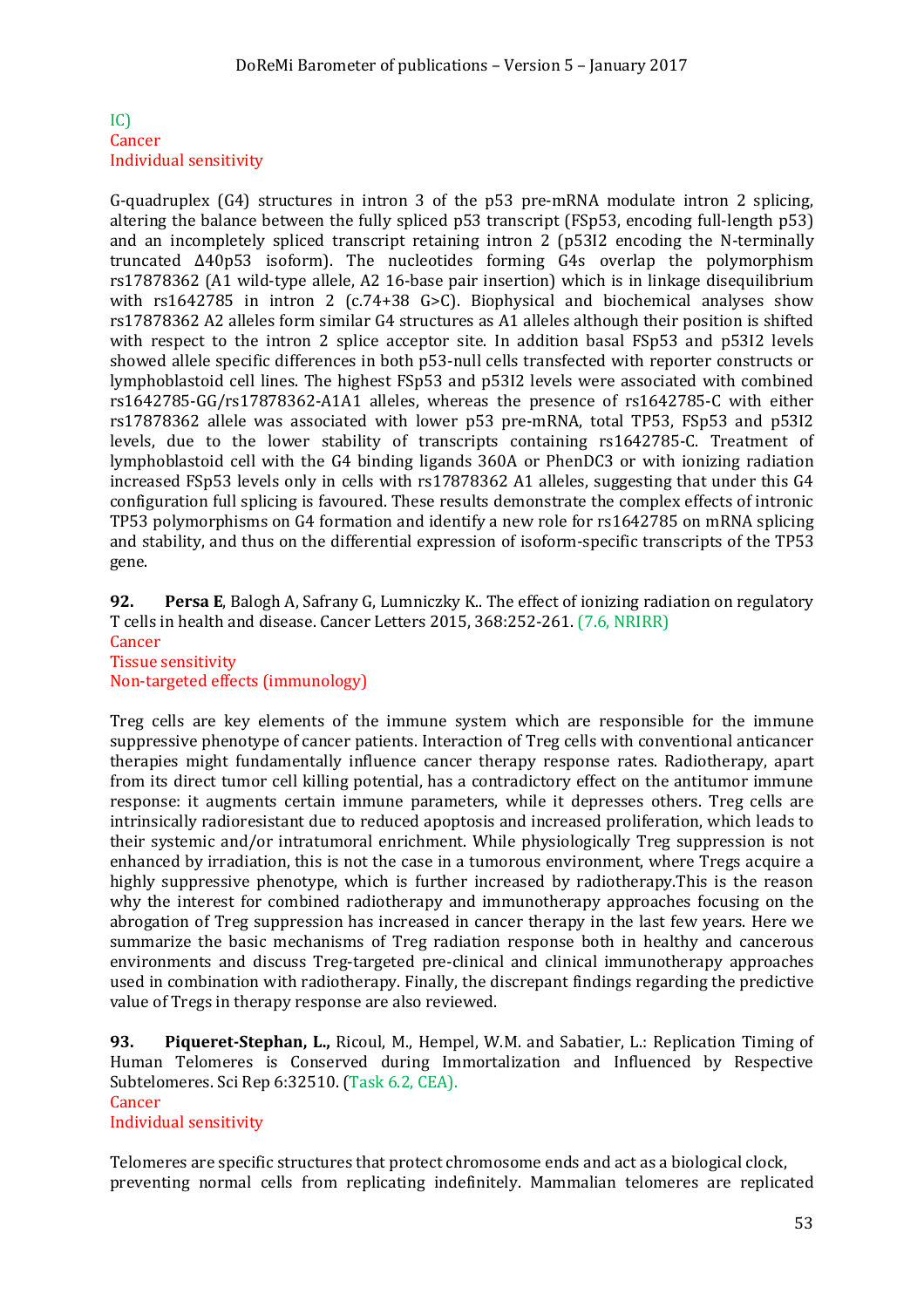throughout S-phase in a predetermined order. However, the mechanism of this regulation is still unknown. We wished to investigate this phenomenon under physiological conditions in a changing environment, such as the immortalization process to better understand the mechanism for its control. We thus examined the timing of human telomere replication in normal and SV40 immortalized cells, which are cytogenetically very similar to cancer cells. We found that the timing of telomere replication was globally conserved under different conditions during the immortalization process. The timing of telomere replication was conserved despite changes in telomere length due to endogenous telomerase reactivation, in duplicated homologous chromosomes, and in rearranged chromosomes. Importantly, translocated telomeres, possessing their initial subtelomere, retained the replication timing of their homolog, independently of the proportion of the translocated arm, even when the remaining flanking DNA is restricted to its subtelomere, the closest chromosome-specific sequences (inferior to 500 kb). Our observations support the notion that subtelomere regions strongly influence the replication timing of the associated telomere.

**94. Pottier G,** Viau M, Ricoul M, Shim G, Bellamy M, Cuceu C, Hempel WM, Sabatier L.: Lead Exposure Induces Telomere Instability in Human Cells. PLoS One. 2013Jun 26;8(6):e67501. (Task 6.2; CEA) Cancer

Lead (Pb) is an important environmental contaminant due to its widespread use over many centuries. While it affects primarily every organ system of the body, the most pernicious effects of Pb are on the central nervous system leading to cognitive and behavioral modification. Despite decades of research, the mechanisms responsible for Pb toxicity remain poorly understood. Recent work has suggested that Pb exposure may have consequences on chromosomal integrity as it was shown that Pb exposure leads to the generation of γH2Ax foci, a well-established biomarker for DNA double stranded break (DSB formation). As the chromosomal localization of γH2Ax foci plays an important role in determining the molecular mechanism responsible for their formation, we examined the localization of Pb-induced foci with respect to telomeres. Indeed, short or dysfunctional telomeres (uncapped or damaged telomeres) may be recognized as DSB by the DNA repair machinery, leading to "telomere-Induced Foci" (TIFs). In the current study, we show that while Pb exposure did not increase intra-chromosomal foci, it significantly induced TIFs, leading in some cases, to chromosomal abnormalities including telomere loss. The evidence suggests that these chromosomal abnormalities are likely due to perturbation of telomere replication, in particular on the lagging DNA strand. We propose a mechanism by which Pb exposure leads to the loss of telomere maintenance. As numerous studies have demonstrated a role for telomere maintenance in brain development and tissue homeostasis, our results suggest a possible mechanism for lead-induced neurotoxicity.

**95. Pressyanov, D.,** Mitev, K., Georgiev, S. and Dimitrova, I.: Optimization of etching conditions for CD's/DVDs used as detectors for 222Rn. Radiation Measurements, 2015. 83 : 36- 40. (Tasks 4.10 and 5.5; SUN) Radiation quality Epidemiology

To use the combination of the high radon absorption ability of the polycarbonate material of CDs/DVDs with its track-etch properties for retrospective radon measurements in dwellings was first proposed in 2001. Since then the applications of this method have expanded significantly, including measurements of high radon concentrations, e.g. in soil gas, underground mines, radon spas and buildings with exceptionally high radon levels. As the method employs electrochemical etching of alpha-tracks at a certain depth beneath the disk surface, saturation at high track density might occur. In this report we explore how the depth at which the alphatracks are etched and the voltage applied for electrochemical etching can be varied, in order to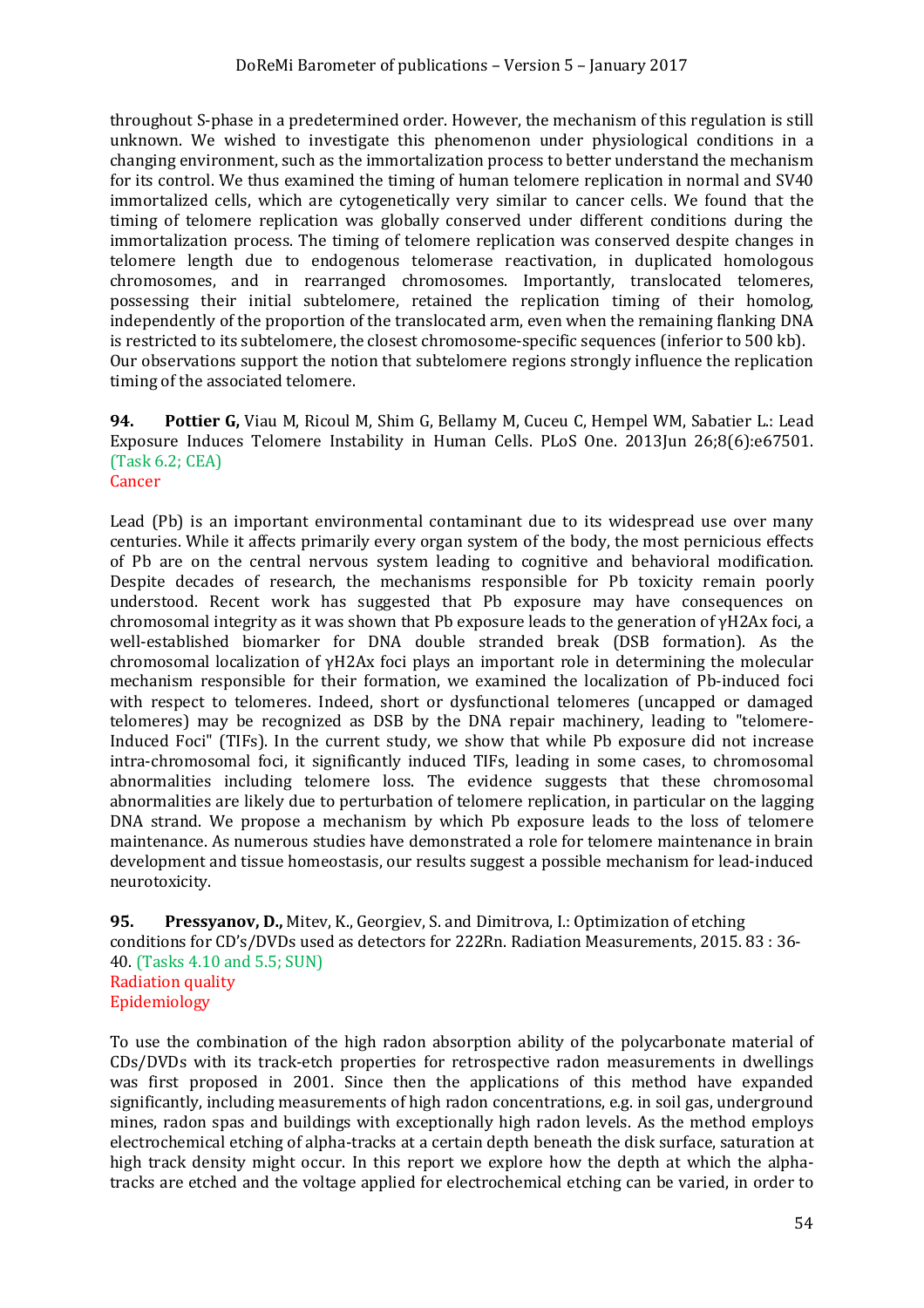expand the range of the method towards high radon concentrations and to achieve the best accuracy. As a result, optimized regimes for etching CDs/DVDs are proposed and the expanded range of the method estimated.

**96. Pressyanov, D.,** Mitev, K., Georgiev, S., Dimitrova, I., Kolev, J.: Laboratory facility to create reference radon + thoron atmosphere under dynamic exposure conditions. Journal of Environmental Radioactivity 166 (2017) 181-187. (Task 4.10; SUN) Radiation quality Modelling

Radon (222Rn) and thoron (220Rn) levels in the environment are typically subject to significant random and systematic variations. Creation in the laboratory of reproducible and controlled exposure conditions close to that in the real environment can be useful for testing 222 Rn and 220 Rn detectors and for research. In this report the design and performance of a novel laboratory facility with such functionality is presented. The facility allows the exposure of detectors under controlled dynamic as well as static activity concentrations of 222Rn and 220Rn (pure and mixed) and temperature. The temperature is measured and regulated within -15 C  $\div$  + 60 C by a dedicated programmable thermostat. Different reference activity concentrations in the exposure vessel are made by regulating the flow-rate of the air that flushes 222Rn/220Rn activity from the sources towards the exposure vessel. Reference atmospheres that contain 222Rn, 220Rn or a specified ratio of the two can be created. Pilot experiments that demonstrate the feasibility of the approach are presented. They include follow-up of a pre-defined temperature profile (in the range  $-5C \div 35C$ ), test of the correspondence between planned and measured 222Rn and 220Rn activity concentrations, follow-up of a pre-defined dynamic profile of 220Rn concentrations and test of the possibility to create mixed 220Rn/222Rn atmospheres (experimentally checked for ratio of the activity concentrations from 0.27 to 4.5). The results from the experimental tests are in agreement with the values obtained by the developed theoretical model. The proposed approach can be used to plan and create stationary and dynamic reference exposure conditions that are close to the real exposure regimes in the environment.

**97. Quintens R,** Verret T., Janssen A, Neefs M, Leuson L, Michaux A, Versiegers M, Samari N, Pani G, Verheyde J, Baatout, Betnomane MA.: Identification of novel radiation-induced p53 dependent transcripts extensively regulated during mouse brain development. Biology Open 2015, 4: 331-344 (Task 7.5, SCK-CEN) Non-cancer

# Tissue sensititivy

Ionizing radiation is a potent activator of the tumor suppressor gene p53, which itself regulates the transcription of genes involved in canonical pathways such as the cell cycle, DNA repair and apoptosis as well as other biological processes like metabolism, autophagy, differentiation and development. In this study, we performed a meta-analysis on gene expression data from different in vivo and in vitro experiments to identify a signature of early radiation-responsive genes which were predicted to be predominantly regulated by p53. Moreover, we found that several genes expressed different transcript isoforms after irradiation in a p53-dependent manner. Among this gene signature, we identified novel p53 targets, some of which have not yet been functionally characterized. Surprisingly, in contrast to genes from the canonical p53 regulated pathways, our gene signature was found to be highly enriched during embryonic and post-natal brain development and during in vitro neuronal differentiation. Furthermore, we could show that for a number of genes, radiation-responsive transcript variants were upregulated during development and differentiation, while radiation non-responsive variants were not. This suggests that radiation exposure of the developing brain and immature cortical neurons results in the p53-mediated activation of a neuronal differentiation program. Overall, our results further increase the knowledge of the radiation-induced p53 network of the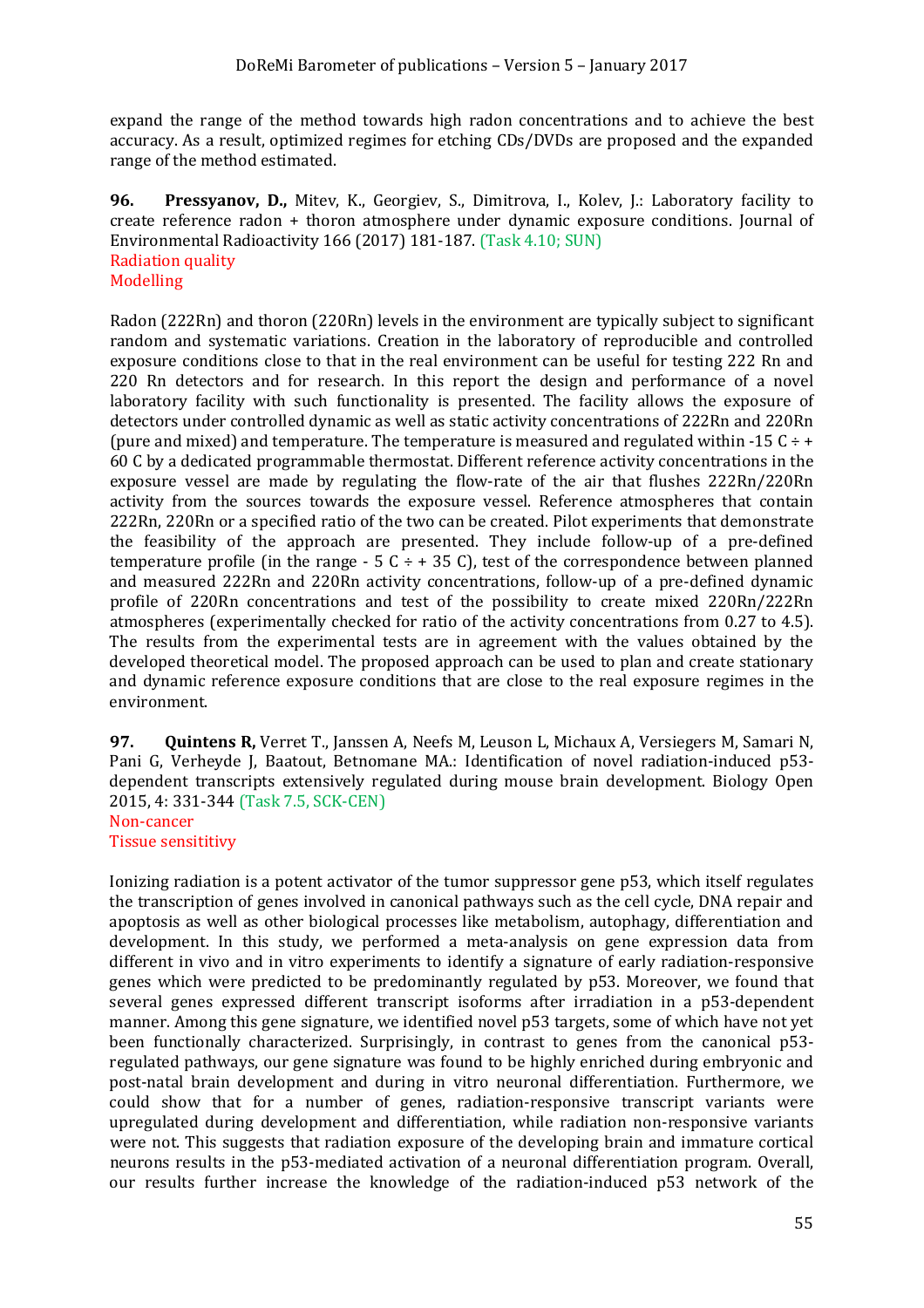embryonic brain and provide more evidence concerning the importance of p53 and its transcriptional targets during mouse brain development.

**98. Raj, K.,** Bouffler S.: DoReMi stem cells and DNA damage workshop. Int J Radiat Biol. 2012, Oct 88(10), 671-676. (Task 5.3; DH-PHE) Cancer Non-cancer Tissue sensitivity

*Purpose:* The target cells for radiation carcinogenesis are widely held to be stem or stem-like cells. Classically, stem cells are considered to be those capable of renewing tissues while differentiated cells lose the potential to replicate. More recently it has become apparent that greater developmental plasticity exists and that cells can be reprogrammed to form induced pluripotent stem cells. Modelling of radiation cancer risk requires understanding of the characteristics, numbers and responses of target stem cells to radiation. Therefore progress in understanding mechanisms of radiation-induced carcinogenesis is dependent on knowledge of stem cell radiobiology.

*Results :* In this context, the European Community ' s network of excellence on low dose radiation risk called, ' Low Dose Research towards Multidisciplinary Integration (DoReMi) ' (www. doremi-noe.net) and the United Kingdom ' s Health Protection Agency organised a workshop on *Stem Cells and DNA damage* in Oxfordshire on 7/8 December 2011 to address issues relating to radiation, DNA damage and stem cells. In keeping with the aim of improving understanding of low dose ionising radiation health risk, a panel of experts in stem cells and radiobiology were invited to this workshop. This summary includes all presentations at this workshop and is accompanied by full reports of several speakers.

**99. Roedel, F,** Frey B, Gaipl U, Keilholz L, Fournier C, Manda K, Schöllnberger H, Hildebrandt G, Rödel C.: Modulation of inflammatory immune reactions by low-dose ionizing radiation: molecular mechanisms and clinical application. Curr Med Chem 2012, 19(12), 1741-1750. (Tasks 5.2.1 and 7.6; GUF, UKER and UROS)

**Cancer** Non-cancer Non-targeted effects (bystander)

During the last decade, a multitude of experimental evidence has accumulated showing that lowdose radiation therapy (single dose 0.5-1 Gy) functionally modulates a variety of inflammatory processes and cellular compounds including endothelial (EC), mononuclear (PBMC) and polymorphonuclear (PMN) cells, respectively. These modulations comprise a hampered leukocyte adhesion to EC, induction of apoptosis, a reduced activity of the inducible nitric oxide synthase, and a lowered oxidative burst in macrophages. Moreover, irradiation with a single dose between 0.5-0.7 Gy has been shown to induce the expression of X-chromosome linked inhibitor of apoptosis and transforming growth factor beta 1, to reduce the expression of Eselectin and L-selectin from EC and PBMC, and to hamper secretion of Interleukin-1, or chemokine CCL20 from macrophages and PMN. Notably, a common feature of most of these responses is that they display discontinuous or biphasic dose dependencies, shared with "nontargeted" effects of low-dose irradiation exposure like the bystander response and hyperradiosensitivity. Thus, the purpose of the present review is to discuss recent developments in the understanding of low-dose irradiation immune modulating properties with special emphasis on discontinuous dose response relationships.

**100. Roedel, F.,** Frey B, Manda K, Hildebrandt G, Hehlgans S, Keilholz L, Seegenschmiedt MH, Gaipl US, Rödel C.: Immunomodulatory properties and molecular effects in inflammatory diseases of low-dose X-irradiation. Front Oncol 2012, 25 Sept, 2 Article 120, p. 1-9. (Tasks 5.2.1 and 7.6; GUF, UKER and UROS)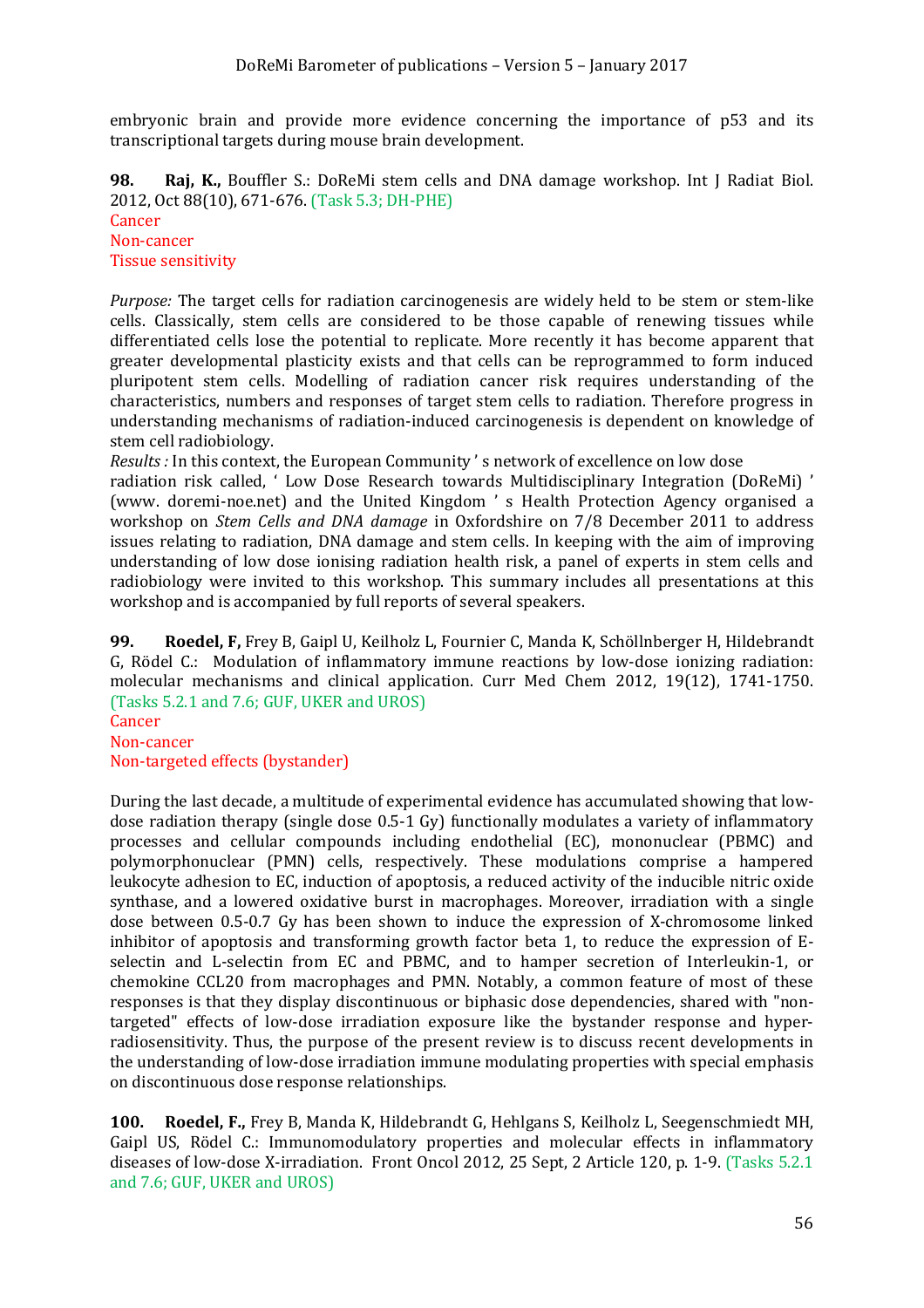### **Cancer** Non-cancer Non-targeted effects (bystander)

Inflammatory diseases are the result of complex and pathologically unbalanced multicellular interactions. For decades, low-dose X-irradiation therapy (LD-RT) has been clinically documented to exert an anti-inflammatory effect on benign diseases and chronic degenerative disorders. By contrast, experimental studies to confirm the effectiveness and to reveal underlying cellular and molecular mechanisms are still at their early stages. During the last decade, however, the modulation of a multitude of immunological processes by LD-RT has been explored *in vitro* and *in vivo*. These include leukocyte/endothelial cell adhesion, adhesion molecule and cytokine/chemokine expression, apoptosis induction, and mononuclear/polymorphonuclear cell metabolism and activity. Interestingly, these mechanisms display comparable dose dependences and dose-effect relationships with a maximum effect in the range between 0.3 and 0.7 Gy, already empirically identified to be most effective in the clinical routine. This review summarizes data and models exploring the mechanisms underlying the immunomodulatory properties of LD-RT that may serve as a prerequisite for further systematic analyses to optimize low-dose irradiation procedures in future clinical practice.

**101. Roedel F**., Frey B., Multhoff G, Gaipl U.: Contribution of the immune system to bystander and non-targeted effects of ionizing radiation. January 1, 2015, Volume 356, Issue 1, Pages 105– 113. (Tasks 5.2.1 and 7.6; GUF and UKER) Cancer

Non-cancer Non-targeted effects (bystander)

Considerable progress has recently been achieved in the understanding of molecular cellular radiation responses and radiation mediated microenvironmental communication. In line with that, it has become more and more obvious that X-irradiation causes distinct immunological effects ranging from anti-inflammatory activities if applied at low (<1 Gy) doses to harmful inflammatory side effects, radiation-induced immune modulation or induction of anti-tumour immune responses at higher doses. Moreover, experimental and clinical evidences indicate that these effects not only originate from direct nuclear damage but also include non-(DNA)

targeted mechanisms including bystander, out of field distant bystander (abscopal) effects and genomic instability. The purpose of the present review is to elucidate immune responses that are initiated or affected by ionizing radiation, with a special emphasis on anti-inflammatory and abscopal effects and the induction of stress-induced anti-tumour immunity.

**102. Rombouts, C**, Aerts A, Beck M, De Vos WH, Van Oostveldt P, Benotmane MA, Baatout S, Differential response to acute low dose radiation in primary and immortalized endothelial cells. Int J Radiat Biol. 2013, 89(10), 841-850. (Task 7.3; SCK-CEN) Non-cancer

Tissue sensitivity

*Purpose:* The low dose radiation response of primary human umbilical vein endothelial cells (HUVEC) and its immortalized derivative, the EA.hy926 cell line, was evaluated and compared. *Material and methods:* DNA damage and repair, cell cycle progression, apoptosis and cellular morphology in HUVEC and EA.hy926 were evaluated after exposure to low (0.05 – 0.5 Gy) and high doses (2 and 5 Gy) of acute X-rays. *Results :* Subtle, but significant increases in DNA doublestrand breaks (DSB) were observed in HUVEC and EA.hy926 30 min after low dose irradiation (0.05 Gy). Compared to high dose irradiation (2 Gy), relatively more DSB/Gy were formed after low dose irradiation. Also, we observed a dose-dependent increase in apoptotic cells, down to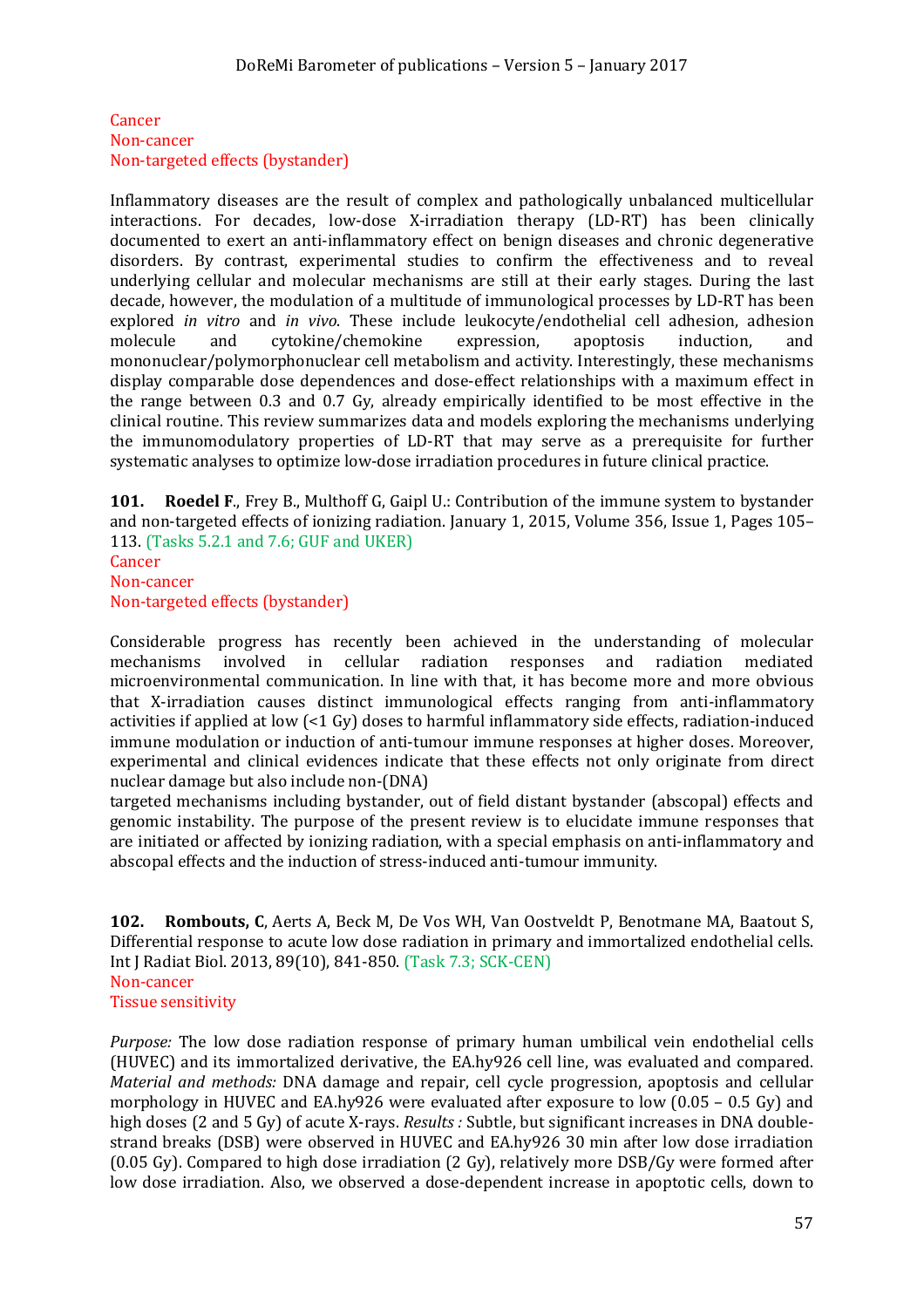0.5 Gy in HUVEC and 0.1 Gy in EA.hy926 cells. Furthermore, radiation induced significantly more apoptosis in EA.hy926 compared to HUVEC. *Conclusions :* We demonstrated for the first time that acute low doses of X-rays induce DNA damage and apoptosis in endothelial cells. Our results point to a non-linear dose-response relationship for DSB formation in endothelial cells. Furthermore, the observed difference in radiation-induced apoptosis points to a higher radiosensitivity of EA.hy926 compared to HUVEC, which should be taken into account when using these cells as models for studying the endothelium radiation response.

**103. Rombouts, C**, Aerts A, Quintens R, Baselet B, El-Saghire H, Harms-Ringdahl M, Haghdoost S, Janssen A, Michaux A, Yentrapalli R, Benotmane MA, Van Oostveldt P, Baatout S.: Transcriptomic profiling suggests a role for IGFBP5 in premature senescence of endothelial cells after chronic low dose rate irradiation. Int J Radiat Biol. 2014, Jul, 90, 7:560-574. (Task 7.3; SCK-CEN, SU and HMGU) Non-cancer

Tissue sensitivity

Purpose: Ionizing radiation has been recognized to increase the risk of cardiovascular diseases (CVD). However, there is no consensus concerning the dose-risk relationship for low radiation doses and a mechanistic understanding of low dose effects is needed. Material and methods: Previously, human umbilical vein endothelial cells (HUVEC) were exposed to chronic low dose rate radiation (1.4 and 4.1 mGy/h) during one, three and six weeks which resulted in premature senescence in cells exposed to 4.1 mGy/h. To gain more insight into the underlying signaling pathways, we analyzed gene expression changes in these cells using microarray technology. The obtained data were analyzed in a dual approach, combining single gene expression analysis and Gene Set Enrichment Analysis. Results: An early stress response was observed after one week of exposure to 4.1 mGy/h which was replaced by a more inflammation-related expression profile after three weeks and onwards. This early stress response may trigger the radiation-induced premature senescence previously observed in HUVEC irradiated with 4.1mGy/h. A dedicated analysis pointed to the involvement of insulin-like growth factor binding protein 5 (IGFBP5) signaling in radiation-induced premature senescence. Conclusion: Our findings motivate further research on the shape of the dose-response and the dose rate effect for radiation-induced vascular senescence

**104. Rosemann M,** Gonzalez-Vasconcellos I, Domke T, Kuosaite V, Schneider R, Kremer M, Favor J, Nathrath M, Atkinson MJ.: Rb1 promoter variant with reduced activity contributes to osteosarcoma susceptibility in irradiated mice. Mol Cancer. 2014 Aug 4; 13:182. (Task 6.2; HMGU)

Cancer Individual sensitivity Radiation quality

**BACKGROUND:** Syndromic forms of osteosarcoma (OS) account for less than 10% of all recorded cases of this malignancy. An individual OS predisposition is also possible by the inheritance of low penetrance alleles of tumor susceptibility genes, usually without evidence of a syndromic condition. Genetic variants involved in such a non-syndromic form of tumor predisposition are difficult to identify, given the low incidence of osteosarcoma cases and the genetic heterogeneity of patients. We recently mapped a major OS susceptibility QTL to mouse chromosome 14 by comparing alpha-radiation induced osteosarcoma in mouse strains which differ in their tumor susceptibility. **METHODS:** Tumor-specific allelic losses in murine osteosacoma were mapped along chromosome 14 using microsatellite markers and SNP allelotyping. Candidate gene search in the mapped interval was refined using PosMed data mining and mRNA expression analysis in normal osteoblasts. A strain-specific promoter variant in Rb1 was tested for its influence on mRNA expression using reporter assay. **RESULTS:** A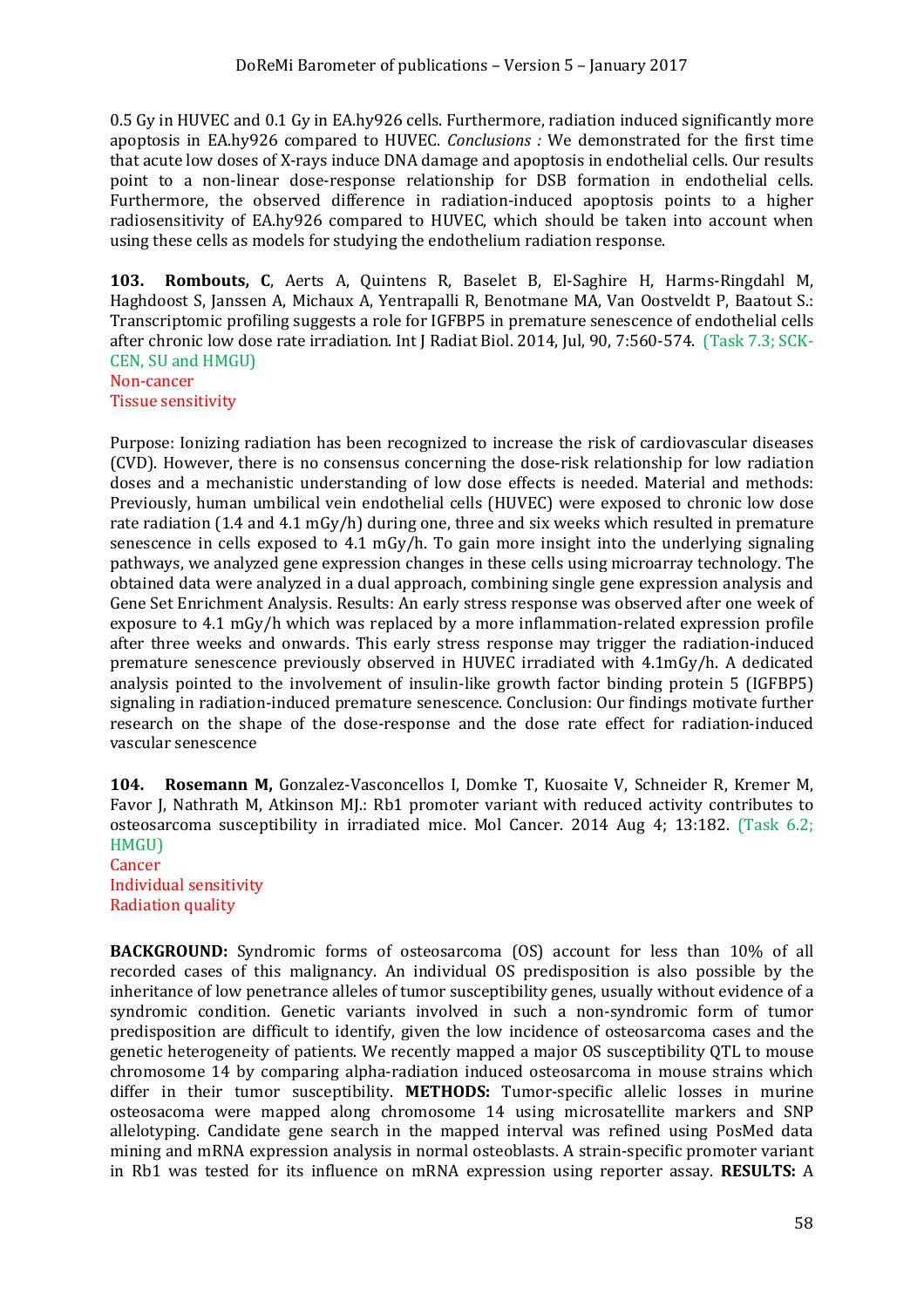common Rb1 allele derived from the BALB/cHeNhg strain was identified as the major determinant of radiation-induced OS risk at this locus. Increased OS-risk is linked with a hexanucleotide deletion in the promoter region which is predicted to change WT1 and SP1 transcription factor-binding sites. Both in-vitro reporter and in-vivo expression assays confirmed an approx. 1.5 fold reduced gene expression by this promoter variant. Concordantly, the 50% reduction in Rb1 expression in mice bearing a conditional hemizygous Rb1 deletion causes a significant rise of OS incidence following alpha-irradiation. **CONCLUSION:** This is the first experimental demonstration of a functional and genetic link between reduced Rb1 expression from a common promoter variant and increased tumor risk after radiation exposure. We propose that a reduced Rb1 expression by common variants in regulatory regions can modify the risk for a malignant transformation of bone cells after radiation exposure

**105. Rubner, Y,** Wunderlich R, Rühle PF, Kulzer L, Werthmöller N, Frey B, Weiss EM, Keilholz L, Fietkau R, Gaipl US.: How does ionizing radiation contribute to the induction of anti-tumor immunity? Front Oncol 2012, Jul 25, 2: (article 75), 1-11. (Tasks 5.2.1 and 7.6; UKER) **Cancer** 

Tissue sensitivity Non-targeted effects (bystander)

Radiotherapy (RT) with ionizing irradiation is commonly used to locally attack tumors. It induces a stop of cancer cell proliferation and finally leads to tumor cell death. During the last years it has become more and more evident that besides a timely and locally restricted radiation-induced immune suppression, a specific immune activation against the tumor and its metastases is achievable by rendering the tumor cells visible for immune attack. The immune system is involved in tumor control and we here outline how RT induces anti-inflammation when applied in low doses and contributes in higher doses to the induction of anti-tumor immunity. We especially focus on how local irradiation induces abscopal effects. The latter are partly mediated by a systemic activation of the immune system against the individual tumor cells. Dendritic cells are the key players in the initiation and regulation of adaptive anti-tumor immune responses. They have to take up tumor antigens and consecutively present tumor peptides in the presence of appropriate co-stimulation. We review how combinations of RT with further immune stimulators such as AnnexinA5 and hyperthermia foster the dendritic cellmediated induction of anti-tumor immune responses and present reasonable combination schemes of standard tumor therapies with immune therapies. It can be concluded that RT leads to targeted killing of the tumor cells and additionally induces non-targeted systemic immune effects. Multimodal tumor treatments should therefore tend to induce immunogenic tumor cell death forms within a tumor microenvironment that stimulates immune cells.

**106. Rubner, Y,** Muth C, Strnad A, Derer A, Sieber R, Buslei R, Frey B, Fietkau R, Gaipl US.: Fractionated radiotherapy is the main stimulus for the induction of cell death and of Hsp70 release of p53 mutated glioblastoma cell lines. Radiat Oncol 2014, Mar 30, 9(1), 89. (Task 5.2.1; UKER) Cancer

Non-cancer Tissue sensitivity

BACKGROUND: Glioblastoma multiforme (GBM) is the most common primary brain tumor in adults. Despite a multimodal therapy consisting of resection followed by fractionated radiotherapy (RT) combined with the chemotherapeutic agent (CT) temozolomide (TMZ), its recurrence is almost inevitable. Since the immune system is capable of eliminating small tumor masses, a therapy should also aim to stimulate anti-tumor immune responses by induction of immunogenic cell death forms. The histone deacetylase inhibitor valproic acid (VPA) might foster this. METHODS: Reflecting therapy standards, we applied in our in vitro model fractionated RT with a single dose of 2Gy and clinically relevant concentrations of CT. Not only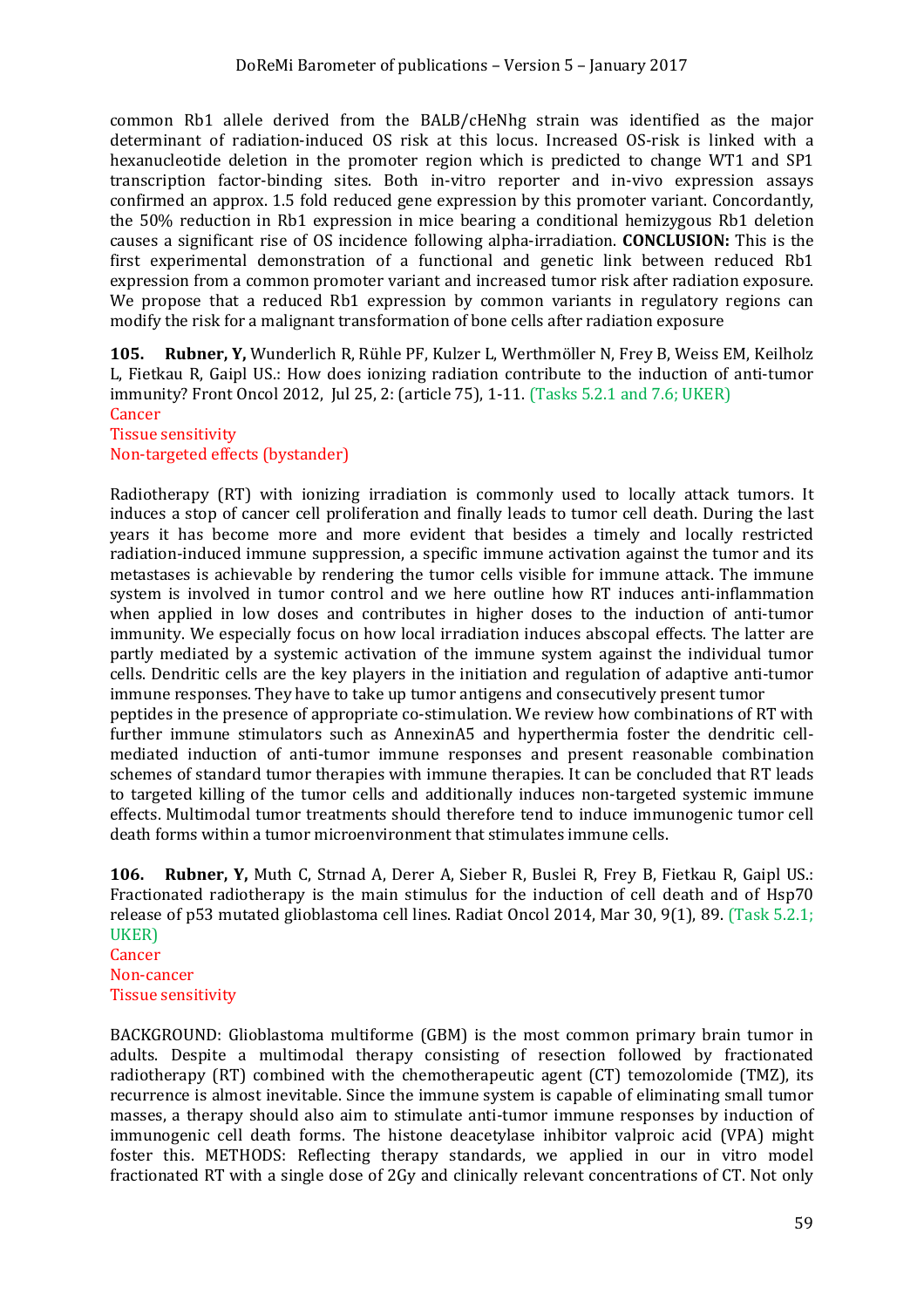the impact of RT and/or CT with TMZ and/or VPA on the clonogenic potential and cell cycle of the glioblastoma cell lines T98G, U251MG, and U87MG was analyzed, but also the resulting cell death forms and release of danger signals such as heat-shock protein70 (Hsp70) and highmobility group protein B1 (HMGB1). RESULTS: The clonogenic assays revealed that T98G and U251MG, having mutated tumor suppressor protein p53, are more resistant to RT and CT than U87MG with wild type (WT) p53. In all glioblastoma cells lines, fractionated RT induced a G2 cell cycle arrest, but only in the case of U87MG, TMZ and/or VPA alone resulted in this cell cycle block. Further, fractionated RT significantly increased the number of apoptotic and necrotic tumor cells in all three cell lines. However, only in U87MG, the treatment with TMZ and/or VPA alone, or in combination with fractionated RT, induced significantly more cell death compared to untreated or irradiated controls. While necrotic glioblastoma cells were present after VPA, TMZ especially led to significantly increased amounts of U87MG cells in the radiosensitive G2 cell cycle phase. While CT did not impact on the release of Hsp70, fractionated RT resulted in significantly increased extracellular concentrations of Hsp70 in p53 mutated and WT glioblastoma cells. CONCLUSIONS: Our results indicate that fractionated RT is the main stimulus for induction of glioblastoma cell death forms with immunogenic potential. The generated tumor cell microenvironment might be beneficial to include immune therapies for GBM in the future.

**107.** Rühle, P.F., Fietkau, R., Gaipl, U.S and Frey, B.:Development of a Modular Assay for Detailed Immunophenotyping of Peripheral Human Whole Blood Samples by Multicolor Flow Cytometry. Int. J. Mol. Sci. 2016, 17(8), 1316. (Tasks 5.2.1 and 7.6, UKER.) Individual sensitivity

The monitoring of immune cells gained great significance in prognosis and prediction of therapy responses. For analyzing blood samples, the multicolor flow cytometry has become the method of choice as it combines high specificity on single cell level with multiple parameters and high throughput. Here, we present a modular assay for the detailed immunophenotyping of blood (DIoB) that was optimized for an easy and direct application in whole blood samples. The DIoB assay characterizes 34 immune cell subsets that circulate the peripheral blood including all major immune cells such as T cells, B cells, natural killer (NK) cells, monocytes, dendritic cells (DCs), neutrophils, eosinophils, and basophils. In addition, it evaluates their functional state and a few non-leukocytes that also have been associated with the outcome of cancer therapy. This DIoB assay allows a longitudinal and close-meshed monitoring of a detailed immune status in patients requiring only 2.0 mL of peripheral blood and it is not restricted to peripheral blood mononuclear cells. It is currently applied for the immune monitoring of patients with glioblastoma multiforme (IMMO-GLIO-01 trial, NCT02022384), pancreatic cancer (CONKO-007 trial, NCT01827553), and head and neck cancer (DIREKHT trial, NCT02528955) and might pave the way for immune biomarker identification for prediction and prognosis of therapy outcome.

**108. Sagne C,** Marcel V, Amadou A, Hainaut P, Olivier M, Hall J.: A meta-analysis of cancer risk associated with the TP53 intron 3 duplication polymorphism (rs17878362): geographic and tumor-specific effects. Cell deaths and disease 2013, Feb 14, 4(2): e492. (Task 6.4; IC) **Cancer** Individual sensitivity Epidemiology Modeling

We have performed a meta-analysis of cancer risk associated with the rs17878362 polymorphism of the TP53 suppressor gene (PIN3, (polymorphism in intron 3), 16 bp insertion/duplication in intron 3), using a compilation of a total of 25 published studies with 10 786 cases and 11 760 controls. Homozygote carriers of the duplicated allele (A2A2) had a significantly increased cancer risk compared with A1A1 carriers (aggregated odds ratio (OR)¼1.45, 95% confidence interval (CI)¼1.22–1.74). However, there was no significant effect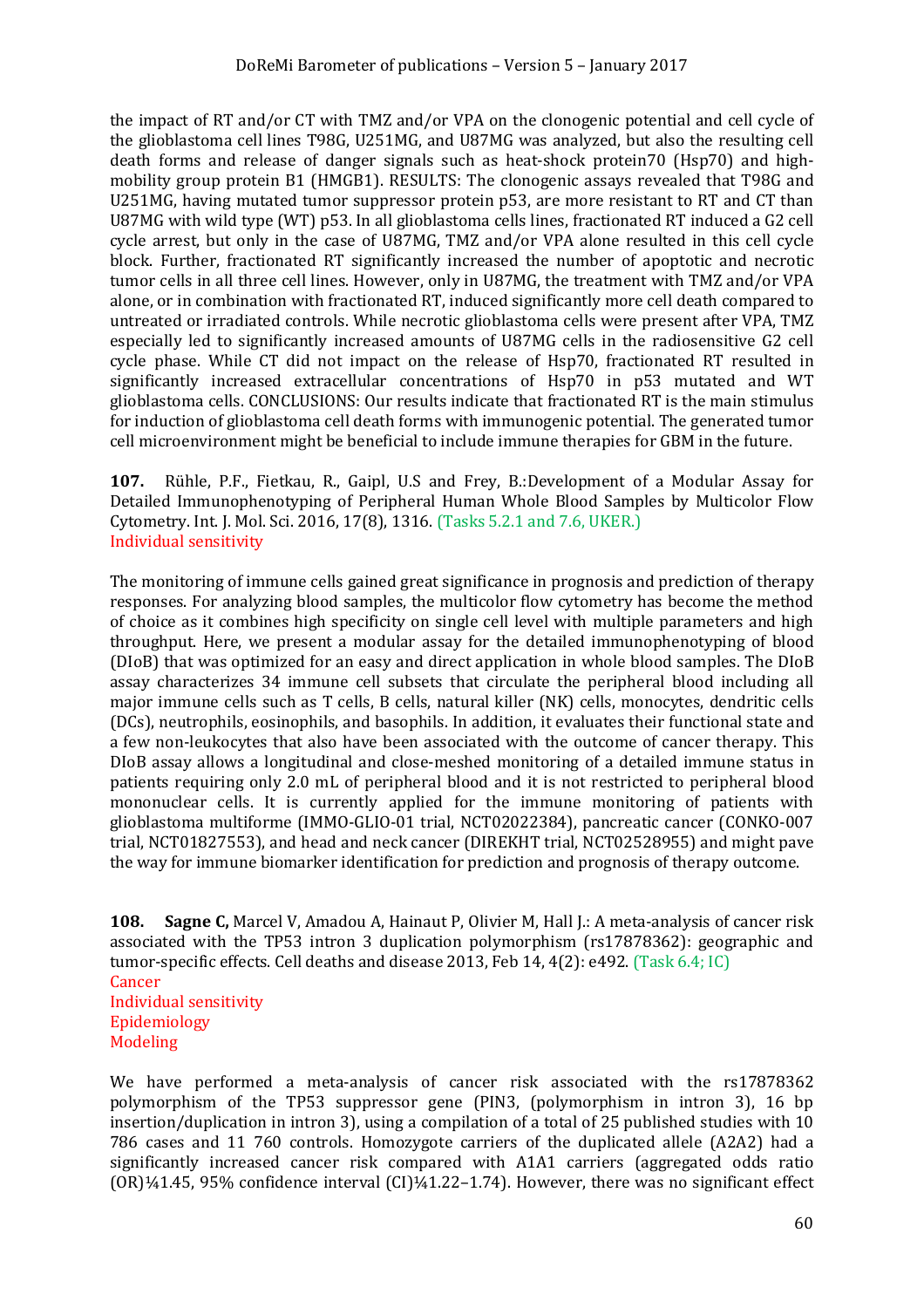for the A1A2 heterozygotes (A1A2 versus A1A1 aggregated  $OR\frac{1}{4}1.08$ , 95% CI $\frac{1}{4}0.99-1.18$ ). No significant heterogeneity or publication bias was detected in the data set analysed. When comparing populations groups, increased cancer risk was associated with A2A2 carriage in Indian, Mediterranean and Northern Europe populations but not in the Caucasian population of the United States. Analysis by cancer site showed an increased risk for A2A2 carriers for breast and colorectal, but not for lung cancers. These results support that the A2A2 genotype of rs17878362 is associated with increased cancer risk, with population and tumor-specific effects.

**109. Sagne C**, Marcel V, Bota M, Martel-Planche G, Nobrega A, Palmero EI, Perriaud L, Boniol M, Vagner S, Cox DG, Chan CS, Mergny JL, Olivier M, Ashton-Prolla P, Hall J, Hainaut P, Achatz MI.: Age at cancer onset in germline TP53 mutation carriers: association with polymorphisms in predicted G-quadruplex structures. Carcinogenesis 2014, Apr, 35(4), 807-815. (Task 6.4; IC) Cancer Individual sensitivity

Epidemiology Modeling

Germline TP53 mutations predispose to multiple cancers defining Li-Fraumeni/Li-Fraumenilike syndrome (LFS/LFL), a disease with large individual disparities in cancer profiles and age of onset. G-quadruplexes (G4s) are secondary structural motifs occurring in guanine tracks, with regulatory effects on D DNA and RNA. We analyzed 85 polymorphisms within or near five predicted G4s in TP53 in search of modifiers of penetrance of LFS/LFL in Brazilian cancer families with  $(n = 35)$  or without  $(n = 110)$  TP53 mutations. Statistical analyses stratified on family structure showed that cancer tended to occur  $\sim$  15 years later in mutation carriers who also carried the variant alleles of two polymorphisms within predicted G4-forming regions, rs17878362 (TP53 PIN3, 16 bp duplication in intron 3; P = 0.082) and rs17880560 (6 bp duplication in 3' flanking region;  $P = 0.067$ ). Haplotype analysis showed that this inverse association was driven by the polymorphic status of the remaining wild-type (WT) haplotype in mutation carriers: in carriers with a WT haplotype containing at least one variant allele of rs17878362 or rs17880560, cancer occurred ~15 years later than in carriers with other WT haplotypes ( $P = 0.019$ ). No effect on age of cancer onset was observed in subjects without a TP53 mutation. The G4 in intron 3 has been shown to regulate alternative p53 messenger RNA splicing, whereas the biological roles of predicted G4s in the 3' flanking region remain to be elucidated. In conclusion, this study demonstrates that G4 polymorphisms in haplotypes of the WT TP53 allele have an impact on LFS/LFL penetrance in germline TP53 mutation carriers.

**110. Salomaa S**, Prise KM, Atkinson MJ, Wojcik A, Auvinen A, Grosche B, Sabatier L, Jourdain JR, Salminen E, Baatout S, Kulka U, Rabus H, Blanchardon E, Averbeck D, Weiss W.: State of the art in research into the risk of low dose radiation exposure- findings of the fourth MELODI workshop. J Radiological Protection, 2013, Sep, 33(3): 589-603. (WP1-7; STUK, HMGU, SU, BfS, CEA, IRSN, SCK-CEN and BfS)

**Cancer** Non-cancer Individual sensitivity Radiation quality Tissue sensitivity Internal emitters (contamination) Epidemiology Modeling Non-targeted effects (bystander)

The fourth workshop of the Multidisciplinary European Low Dose Initiative (MELODI) was organized by STUK—Radiation and Nuclear Safety Authority of Finland. It took place from 12 to 14 September 2012 in Helsinki, Finland. The meeting was attended by 179 scientists and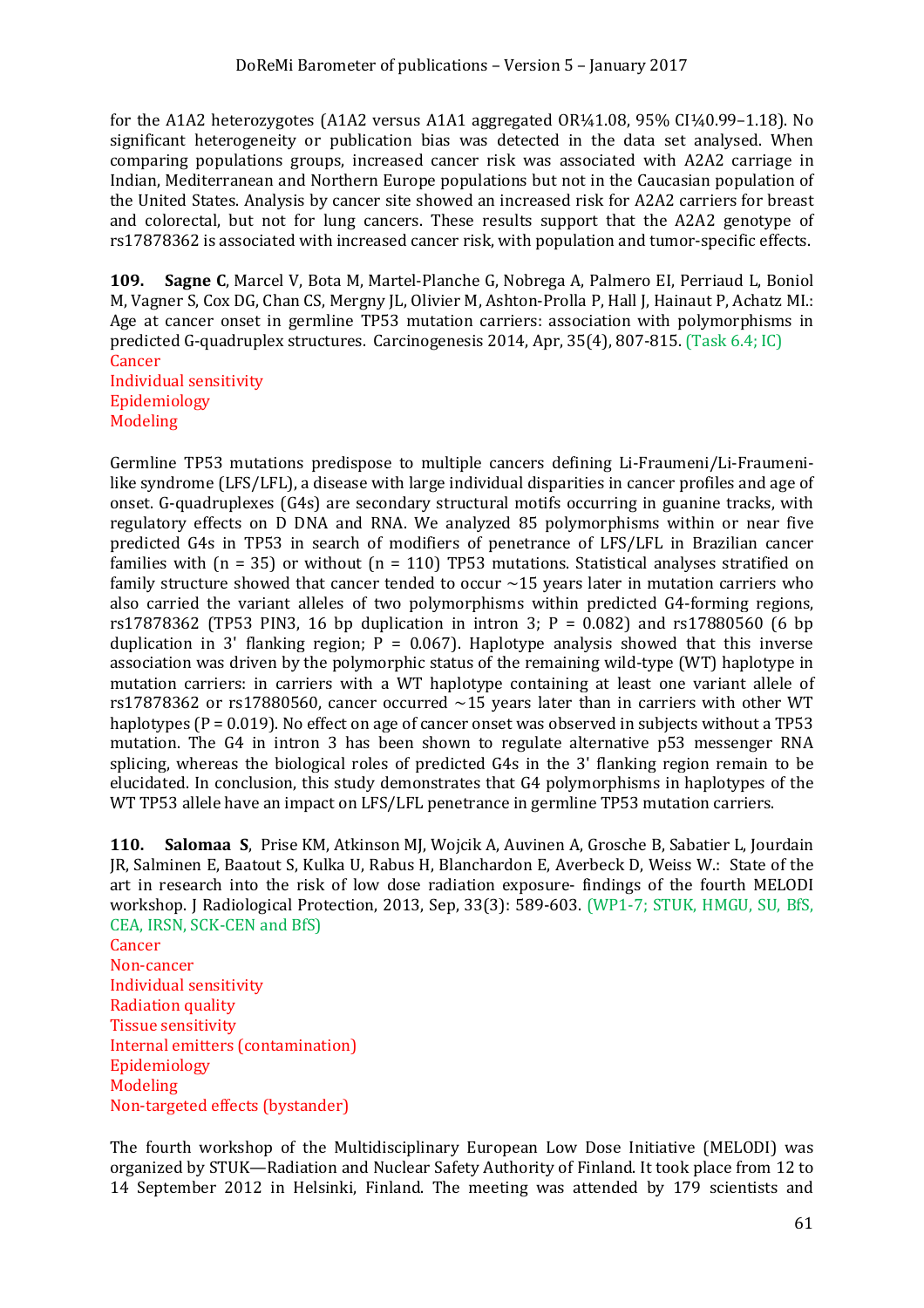professionals engaged in radiation research and radiation protection. We summarize the major scientific findings of the workshop and the recommendations for updating the MELODI Strategic Research Agenda and Road Map for future low dose research activities.

**111. Salomaa S**, Prise KM, Atkinson MJ, Wojcik A, Auvinen A, Grosche B, Sabatier L, Jourdain JR, Salminen E, Baatout S, Kulka U, Rabus H, Blanchardon E, Averbeck D, Weiss W.: Reply to 'State of the art in research into the risk of low dose radiation exposure'. J Radiol Prot. 2014 Mar; 34 (1):259-260. (WP1-7; STUK, HMGU, SU, BfS, CEA, IRSN, SCK-CEN and BfS) Cancer

Non-cancer Individual sensitivity Radiation quality Tissue sensitivity Internal emitters (contamination) Epidemiology Modeling Non-targeted effects (bystander)

Comment on: [State of the art in research into the risk of low dose radiation exposure--findings of](http://www.ncbi.nlm.nih.gov/pubmed/23803528)  [the fourth MELODI workshop.](http://www.ncbi.nlm.nih.gov/pubmed/23803528) [J Radiol Prot. 2013]; [State of the art in research into the risk of](http://www.ncbi.nlm.nih.gov/pubmed/24595009)  [low dose radiation exposure.](http://www.ncbi.nlm.nih.gov/pubmed/24595009) [J Radiol Prot. 2014]

**112. Salomaa, S,** Averbeck, D, Ottolenghi, A, Sabatier, L, Bouffler, S, Atkinson, M and Jourdain, J-R.: European low-dose radiation risk research strategy: Future of research on biological effects at low doses. Radiation Protection Dosimetry (2014), pp. 1–4. (WP1-7; STUK, IRSN, UNIPV, CEA, DH-PHE and HMGU)

Cancer Non-cancer Individual sensitivity Radiation quality Tissue sensitivity Internal emitters (contamination) Epidemiology Modeling Non-targeted effects (bystander)

In 2009, the European High Level and Expert Group identified key policy and scientific questions to be addressed through a strategic research agenda for low-dose radiation risk. This initiated the establishment of a European Research Platform, called MELODI (Multidisciplinary European Low Dose Research Initiative). In 2010, the DoReMi Network of Excellence was launched in the Euratom 7th Framework Programme. DoReMi has acted as an operational tool for the sustained development of the MELODI platform during its early years. A long-term Strategic Research Agenda for European low-dose radiation risk research has been developed by MELODI. Strategic planning of DoReMi research activities is carried out in close collaboration with MELODI. The research priorities for DoReMi are designed to focus on objectives that are achievable within the 6-y lifetime of the project and that are in areas where stimulus and support can help progress towards the longer-term strategic objectives.

**113.** Salomaa, S., Jourdain J-R., Kreuzer M., Jung T. and Repussard J. : Multidisciplinary European Low Dose Initiative – An update of the MELODI program. International Journal of Radiation Biology (2017). (WP1-7 ; STUK, IRSN, BfS). Cancer Non-cancer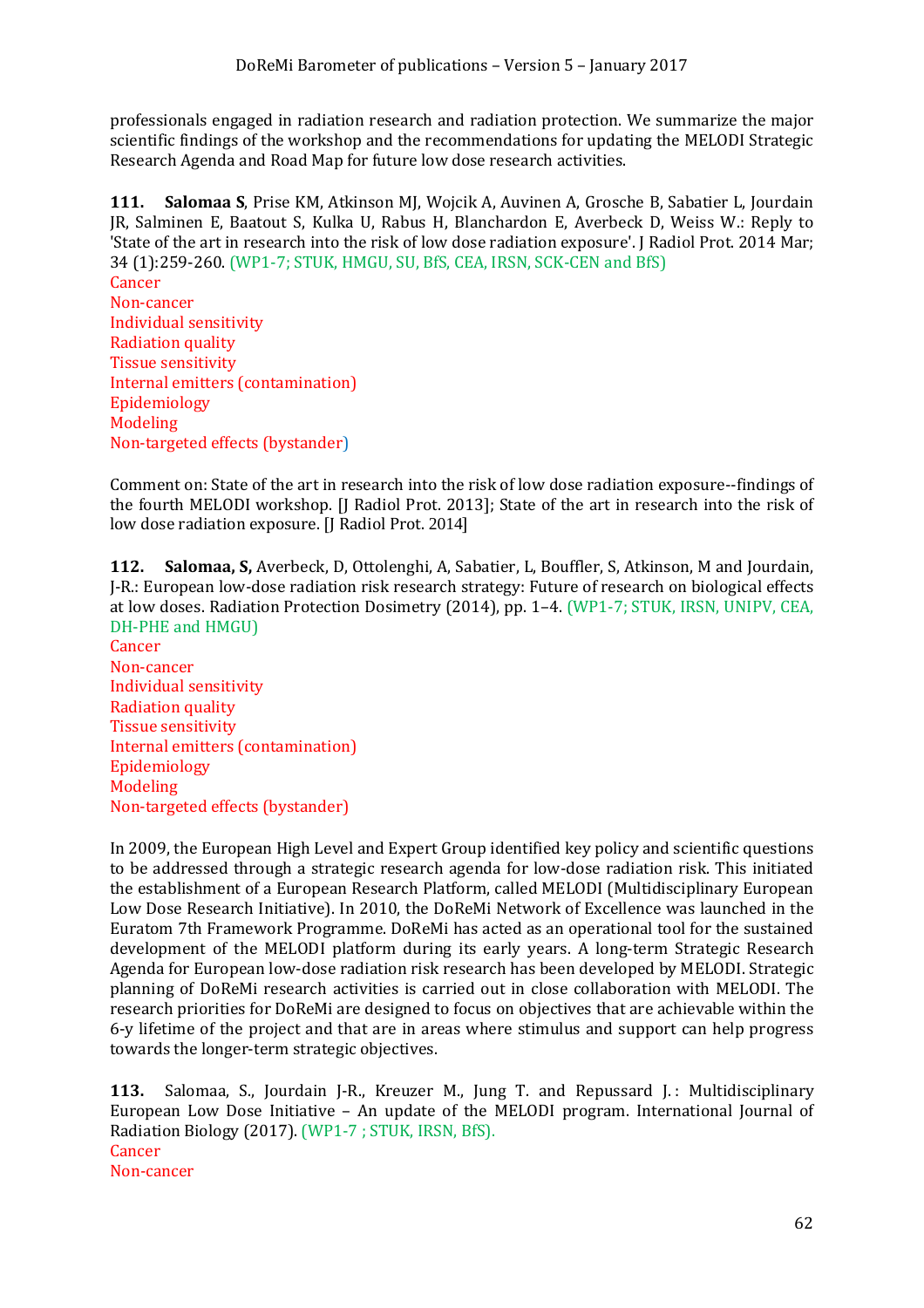Individual sensitivity Radiation quality Tissue sensitivity Internal emitters (contamination) Epidemiology Modeling Non-targeted effects (bystander)

**114. Samari N.** De Saint-Georges L, Pani G, Baatout S, Leyns L, Benotmane MA.: Nonconventional apoptotic response to ionizing radiation mediated by N-methyl D-aspartate receptors in immature neuronal cells. Int J Mol Med 2013, Mar, 31(3), 516-524. (Task 7.5; SCK-CEN)

Non-cancer Tissue sensitivity Non-targeted effects (bystander)

During cortical development, N-methyl D-aspartate (NMDA) receptors are highly involved in neuronal maturation and synapse establishment. Their implication in the phenomenon of excitotoxicity has been extensively described in several neurodegenerative diseases due to the permissive entry of Ca2+ ions and massive accumulation in the intracellular compartment, which is highly toxic to cells. Ionising radiation is also a source of stress to the cells, particularly immature neurons. Their capacity to induce cell death has been described for various cell types either by directly damaging the DNA or indirectly through the generation of reactive oxygen species responsible for the activation of a battery of stress response effectors leading in certain cases, to cell death. In this study, in order to determine whether a link exists between NMDA receptors-mediated excitotoxicity and radiation-induced cell death, we evaluated radiationinduced cell death in vitro and in vivo in maturing neurons during the fetal period. Cell death induction was assessed by TUNEL, caspase-3 activity and DNA ladder assays, with or without the administration of dizocilpine (MK-801), a non-competitive NMDA receptor antagonist which blocks neuronal Ca2+ influx. To further investigate the possible involvement of Ca2+-dependent enzyme activation, known to occur at high Ca2+ concentrations, we examined the protective effect of a calpain inhibitor on cell death induced by radiation. Doses ranging from 0.2 to 0.6 Gy of X-rays elicited a clear apoptotic response that was prevented by the injection of dizocilpine (MK-801) or calpain inhibitor. These data demonstrate the involvement of NMDA receptors in radiation-induced neuronal death by the activation of downstream effectors, including calpainrelated pathways. An increased apoptotic process elicited by radiation, occurring independently of the normal developmental scheme, may eliminate post-mitotic but immature neuronal cells and deeply impair the establishment of the neuronal network, which in the case of cortical development is critical for cognitive capacities.

**115. Samson, E.,** Piot, I., Zhivin, S., Richardson, D.B., Laroche, P., Serond, AP., Laurier, D. and Laurent, O.: Cancer and non-cancer mortality among French uranium cycle workers: the TRACY cohort. BMJ Open 2016;6:e010316. (Task 5.8; IRSN) Cancer Non-cancer Individual sensitivity Radiation quality Internal emitters (contamination) Epidemiology Modelling

Objectives: The health effects of internal contamination by radionuclides, and notably by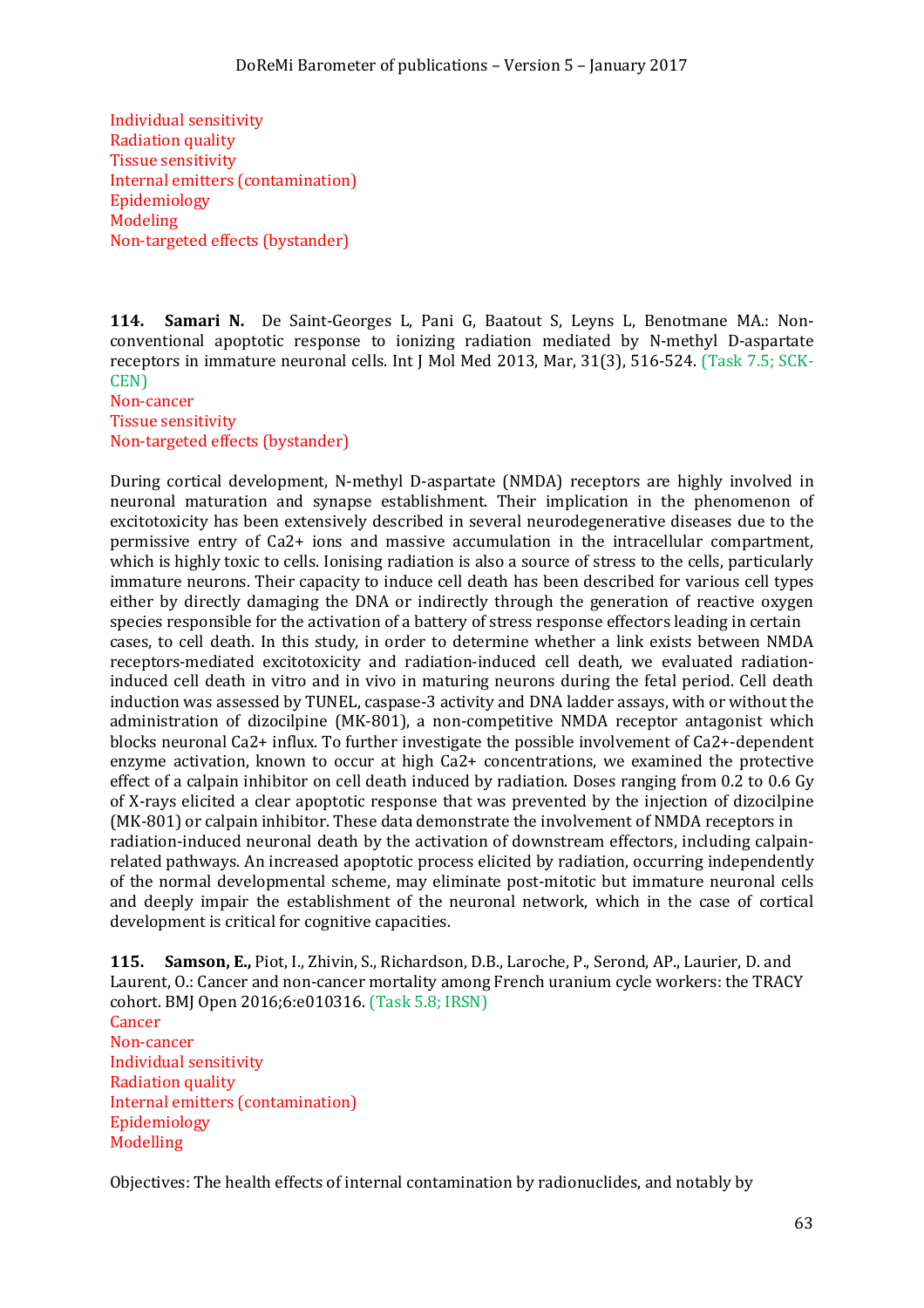uranium, are poorly characterised. New cohorts of uranium workers are needed to better examine these effects. This paper analyses for the first time the mortality profile of the French cohort of uranium cycle workers. It considers mortality from cancer and non-cancer causes. Methods: The cohort includes workers employed at least 6 months between 1958 and 2006 in French companies involved in the production of nuclear fuel. Vital status and causes of death were collected from French national registries. Workers were followed-up from 1 January 1968 to 31 December 2008. Standardised mortality ratios (SMRs) were computed based on mortality rates for the French general population.

Results: The cohort includes 12 649 workers (88% men). The average length of follow-up is 27 years and the mean age at the end of the study is 60 years. Large mortality deficits are observed for non-cancer causes of death such as non-cancer respiratory diseases (SMR=0.51 (0.41 to 0.63)) and circulatory diseases (SMR=0.68 (0.62 to 0.74)). A mortality deficit of lower magnitude is also observed for all cancers combined (SMR (95% CI): 0.76 (0.71 to 0.81)). Pleural mesothelioma is elevated (SMR=2.04 (1.19 to 3.27)).

Conclusions: A healthy worker effect is observed in this new cohort of workers involved in the uranium cycle. Collection of individual information on internal uranium exposure as well as other risk factors is underway, to allow for the investigation of uraniumrelated risks.

**116. Schanz, S.,** Flockerzi, E., Schuberth, K., Rübe, CE.: Genetically-Defined DNA Repair Capacity Determines the Extent of DNA Damage Accumulation in Healthy Mouse Tissues after Very Low Doses of Ionizing Radiation. J Carcinog Mutagen 2014, 5:6, 2014, pp. 1-8. (Tasks 6.1 and 6.10; USAAR)

Non-cancer effects Individual sensitivity Tissue Sensitivity

The biological impact of low doses of ionizing radiation on human health and the genetic factors influencing whole organism radio-sensitivity at low doses are unclear. Using mouse strains that varied in genetic DNA repair capacity (C57BL/6, ATM +/+, ATM +/-, ATM -/-, SCID), we analyzed DNA damage in differentiated cell populations of healthy tissues after repeated low doses of radiation. After 2, 4, 6, 8, and 10 weeks of daily, low-dose radiation (10 mGy), persistent DNA damage foci were counted in the lung (bronchiolar and alveolar cells), heart (cardiomyocytes), and brain (cortical neurons). In all analyzed tissues, the gradual accumulation of DNA damage with increasing doses of fractionated radiation was observed. No verifiable threshold-dose was detected, even in repair-proficient organisms (C57BL/6, ATM  $+$ / $+$ ). The number of radiationinduced foci varied significantly between the different cell populations, suggesting differing vulnerability to ionizing radiation. Genetic DNA repair capacity also determined the cumulative amount of low-dose radiation damage, with the highest foci levels observed in repair-deficient ATM -/- and SCID mice. The repair capacity of ATM heterozygous mice (ATM +/-), however, was sufficient to cope with the DNA damage burden induced by repetitive low-dose radiation. Collectively, our findings suggest that even very low doses of DNA-damaging radiation increase the health risks of individuals, particularly of those with compromised DNA repair capacity.

**117. Schauer C,** Janko C, Munoz LE, Zhao Y, Kienhöfer D, Frey B, Lell M, Manger B, Rech J, Naschberger E, Holmdahl R, Krenn V, Harrer T, Jeremic I, Bilyy R, Schett G, Hoffmann M, Herrmann M.: Aggregated neutrophil extracellular traps limit inflammation by degrading cytokines and chemokines. Nat Med. 2014 May;20 (5):511-7. (Task 5.2.1; UKER) Cancer

# Non-cancer

Non-targeted effects (bystander)

Gout is characterized by an acute inflammatory reaction and the accumulation of neutrophils in response to monosodium urate (MSU) crystals. Inflammation resolves spontaneously within a few days, although MSU crystals can still be detected in the synovial fluid and affected tissues.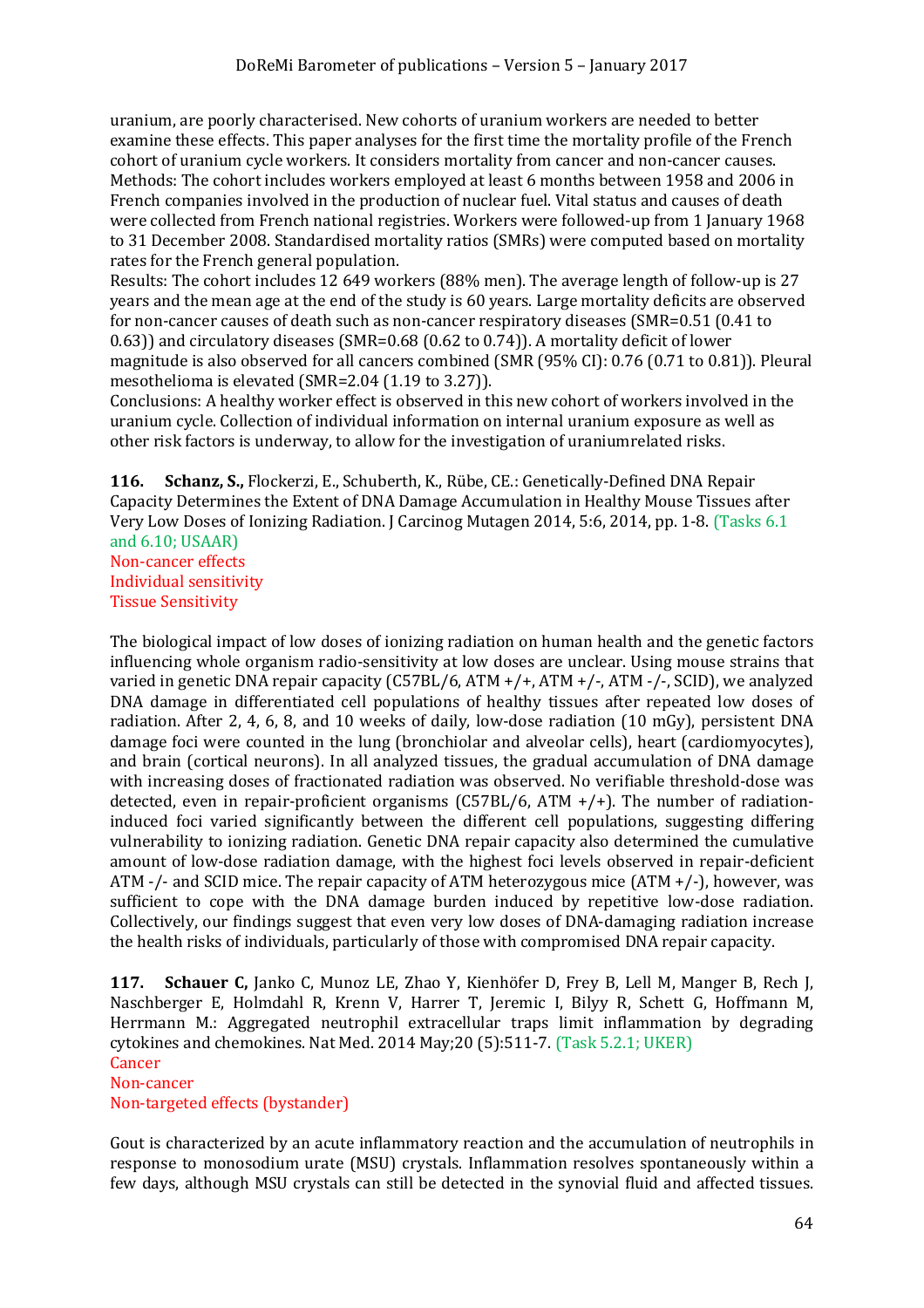Here we report that neutrophils recruited to sites of inflammation undergo oxidative burst and form neutrophil extracellular traps (NETs). Under high neutrophil densities, these NETs aggregate and degrade cytokines and chemokines via serine proteases. Tophi, the pathognomonic structures of chronic gout, share characteristics with aggregated NETs, and MSU crystals can induce NETosis and aggregation of NETs. In individuals with impaired NETosis, MSU crystals induce uncontrolled production of inflammatory mediators from neutrophils and persistent inflammation. Furthermore, in models of neutrophilic inflammation, NETosisdeficient mice develop exacerbated and chronic disease that can be reduced by adoptive transfer of aggregated NETs. These findings suggest that aggregated NETs promote the resolution of neutrophilic inflammation by degrading cytokines and chemokines and ,disrupting neutrophil recruitment and activation.

**118. Schmitt E,** Friedland W, Kundrat P, Dingfelder, M and Ottolenghi, A.: Cross-section scaling for track structure simulations of low-energy ions in liquid water. Radiation Protection Dosimetry Advanced access May 2015. (Task 5.6; HMGU and UNIPV) Radiation quality Modelling

Radiation damage by low-energy ions significantly contributes to the high biological efficiency of ion beams in distal Bragg peak regions as well as to the energy-dependent efficiency of neutron irradiation. To enable assessing biological effects of ions at energies <1 MeV u<sup>−</sup><sup>1</sup> with trackstructure based models, a Barkas-like scaling procedure is developed that provides ion cross sections in liquid water based on those for hydrogen ions. The resulting stopping power and range for carbon ions agree with the ICRU 73 database and other low-energy stopping power data. The method represents the basis for extending PARTRAC simulations of light ion track structures and biological effects down to the keV u<sup>−</sup><sup>1</sup> range.

**119. Selmansberger M**, Feuchtinger A, Zurnadzhy L, Michna A, Kaiser JC, Abend M, Brenner A, Bogdanova T, Walch A, Unger K, Zitzelberger H, Hess J. CLIP2 as radiation biomarker in papillary thyroid carcinoma. Oncogene 2015,34:3917-3925 (Task 6.3; HMGU) Cancer

Tissue sensitivity Epidemiology

A substantial increase in papillary thyroid carcinoma (PTC) among children exposed to the radioiodine fallout has been one of the main consequences of the Chernobyl reactor accident. Recently, the investigation of PTCs from a cohort of young patients exposed to the post-Chernobyl radioiodine fallout at very young age and a matched nonexposed control group revealed a radiation-specific DNA copy number gain on chromosomal band 7q11.23 and the radiation-associated mRNA overexpression of CLIP2. In this study, we investigated the potential role of CLIP2 as a radiation marker to be used for the individual classification of PTCs into CLIP2-positive and -negative cases—a prerequisite for the integration of CLIP2 into epidemiological modelling of the risk of radiation-induced PTC. We were able to validate the radiation-associated CLIP2 overexpression at the protein level by immunohistochemistry (IHC) followed by relative quantification using digital image analysis software  $(P=0.0149)$ . Furthermore, we developed a standardized workflow for the determination of CLIP2-positive and -negative cases that combines visual CLIP2 IHC scoring and CLIP2 genomic copy number status. In addition to the discovery cohort (n=33), two independent validation cohorts of PTCs (n=115) were investigated. High sensitivity and specificity rates for all three investigated cohorts were obtained, demonstrating robustness of the developed workflow. To analyse the function of CLIP2 in radiation-associated PTC, the CLIP2 gene regulatory network was reconstructed using global mRNA expression data from PTC patient samples. The genes comprising the first neighbourhood of CLIP2 (BAG2, CHST3, KIF3C, NEURL1, PPIL3 and RGS4) suggest the involvement of CLIP2 in the fundamental carcinogenic processes including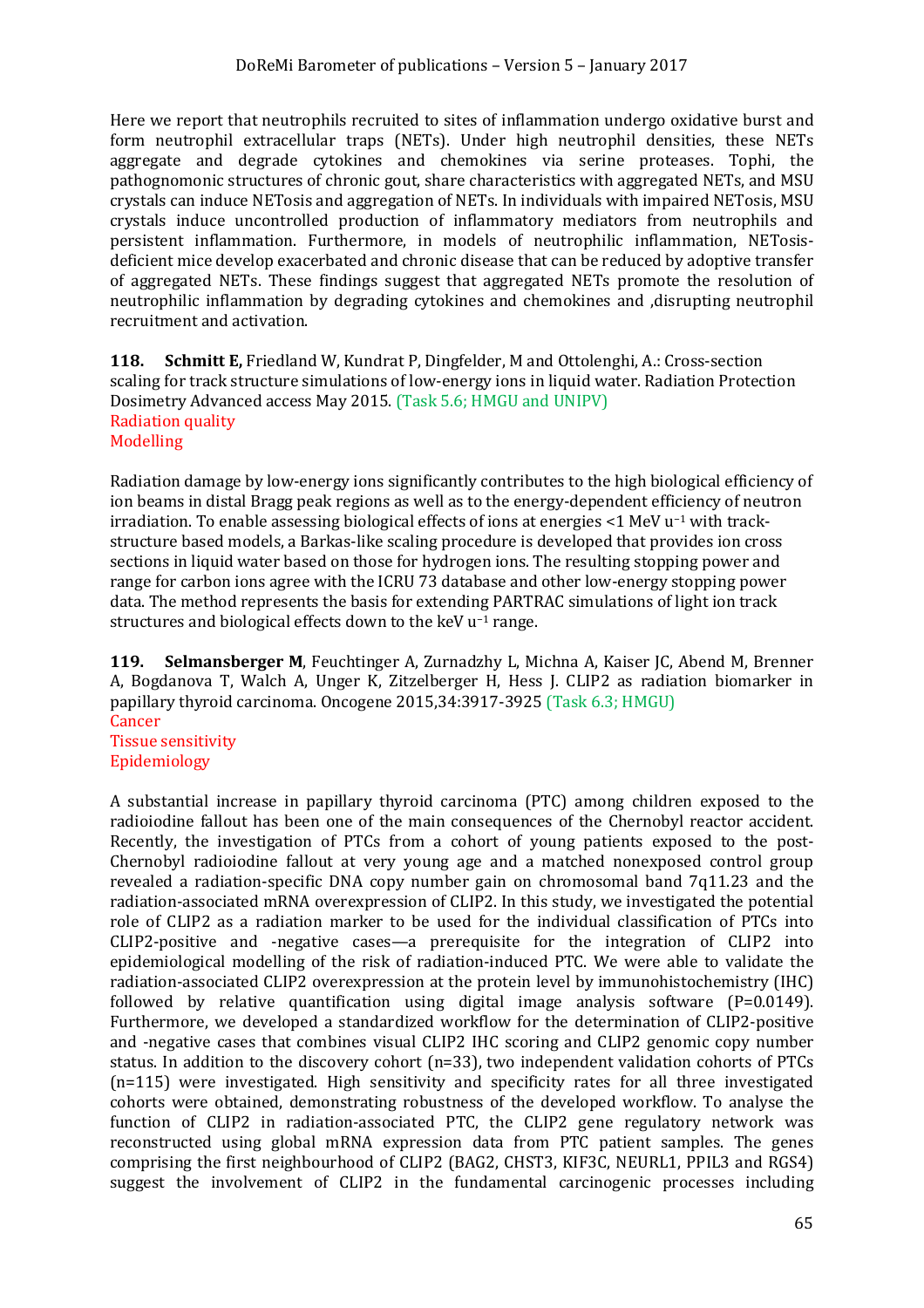apoptosis, mitogen-activated protein kinase signalling and genomic instability. In our study, we successfully developed and independently validated a workflow for the typing of PTC clinical samples into CLIP2-positive and CLIP2-negative and provided first insights into the CLIP2<br>interactome in the context of radiation-associated PTC. radiation-associated

**120. Shim G,** Ricoul M, Hempel WM, Azzam EI, Sabatier L.: Crosstalk between telomere maintenance and radiation effects: A key player in the process of radiation-induced carcinogenesis. Mutat Res. Rev Mutat Res 2014, Jan 31, 760, 1-17. (Tasks 5.1 and 6.2; CEA) **Cancer** Individual sensitivity

Radiation quality

It is well established that ionizing radiation induces chromosomal damage, both following direct radiation exposure and via non-targeted (bystander) effects, activating DNA damage repair pathways, of which the proteins are closely linked to telomeric proteins and telomere maintenance. Long-term propagation of this radiation-induced chromosomal damage during cell proliferation results in chromosomal instability. Many studies have shown the link between radiation exposure and radiation-induced changes in oxidative stress and DNA damage repair in both targeted and non-targeted cells. However, the effect of these factors on telomeres, long established as guardians of the genome, still remains to be clarified. In this review, we will focus on what is known about how telomeres are affected by exposure to low- and high-LET ionizing radiation and during proliferation, and will discuss how telomeres may be a key player in the process of radiation-induced carcinogenesis

**121.** Shim, G., Normil, M.D., Testard, I., Hempel, W.M., Ricoul, M. and Sabatier, L.: Comparison of Individual Radiosensitivity to γ-Rays and Carbon Ions. Front. Oncol. 6:137. (Task 5.1, CEA). Individual sensitivity Radiation quality

Carbon ions are an up-and-coming ion species, currently being used in charged par-ticle radiotherapy. As it is well established that there are considerable interindividual differences in radiosensitivity in the general population that can significantly influence clinical outcomes of radiotherapy, we evaluate the degree of these differences in the context of carbon ion therapy compared with conventional radiotherapy. In this study, we evaluate individual radiosensitivity following exposure to carbon-13 ions or  $\gamma$ -rays in peripheral blood lymphocytes of healthy individuals based on the frequency of ionizing radiation (IR)-induced DNA double strand breaks (DSBs) that was either misrepaired or left unrepaired to form chromosomal aberrations (CAs) (simply referred to here as DSBs for brevity). Levels of DSBs were estimated from the scoring of CAs visualized with telomere/centromere-fluorescence *in situ* hybridization (TC-FISH). We examine radiosensitivity at the dose of 2 Gy, a routinely administered dose during fractionated radiotherapy, and we determined that a wide range of DSBs were induced by the given dose among healthy individuals, with highly radiosensitive individuals harboring more IR-induced breaks in the genome than radioresistant individuals following exposure to the same dose. Furthermore, we determined the relative effectiveness of carbon irra-diation in comparison to γirradiation in the induction of DSBs at each studied dose (isodose effect), a quality we term "relative dose effect" (RDE). This ratio is advantageous, as it allows for simple comparison of dose–response curves. At 2 Gy, carbon irradiation was three times more effective in inducing DSBs compared with  $\gamma$ -irradiation (RDE of 3); these results were confirmed using a second cytogenetic technique, multicolor-FISH. We also analyze radiosensitivity at other doses (0.2–15 Gy), to represent hypo- and hyperfractionation doses and determined that RDE is dose dependent: high ratios at low doses, and approaching 1 at high doses. These results could have clinical implications as IR-induced DNA damage and the ensuing CAs and genomic instability can have significant cellular consequences that could potentially have profound implications for long-term human health after IR exposure, such as the emergence of secondary cancers and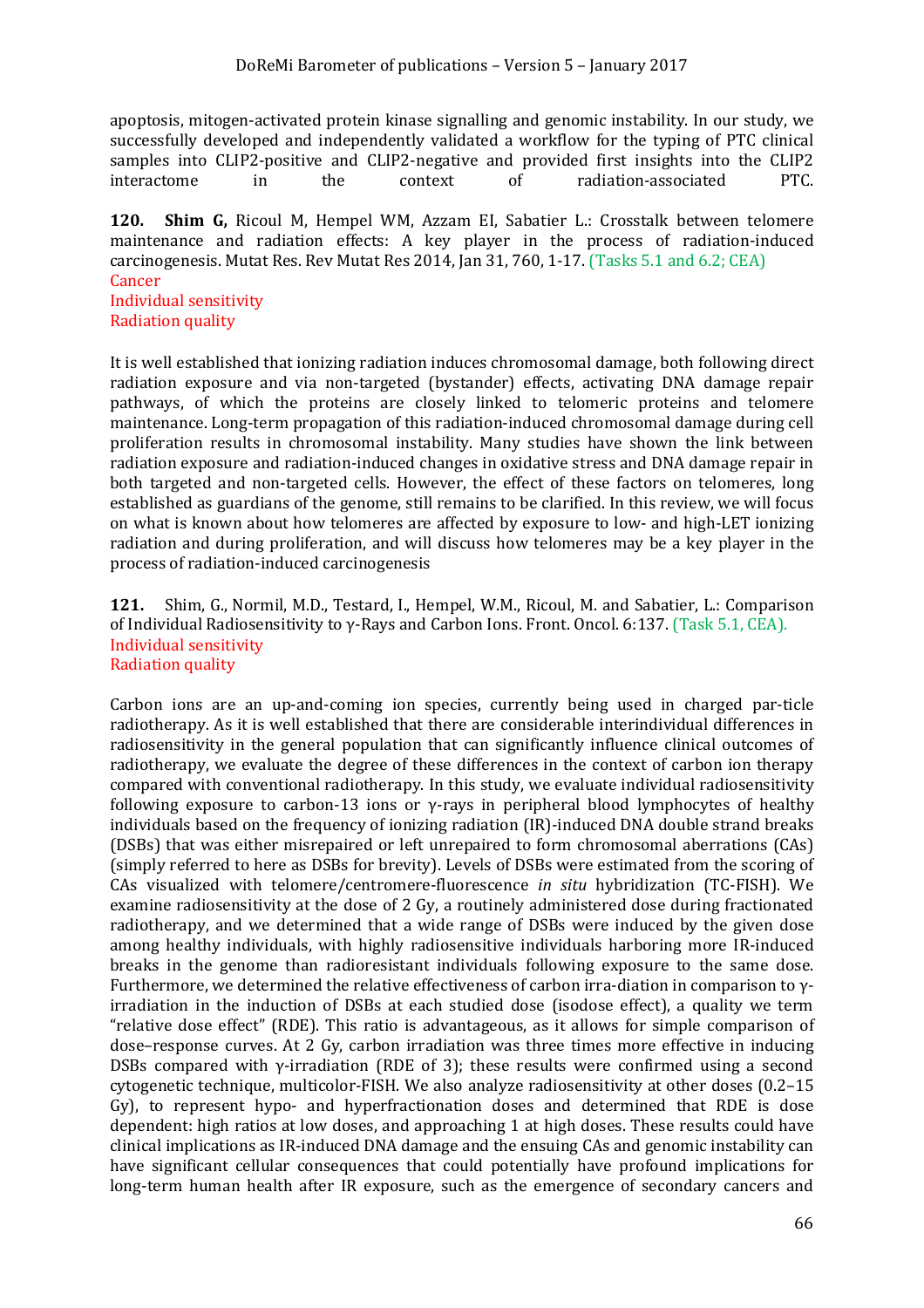other pathobiological conditions after radiotherapy.

**122. Siebenwirth C.,** Greubel, C., Drexler, S.E., Girst, S., Reindl, J., Walsh, D.W.M., Dollinger, G., Friedl, A.A., Schmid, T.E. and Drexler, G.A.: Determination of the accuracy for targeted irradiations of cellular substructures at SNAKE. Nuclear Instruments and Methods in Physics Research B 348 (2015) 137–142. (Task 4.9 ; UBWM and LMU).

#### **Cancer** Non-cancer Radiation quality

In the last 10 years the ion microbeam SNAKE, installed at the Munich 14 MV tandem accelerator, has been successfully used for radiobiological experiments by utilizing pattern irradiation without targeting single cells. Now for targeted irradiation of cellular substructures a precise irradiation device was added to the live cell irradiation setup at SNAKE. It combines a sub-micrometer single ion irradiation facility with a high resolution optical fluorescence microscope. Most systematic errors can be reduced or avoided by using the same light path in the microscope for beam spot verification as well as for and target recognition. In addition online observation of the induced cellular responses is possible. The optical microscope and the beam delivering system are controlled by an in-house developed software which integrates the open-source image analysis software, CellProfiler, for semi-automatic target recognition. In this work the targeting accuracy was determined by irradiation of a cross pattern with 55 MeV carbon ions on nucleoli in U2OS and HeLa cells stably expressing a GFP-tagged repair protein MDC1. For target recognition, nuclei were stained with Draq5 and nucleoli were stained with Syto80 or Syto83. The damage response was determined by live-cell imaging of MDC1-GFP accumulation directly after irradiation. No systematic displacement and a random distribution of about 0.7 lm (SD) in x-direction and 0.8 lm (SD) in y-direction were observed. An independent analysis after immunofluorescence staining of the DNA damage marker yH2AX yielded similar results. With this performance a target with a size similar to that of nucleoli (i.e. a diameter of about 3 lm) is hit with a probability of more than 80%, which enables the investigation of the radiation response of cellular subcompartments after targeted ion irradiation in the future.

**123. Tanori M,** Pasquali E, Leonardi S, Casciati A, Giardullo P, De Stefano I, Mancuso M, Saran A, Pazzaglia S.: Developmental and oncogenic radiation effects on neural cells and their differentiating progeny in mouse cerebellum. Stem Cells 2013, Nov, 31(11), 2506-2516. (Task 4.6; ENEA)

#### **Cancer** Tissue sensitivity

Neural stem cells are highly susceptible to radiogenic DNA damage, however, little is known about their mechanisms of DNA damage response (DDR) and the long-term of genotoxic exposure. Patched1 heterozygous mice (Ptc11/2) provide a powerful model of medulloblastoma (MB), a frequent pediatric tumor of the cerebellum. Irradiation of newborn Ptc11/2 mice dramatically increases the frequency and shortens the latency of MB. In this model, we investigated the mechanisms through which multipotent neural progenitors (NSCs) and fate restricted progenitor cells (PCs) of the cerebellum respond to DNA damage induced by radiation, and the long-term developmental and oncogenic consequences. These responses were assessed in mice exposed to low (0.25 Gy) or high (3 Gy) radiation doses at embryonic day 13.5(E13.5), when NSCs giving rise to the cerebellum are specified but the external granule layer (EGL) has not yet formed, or at E16.5, during the expansion of granule PCsto form the EGL. We found crucial differences in DDR and apoptosis between NSCs and fate-restricted PCs, including lack of p21 expression in NSCs. NSCs also appear to be resistant to oncogenesis from low-dose radiation exposure but more vulnerable at higher doses. In addition, the pathway to DNA repair and the pattern of oncogenic alterations were strongly dependent on age at exposure, highlighting a differentiation-stage specificity of DNA repair pathways in NSCs and PCs. These findings shed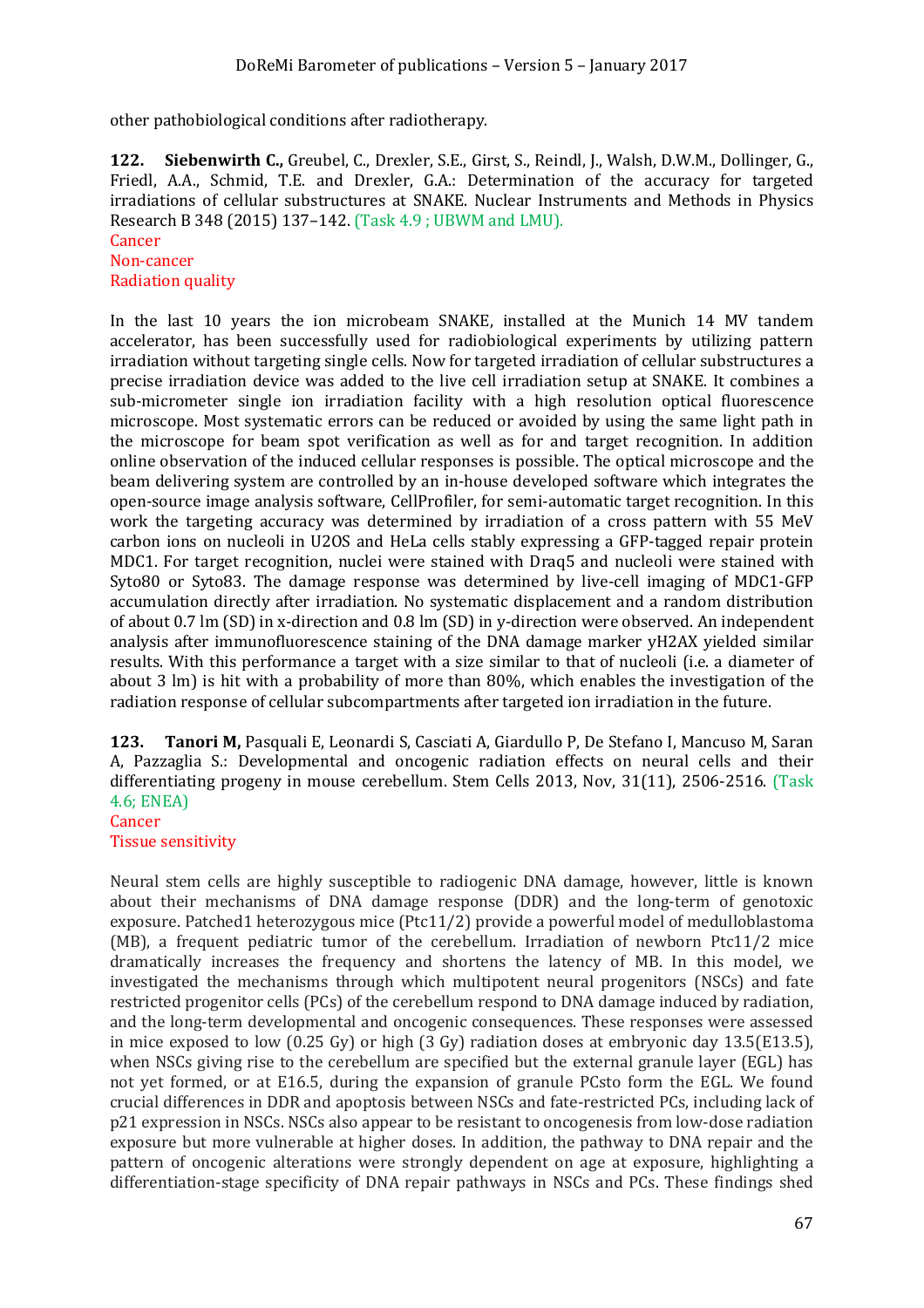light on the mechanisms used by NSCs and PCs to maintain genome integrity during neurogenesis and may have important implications for radiation risk assessment and for development of targeted therapies against brain tumors.

**124.** Te Riet L, van Deel ED, van Thiel BS, Moltzer E, van Vliet N, Ridwan Y, van Veghel R, van Heijningen PM, Robertus JL, Garrelds IM, Vermeij M, van der Pluijm I, Danser AH, Essers J.: AT1 receptor blockade, but not renin inhibition, reduces aneurysm growth and cardiac failure in fibulin-4 mice. J Hypertens. 2016 Apr;34(4):654-665. (Task 7.7; Erasmus MC) Non-cancer

Aims: Increasing evidence supports a role for the angiotensin II-AT1-receptor axis in aneurysm development. Here, we studied whether counteracting this axis via stimulation of AT2 receptors is beneficial. Such stimulation occurs naturally during AT1-receptor blockade with losartan, but not during renin inhibition with aliskiren.

Methods and results: Aneurysmal homozygous fibulin-4R/R mice, displaying a four-fold reduced fibulin-4 expression, were treated with placebo, losartan, aliskiren, or the bblocker propranolol from day 35 to 100. Their phenotype includes cystic media degeneration, aortic regurgitation, left ventricular dilation, reduced ejection fraction, and fractional shortening. Although losartan and aliskiren reduced hemodynamic stress and increased renin similarly, only losartan increased survival. Propranolol had no effect. No drug rescued elastic fiber fragmentation in established aneurysms, although losartan did reduce aneurysm size. Losartan also increased ejection fraction, decreased LV diameter, and reduced cardiac pSmad2 signaling. None of these effects were seen with aliskiren or propranolol. Longitudinal micro-CT measurements, a novel method in which each mouse serves as its own control, revealed that losartan reduced LV growth more than aneurysm growth, presumably because the heart profits both from the local (cardiac) effects of losartan and its effects on aortic root remodeling.

Conclusion: Losartan, but not aliskiren or propranolol, improved survival in fibulin-4R/R mice. This most likely relates to its capacity to improve structure and function of both aorta and heart. The absence of this effect during aliskiren treatment, despite a similar degree of blood pressure reduction and renin–angiotensin system blockade, suggests that it might be because of AT2 receptor stimulation.

**125. Verbiest T,** Bouffler S, Nutt SL, Badie C.: PU.1 downregulation in murine radiationinduced acute myeloid leukaemia (AML): from molecular mechanism to human AML. Carcinogenesis. 2015 Mar 6. pii: bgv016. [Epub ahead of print] (Task 5.3; DH-PHE) **Cancer** 

The transcription factor PU.1, encoded by the murine Sfpi1 gene (SPI1 in humans), is a member of the Ets transcription factor family and plays a vital role in commitment and maturation of the myeloid and lymphoid lineages. Murine studies directly link primary acute myeloid leukaemia (AML) and decreased PU.1 expression in specifically modified strains. Similarly, a radiationinduced chromosome 2 deletion and subsequent Sfpi1 point mutation in the remaining allele lead to murine radiation-induced AML. Consistent with murine data, heterozygous deletion of the SPI1 locus and mutation of the -14kb SPI1 upstream regulatory element were described previously in human primary AML, although they are rare events. Other mechanisms linked to PU.1 downregulation in human AML include TP53 deletion, FLT3-ITD mutation and the recurrent AML1-ETO [t(8;21)] and PML-RARA [t(15;17)] translocations. This review provides an up-to-date overview on our current understanding of the involvement of PU.1 in the initiation and development of radiation-induced AML, together with recommendations for future murine and human studies

**126. Wunderlich R**, Ernst A, Rödel F, Fietkau R, Ott O, Lauber K, Frey B, Gaipl US.: Low and moderate dose of ionising radiation up to 2 Gy modulates transmigration and chemotaxis of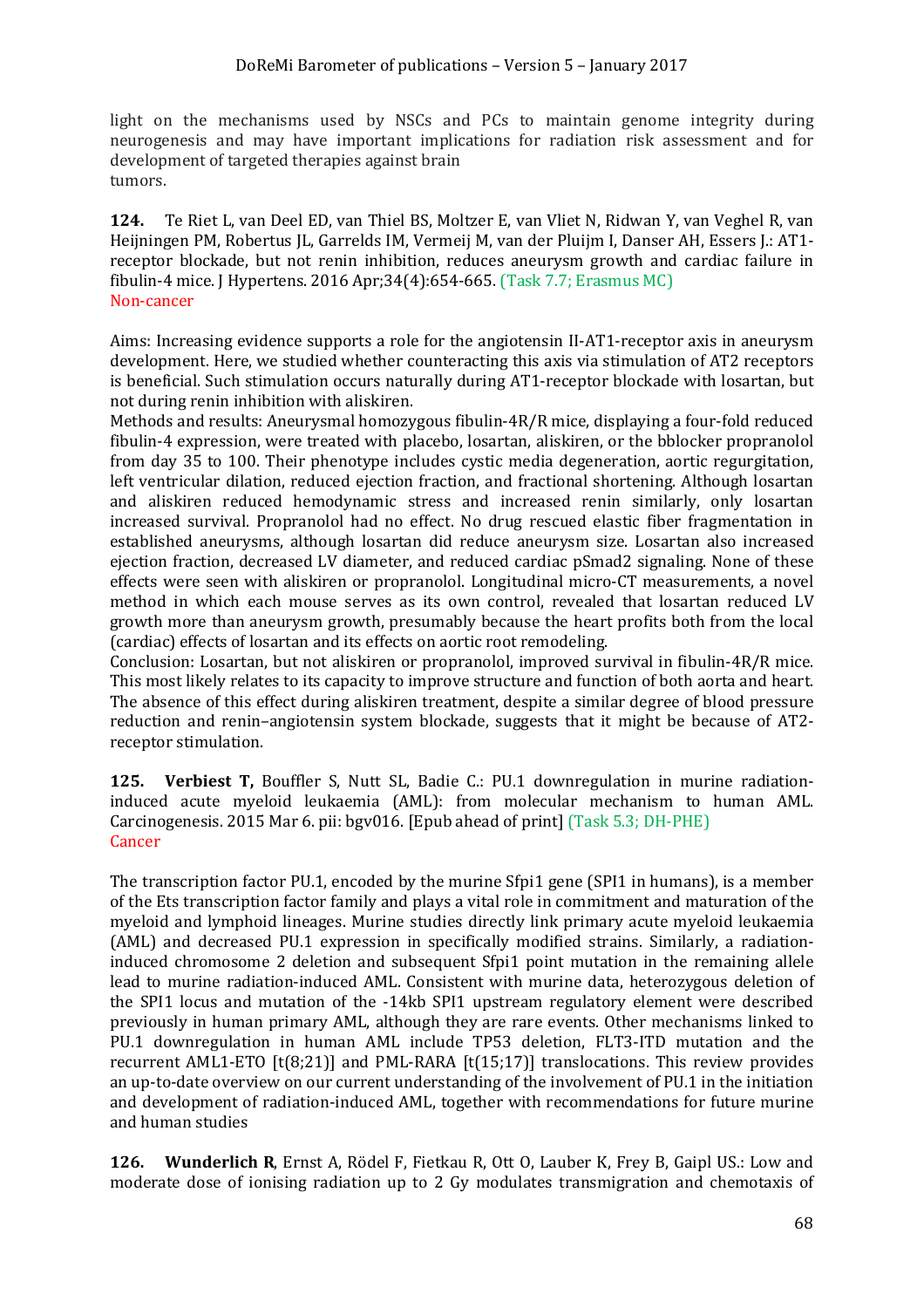activated macrophages, provokes an anti-inflammatory cytokine milieu, but does not impact on viability and phagocytic function. Clin Exp Immunol. 2015 Jan;179(1):50-61. (Task 5.2.1; GUF and UKER) **Cancer** 

# Tissue sensitivity Non-targeted effects (bystander)

Benign painful and inflammatory diseases are treated for decades with low/moderate doses of ionizing radiation (LD-X-irradiation). Tissue macrophages regulate initiation and resolution of inflammation by the secretion of cytokines and by acting as professional phagocytes. Having these pivotal functions, we were interested in how activated macrophages are modulated by LD-X-irradiation, also with regard to radiation protections issues and carcinogenesis. We set up an ex-vivo model in which lipopolysaccharide pre-activated peritoneal macrophages (pMΦ) of radiosensitive BALB/c mice, mimicking activated macrophages under inflammatory conditions, were exposed to X-irradiation from 0.01 Gy up to 2 Gy. Afterwards, the viability of the pMΦ, their transmigration and chemotaxis, the phagocytic behavior, the secretion of inflammatory cytokines and underlying signaling pathways were determined. Exposure of pMΦ up to a single dose of 2 Gy did not influence their viability and phagocytic function, an important fact regarding radiation protection. However, a significantly reduced migration, but an increased chemotaxis of pMΦ after exposure to 0.1 or 0.5 Gy was detected. Both might get along with resolution of inflammation. Cytokine analyses revealed that especially the moderate dose of 0.5 Gy applied in low dose radiotherapy for inflammatory diseases results in an antiinflammatory cytokine microenvironment of pMΦ, as the secretion of the pro-inflammatory cytokine IL-1ß was reduced and that of the anti-inflammatory cytokine TGF-ß increased. Further, the reduced secretion of IL-1ß correlated with reduced nuclear translocation of NFкB p65, starting at exposure of pMΦ to 0.5 Gy of X-irradiation. We conclude that inflammation is modulated by LD-X-irradiation via changing the inflammatory phenotype of macrophages.

**127. Wunderlich, R.,** Ruehle, P.F., Deloch, L., Unger, K., Hess, J., Zitzelsberger, H., Lauber, K., Frey, B. and Gaipl, U.S.: Interconnection between DNA damage, senescence, inflammation, and cancer. Front Biosci (Landmark Ed). 2017 Jan 1;22:348-369. (Tasks 5.2.1 and 7.6; HMGU, UKER, FAU.) Cancer Non-cancer

Individual sensititivy

In order to deal with endogenous and exogenous factors, including radiation or pathogens, cells evolved different strategies. This includes highly complex processes such as DNA damage response, senescence, cell death, and inflammatory reactions. Recent research indicates an interconnection between the mentioned cellular pathways whilst all of them seem to play a role in induction and progression, but also the prevention of cancerous diseases and therefore qualify for potential prevention and treatment strategies. On the basis of their pivotal functions in cancer biology in general, each of the cellular processes represents promising single therapeutic targets. Further, due to their strong interconnection, targeting all of them in a multimodal approach could be another promising strategy to treat cancer. We, therefore, review the mechanisms of DNA damage induction, detection and repair as well as the induction of cell death. Further, features of senescence and mechanism of inflammation induction and abrogation are outlined. A special focus is set on how senescence and inflammation are related to diseases and how targeting them, could contribute to improvement of cancer therapies.

**128. Yentrapalli R,** Azimzadeh O, Barjaktarovic Z, Sarioglu H, Wojcik A, Harms-Ringdahl M, Atkinson MJ, Haghdoost S, Tapio S.: Quantitative proteomic analysis reveals induction of premature senescence in human umbilical vein endothelial cells exposed to chronic low dose rate gamma radiation, Proteomics 2013,Apr, 13(7), 1096-1107. (Task 7.3; HMGU and SU)